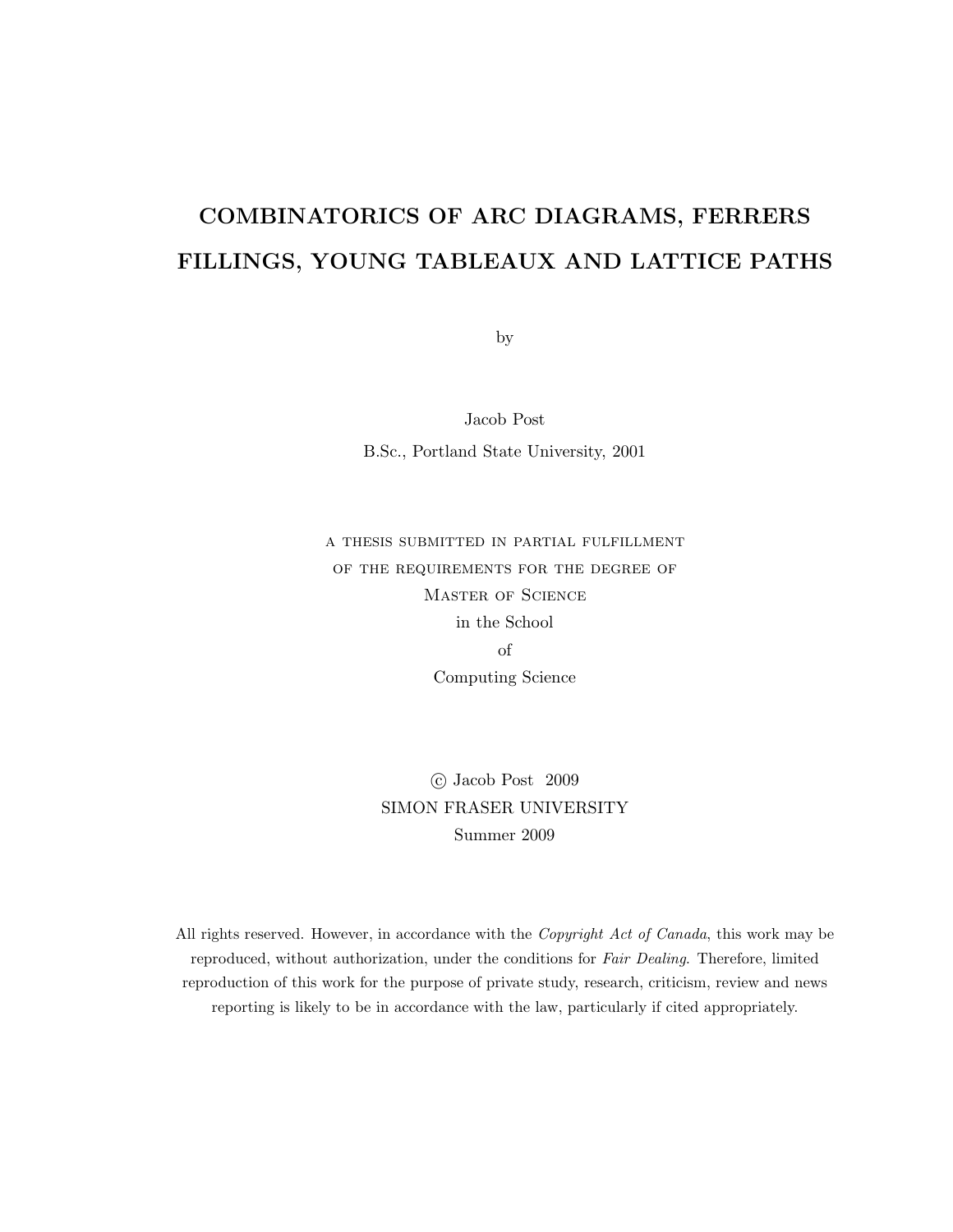### APPROVAL

| Name:                       | Jacob Post                                                                           |  |  |  |  |  |
|-----------------------------|--------------------------------------------------------------------------------------|--|--|--|--|--|
| Degree:                     | Master of Science                                                                    |  |  |  |  |  |
| Title of thesis:            | Combinatorics of Arc Diagrams, Ferrers Fillings, Young Tableaux<br>and Lattice Paths |  |  |  |  |  |
| <b>Examining Committee:</b> | Dr. Ramesh Krishnamurti, Professor of Computing Science<br>Chair                     |  |  |  |  |  |
|                             | Dr. Pavol Hell, Professor of Computing Science<br>Senior Supervisor                  |  |  |  |  |  |
|                             | Dr. Cedric Chauve, Professor of Mathematics<br>Co-supervisor                         |  |  |  |  |  |
|                             | Dr. Marni Mishna, Professor of Mathematics<br>Supervisor                             |  |  |  |  |  |
|                             | Dr. Gábor Tardos, Professor of Computing Science<br>Supervisor                       |  |  |  |  |  |
|                             | Dr. Jonathan Jedwab, Professor of Mathematics<br>External Examiner                   |  |  |  |  |  |

Date Approved: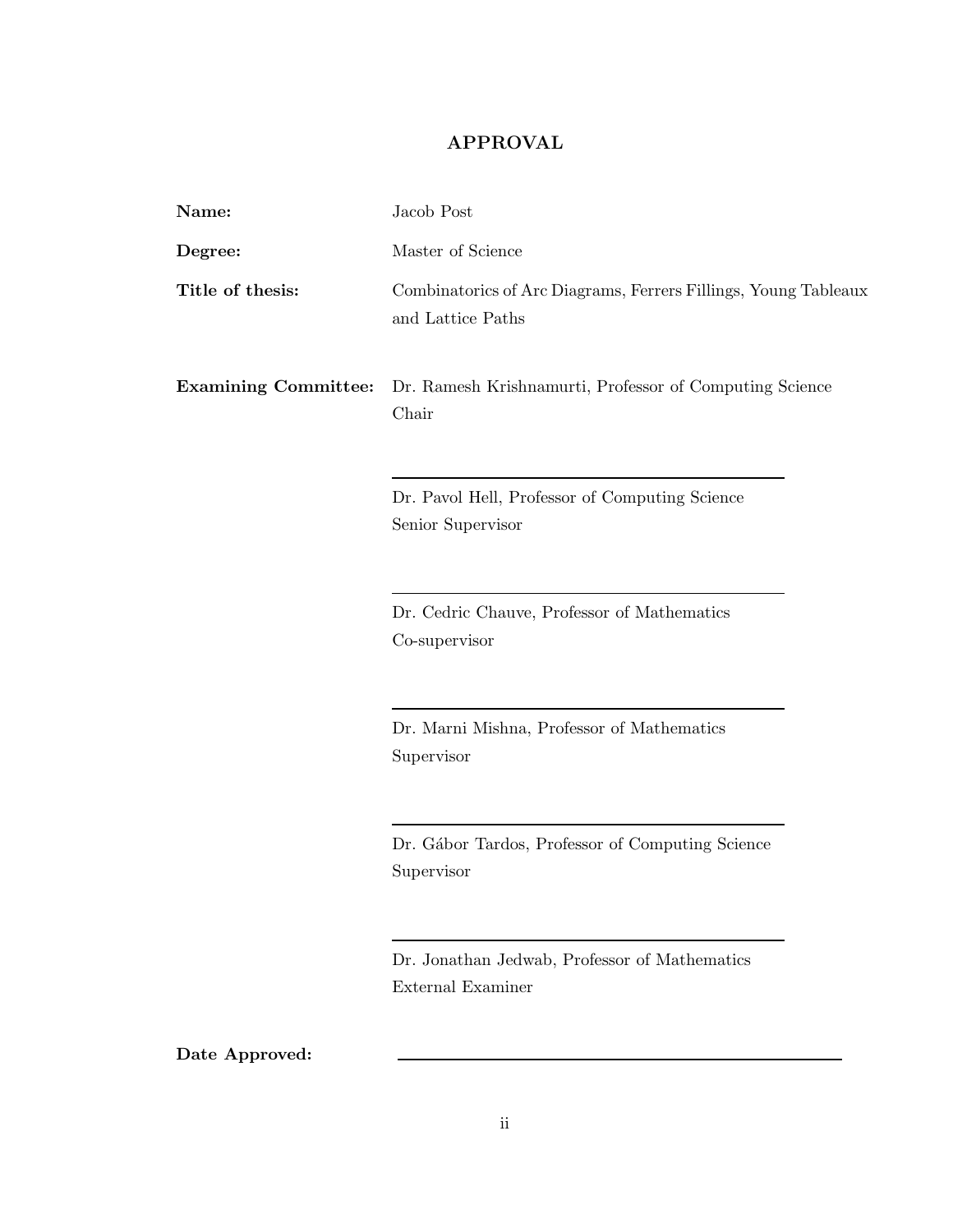### Abstract

Several recent works have explored the deep structure between arc diagrams, their nestings and crossings, and several other combinatorial objects including permutations, graphs, lattice paths, and walks in the Cartesian plane.

This thesis inspects a range of related combinatorial objects that can be represented by arc diagrams, relationships between them, and their connection to nestings and crossings. We prove a direct connection between nestings in involutions and the shape of Young tableaux, clarify Knuth transformations in terms of Young tableaux, present a local transformation on arc diagrams of involutions that we term involutive transformations, and describe variants to the well-known RSK correspondence.

Keywords: Arc diagrams, Ferrers filling, Young tableaux, Lattice paths, Bijections, Nestings, Crossings, RSK, Knuth transformations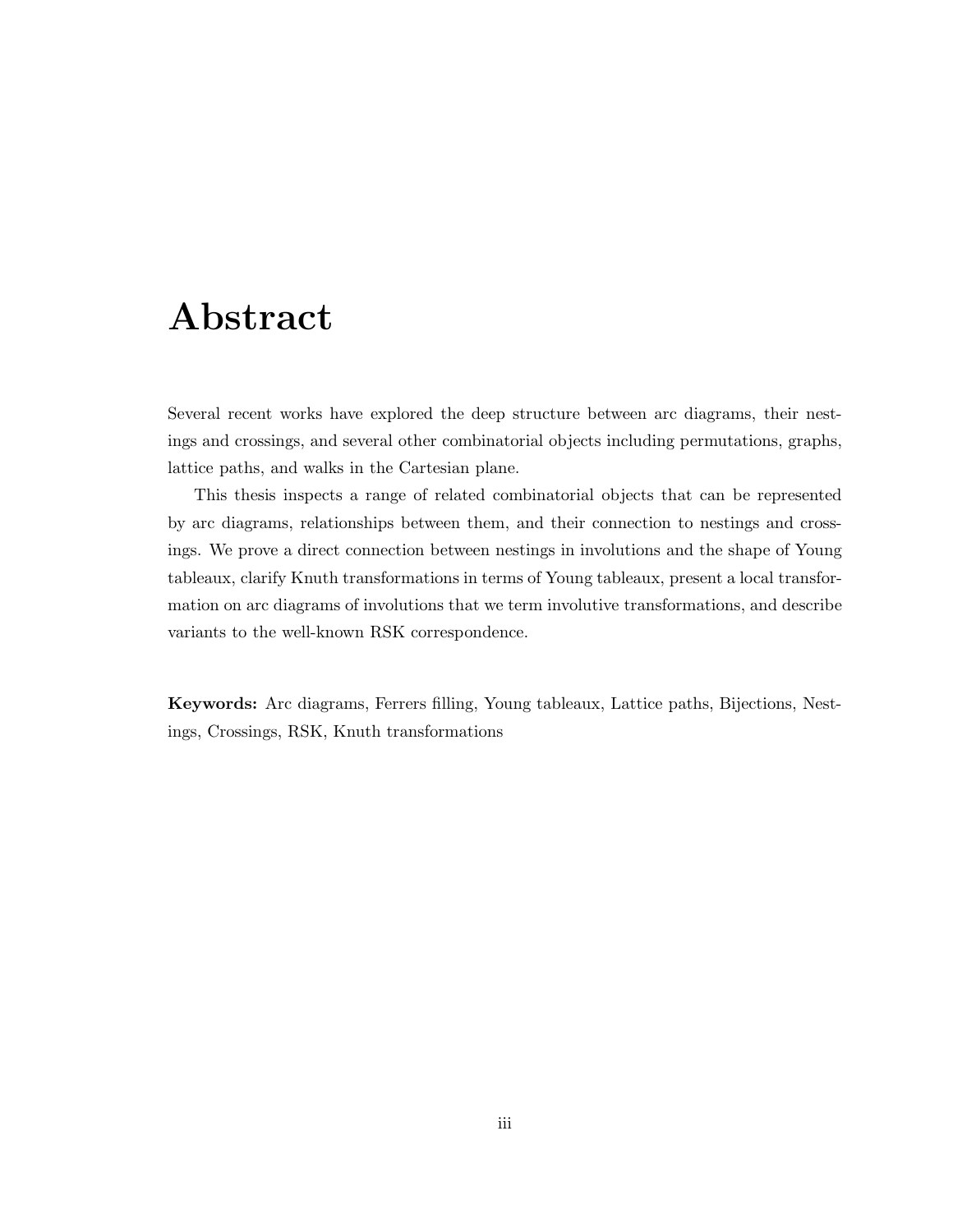# Acknowledgments

I would like to acknowledge the continuing support of my co-supervisor Cedric Chauve. Additionally, my senior supervisor Pavol Hell has been very flexible in allowing me to follow my own interests. The nestings and crossings study group has also been very inspirational.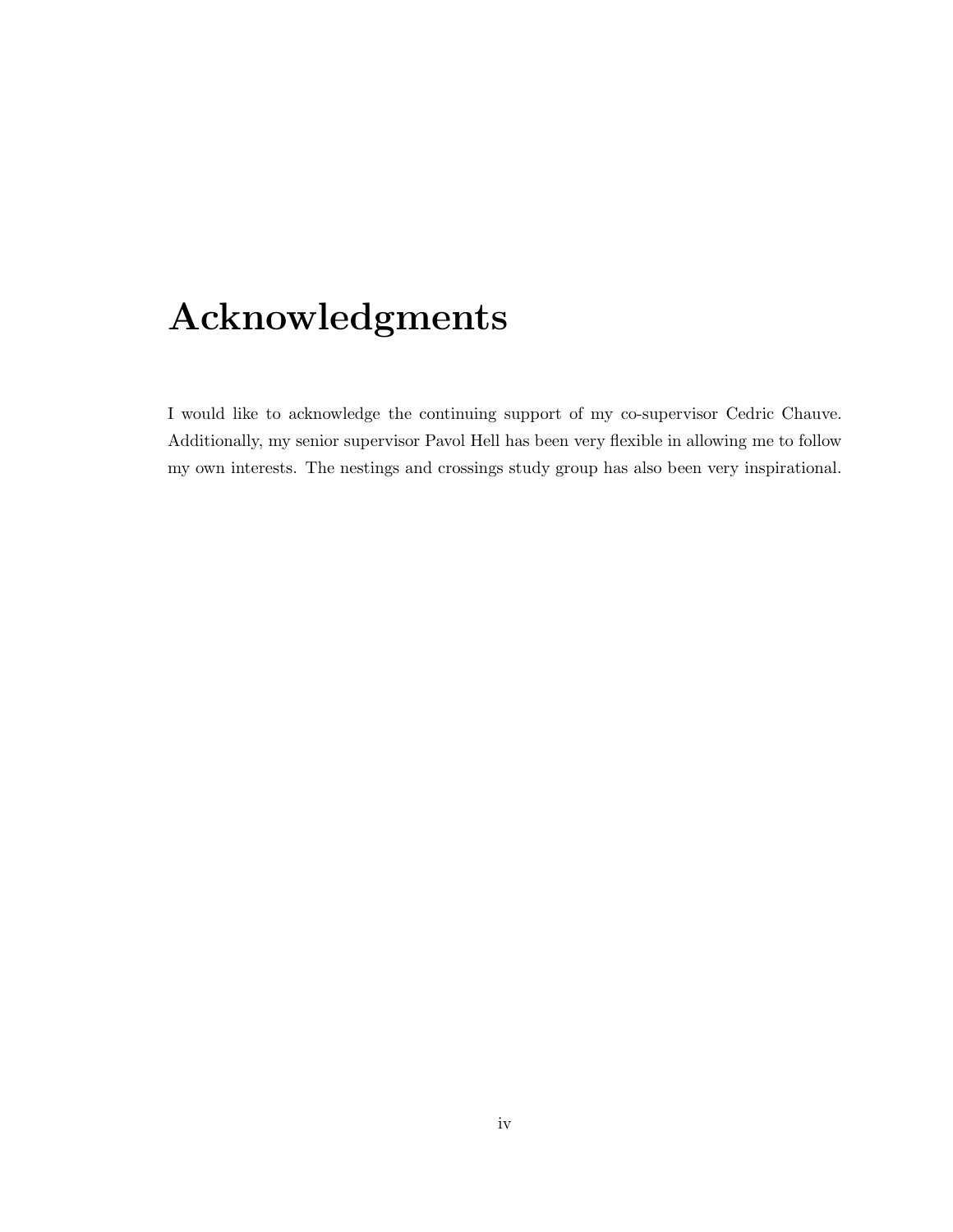# **Contents**

| Approval                                                              | ii             |
|-----------------------------------------------------------------------|----------------|
| Abstract                                                              | iii            |
| Acknowledgments                                                       | iv             |
| Contents                                                              | $\mathbf{v}$   |
| List of Figures                                                       | viii           |
| <b>List of Notations</b>                                              | xi             |
| Preface                                                               | xiii           |
| Introduction<br>$\mathbf{1}$                                          | $\mathbf{1}$   |
| Integer Partitions, Ferrers Diagrams, and Young's Lattice<br>1.1      | $\overline{1}$ |
| Young Tableaux and the Robinson-Schensted-Knuth Correspondence<br>1.2 | 3              |
| 1.2.1                                                                 | 3              |
| 1.2.2<br>Robinson-Schensted-Knuth and Permutations                    | 5              |
| 1.3                                                                   | 8              |
| 1.3.1                                                                 | 8              |
| 1.3.2                                                                 | 11             |
| Strict 0-1 Ferrers Filling and Permutation Matrices<br>1.4            | 13             |
| 1.5                                                                   | 17             |
| 1.5.1                                                                 | 17             |
| 1.5.2                                                                 | -18            |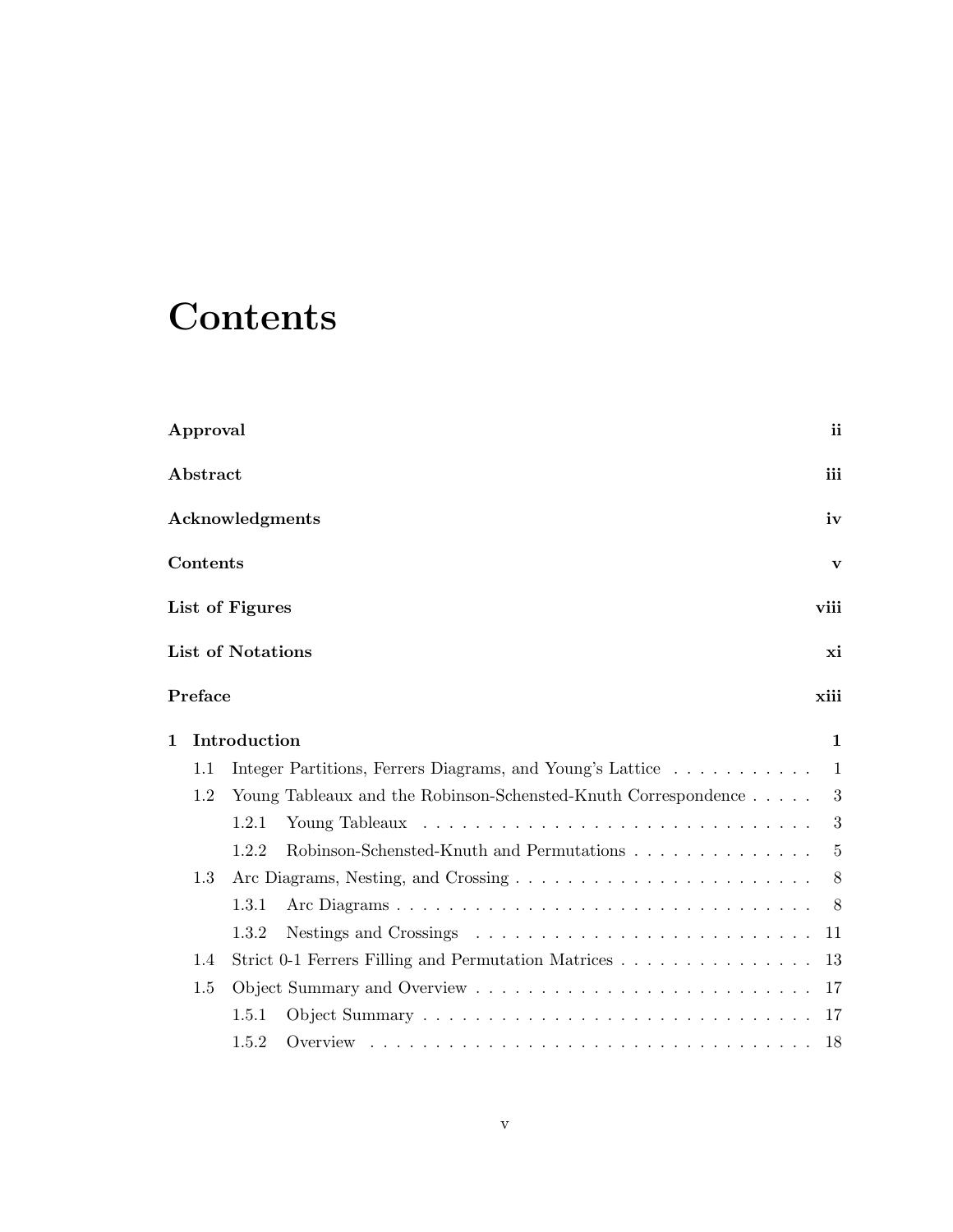| $\bf{2}$ |     | <b>Bijections and Surjections</b>                                                                                      | 21 |  |  |  |  |
|----------|-----|------------------------------------------------------------------------------------------------------------------------|----|--|--|--|--|
|          | 2.1 |                                                                                                                        |    |  |  |  |  |
|          |     | 2.1.1                                                                                                                  |    |  |  |  |  |
|          |     | 2.1.2                                                                                                                  |    |  |  |  |  |
|          |     | 2.1.3                                                                                                                  |    |  |  |  |  |
|          |     | 2.1.4                                                                                                                  |    |  |  |  |  |
|          | 2.2 |                                                                                                                        |    |  |  |  |  |
|          |     | 2.2.1                                                                                                                  |    |  |  |  |  |
|          |     | 2.2.2                                                                                                                  | 32 |  |  |  |  |
|          | 2.3 | <b>Statistics</b>                                                                                                      | 38 |  |  |  |  |
|          |     | 2.3.1<br>Statistics on Sets of Structures                                                                              | 38 |  |  |  |  |
|          |     | Statistics on Semilabeled Structured Trees 39<br>2.3.2                                                                 |    |  |  |  |  |
|          |     | Statistics on Semilabeled Series-Reduced Structured Forests 40<br>2.3.3                                                |    |  |  |  |  |
|          | 2.4 |                                                                                                                        |    |  |  |  |  |
|          |     | 2.4.1<br>Counting Peaks in Weighted Dyck Paths 44                                                                      |    |  |  |  |  |
|          |     | 2.4.2<br>Example: Stirling Numbers of the Second Kind 47                                                               |    |  |  |  |  |
|          |     | 2.4.3<br>Example: Strongly Non-crossing Set Partitions 48                                                              |    |  |  |  |  |
|          |     | Example: Stirling Numbers of the First Kind 49<br>2.4.4                                                                |    |  |  |  |  |
| 3        |     | Permutation and Young Tableau Transformations                                                                          | 52 |  |  |  |  |
|          | 3.1 |                                                                                                                        | 53 |  |  |  |  |
|          | 3.2 |                                                                                                                        |    |  |  |  |  |
|          | 3.3 | Transformations of Permutations and Young Tableaux 56                                                                  |    |  |  |  |  |
|          | 3.4 | Variations on RSK $\dots \dots \dots \dots \dots \dots \dots \dots \dots \dots \dots \dots \dots \dots \dots$          |    |  |  |  |  |
|          | 3.5 | Proof of Theorems 3.2 and 3.3 $\ldots \ldots \ldots \ldots \ldots \ldots \ldots \ldots \ldots \ldots \ldots \ldots 60$ |    |  |  |  |  |
| 4        |     | <b>Involutive Transformations</b>                                                                                      | 64 |  |  |  |  |
|          | 4.1 |                                                                                                                        | 64 |  |  |  |  |
|          |     | 4.1.1                                                                                                                  | 65 |  |  |  |  |
|          |     | 4.1.2                                                                                                                  | 66 |  |  |  |  |
|          | 4.2 |                                                                                                                        |    |  |  |  |  |
|          |     | 4.2.1                                                                                                                  |    |  |  |  |  |
|          |     | 4.2.2<br>Definitions and Enumeration $\ldots \ldots \ldots \ldots \ldots \ldots \ldots \ldots \ldots$ 73               |    |  |  |  |  |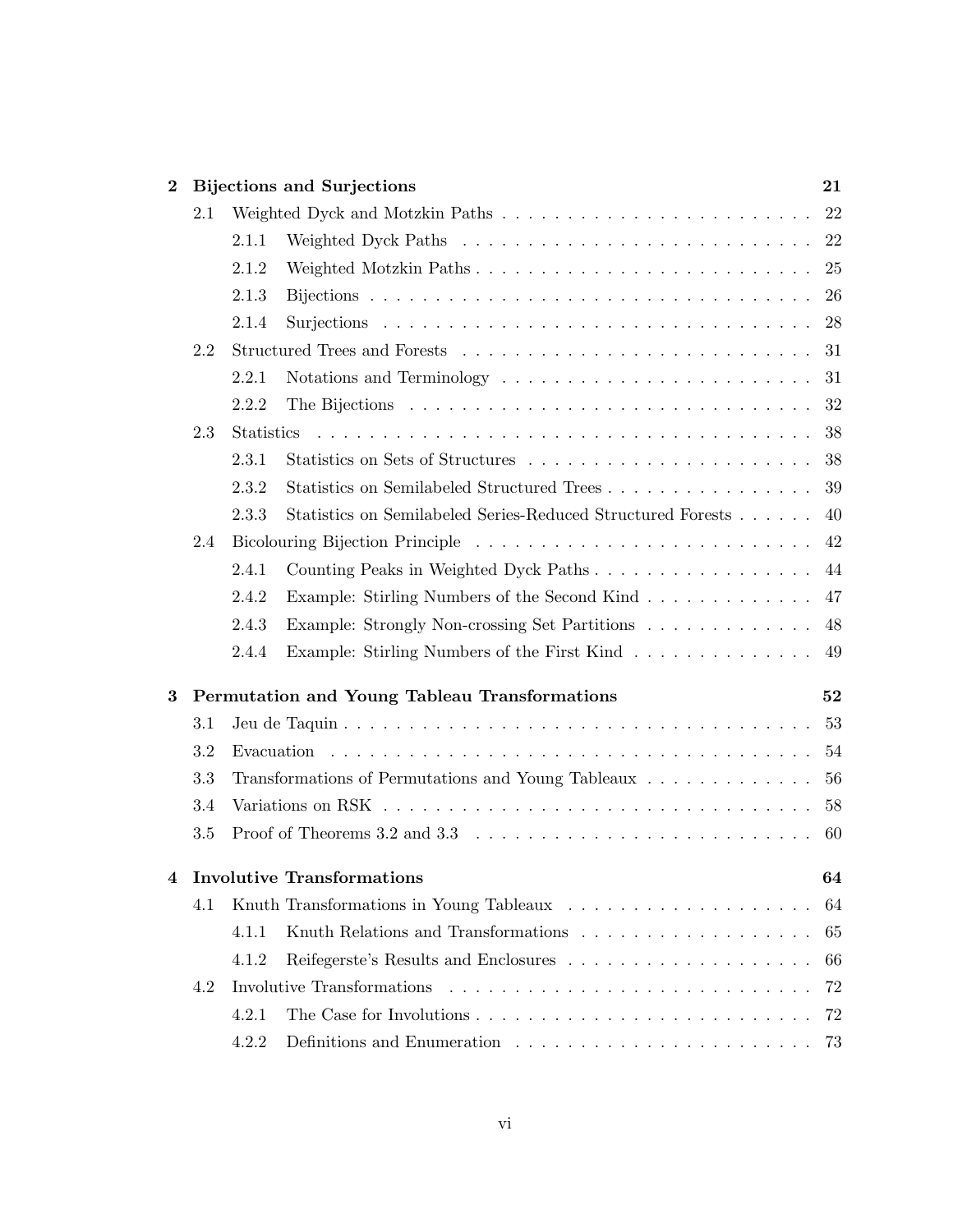| $\mathbf{5}$ |     |                     | A Greene-like Correspondence for Nestings                                      | 77  |
|--------------|-----|---------------------|--------------------------------------------------------------------------------|-----|
|              | 5.1 |                     |                                                                                | 77  |
|              | 5.2 |                     |                                                                                | 78  |
|              | 5.3 |                     |                                                                                | -81 |
| 6            |     | Knuth Graphs        |                                                                                | 86  |
|              | 6.1 |                     | Introducing Knuth Graphs                                                       | -86 |
|              | 6.2 |                     |                                                                                |     |
|              | 6.3 |                     |                                                                                |     |
|              |     | 6.3.1               |                                                                                |     |
|              |     | 6.3.2               | Crossings and Inversions in Non-nesting Matchings $\dots \dots \dots \dots$ 91 |     |
|              |     | 6.3.3               | Knuth Graph Diameter of Non-nesting Involutions 93                             |     |
|              | 6.4 |                     |                                                                                |     |
| 7            |     |                     | <b>Conclusions and Perspectives</b>                                            | 97  |
|              | 7.1 |                     | Transposition of a Pair of SYT in Terms of Permutations 97                     |     |
|              | 7.2 |                     |                                                                                |     |
|              | 7.3 |                     |                                                                                |     |
|              | 7.4 |                     | Trees, Structured Matchings, and the Bicolouring Bijection Principle 102       |     |
|              |     | <b>Bibliography</b> |                                                                                | 103 |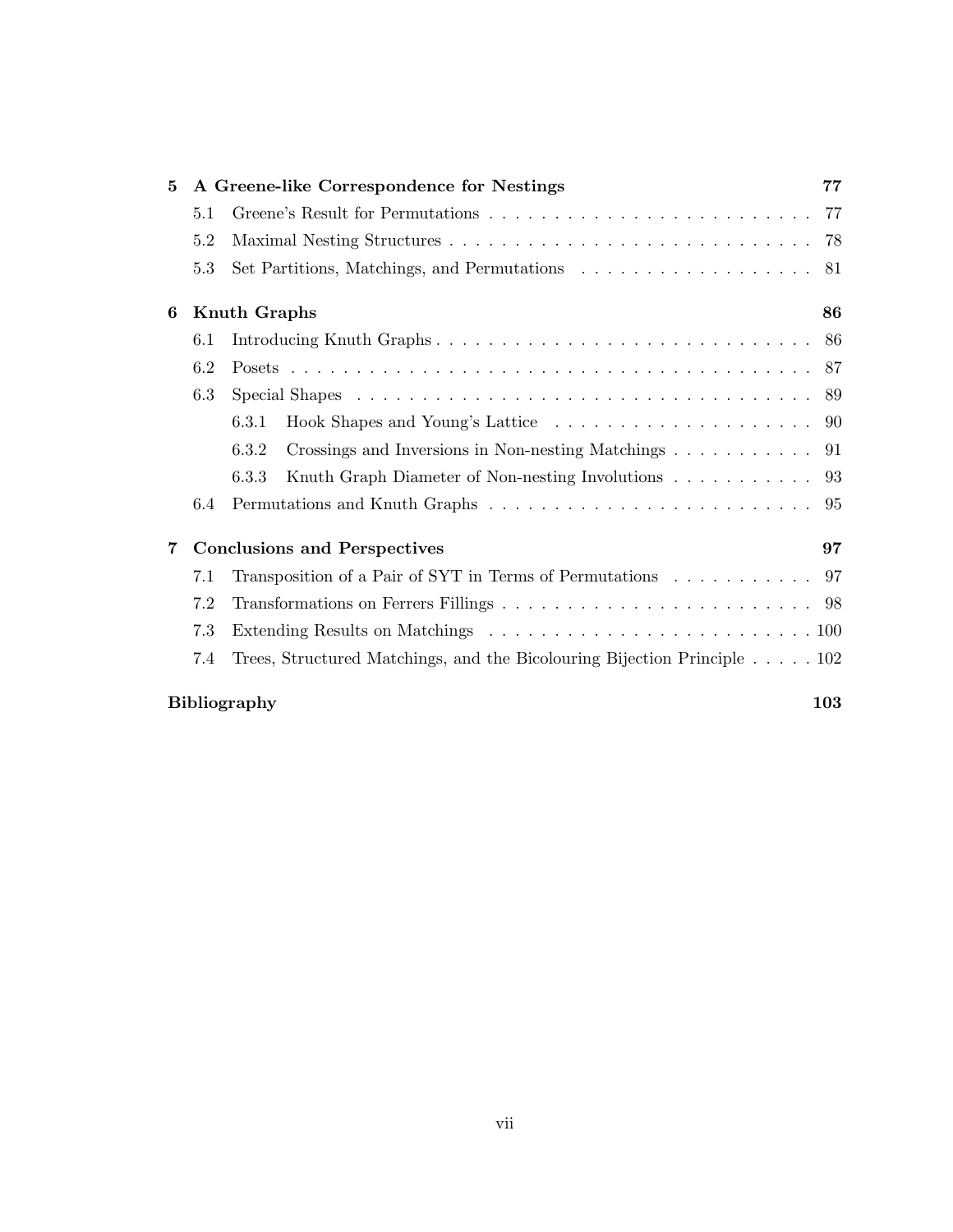# List of Figures

| 1.1  |                                                                                                                   | $\mathbf{1}$   |
|------|-------------------------------------------------------------------------------------------------------------------|----------------|
| 1.2  | The lattice $Y_{\lambda}$ for $\lambda = 3, 2, 1, \ldots, \ldots, \ldots, \ldots, \ldots, \ldots, \ldots, \ldots$ | $\overline{2}$ |
| 1.3  |                                                                                                                   | 3              |
| 1.4  | A walk in Young's lattice which is in bijection with a standard Young tableau                                     | $\overline{4}$ |
| 1.5  | Negation and transposition of Young tableaux $\dots \dots \dots \dots \dots \dots$                                | $\overline{4}$ |
| 1.6  |                                                                                                                   | $\overline{5}$ |
| 1.7  |                                                                                                                   | $\overline{7}$ |
| 1.8  |                                                                                                                   | 8              |
| 1.9  |                                                                                                                   | 9              |
| 1.10 | The arc diagram of a set partition and its corresponding permutation $\ldots$ .                                   | 9              |
| 1.11 | The arc diagram of an involution $\ldots \ldots \ldots \ldots \ldots \ldots \ldots \ldots$                        | 10             |
|      | 1.12 The arc diagrams of a derangement, a singleton-free set partition, and a                                     |                |
|      |                                                                                                                   | 10             |
|      |                                                                                                                   | 10             |
|      | 1.14 Notations and a hierarchy for families of combinatorial objects that can be                                  |                |
|      |                                                                                                                   | 11             |
|      | 1.15 Types of vertices in the arc diagrams of set partitions                                                      | 11             |
|      |                                                                                                                   | 12             |
|      |                                                                                                                   | 12             |
|      |                                                                                                                   | 13             |
| 1.19 |                                                                                                                   | 13             |
|      |                                                                                                                   | 14             |
|      | 1.21 An example of the bijection between matchings on $[2n]$ and strict 0-1 Ferrers                               |                |
|      |                                                                                                                   | 15             |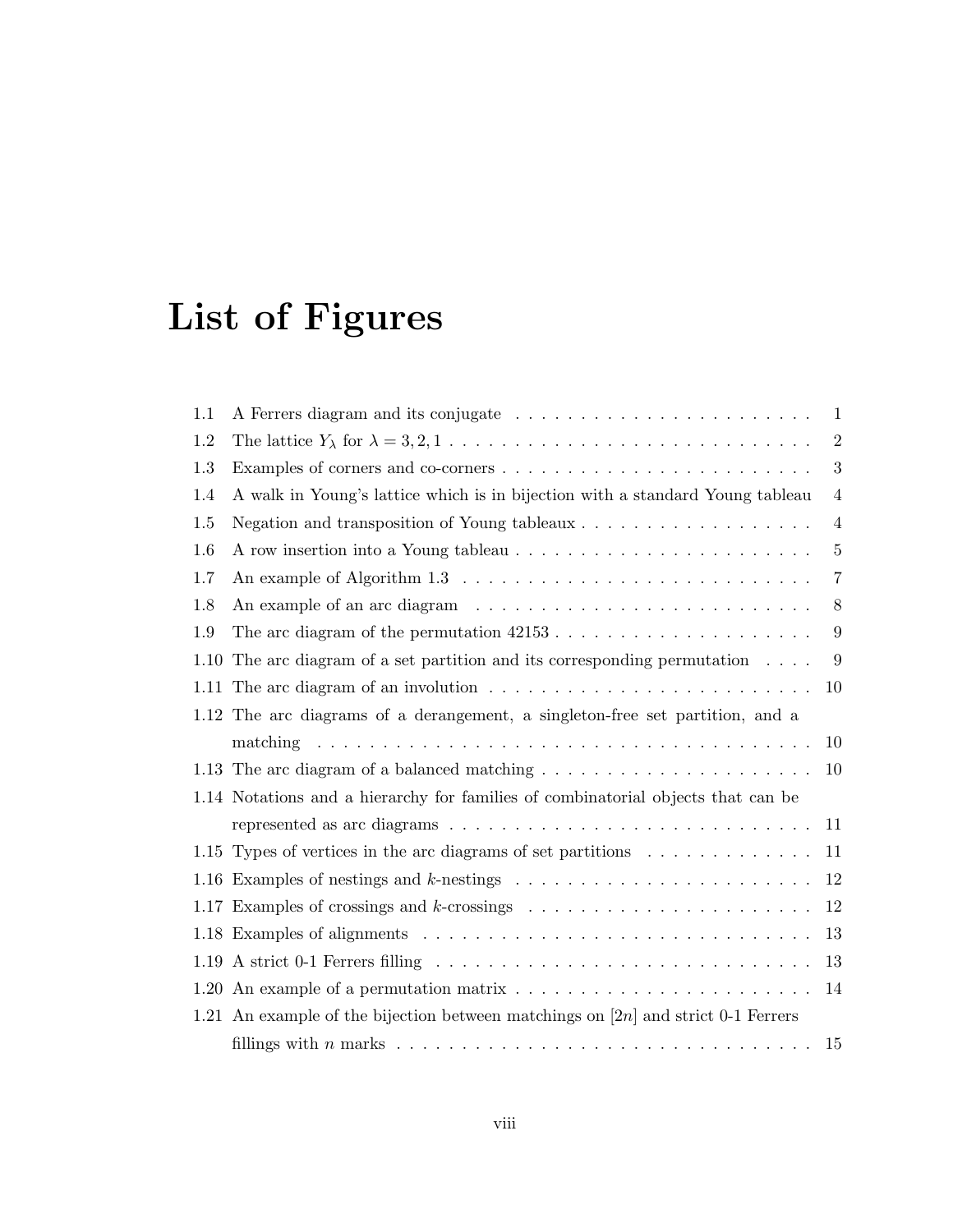|         | 1.22 The connection between Ferrers fillings and arc diagrams $\dots \dots \dots \dots$ 16 |    |
|---------|--------------------------------------------------------------------------------------------|----|
|         |                                                                                            | 17 |
| 2.1     | A Ferrers filling and the Dyck path that the border describes                              | 22 |
| 2.2     |                                                                                            | 23 |
| 2.3     | Construction of a matching from a weighted Dyck path $\dots \dots \dots$                   | 23 |
| 2.4     | Construction of a weighted Dyck path from a Ferrers filling $\ldots \ldots \ldots$         | 24 |
| $2.5\,$ | Exchanging the number of nestings and crossings in a matching $\dots \dots$                | 25 |
| 2.6     | A weighted Motzkin path and the corresponding set partition                                | 26 |
| 2.7     | Examples of strong rises, peaks, valleys, and strong falls                                 | 26 |
| 2.8     |                                                                                            | 27 |
| 2.9     |                                                                                            | 28 |
| 2.10    | Examples of the surjections from set partitions to involutions $\ldots \ldots \ldots$      | 29 |
|         |                                                                                            | 30 |
|         |                                                                                            | 32 |
|         |                                                                                            | 34 |
|         | 2.14 An example of a set partition in bijection with semilabeled objects $\dots \dots$     | 34 |
|         | 2.15 An example of a semilabeled tree in bijection with a set partition $\dots \dots$      | 36 |
|         | 2.16 An example of a semilabeled forest in bijection with a set partition $\dots \dots$    | 37 |
|         |                                                                                            | 45 |
|         | 2.18 Generation of matchings by inserting a new leftmost arc $\dots \dots \dots \dots$     | 46 |
|         | 2.19 A derangement in bijection with a Dyck path having bicoloured strong rises.           | 51 |
| 3.1     |                                                                                            | 53 |
| $\!.2$  | An evacuation by repeated jeu de taquin deletion of the origin $\dots \dots$               | 55 |
| 3.3     | Examples of the transformations $P^E$ and $P^S$                                            | 55 |
| 3.4     | Symmetries of the square and transformations on permutations $\dots \dots$                 | 57 |
| 4.1     |                                                                                            | 65 |
| 4.2     |                                                                                            | 65 |
| 4.3     | Enclosures and inversions in a standard Young tableau                                      | 67 |
| 4.4     | Illustration of the first dual Knuth transformation at step $b-1$                          | 68 |
| $4.5\,$ | Illustration of the first dual Knuth transformation at step $c \ldots \ldots \ldots$       | 69 |
| 4.6     | Illustration of the second dual Knuth transformation at step $c \ldots \ldots$             | 70 |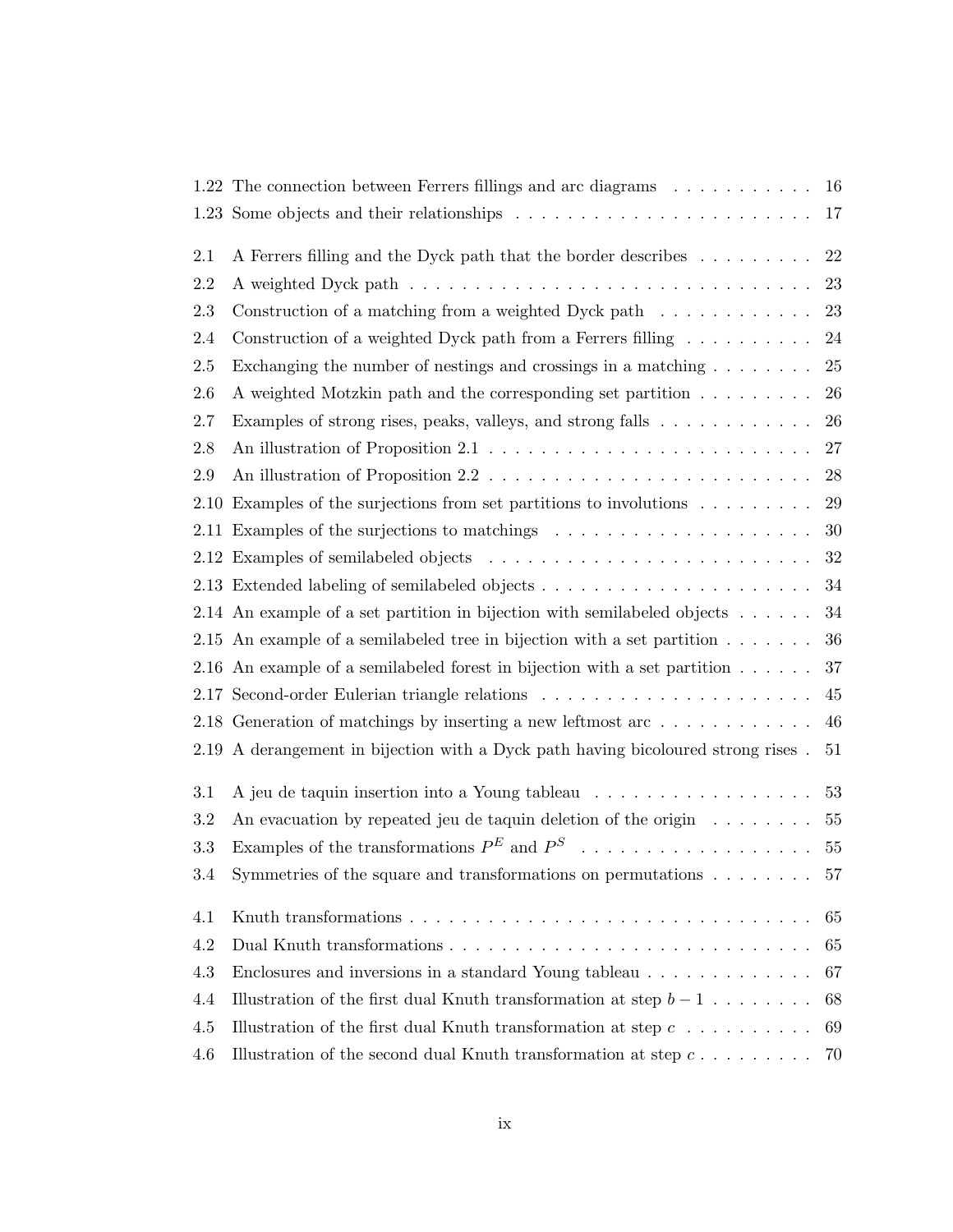| 4.7     | Illustration of the second dual Knuth transformation enclosures                                                   | 70 |
|---------|-------------------------------------------------------------------------------------------------------------------|----|
| 4.8     | Enclosures in tableaux and the corresponding Knuth and dual Knuth relations 71                                    |    |
| 4.9     | An involution and a sub-involution $\ldots$ , , , , , ,                                                           | 73 |
| 4.10    | Applying a Knuth relation and a dual Knuth relation to an involution $\ldots$ .                                   | 74 |
| 4.11    | The 10 involutive transformations, up to left-to-right reflection $\dots \dots$                                   | 76 |
| 5.1     |                                                                                                                   | 78 |
| $5.2\,$ | A standard Young tableau with maximum inversions                                                                  | 80 |
| 5.3     |                                                                                                                   | 80 |
| $5.4\,$ |                                                                                                                   | 83 |
| $5.5\,$ | The relationship between $\mu$ and $f(\mu)$ for a matching $\mu$                                                  | 84 |
| 6.1     |                                                                                                                   | 87 |
| 6.2     | Example showing that the inversion poset of $K_{\lambda}$ is not always ranked                                    | 88 |
| 6.3     | Example showing the inversion poset and the crossing poset on the same                                            |    |
|         | Knuth graph $\ldots \ldots \ldots \ldots \ldots \ldots \ldots \ldots \ldots \ldots \ldots \ldots$                 | 89 |
| 6.4     | A Knuth graph that is isomorphic to a sublattice of Young's lattice                                               | 90 |
| 6.5     | Illustration of arcs corresponding to columns in a non-nesting matching $\ldots$                                  | 92 |
| $6.6\,$ | An example showing that inversions correspond to alignments in non-nesting                                        |    |
|         |                                                                                                                   | 93 |
| 6.7     | A weakly non-nesting involution and the corresponding standard Young tableau 93                                   |    |
| $6.8\,$ | Two inversions at maximum distance within a Knuth graph $\ldots \ldots \ldots$                                    | 93 |
| $6.9\,$ | A balanced matching with singletons inserted in the middle $\dots \dots \dots$                                    | 96 |
| 7.1     |                                                                                                                   | 98 |
| $7.2\,$ | An example of transformation $\mu^F$ on a matching $\mu$                                                          | 98 |
| 7.3     | Weighting up steps in a Dyck path $\ldots \ldots \ldots \ldots \ldots \ldots \ldots \ldots \ldots$ 99             |    |
| 7.4     |                                                                                                                   |    |
| $7.5\,$ | Dividing a permutation matrix $\dots \dots \dots \dots \dots \dots \dots \dots \dots \dots \dots \dots \dots 101$ |    |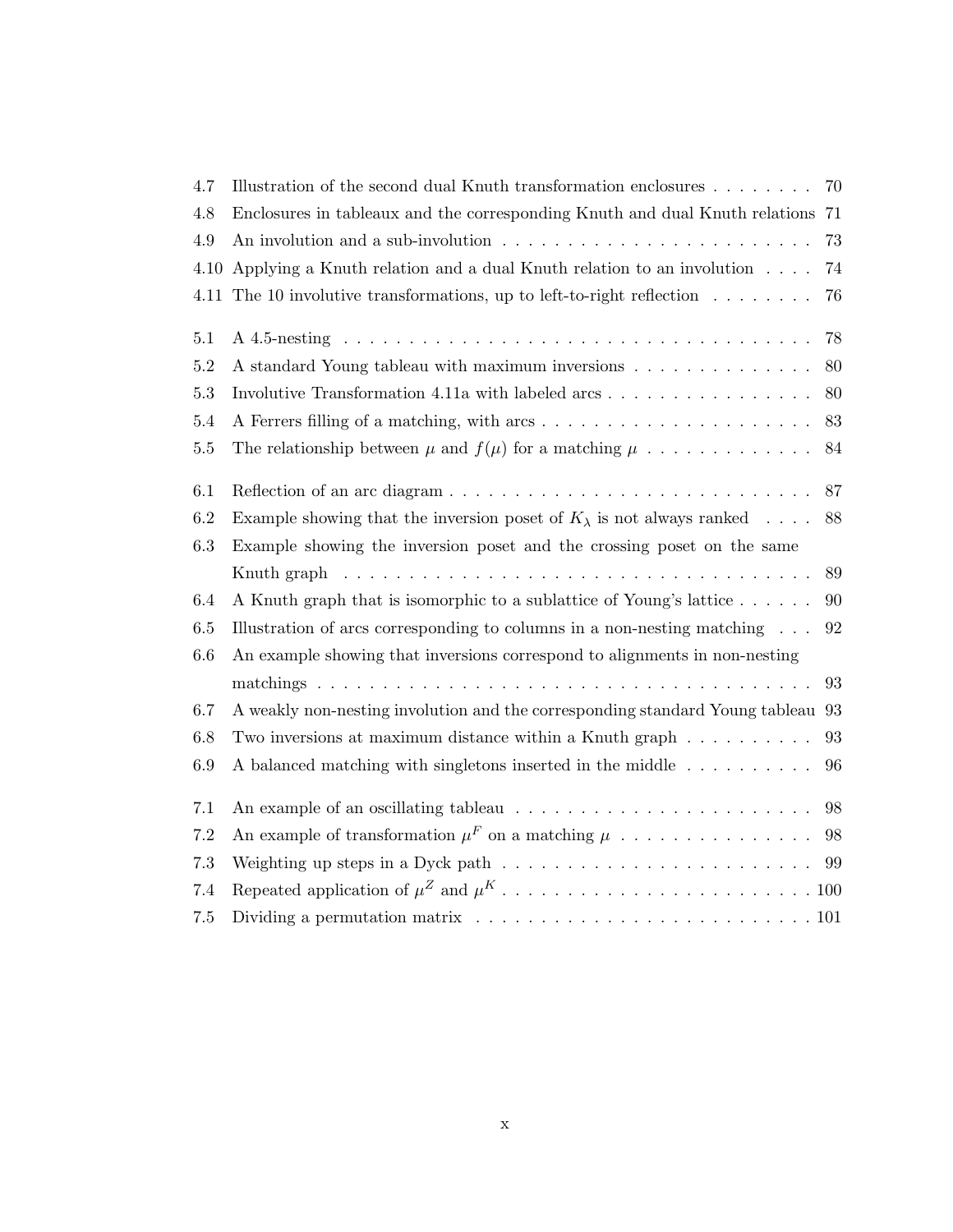# List of Notations

| $\lambda^T$ :                                                                                              | $\mathbf{1}$     |
|------------------------------------------------------------------------------------------------------------|------------------|
| $\sh(P)$ :                                                                                                 | 3                |
| $P^N$ :<br>Negation of a Young tableau $P \ldots \ldots \ldots \ldots \ldots \ldots \ldots \ldots \ldots$  | $\overline{4}$   |
| $P^T$ :                                                                                                    | $\overline{4}$   |
| $\alpha$ is less than (resp. greater than) any value in the Young<br>$\alpha < P$ (resp. $\alpha > P$ ):   |                  |
|                                                                                                            | $\overline{4}$   |
| Row insertion of $\alpha$ into Young tableau $P$<br>$\text{rins}(P, \alpha)$ :                             | 5                |
| Row deletion of corner $(r, c)$ from Young tableau $P \dots \dots \dots$<br>rdel(P,r,c):                   | 5                |
| Column insertion of $\alpha$ into Young tableau $P$<br>$\operatorname{cins}(P,\alpha)$ :                   | 6                |
| $\operatorname{cdel}(P,r,c)$ :<br>Column deletion of corner $(r, c)$ from Young tableau $P \dots \dots$    | $\boldsymbol{6}$ |
| $A \sim (P,Q)$ :<br>The two-line array A corresponds to the Young tableaux $P$ and $Q$                     |                  |
| via the RSK algorithm. A may be a permutation $\dots \dots \dots \dots \dots$                              | $\overline{7}$   |
| $S_n$ :<br>11                                                                                              |                  |
| $D_n$ :<br>11                                                                                              |                  |
| $P_n$ :<br>11                                                                                              |                  |
| $FP_n$ :<br>11                                                                                             |                  |
| 11<br>$I_n$ :                                                                                              |                  |
| $M_{2n}$ :<br>11                                                                                           |                  |
| $BM_{2n}$ :<br>11                                                                                          |                  |
| $g(\sigma)$ :<br>The balanced matching in bijection with permutation $\sigma$<br>16                        |                  |
| 16<br>The permutation defined by the surjection $f: M_{2n} \to S_n$<br>$f(\mu)$ :                          |                  |
| $\check{\eta}(\nu)$ :<br>A strong crossing preserving surjection from set partitions to involutions.<br>29 |                  |
| $\hat{\eta}(\nu)$ :<br>A weak crossing preserving surjection from set partitions to involutions<br>29      |                  |
|                                                                                                            |                  |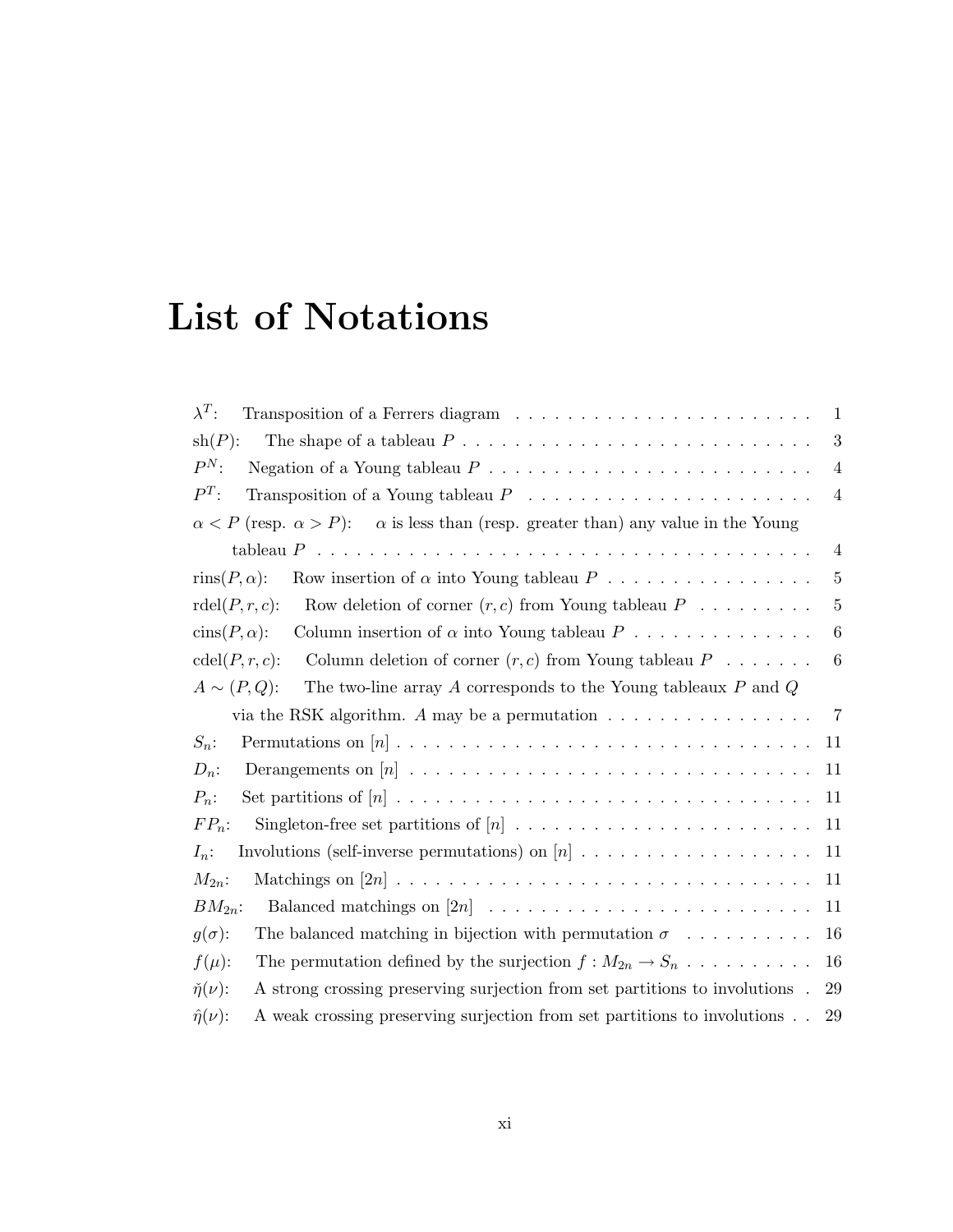| $h(\nu)$ :<br>A weak nesting and weak crossing preserving surjection from set partitions             |    |
|------------------------------------------------------------------------------------------------------|----|
|                                                                                                      | 30 |
| $h(\nu)$ :<br>A strong nesting and crossing preserving surjection from set partitions to             |    |
|                                                                                                      | 30 |
| $f(\nu)$ :<br>The permutation defined by the surjection $f(h(\nu))$                                  | 30 |
| The permutation defined by the surjection $f(\hat{h}(\nu))$<br>$\ddot{f}(\nu)$ :                     | 30 |
| $\phi(k)$ :                                                                                          | 31 |
| $B(n,k)$ :<br>The number of structured matchings with $k$ features                                   | 43 |
| $P^E$ :                                                                                              | 55 |
| $P^S = P^{EN}$<br>Evacuation and negation of the Young tableau $P_1, \ldots, \ldots, \ldots$         | 55 |
| $\sigma^{-1}$ :                                                                                      | 56 |
| $\sigma^N$ :                                                                                         | 56 |
| $\sigma^R$ :                                                                                         | 56 |
| $\sigma^T$ :<br>The transposition of a permutation $\dots \dots \dots \dots \dots \dots \dots \dots$ | 57 |
| $inv(P)$ :                                                                                           |    |
| The maximum possible number of inversions in a Young tableau $P$ ;<br>$\max\text{Inv}(P)$ :          |    |
|                                                                                                      |    |
| $mds(\sigma)$ :                                                                                      |    |
| $\text{mns}(\pi)$ :<br>Maximal nesting structure of an involution $\pi$                              | 79 |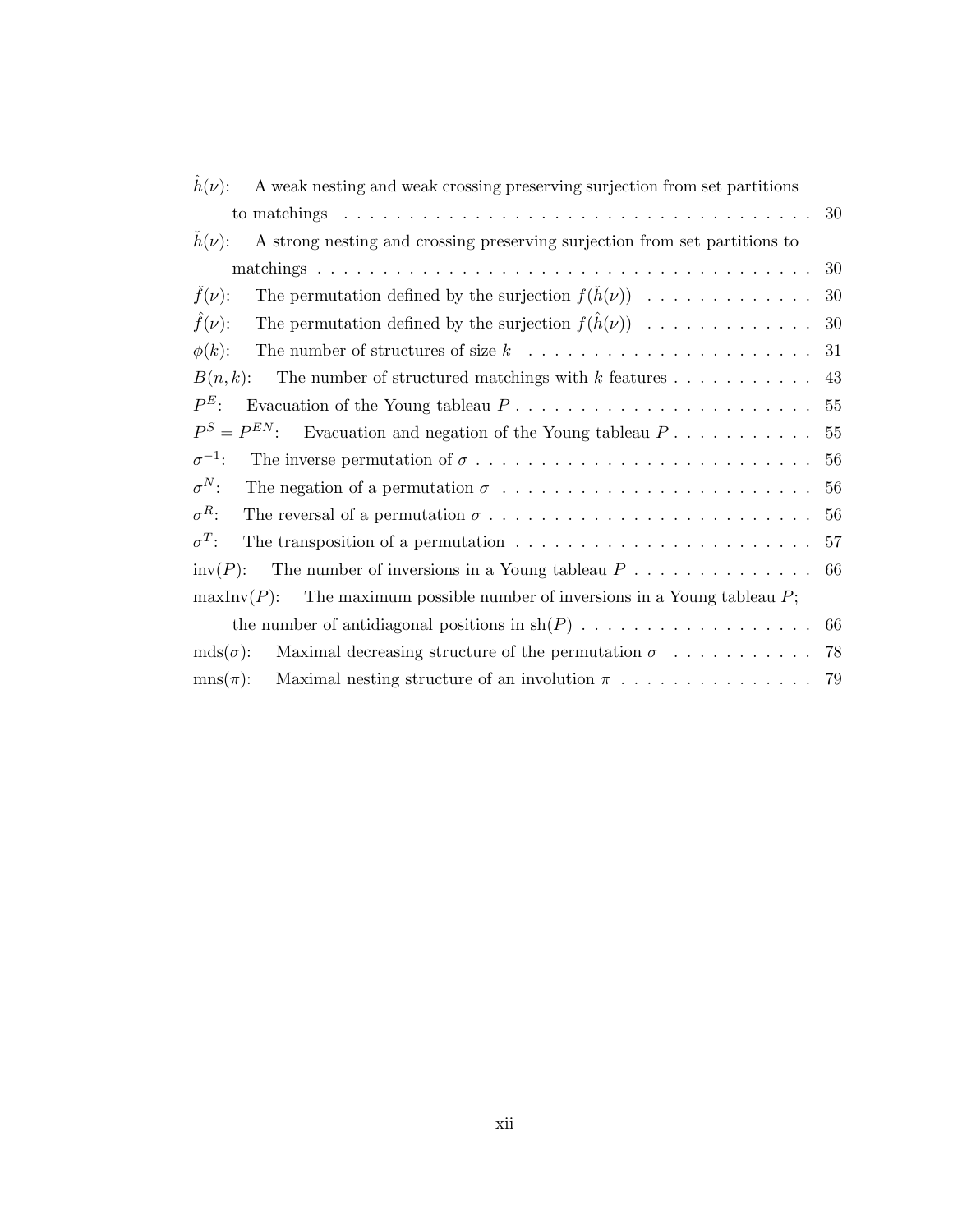### Preface

Everything starts with the paper of Chen et al. [8]. It describes interesting properties of nestings and crossings and their statistics in a representation of matchings and set partitions in terms of arc diagrams. In particular it links these objects to vacillating tableaux, that can be described as paths in the Young lattice, and to the classical RSK construction, that relates Young tableaux and permutations. The paper of Chen was then greatly generalized by Krattenthaler [29] in terms of Ferrers fillings and their growth diagrams.

Since then, several other works have followed, exploring the deep structure between arc diagrams, their nestings and crossings, and several other combinatorial objects including permutations [10], graphs [12], lattice paths [26], walks in the Cartesian plane [37, 33], generating functions, and more.

From these works, arc diagrams appear to be a very general way to represent several families of combinatorial objects. In addition to the myriad of opportunities for new mathematical discoveries in this area, research is motivated by connections to RNA secondary structures and genome rearrangement scenarios. Two RNA secondary structures in particular are pseudoknots, which correspond to crossings, and helices, which correspond to nestings. There is, therefore, a strong connection between nestings and crossings and the analysis of RNA structures, which has been the subject of many recent works. See, for example, Jin et al.  $[24]$ , Jin et al.  $[25]$ , Huang et al.  $[23]$  and Chen et al.  $[9]$ .

This thesis inspects a range of related combinatorial objects, relationships between them, and their connection to nestings and crossings. In the process, we clarify Knuth transformations in terms of Young tableaux, present involutive transformations, and extend one of the results in the Chen et al. paper.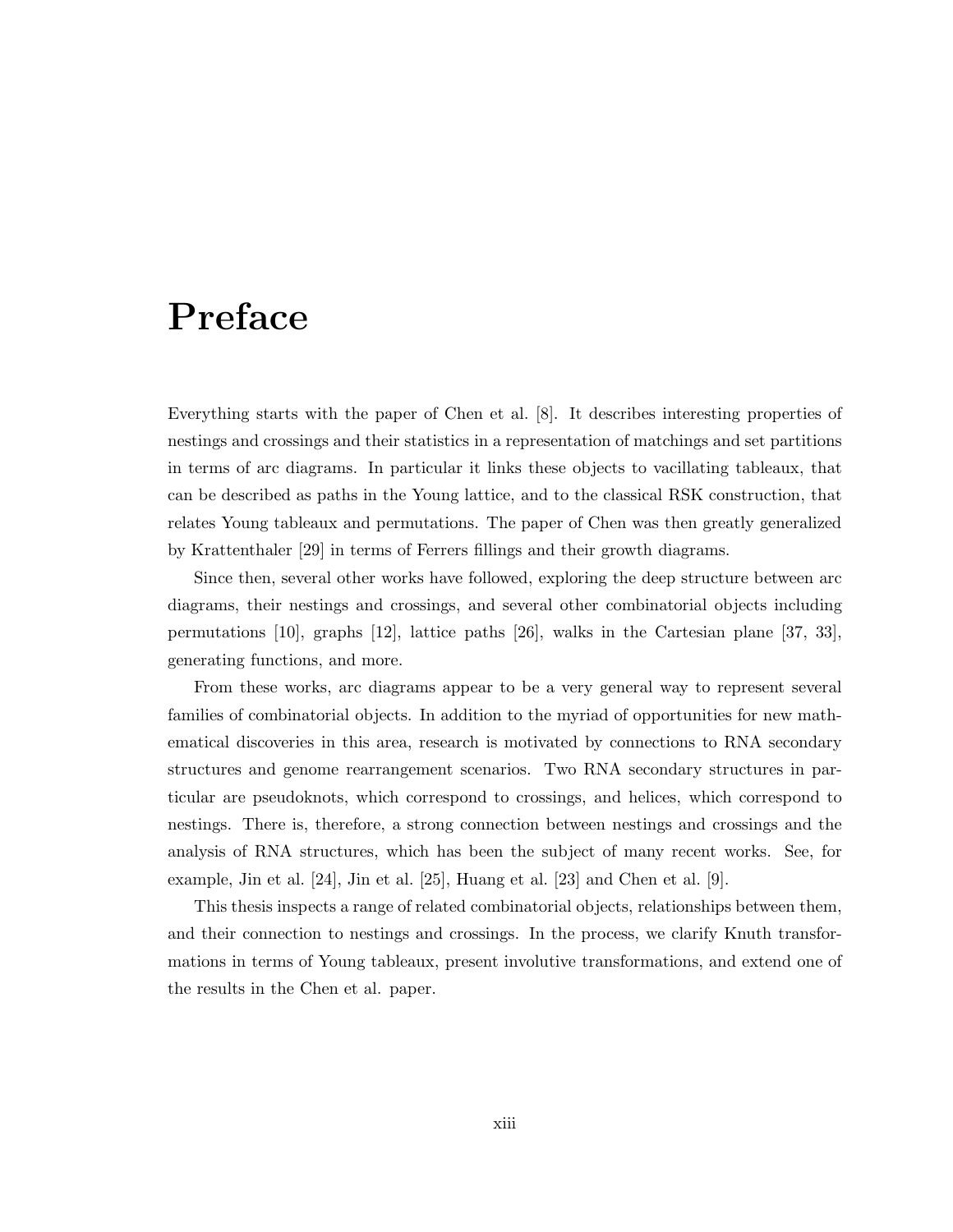### Chapter 1

### Introduction

In this chapter, we introduce a number of combinatorial objects which are used in the following chapters, and some fundamental relationships between them. Section 1.5 gives a summary of the objects and prior work in this research area, and an overview of the following chapters.

### 1.1 Integer Partitions, Ferrers Diagrams, and Young's Lattice

An integer partition can be represented by a *Ferrers diagram* consisting of cells in left-aligned rows of non-increasing length. We say that the *shape* of such a partition is  $\lambda = \lambda_1, \lambda_2, \ldots$ , where  $\lambda_i$  is the length of the *i*th row. (The empty partition is represented by  $\emptyset = 0, 0, \ldots$ )

The *conjugate* or *transposition* of  $\lambda$ ,  $\lambda^T$ , is constructed by exchanging the rows and columns of  $\lambda$ . More formally, we can consider positions  $(r, c)$  in the diagram, with  $(r, c) \in$  $\lambda \Longleftrightarrow 1 \leq c \leq \lambda_r$ . Then,  $(i, j) \in \lambda^T \Longleftrightarrow (j, i) \in \lambda$ . Figure 1.1 gives an example.



Figure 1.1: The Ferrers diagrams of an integer partition  $\lambda = 5, 3, 2, 2$  and its conjugate  $\lambda^T = 4, 4, 2, 1, 1$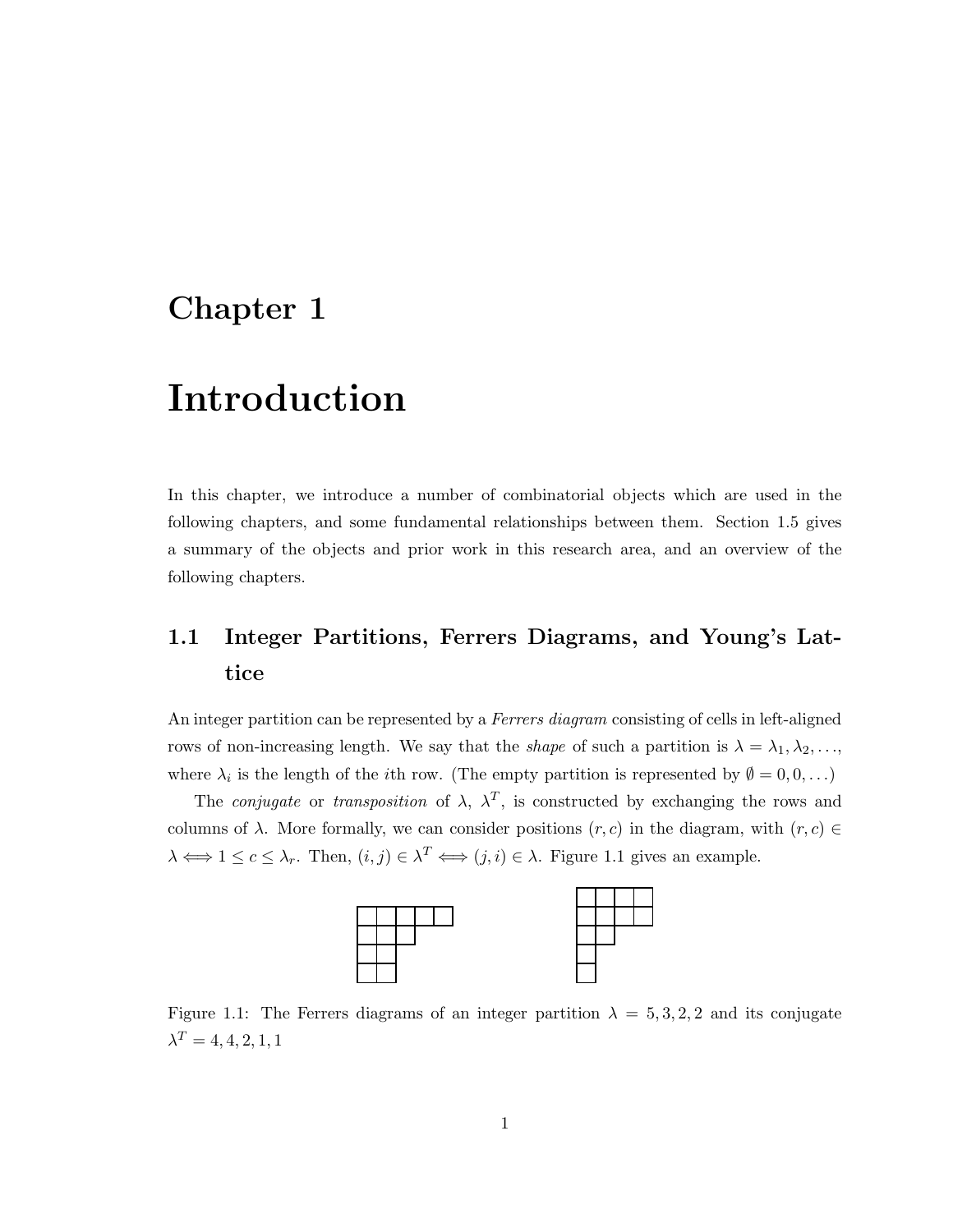Given two integer partitions  $\lambda$  and  $\mu$ , we say that  $\lambda$  *contains*  $\mu$  and write  $\mu \leq \lambda$  if, for all  $i, \mu_i \leq \lambda_i$ . Strict containment is analogously defined for  $\prec$ . This relation defines a poset over all integer partitions. The Hasse diagram on this poset is known as *Young's lattice*; see, for example, [45]. Here, we refer to the sublattice induced by the integer partitions contained in  $\lambda$  as  $Y_{\lambda}$ , and to the number of integer partitions thus contained as  $|Y_{\lambda}|$ . Figure 1.2 shows one such sublattice.



Figure 1.2: The lattice  $Y_{\lambda}$  for  $\lambda = 3, 2, 1$ .  $|Y_{\lambda}| = 14$ 

Cells of a Ferrers diagram that can be removed to form a new Ferrers diagram are called corners, and positions where a cell can be added are called co-corners. Note that any removed corner becomes a co-corner, and any cell added at a co-corner becomes a corner. Examples are given in Figure 1.3.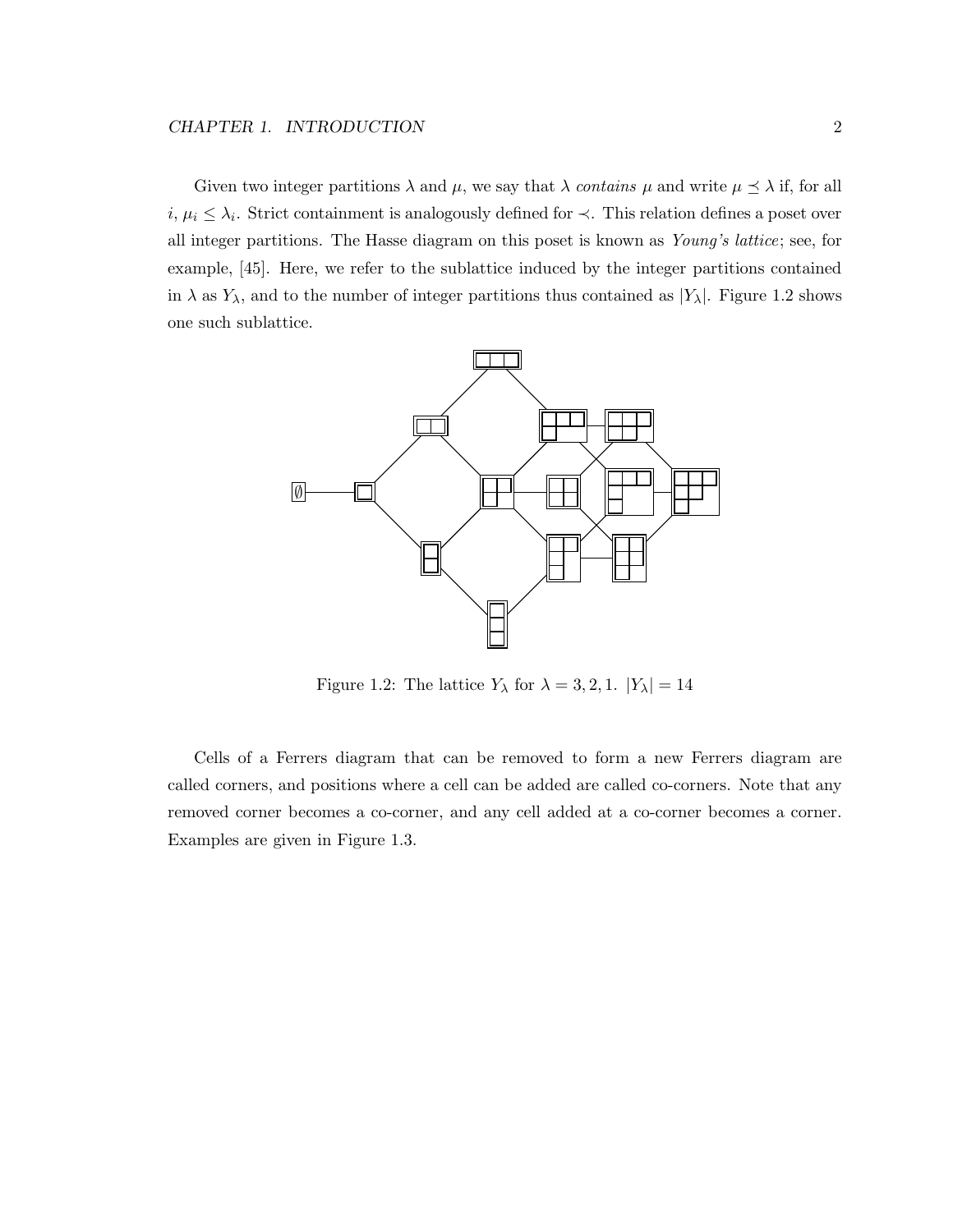

(a) A Ferrers diagram of  $\lambda = 3, 3, 2$  with corners labeled c and co-corners labeled d.



(b) A skew shape  $\lambda/\mu$  with  $\lambda = 6, 5, 4, 3, 2$  and  $\mu =$ 4, 4, 2. Inner corners are labeled with  $c$  and inner co-corners with d.

Figure 1.3: Examples of corners and co-corners

Finally, given  $\mu \prec \lambda$ , we define the skew shape  $\lambda/\mu$  as  $\{(r, c) | (r, c) \in \lambda \wedge (r, c) \notin \mu\}.$ Corners of  $\mu$  that are not corners of  $\lambda$  are called inner co-corners of  $\lambda/\mu$ , and co-corners of  $\mu$  that are not co-corners of  $\lambda$  are called inner corners of  $\lambda/\mu$ , as shown in Figure 1.3.

### 1.2 Young Tableaux and the Robinson-Schensted-Knuth Correspondence

Filling each cell of a Ferrers diagram with numbers results in an object referred to as a *tableau* or *Ferrers filling*. The numbers are collectively called the *contents* of the tableau. Restricting the content leads to combinatorial objects with remarkable properties. In this thesis, we are primarily interested in two types of fillings, strict 0-1 Ferrers fillings (presented in Section 1.4) and Young tableaux (presented below).

#### 1.2.1 Young Tableaux

A *tableau* P on shape  $\text{sh}(P) = \lambda$  and size  $n = |\lambda|$  is defined as the Ferrers diagram of  $\lambda$ in which every cell is filled with a number. The numbers are collectively referred to as the contents of the tableau. If the numbers increase from left to right in each row, and increase downward in each column, it is defined as an *increasing Young tableau*. *Decreasing Young tableaux* and *skew Young tableaux* are analogously defined. If the numbers are [n], we say that P is a *standard Young tableau* or *SYT*. Here, we usually work with increasing tableaux, and thus do not specify the direction of a Young tableau unless it is decreasing.

Note that the smallest number of a Young tableau must be located at the origin  $(1, 1)$ , and the largest number must be located at a corner. Inductively, the cells containing the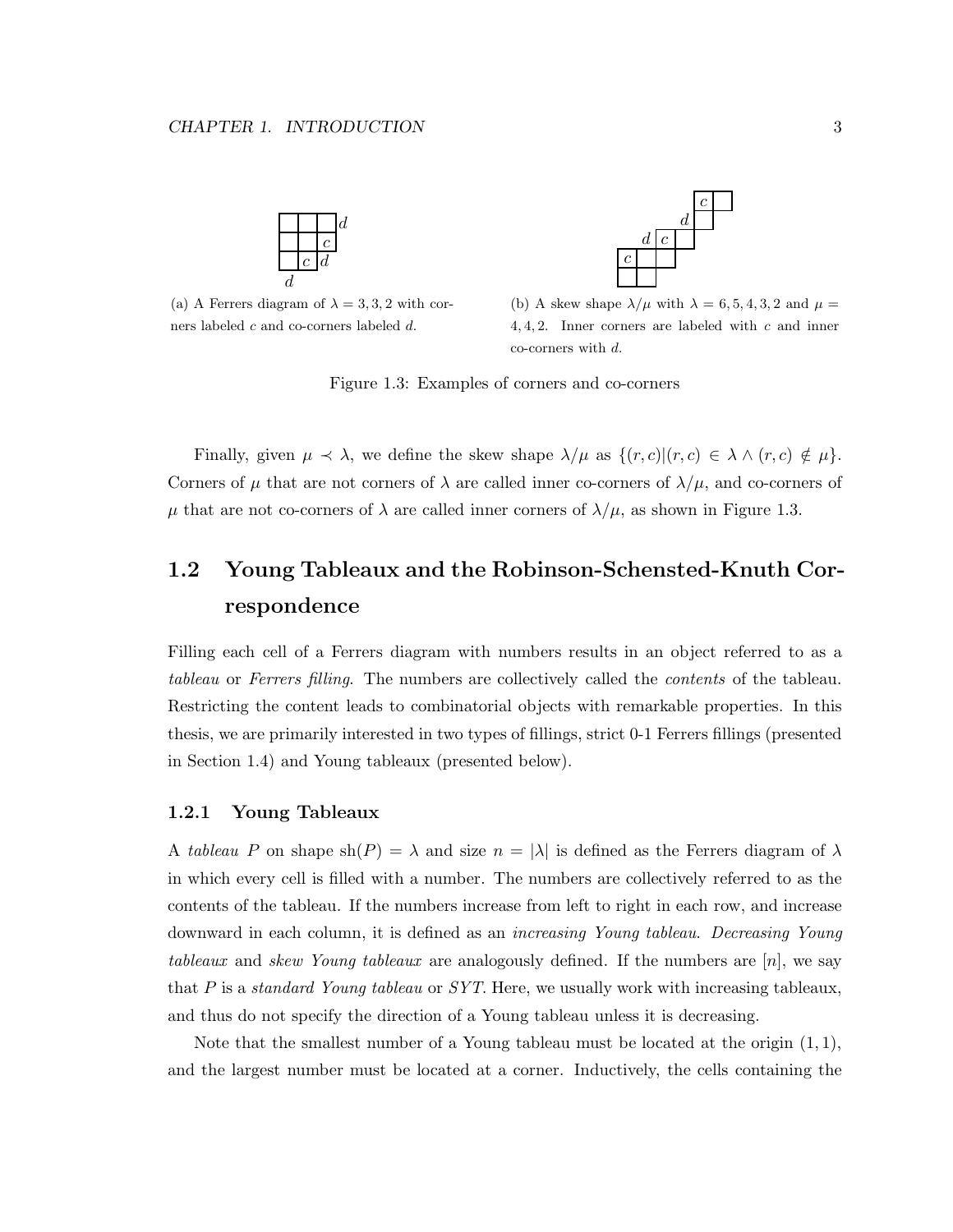smallest k numbers form a sub-Young tableau, and those containing the largest  $n-k$  numbers form a skew Young tableau. As a result, a Young tableau P with  $\text{sh}(P) = \lambda$  can also be defined as a monotonic walk in  $Y_{\lambda}$  from  $\emptyset$  to  $\lambda$ . An example is given in Figure 1.4.



Figure 1.4: A monotonic walk in  $Y_{3,2}$  from  $\emptyset$  to 3, 2 and the corresponding SYT

Given a Young tableau P with contents  $p_1 < p_2 < \ldots < p_n$ , we define the *negation* of P,  $P^N$ , to be the decreasing Young tableau obtained by replacing  $p_i$  with  $p_{n-i+1}$ . We similarly define negation for decreasing Young tableaux, and note that  $P^{NN} = P$ . We define the *transposition* of a Young tableau P similarly to that of integer partitions, and write  $P<sup>T</sup>$ . Note that  $P^{TT} = P$  and  $P^{NT} = P^{TN}$ . If a value  $\alpha$  is less than (resp. greater than) any value in the Young tableau, we write  $\alpha < P$  (resp.  $\alpha > P$ ). See Figure 1.5 for examples.



Figure 1.5: From left to right: A standard Young tableau  $P, P^N, P^T$ , and  $P^{NT} = P^{TN}$ 

There are two well-known pairs of operations for adding or removing numbers from a Young tableau, namely *jeu de taquin* and *row insertion/deletion*. Jeu de taquin can also be used to define a transformation on Young tableaux called *evacuation*. Although the operations may seem unrelated on the surface, it has been shown that they in fact have deep connections to one another. The operations can also be used to show many correlations between standard Young tableaux, permutations, and other related structures.

We explore row insertion/deletion in the following section, as it is essential in showing a strong connection between permutations and Young tableaux via the Robinson-Schensted-Knuth correspondence. Jeu de taquin and evacuation are presented in Chapter 3, where they are used to generalize the Robinson-Schensted-Knuth correspondence and describe transformations of Young tableaux.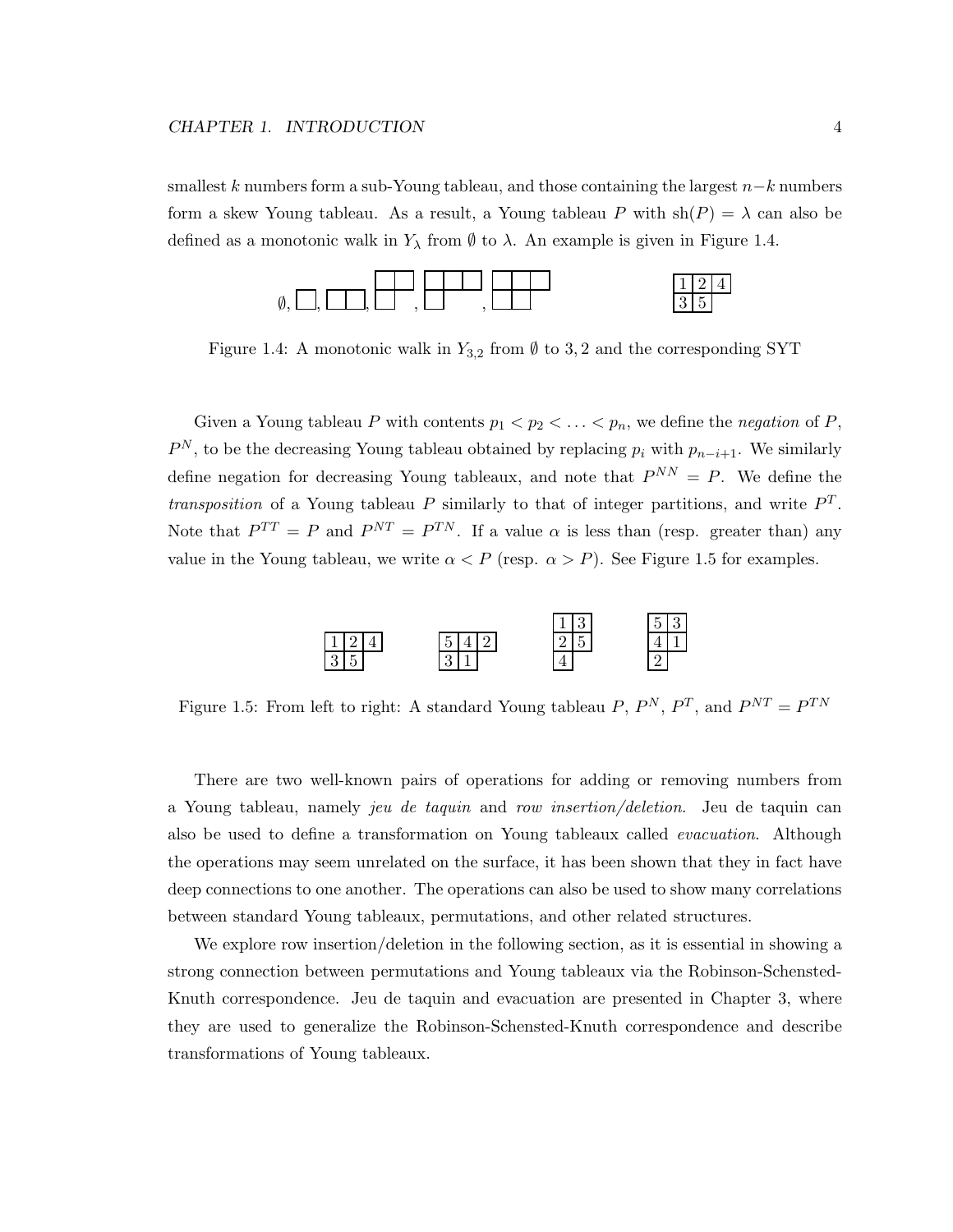#### 1.2.2 Robinson-Schensted-Knuth and Permutations

One pair of operations for adding and removing numbers from a Young tableau is *row insertion* and *row deletion*. Given a Young tableau P, we define the row insertion rins( $P, \alpha$ ) as Algorithm 1.1.

| <b>Algorithm 1.1</b> rins( $P, \alpha$ ): Row insertion of $\alpha$ into Young tableau P                |  |  |  |  |  |
|---------------------------------------------------------------------------------------------------------|--|--|--|--|--|
| Let $r \leftarrow 1$                                                                                    |  |  |  |  |  |
| while $\alpha$ is not larger than all values in row r do                                                |  |  |  |  |  |
| Let $\beta$ be the smallest number in row r such that $\beta > \alpha$                                  |  |  |  |  |  |
| Let c be the column where $\beta$ is located                                                            |  |  |  |  |  |
| Replace $\beta$ in $(r, c)$ with $\alpha$ , then let $\alpha \leftarrow \beta$ and $r \leftarrow r + 1$ |  |  |  |  |  |
| end while                                                                                               |  |  |  |  |  |
| Create a new cell at the end of row r and set the value to $\alpha$                                     |  |  |  |  |  |

The operation is referred to as row insertion as a number is inserted into the first row, potentially "bumping" another number into the second row; the algorithm then continues recursively, bumping numbers from their original row to the row below. Figure 1.6 shows an example of a row insertion.



Figure 1.6: A row insertion of 3 into a Young tableau. Row deleting the new corner (containing 6) would reverse the process

It can be shown that this algorithm results in a new Young tableau. Moreover, the algorithm is reversible;  $\text{rdel}(P, r, c)$  is defined as Algorithm 1.2.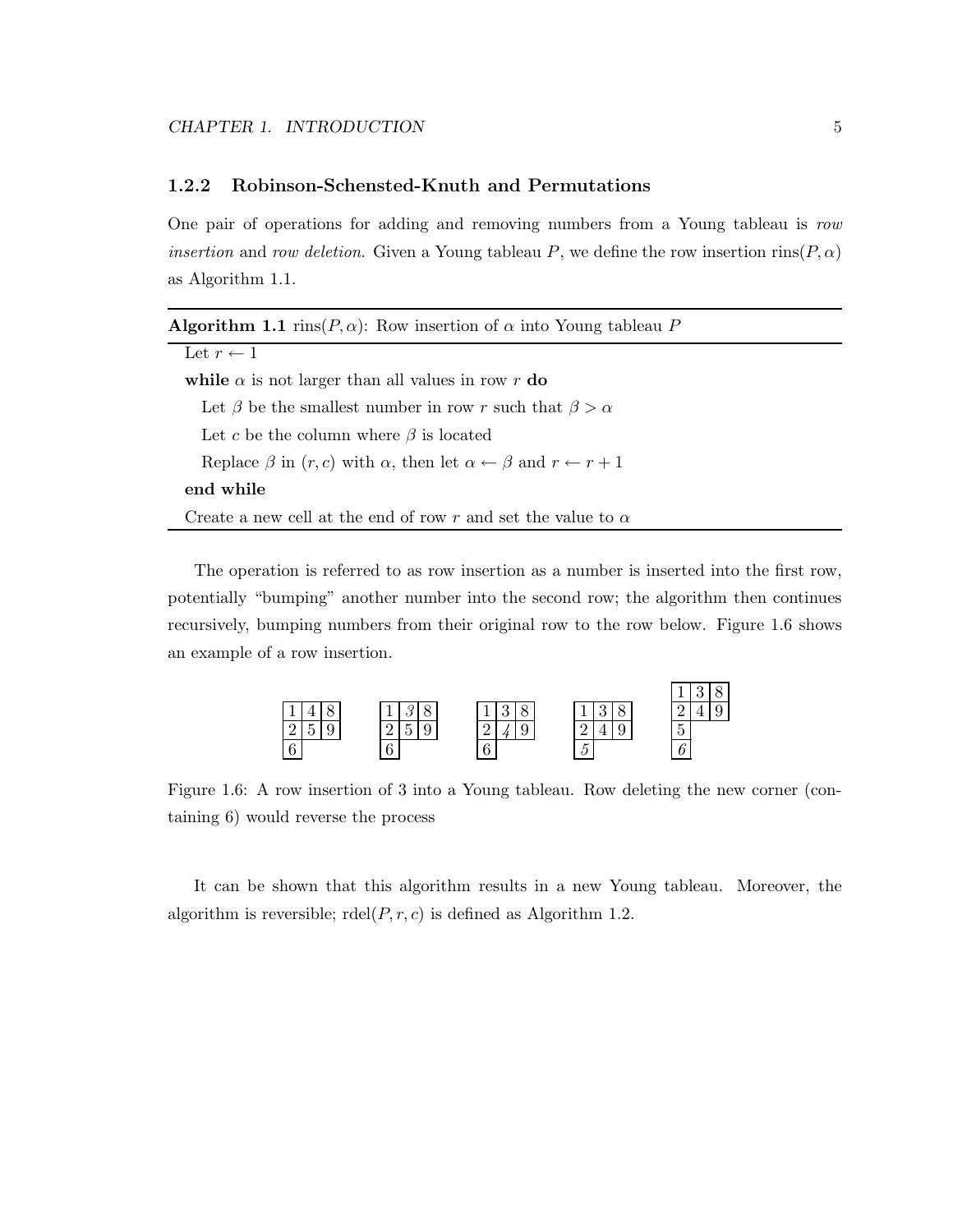**Algorithm 1.2** rdel( $P, r, c$ ): Row deletion of corner  $(r, c)$  from Young tableau P

**Require:**  $(r, c)$  is a corner in  $P$ Let  $\alpha$  be the contents of  $(r, c)$ Remove corner  $(r, c)$  from P while  $r > 1$  do Let  $r \leftarrow r - 1$ Let  $\beta$  be the largest number in row r such that  $\beta < \alpha$ Let c be the column where  $\beta$  is located Place  $\alpha$  into cell  $(r, c)$ , then let  $\alpha \leftarrow \beta$ end while {The algorithm terminates and  $\alpha$  is removed from  $P$ }

Although it is conventional to use the row-based operations defined above, column-based variants  $\text{cins}(P, \alpha)$  and  $\text{cdel}(P, r, c)$  can also be defined.

$$
\text{cins}(P, \alpha) = \text{rins}(P^T, \alpha)^T \tag{1.1}
$$

$$
\operatorname{cdel}(P, r, c) = \operatorname{rdel}(P^T, c, r)^T \tag{1.2}
$$

It is also possible to prove (Schensted [38]) that column-base insertion and row-based insertion are remarkably independent; namely,

$$
rins(cins(P, x), y) = cins(rins(P, y), x)
$$
\n(1.3)

This property can in turn be used to prove some of the connections between Young tableaux and permutations explored in Chapter 3.3.

Row insertion can be used to prove a bijection between two-line arrays of a certain form with pairs of Young tableaux of the same shape. The bijection was first discovered for permutations by Robinson [11], and then independently rediscovered by Schensted [38]. Knuth later [27] generalized the Robinson-Schensted algorithm using two-line arrays. We do not use Knuth's generalization in this thesis, but still refer to the construction as the *RSK algorithm* due to the use of two-line arrays.

Theorem 1.1 (Robinson[11], Schensted[38], Knuth[27]). *Two-line arrays of the form*

$$
A = \left(\begin{array}{cccc} q_1 & q_2 & \dots & q_n \\ p_1 & p_2 & \dots & p_n \end{array}\right) \quad p_i \text{ distinct and } q_i < q_{i+1}, \ 1 \leq i < n
$$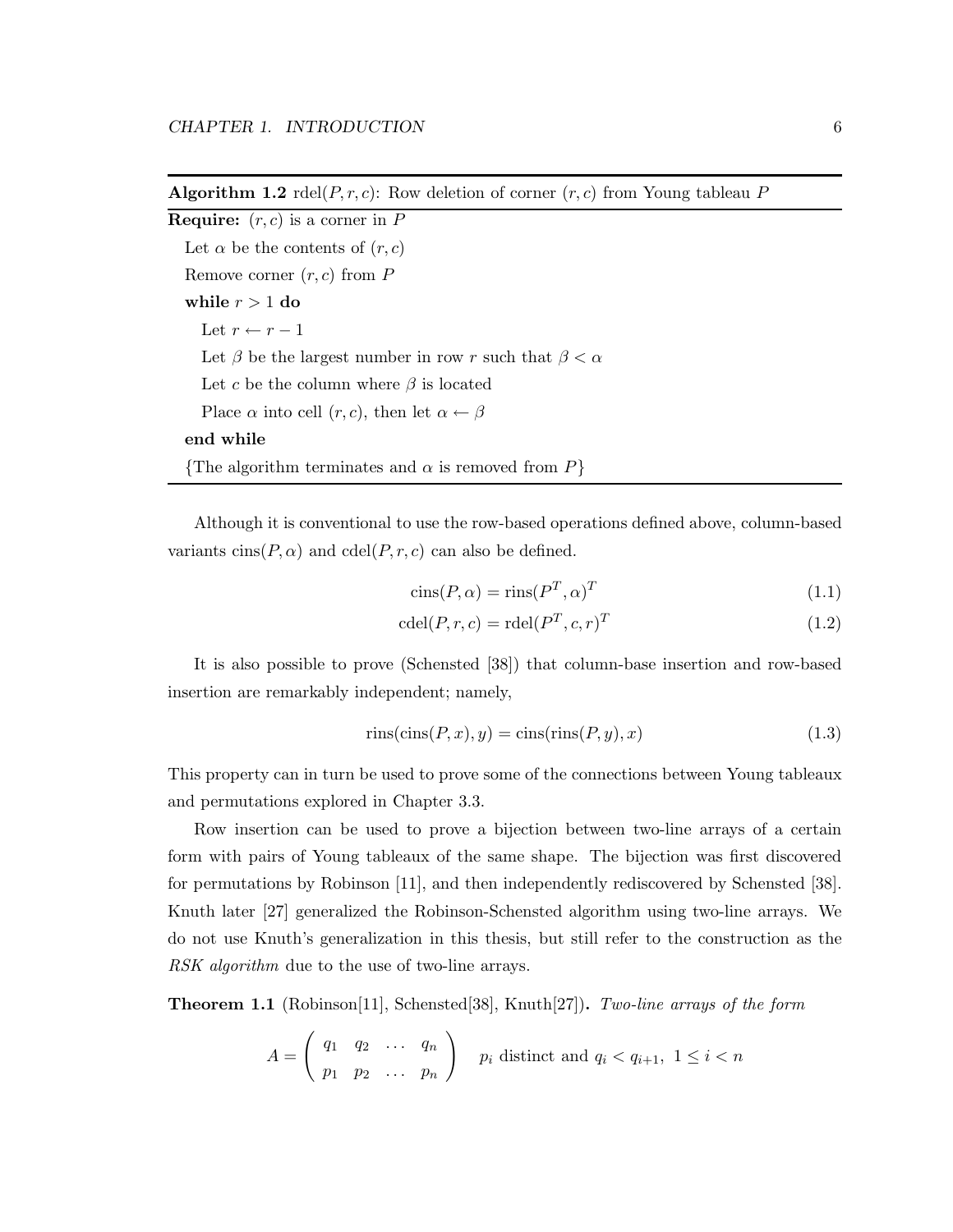*are in bijection with pairs of Young tableaux*  $P$  *with contents*  $p_1, \ldots, p_n$  *and*  $Q$  *with contents*  $q_1, \ldots, q_n$  such that  $\text{sh}(Q) = \text{sh}(P)$ .

*Proof.* The proof is constructive. Algorithm 1.3 gives the process for constructing the two tableaux from the two-line array.

| <b>Algorithm 1.3</b> RSK construction of tableaux from a two-line array                            |
|----------------------------------------------------------------------------------------------------|
| <b>Require:</b> $p_i$ distinct and $q_i < q_{i+1}$ , $1 \leq i < n$                                |
| Let $P_0 \leftarrow \emptyset$ and $Q_0 \leftarrow \emptyset$                                      |
| for $i = 1$ to n do                                                                                |
| Let $P_i \leftarrow \text{rins}(P_{i-1}, p_i)$ and let $(r_i, c_i)$ be the resulting new corner    |
| Let $Q_i$ be the same as $Q_{i-1}$ , and then place $q_i$ into a new cell at position $(r_i, c_i)$ |
| {Note that $\text{sh}(Q_i) = \text{sh}(P_i)$ }                                                     |
| end for                                                                                            |

Conventionally,  $P = P_n$  is called the *insertion tableau* of A, and  $Q = Q_n$  is called the *recording tableau*. If A corresponds to P and Q, we write  $A \sim (P, Q)$ , and let sh(A) =  $sh(P) = sh(Q)$ . Figure 1.7 gives an example of the algorithm.

$$
\left(\begin{array}{ccc} 1 & 3 & 5 & 7 & 9 \\ 4 & 8 & 2 & 0 & 6 \end{array}\right)
$$
  
(a) A two-line array A



Figure 1.7: An example of Algorithm 1.3

Because the content of  $(r_i, c_i)$  in Q is  $q_i$ , it is simple to reverse the construction of Algorithm 1.3, yielding Algorithm 1.4.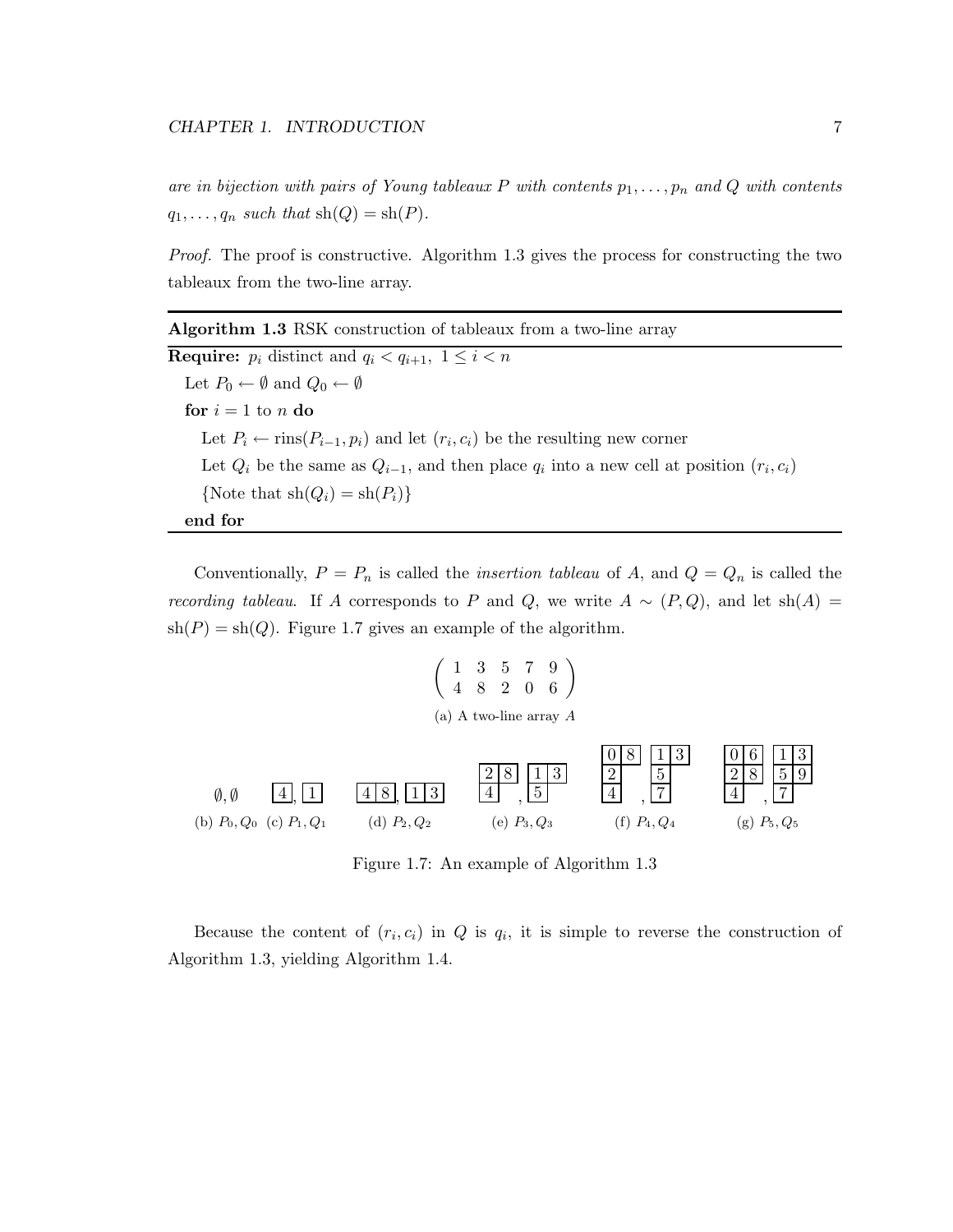Algorithm 1.4 RSK construction of a two-line array from tableaux

**Require:**  $sh(Q) = sh(P)$ Let  $P_n \leftarrow P$  and  $Q_n \leftarrow Q$ for  $i = n$  down to 1 do Let  $q_i$  be the largest number in  $Q_i$  and let  $(r_i, c_i)$  be its location Let  $Q_{i-1}$  be the same as  $Q_i$ , and then remove the corner at position  $(r_i, c_i)$ Let  $P_{i-1} \leftarrow \text{rdel}(P_i, r_i, c_i)$  and let  $p_i$  be the number removed from  $P_i$ end for Let the two-line array be  $\left( \begin{array}{cccc} q_1 & q_2 & \ldots & q_n \end{array} \right)$  $p_1$   $p_2$  ...  $p_n$  $\setminus$ 

This completes the bijection.

Corollary 1.1.1. *Permutations of* [n] *are in bijection with pairs of SYTs of size* n *and identical shape.*

#### 1.3 Arc Diagrams, Nesting, and Crossing

In this section, we present arc diagrams, and show how they can represent a number of combinatorial objects, such as permutations, set partitions, and matchings. We also introduce natural statistics on arc diagrams, namely nestings and crossings. In the following chapter, bijections involving these objects are explored. Figure 1.14 gives a table of notations and a hierarchy for these classes.

#### 1.3.1 Arc Diagrams

An *arc diagram* is a multigraph with labeled vertices in which the vertices are placed on the x axis in increasing order, and edges are drawn as arcs between the vertices.



Figure 1.8: An example of an arc diagram

 $\Box$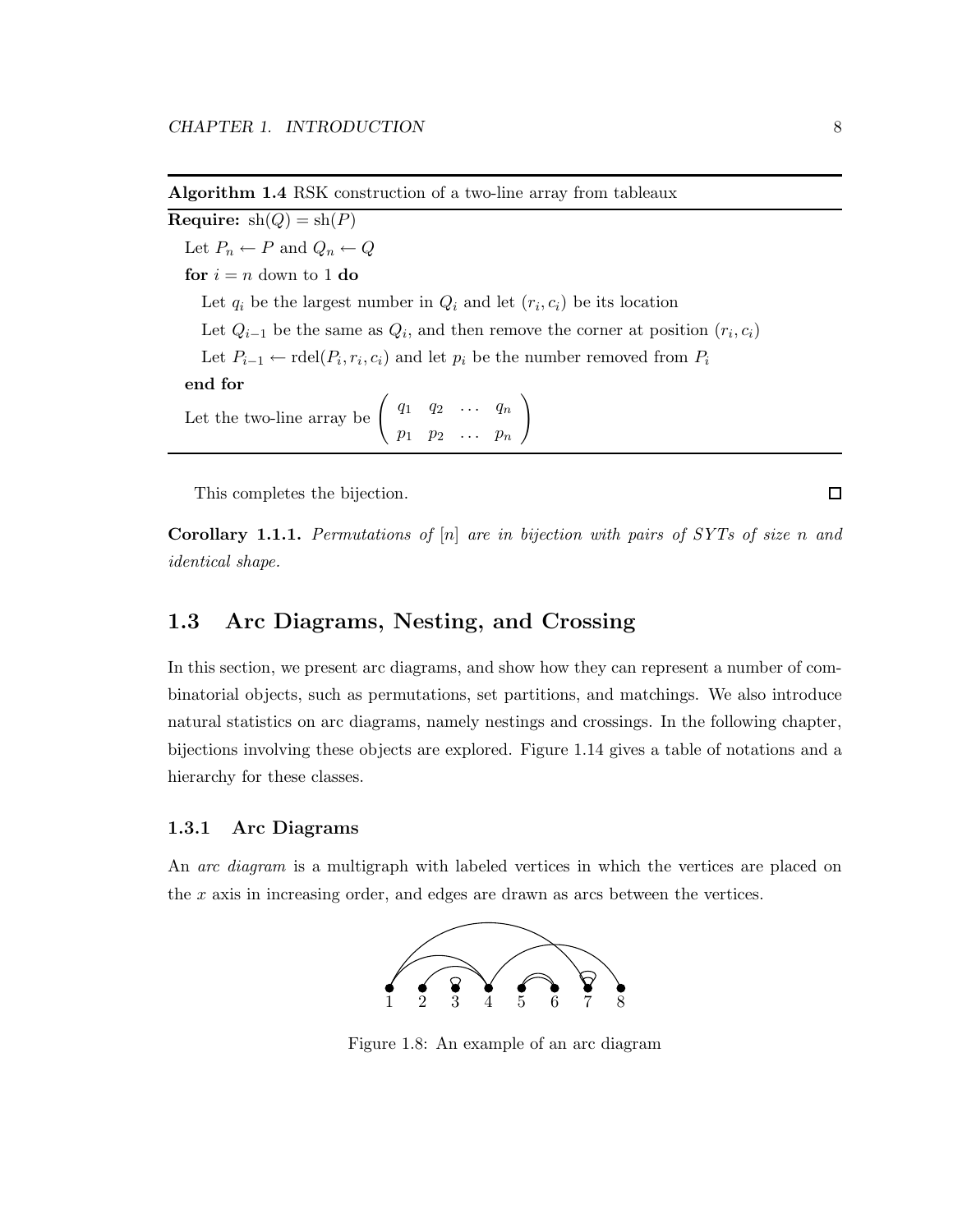There are deep connections between general Ferrers fillings and general arc diagrams, as explored by de Mier [12].

Various classes of arc diagrams can represent many combinatorial objects. For example, a permutation  $\sigma$  can be represented by an arc diagram with bicoloured arcs; one colour for edge  $(i, \sigma(i))$  when  $\sigma(i) \geq i$ , and another for edge  $(\sigma(i), i)$  when  $\sigma(i) < i$ . (Every vertex will have degree 2 and there are no multi-edges; a vertex attached only to a loop is considered to have degree 2.) Conventionally, arcs of the first colour are drawn above the x axis and arcs of the second colour are drawn below, as shown in Figure 1.9.



Figure 1.9: The arc diagram of the permutation 42153

This thesis is primarily concerned with the arc diagrams of set partitions, and subsets of set partitions. Set partitions can be represented by an arc diagram wherein elements in the same part are connected by a sequence of arcs, from the smallest element to the largest. Additionally, parts of size one can be represented by a vertex with a loop. Set partitions themselves can be considered a subset of permutations. For example, each part of a set partition can be reinterpreted as a cycle, as demonstrated in Figure 1.10.



Figure 1.10: The set partition  $\{1, 7\}\{2, 4, 8\}\{3\}\{5, 6\}$  and the permutation with cycles  $[1, 7][2, 4, 8][3][5, 6]$ 

Restricting each part in a set partition to size 1 or 2 results in an involution, i.e. a permutation that is its own inverse. As can be seen in Figure 1.11, the arc diagram consists of vertices with loops (and no other arcs), and pairs of vertices with degree 1 connected by an arc. Involutions are also known as partial matchings.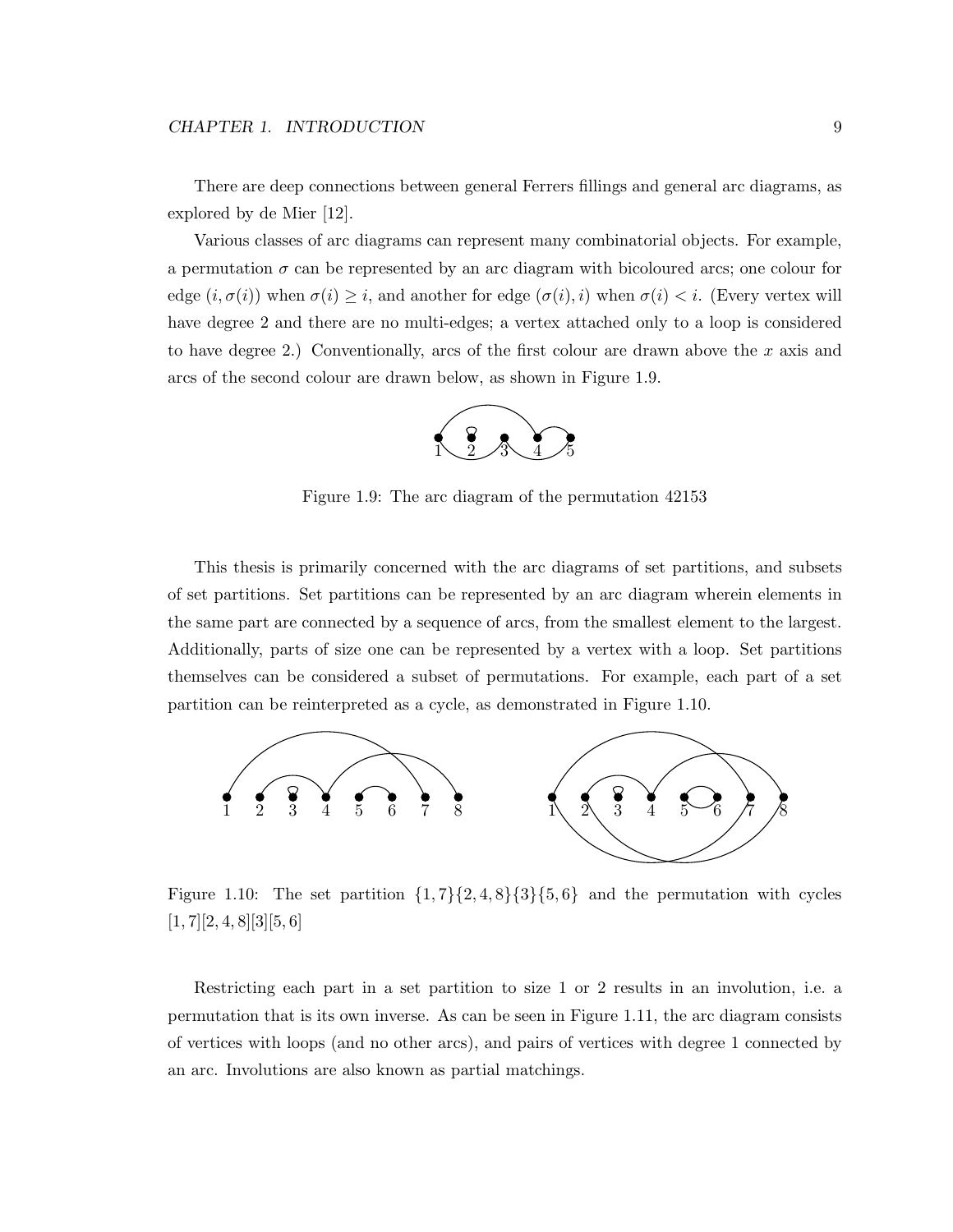

Figure 1.11: The arc diagram of an involution

Forbidding loops in a permutation results in a derangement, forbidding loops in a set partition results in a singleton-free set partition, and forbidding loops in an involution results in a (perfect) matching. Examples are given in Figure 1.12.



Figure 1.12: The arc diagrams of a derangement, a singleton-free set partition, and a matching

A *balanced matching* with  $2n$  vertices is a matching which consists of arcs  $(i, j)$  such that  $i \leq n$  and  $j > n$ . In other words, all arcs start on the left half of the diagram and end on the right half, as shown in Figure 1.13.



Figure 1.13: The arc diagram of a balanced matching

Together, these objects form a hierarchy; each one can be considered to be a subset of permutations, as illustrated in Figure 1.14. However, as we will demonstrate in Section 1.4, permutations of size  $k$  are in bijection with balanced matchings of size  $2k$ . Therefore, permutations can also be seen as a special case of matchings.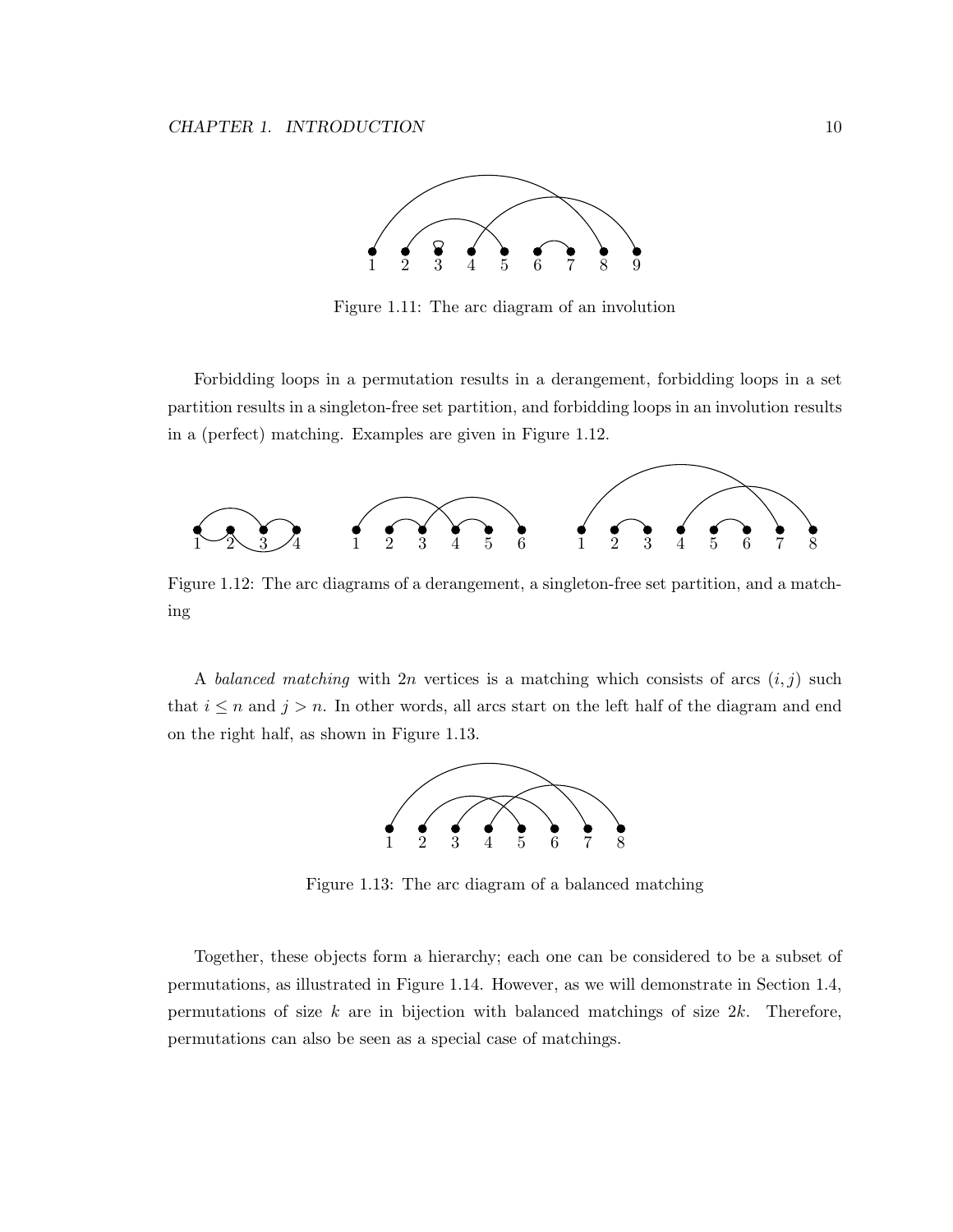| $S_n$   |  |                               |                                                  |  | Permutations on $[n]$   |  |  |                                                                                       |  |                                                      |
|---------|--|-------------------------------|--------------------------------------------------|--|-------------------------|--|--|---------------------------------------------------------------------------------------|--|------------------------------------------------------|
| $D_n$   |  |                               | Derangements on $[n]$                            |  |                         |  |  |                                                                                       |  |                                                      |
| $P_n$   |  |                               |                                                  |  | Set partitions of $[n]$ |  |  |                                                                                       |  |                                                      |
| $FP_n$  |  |                               |                                                  |  |                         |  |  | Singleton-free set partitions of $ n $                                                |  |                                                      |
| $I_n$   |  |                               | Involutions (self-inverse permutations) on $[n]$ |  |                         |  |  |                                                                                       |  |                                                      |
| $M_n$   |  |                               | Matchings on $[n]$ ( <i>n</i> must be even)      |  |                         |  |  |                                                                                       |  |                                                      |
| $BM_n$  |  |                               |                                                  |  |                         |  |  |                                                                                       |  | Balanced matchings on $[n]$ ( <i>n</i> must be even) |
|         |  |                               |                                                  |  |                         |  |  |                                                                                       |  |                                                      |
|         |  | $S_n \supset P_n \supset I_n$ |                                                  |  |                         |  |  |                                                                                       |  |                                                      |
| $\perp$ |  | $\Box$                        |                                                  |  |                         |  |  |                                                                                       |  |                                                      |
| $D_n$   |  |                               |                                                  |  |                         |  |  | $\supset$ $FP_n$ $\supset$ $M_n = M_{2k}$ $\supset$ $BM_{2k}$ $\leftrightarrow$ $P_k$ |  |                                                      |

Figure 1.14: Notations and a hierarchy for families of combinatorial objects that can be represented as arc diagrams

Most of this thesis concerns arc diagrams of one colour, in particular, set partitions and their subsets, such as matchings. These arc diagrams have four types of vertices, as illustrated in Figure 1.15. Namely, the four types are *left endpoints*, *right endpoints*, *transitory vertices*, and *singletons*.



Figure 1.15: A left endpoint (1), transitory vertex (2), singleton (3), and right endpoint (4)

#### 1.3.2 Nestings and Crossings

Following Chen et al. [8], we are primarily interested in the relationship between arcs in the diagram. In terms of a permutation  $\sigma$ , *nesting* can be defined as i and j such that  $i < j < \sigma(j) < \sigma(i)$ . In an arc diagram, nesting has the intuitive meaning of one arc being completely underneath another. Examples can be seen in Figure 1.16.

When considering singletons, there are at least two popular interpretations that have been considered. Under the *strong nesting* interpretation, singletons cannot be part of a nesting. Under the *weak nesting* interpretation, however, they may. In this case, the requirement can be stated as  $i < j \leq \sigma(j) < \sigma(i)$ . (In Chapter 4, we introduce a third interpretation.)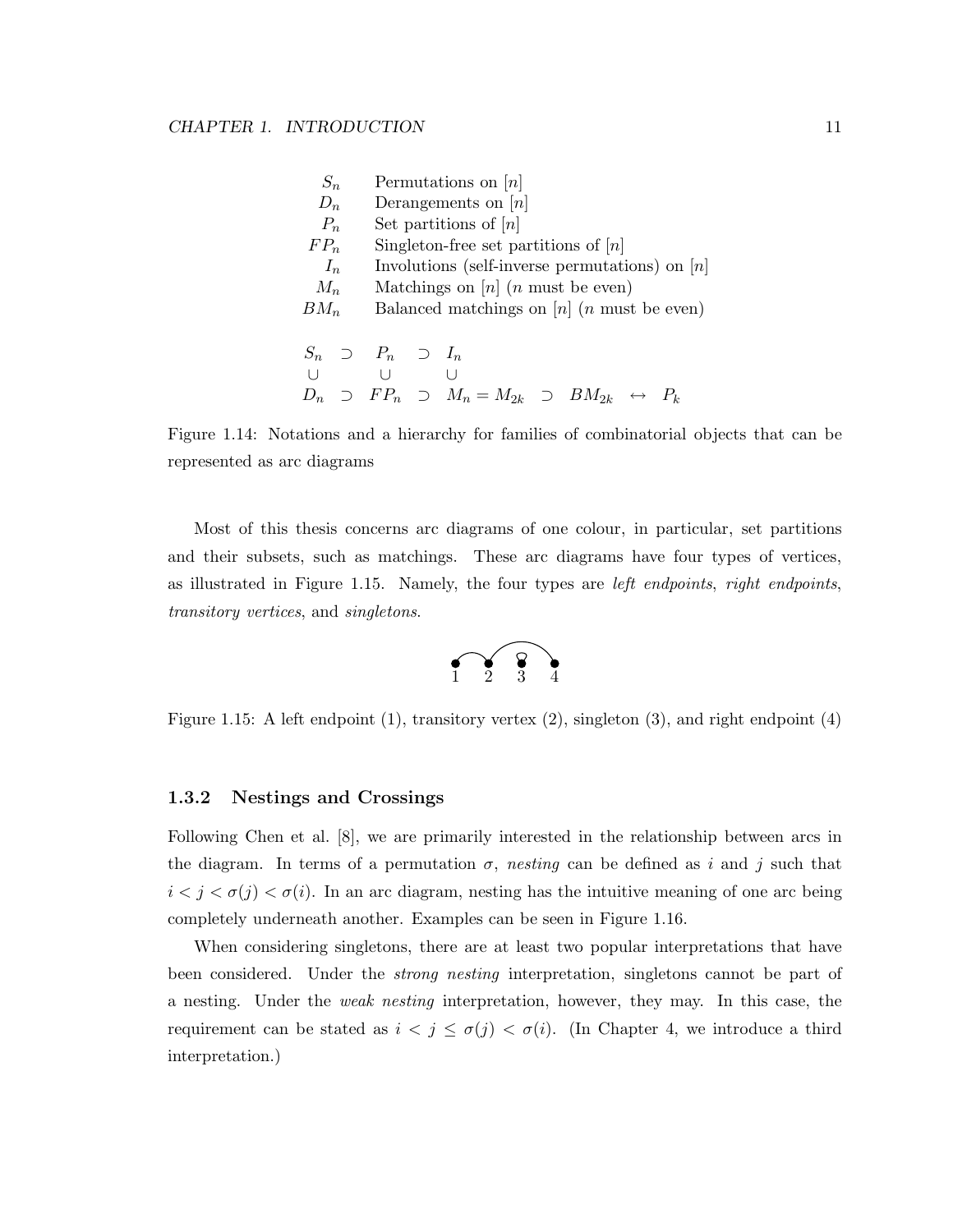The concept of nesting can be generalized. A  $k$ -nesting is a set of  $k$  pairwise nesting arcs. In terms of the permutation, we have  $i_1 < i_2 < \ldots < i_k < \sigma(i_k) < \ldots < \sigma(i_2) < \sigma(i_1)$ for strong k-nestings, and similar for weak k-nestings. When unqualified, the term nesting refers to 2-nestings.

Note that, in terms of a permutation, a k-nesting involving  $v$  vertices is a decreasing subsequence of length  $v$ .



Figure 1.16: Examples of nestings and  $k$ -nestings

*Crossings* and k-crossings can be similarly defined. In terms of a permutation, a strong k-crossing consists of k indices such that  $i_1 < i_2 < \ldots < i_k < \sigma(i_1) < \sigma(i_2) < \ldots <$  $\sigma(i_k)$ . Within the arc diagram, crossings again have the intuitive meaning of two arcs that overlap (cross). There are also weak and strong interpretations for crossings; the *weak crossing* interpretation considers a transitory vertex to be a crossing, while the *strong crossing* interpretation does not. Examples are given in Figure 1.17.



Figure 1.17: Examples of crossings and  $k$ -crossings

In this thesis, we define an *alignment* to be two arcs that neither nest nor cross. (There is no standard interpretation of this term in the literature; for example, in [10] nestings are considered to be alignments, while in [26] they are not.) Figure 1.18 gives examples.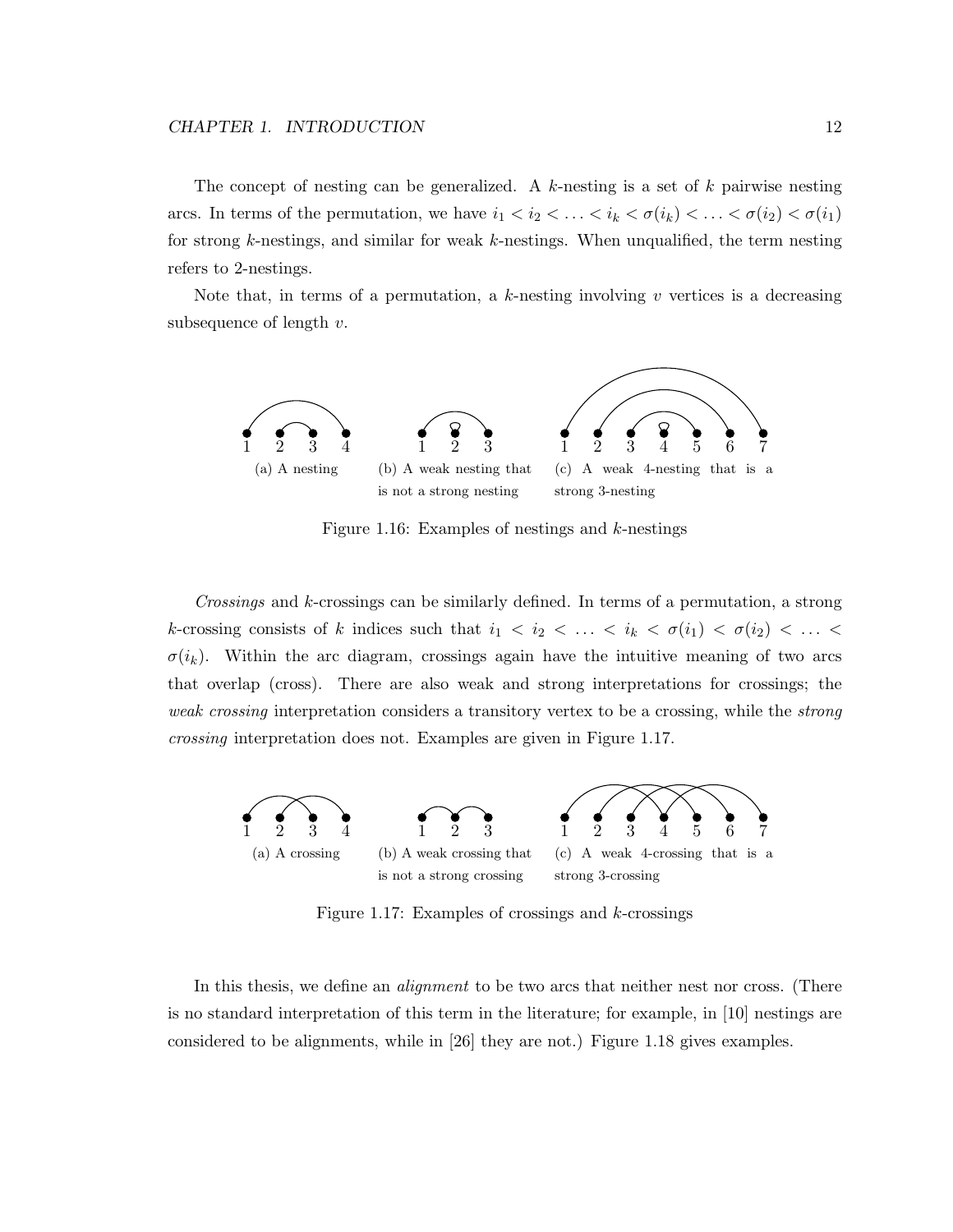

Figure 1.18: Examples of alignments

#### 1.4 Strict 0-1 Ferrers Filling and Permutation Matrices

In this section, we present another type of Ferrers filling. Krattenthaler [29] explores both general and restricted Ferrers fillings in depth. In particular he devotes a section to presenting evidence that Ferrers fillings are but a part of a much larger theory, encompassing such shapes as stack polyominoes and moon polyominoes.

A *strict 0-1 Ferrers filling* is a Ferrers diagram in which each cell contains either a 0 or a 1, and moreover, every column and every row contains exactly one 1. For ease of legibility, the diagrams for these objects are presented with 'X' replacing 1 and the 0s omitted, as demonstrated in Figure 1.19.

For the rest of this thesis, the term *Ferrers filling* will refer to a strict 0-1 Ferrers filling, unless explicitly noted otherwise.

Figure 1.19: A strict 0-1 Ferrers filling

Given a permutation  $\sigma \in S_n$ , the *permutation matrix* of  $\sigma$  is a square  $n \times n$  grid such that if  $\sigma(i) = j$ , then there is a mark in row i (counting from the left), column j (counting from the bottom). Clearly, a permutation matrix is a special case of a Ferrers filling. An example is given in Figure 1.20.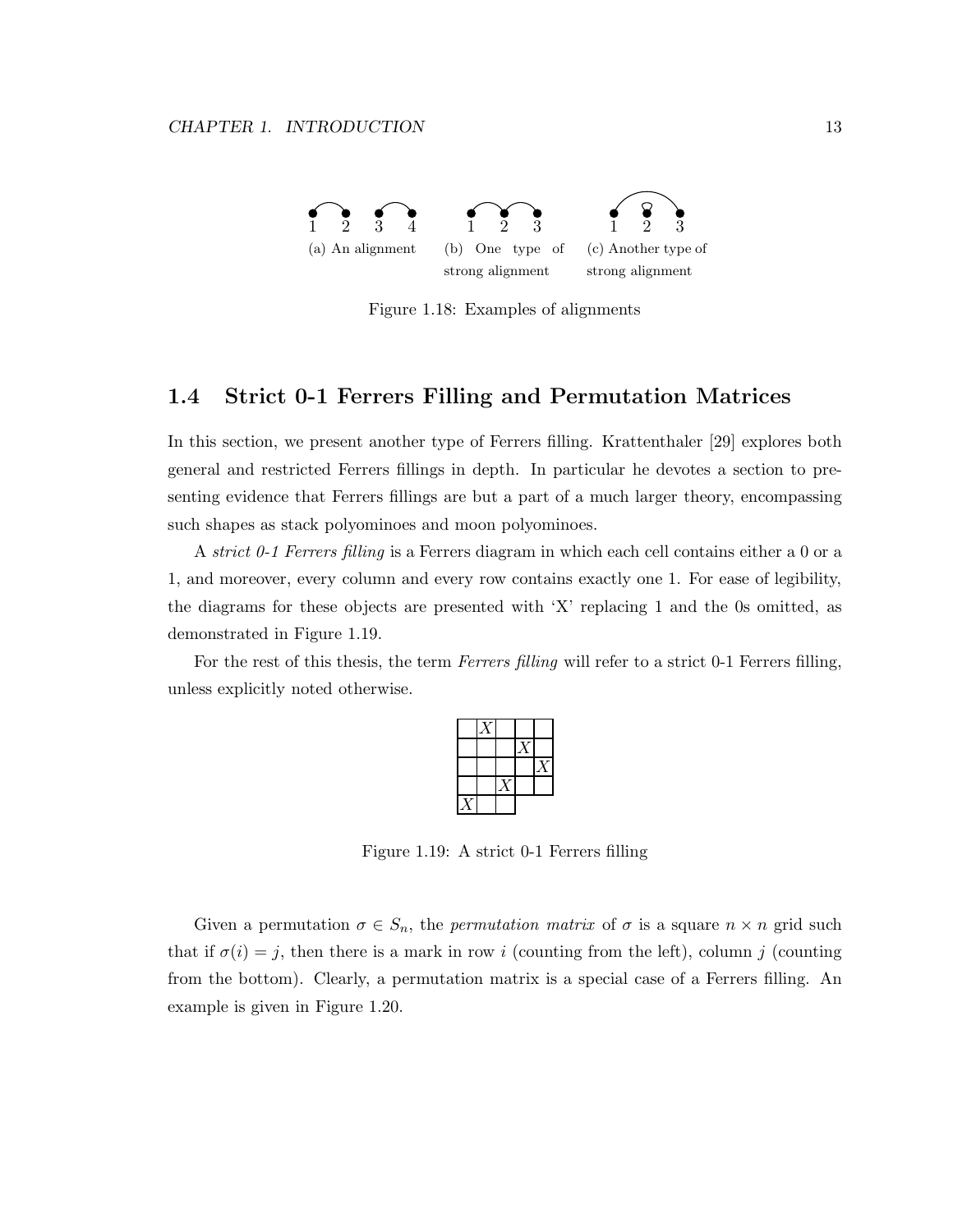



A matching is a permutation consisting solely of cycles of length two; such permutations must necessarily have an even number of elements. There is also a bijection between Ferrers fillings with n 1s, and matchings on  $[2n]$ , as implied by Krattenthaler  $[29]$  (theorem 1) and clarified by de Mier [12]. We supply our own proof here to emphasize the connection between the Ferrers filling and the permutation matrix of matchings.

Theorem 1.2. *Strict 0-1 Ferrers fillings with* n *1s are in bijection with matchings on* [2n]*.*

*Proof.* A property of any matching  $\mu$  is that if  $\mu(i) = j$ , then  $\mu(j) = i$  and  $i \neq j$ . This means that the permutation matrix must be symmetric around the main diagonal, with no marks on the diagonal itself. Therefore, a matching can be represented by a triangular matrix with  $n$  marks, as shown in Figure 1.21b.

Removing the columns and rows which do not contain marks leaves a Ferrers filling. The mapping can be reversed by following the border from the lower-left corner to the upperright corner as numbered in Figure 1.21c, inserting a blank row below each horizontal step, and a blank column to the right of every vertical step. $\Box$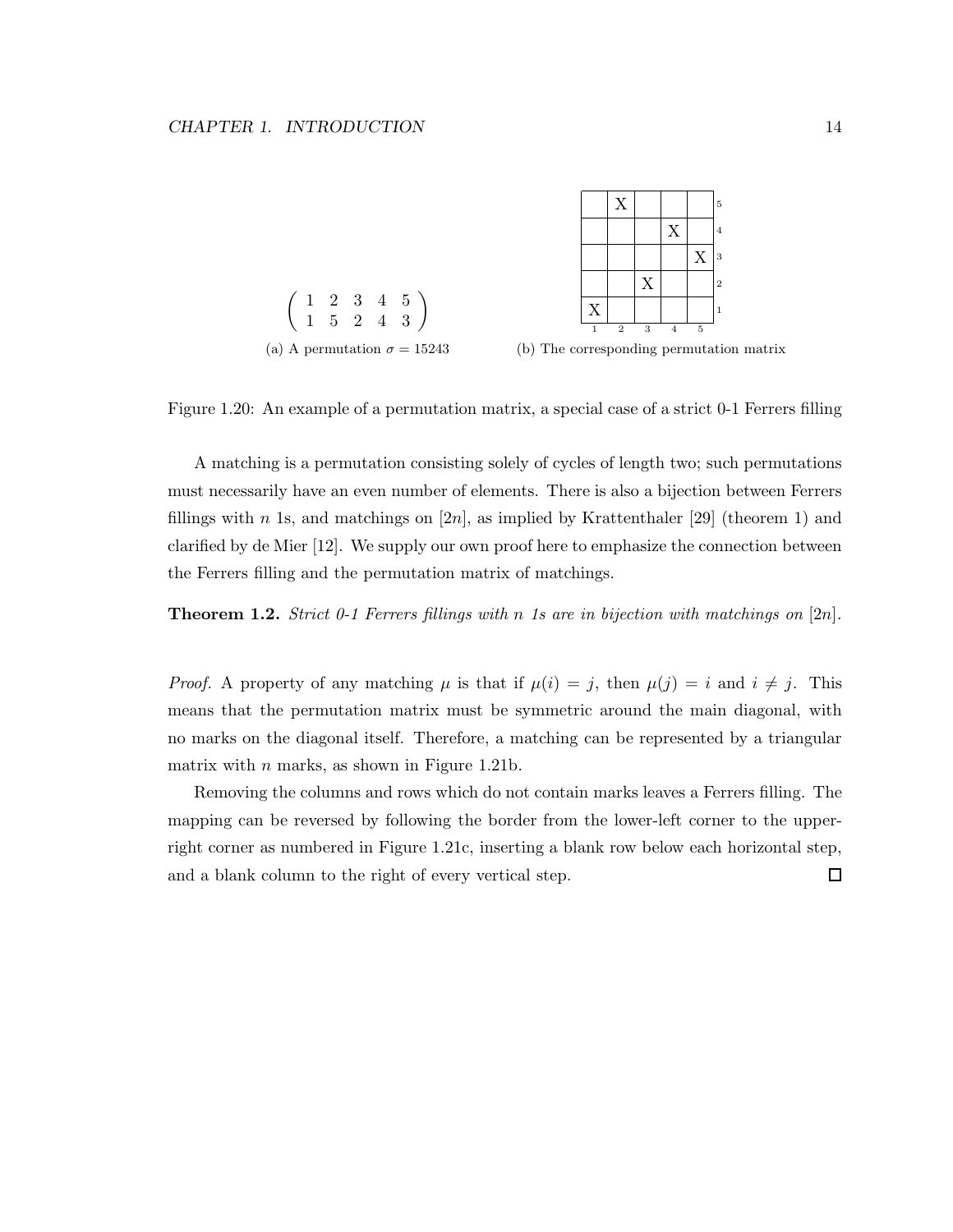

(a) The permutation matrix of a matching  $\mu \in M_{10}$ . The matrix is symmetric around the main diagonal, with no marks on the main diagonal



(c) The strict 0-1 Ferrers filling that remains after removing blank rows and columns



(b) The top half of the permutation matrix, with blank rows and columns highlighted. Every labeled diagonal step has a mark in the adjacent column or row, but not both

|   | X              |   |   |   | 5              |
|---|----------------|---|---|---|----------------|
|   |                |   | X |   | 4              |
|   |                |   |   | X | 3              |
|   |                | X |   |   | $\overline{2}$ |
| X |                |   |   |   |                |
|   | $\overline{2}$ | 3 |   | 5 |                |

(d) The permutation matrix of  $f(\mu) \in S_5$  (See comments following Theorem 1.3)

Figure 1.21: An example of the bijection between matchings on [2n] and strict 0-1 Ferrers fillings with  $n$  marks

For any permutation  $\sigma$ , if  $\sigma(i) > i$ , i is referred to as an excedance. A matching  $\mu \in M_{2n}$ must have exactly n excedances, corresponding to the smaller value in each of the n cycles of length 2. A matching  $\beta$  is a balanced matching if and only if it begins with n excedances  $(\beta(i) > i \text{ for } 1 \leq i \leq n)$ . This leads to a simple proof of the following well-known result.

#### **Theorem 1.3.**  $BM_{2n}$  *is in bijection with*  $S_n$ .

*Proof.* Note that if  $\mu(i) > i$  in the bijection of Theorem 1.2, then the *i*th step along the border is horizontal, and otherwise it is vertical. Therefore the Ferrers filling of a balanced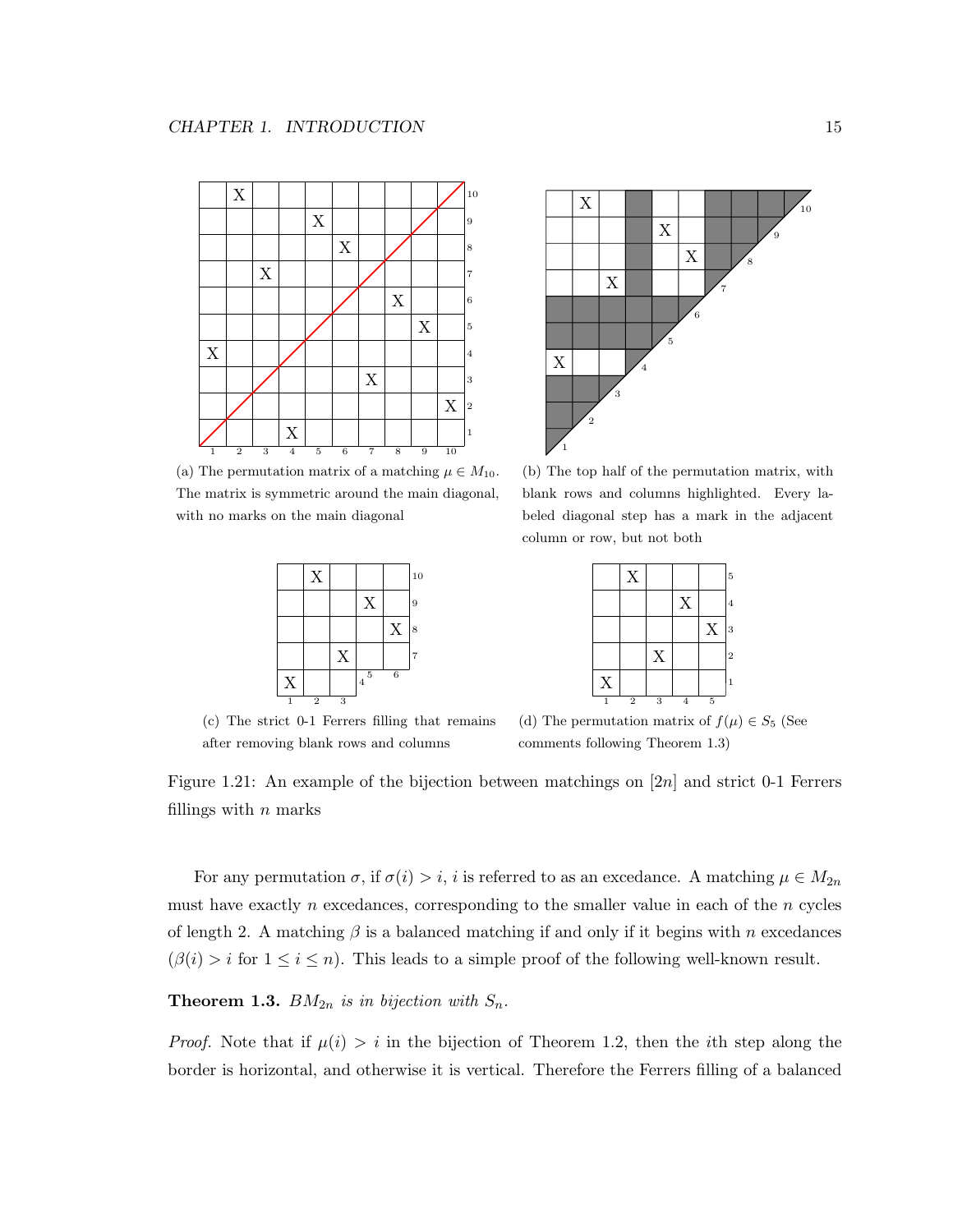matching  $\beta \in BM_{2n}$  is a permutation matrix of some permutation  $\sigma \in S_n$ , and vice-versa.

The bijection between  $\sigma \in S_n$  and  $\beta \in BM_{2n}$  can also be described numerically:

$$
\sigma(i) = j \Longleftrightarrow \beta(i) = n + j \wedge \beta(n + j) = i \tag{1.4}
$$

 $\Box$ 

If  $\sigma \in S_n$  is in bijection with  $\beta \in BM_{2n}$ , we use the following notations.

$$
g(\sigma) = \beta
$$

$$
g^{-1}(\beta) = \sigma
$$

Later, it will be useful to have an extension of this bijection to a surjection from  $M_{2n}$  to  $S_n$ . The Ferrers filling of a matching in  $M_{2n}$  has n marks, and thus necessarily has n rows and n columns. Thus, the Ferrers filling is contained within an  $n \times n$  square, even if it is not a square.

Given a matching  $\mu \in M_{2n}$ , define  $f(\mu)$  as follows. First form the corresponding Ferrers filling, and then extend the Ferrers filling to be an  $n \times n$  square by adding blank cells. Let  $\sigma \in S_n$  be the permutation corresponding to the resulting permutation matrix, and define  $f(\mu) = \sigma$ . Note that for  $\beta \in BM_{2n}$ ,  $f(\beta) = g^{-1}(\beta)$ . Figure 1.21d gives an example.

There are actually deep connections between the arc diagram of a matching and its Ferrers filling, as illustrated in Figure 1.22.



Figure 1.22: The connection between Ferrers fillings and arc diagrams

When reading the border of the Ferrers filling from the lower left corner to the upper right corner as numbered, horizontal edges correspond to left endpoints in the arc diagram,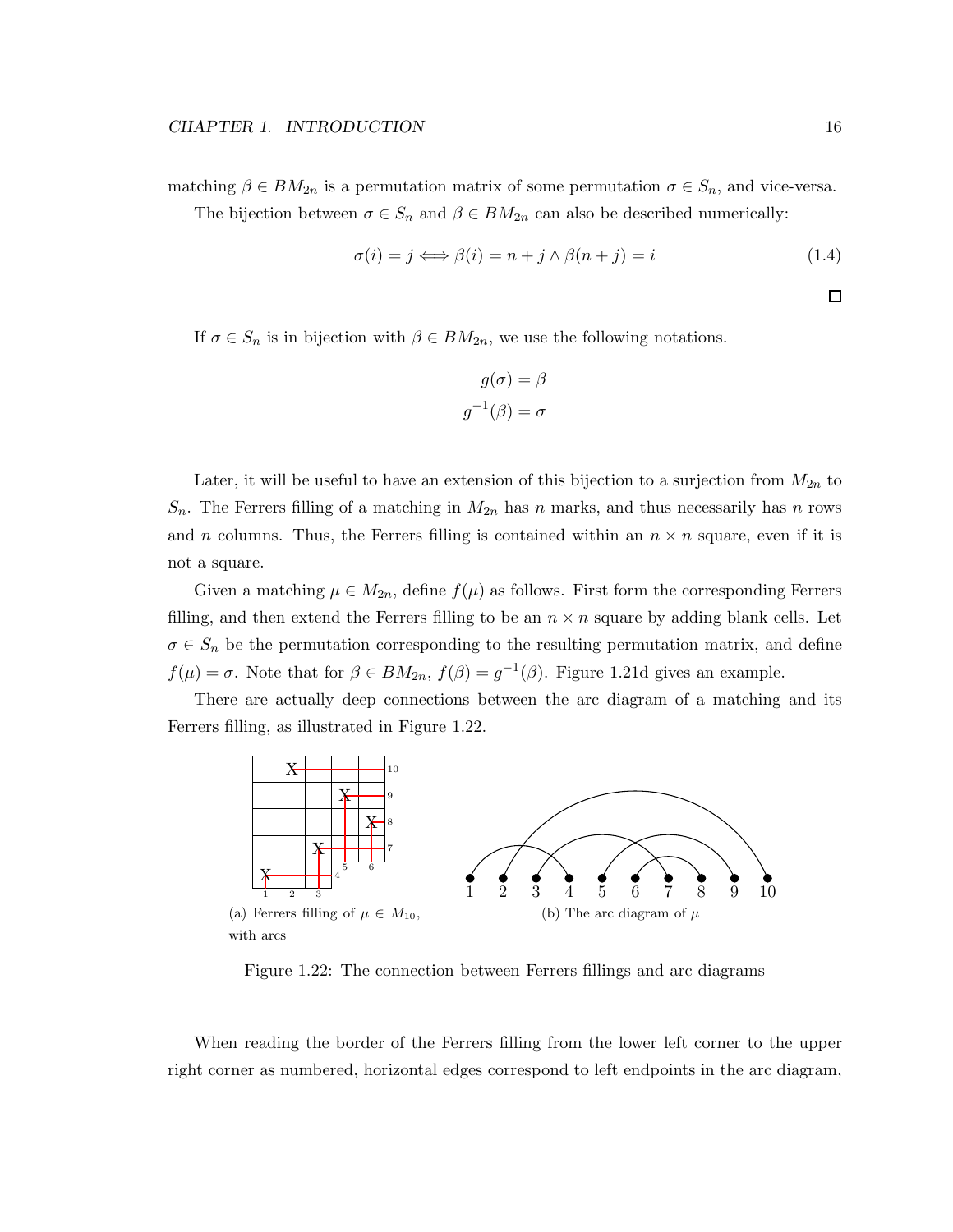and vertical edges correspond to right endpoints. By connecting lines between the border and the marks, the arc diagram can be seen within the Ferrers filling.

#### 1.5 Object Summary and Overview

#### 1.5.1 Object Summary

Figure 1.23 summarizes some of the many objects and families of objects which are related to the study of arc diagrams, nestings, and crossings.



Ferrers Fillings and types of Young Lattice Walks



Figure 1.23: Some objects and their relationships

Many classical results involving Young tableaux revolve around the bijection between permutations (typically in their sequential form) and pairs of standard Young tableaux. This includes the work of Robinson [11], Schensted [38], Schützenberger [39], Knuth [27], Greene [22], and Reifegerste [35].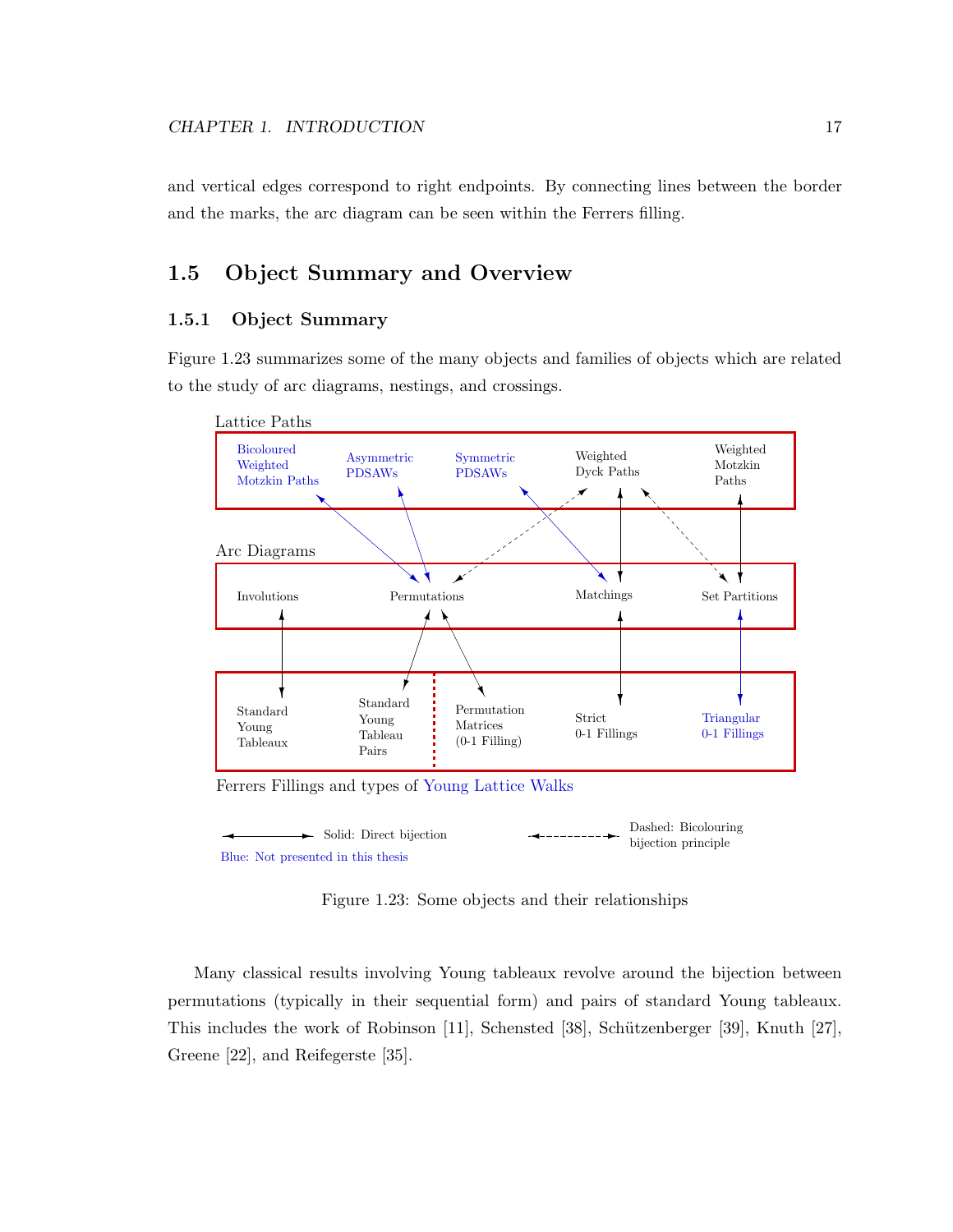Chen et al. [8] use triangular 0-1 matrices to represent set partitions, and use an RSKlike algorithm to produce walks in Young's lattice which they term vacillating tableaux. They then use these objects to show the equidistribution of maximal nesting and maximal crossing for set partitions, among other results. Their main results were greatly generalized in terms of Ferrers fillings by Krattenthaler [29], whose work was further explored in terms of arc diagrams by de Mier [12].

Kasraoui and Zeng [26] use weighted Motzkin paths and weighted Dyck paths to show the equidistribution of (the total number of) nestings and crossings in set partitions and matchings. Corteel [10] then extended this work to permutations, and also showed connections to patterns in the sequential form of permutations.

Rubey [37] and Poznanović [33] also show connections between the nestings of matching and permutations and another type of lattice walk, partially-directed self-avoiding walks (PDSAWs).

The main result of this thesis involves the bijection between involutions and standard Young tableaux. Specifically, in Chapter 5 we show a direct correlation between nestings in the arc diagram of an involution and the shape of the associated tableau (Theorem 5.2). The result mirrors that of Greene [22], who showed the same connection between decreasing subsequences of a permutation and the shape of the associated tableaux.

In Section 2.4, we also find identities between statistics of families of objects that are in bijection, provided the bijection meets certain requirements. We term the requirements of the bijection and the resulting identities the bicolouring bijection principle, presented as Theorem 2.9. Concrete examples of such bijections are also presented, including bijections between a type of weighted Dyck path and derangements (singleton-free permutations), and also between a (different) type of weighted Dyck path and singleton-free set partitions (Sections 2.4.4 and 2.4.2 respectively).

#### 1.5.2 Overview

The main goals of Section 2.1 are to set the stage for Sections 2.2–2.4, and to supply some tools for use later in the thesis. We present weighted Dyck paths and weighted Motzkin paths, as well as two bicolouring bijections between the two. We also present some surjections related to the bijections which are later used to prove some of the results in Chapter 5.

The bijections of Section 2.1 are part of a larger bicolouring bijection principle, which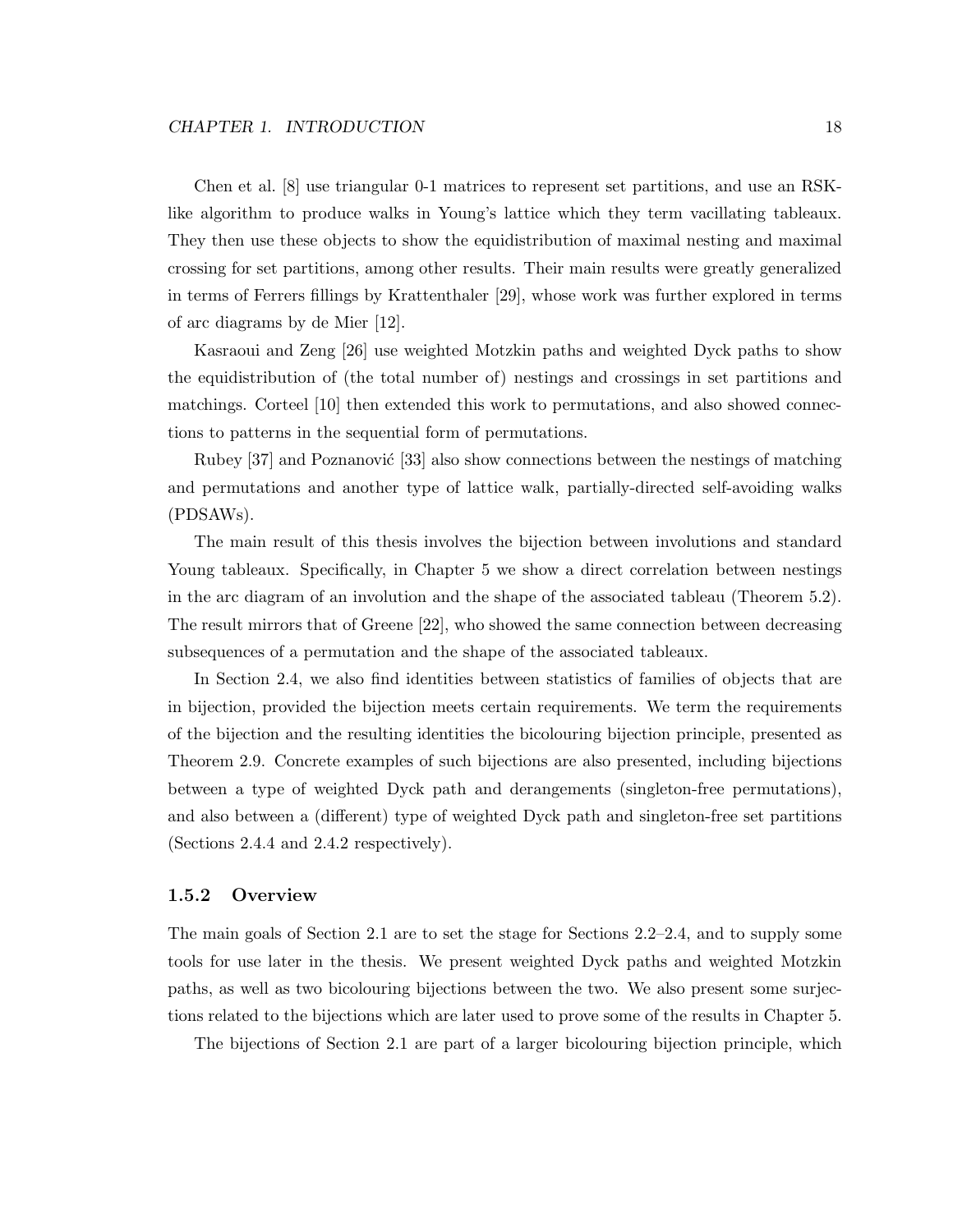gives identities between statistics of families of objects. The families of objects in the bicolouring bijection principle can be represented by sets of structures. Section 2.2 introduces sets of structures and shows their close connection to semilabeled structured trees, extending the results of Diaconis and Holmes  $[14]$ , and of Erdös and Székely  $[15]$ . The cases for unlabeled and fully-labeled structured trees, also called enriched trees, have been studied by Labelle [31] and Bergeron et al. [3] in the context of combinatorial species. Series-reduced semilabeled plane trees and semilabeled unordered trees are also considered in [17], where they are called hierarchies.

Section 2.3 explores a system of statistics that applies to sets of structures. In Section 2.4 we develop the bicolouring bijection principle (Theorem 2.9) in terms of sets of structures and identities in terms of the statistics explored in Section 2.3. Concrete examples of bijections under the principle are also presented, which involve such well-known sequences as the Stirling numbers of the first and second kind, the second-order Eulerian numbers, and the Narayana numbers. Section 2.3 and Equation 2.30 include statistics of set partitions by the number of arcs in their arc diagram, which may be useful in the study of nestings and crossings. The other results of Sections 2.2–2.4 are not used outside of Chapter 2.

Chapter 3 examines the connection between the natural global transformations on permutations and global transformations on pairs of standard Young tableaux. The chapter is mainly a presentation of prior results by Robinson, Schensted, Schützenberger, and Knuth. However, four new variations of RSK (in addition to the four variations of Knuth) are also presented (Algorithm 3.4 and Theorem 3.3). The main result used in the following chapters is the classical result showing that involutions are in bijection with standard Young tableaux (Corollary 3.3.2).

In contrast, Chapter 4 examines local transformations of objects which preserve the shape of the corresponding tableaux. In particular, Knuth's classical result of Knuth transformations is explored. Knuth transformations relate local relationships and transformations in permutations to the global RSK correspondence. The results of Reifegerste [35] in describing these relationships in terms of Young tableaux are clarified (Theorem 4.2), and used to present involutive transformations in Section 4.2. Involutive transformations are local relationships and transformations in arc diagrams, analogous to Knuth transformations in permutations. Involutive transformations provide the main tool for proving the results of Chapter 5, and are also used in parts of Chapter 6. Figure 4.11 provides an exhaustive enumeration of involutive transformations in terms of arc diagrams.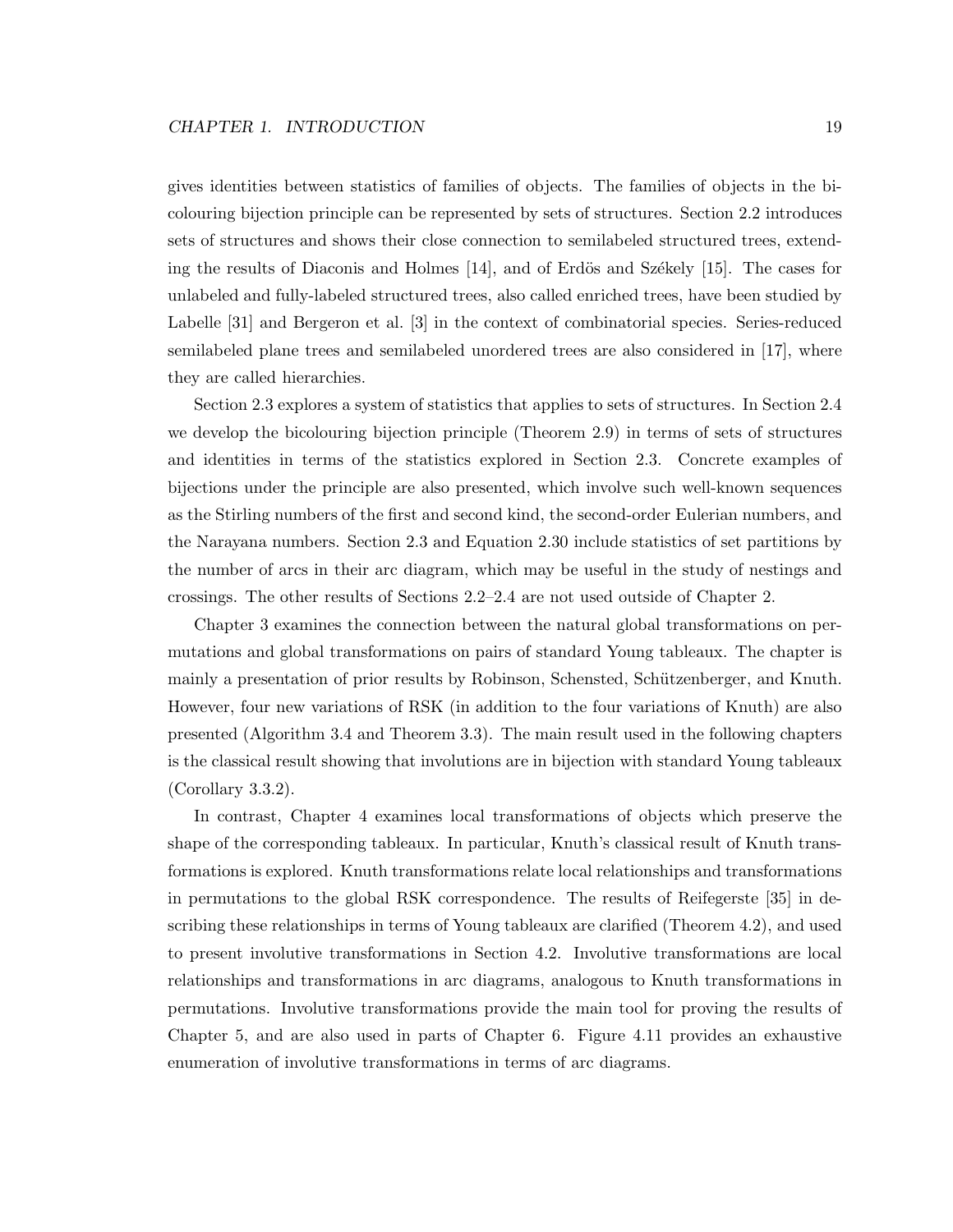Chapter 5 presents our main result, a Greene-like correspondence for the arc diagrams of involutions. In particular, Theorem 5.2 shows that the nestings of an involution correspond to the shape of its Young tableau under RSK. The result is important in that it shows a direct connection between the nestings of an object and the RSK shape of the same object, for involutions. The result is then extended to set partitions for both the weak and strong nesting interpretations (Corollary 5.5.2), giving an extension of one of the results of Chen et al. [8].

Chapter 6 examines graphs on all Young tableaux of the same shape implied by the results of Chapter 4. The results of Reifegerste [35] indicate that these graphs are in fact lattices. Some properties of these graphs for specific shapes are explored in Section 6.3.

Finally, Chapter 7 notes topics touched upon in this thesis that could be fruitful areas for further research.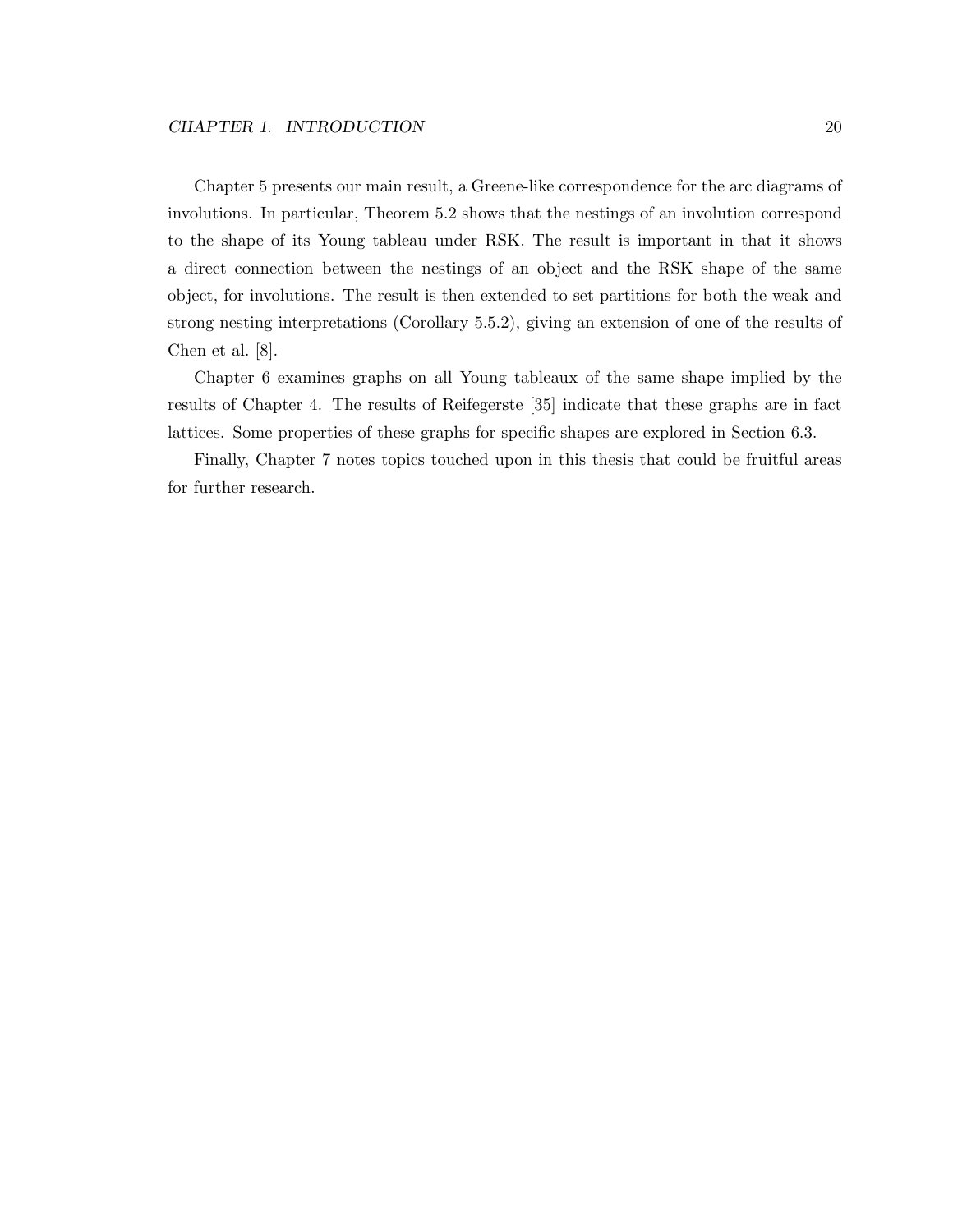### Chapter 2

## Bijections and Surjections

In this chapter, we present a number of bijections and surjections on set partitions, matchings, permutations, and related objects.

Section 2.1 introduces weighted Dyck paths and weighted Motzkin paths, and uses them to define bijections and surjections which will be useful in Chapter 5. In particular, two surjections are defined from set partitions to involutions which preserve all nestings. This will allow us to extend results on involutions in Chapter 5 to set partitions. Two surjections from set partitions to matchings are also defined: one which preserves strong nestings and crossings, and one which preserves weak nestings and crossings. These surjections will allow us to state the results of Chapter 5 in terms of either strong nestings or strong crossings, as is conventional.

The bijections are defined between weighted Dyck paths with bicoloured peaks or valleys and weighted Motzkin paths. They are part of a larger picture of bijections related to sets of structures. Section 2.2 sets the stage by presenting new bijections between sets of structures and semilabeled trees and forests. The contents of this section are related to the study of combinatorial species and enriched trees, as presented by Labelle [31] and Bergeron et al. [3]. Section 2.3 explores the statistics of these families of objects.

Finally, Section 2.4 presents a general bicolouring bijection principle (Theorem 2.9) which gives identities between the statistics of families of objects, such as matchings and singletonfree set partitions. The bicolouring bijection principle encompasses the bijections of Section 2.1. Examples of bijections encompassed by the principle are also presented, including some new combinatorial interpretations of known identities (Equations 2.31 and 2.35). The identities include such well-known sequences as the Stirling numbers of the first and second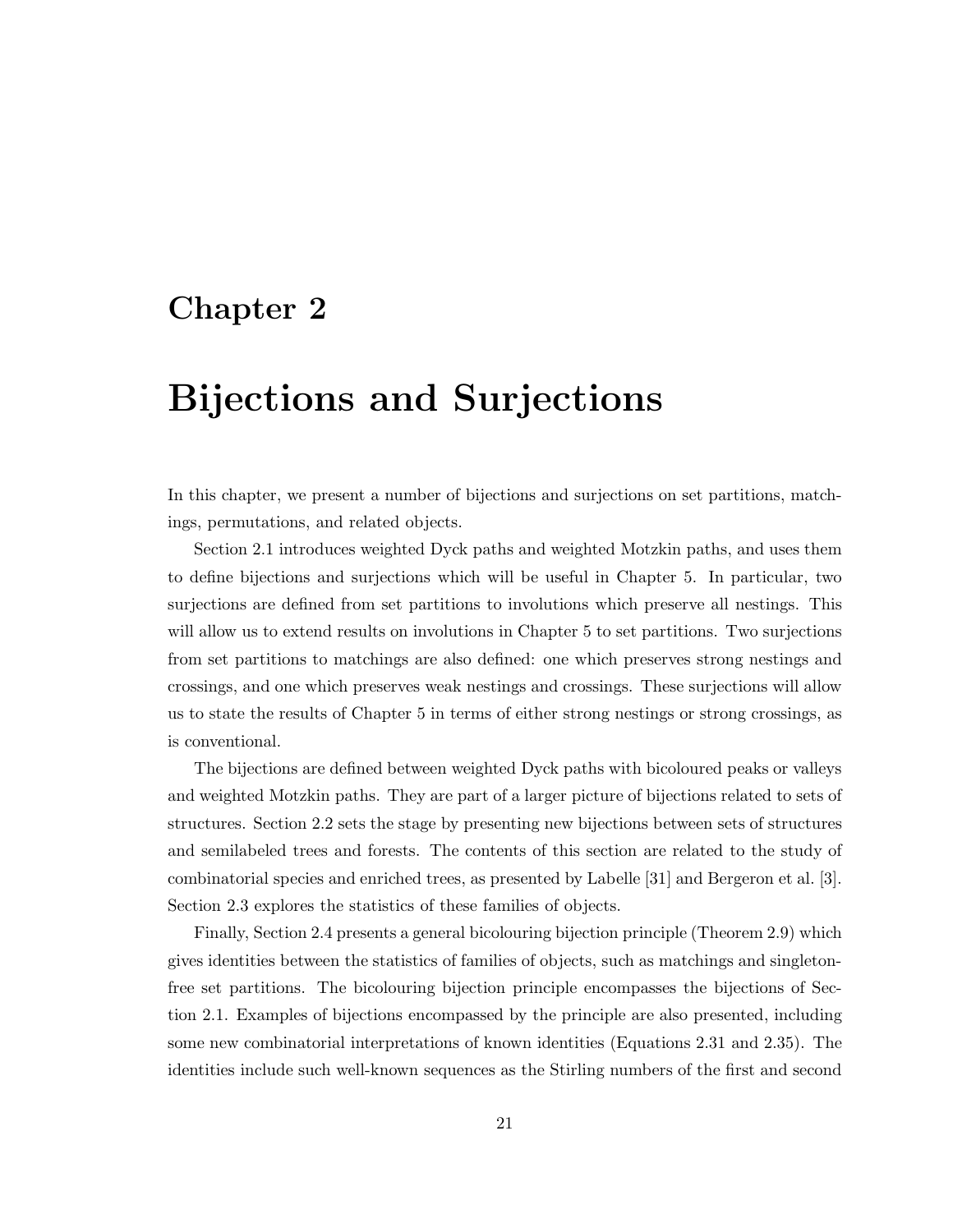kind, the second-order Eulerian numbers, and the Narayana numbers.

Section 2.3 and Equation 2.30 include statistics of set partitions by the number of arcs in their arc diagram, which may be useful in the study of nestings and crossings. The other results of Sections 2.2–2.4 are not used outside of this chapter.

### 2.1 Weighted Dyck and Motzkin Paths

#### 2.1.1 Weighted Dyck Paths

As noted in Section 1.4, when reading the border of a Ferrers filling from the bottom left corner to the top right corner, horizontal edges correspond to left endpoints in the arc diagram and vertical edges correspond to right endpoints. Every right endpoint is connected by an arc to a preceding left endpoint. Therefore, the number of vertical edges seen during the reading never exceeds the number of horizontal edges seen.

This shows that the shape of a Ferrers filling with n marks describes a *Dyck path* of semilength n. A Dyck path of semilength n is a walk from  $(0, 0)$  to  $(2n, 0)$  using only up steps  $(1, 1)$  and down steps  $(1,-1)$ , and never going below the x-axis. A step with its lowest point at  $(x, y)$  has *height* y. There are necessarily n up steps and n down steps. Figure 2.1 gives an example.



Figure 2.1: A Ferrers filling and the Dyck path that the border of the Ferrers filling describes. The Dyck path has steps (from left to right) up, up, up, down, up, up, down, down, down, down. The steps are labeled with their heights

A *weighted Dyck path* is a Dyck path in which each down step with height h has been given a weight w such that  $0 \leq w \leq h$ . Figure 2.2 gives an example.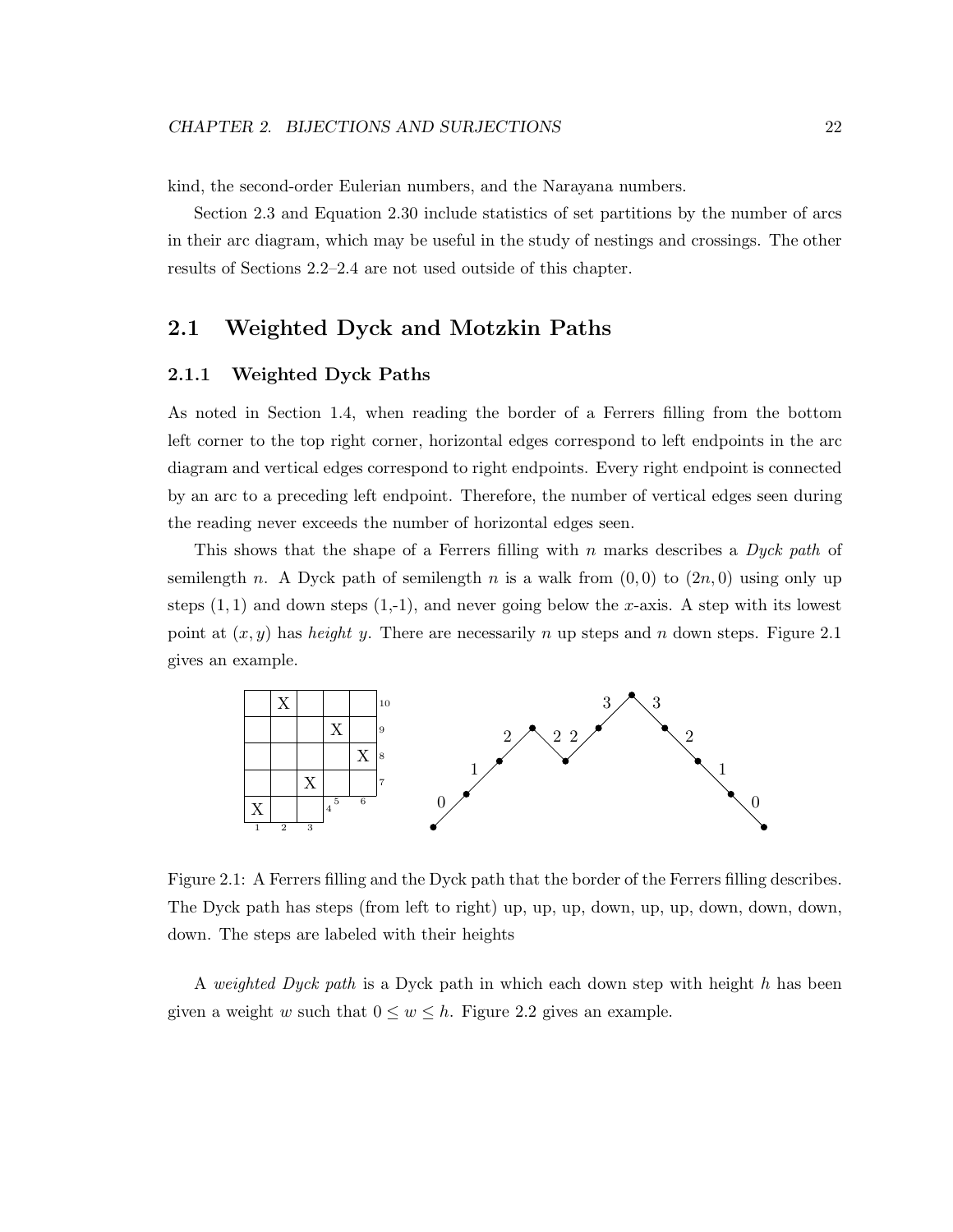

Figure 2.2: A weighted Dyck path

It is well-known that weighted Dyck paths correspond to matchings; see, for example, [16]. Figure 2.3 demonstrates the bijection. Kasraoui and Zeng [26] explore the bijection in more detail.

0 1 2 0 1 2 1 0 (a) The left endpoints are temporarily labeled left to right. The left-most right endpoint has label 0; this means it is connected to the left endpoint with label 0

0 1 0 2 3 1 2 1 0 (b) The left endpoints not connected to arcs are relabeled. The left-most right endpoint not connected to an arc will connect to the left endpoint labeled 1



(c) The process continues, using the weights of right endpoints from left to right



Figure 2.3: Construction of a matching from the weighted Dyck path in Figure 2.2. The up and down steps of the Dyck path indicate which vertices are left endpoints (black) and right endpoints (white). The right endpoints are labeled with their weights

Note that up steps in the weighted Dyck path correspond to left endpoints in the arc diagram, and down steps to right endpoints.

The weighted Dyck path of a matching can easily be recovered from the Ferrers filling, as demonstrated in Figure 2.4.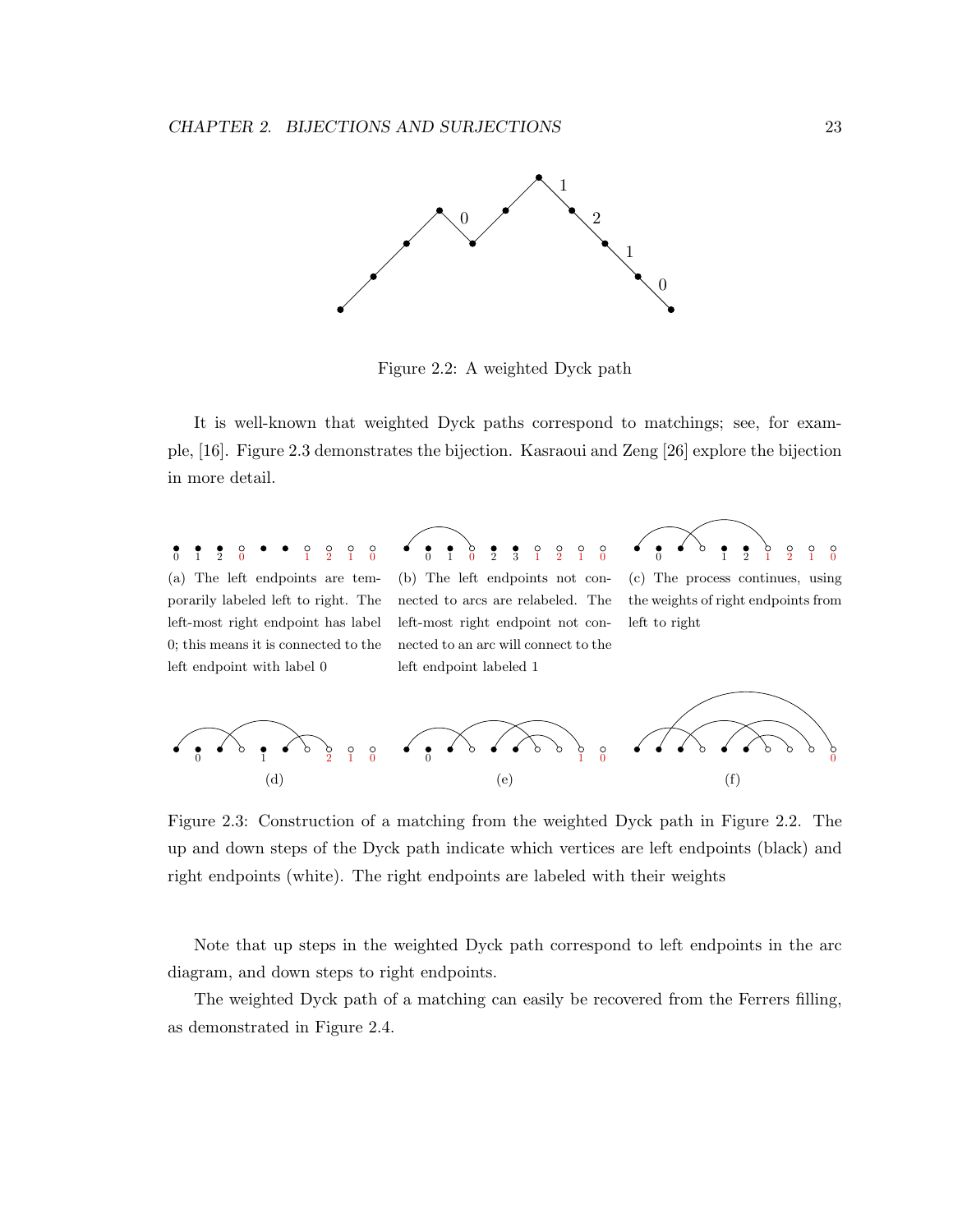

bijection with the match-

ing of Figure 2.3f



a Dyck path

(b) The shape describes



(c) There are three columns in the bottom row. The mark goes in column 0

> 1 2 1



(d) In the next row, there are four unfilled columns. The mark goes in column 1







(e) There are three unfilled columns, and the mark goes in column 2

(f) There are two unfilled columns, and the mark goes in column 1

(g) There is only one unfilled column for the last mark, column 0

Figure 2.4: Construction of a weighted Dyck path from a Ferrers filling by filling rows from bottom to top, weighting the down steps. The result (Figure 2.4g) is the weighted Dyck path of Figure 2.2

For each weight w on a down step at height h, define the *complementary weight* to be  $h - w$ . Kasraoui and Zeng [26] proved that the sum of the weights in a weighted Dyck path equals the number of nestings in the corresponding arc diagram, and that the sum of the complementary weights is the number of crossings. It immediately follows that for every matching with n nestings and c crossings, there is a matching with c nestings and  $n$ crossings, as demonstrated in Figure 2.5.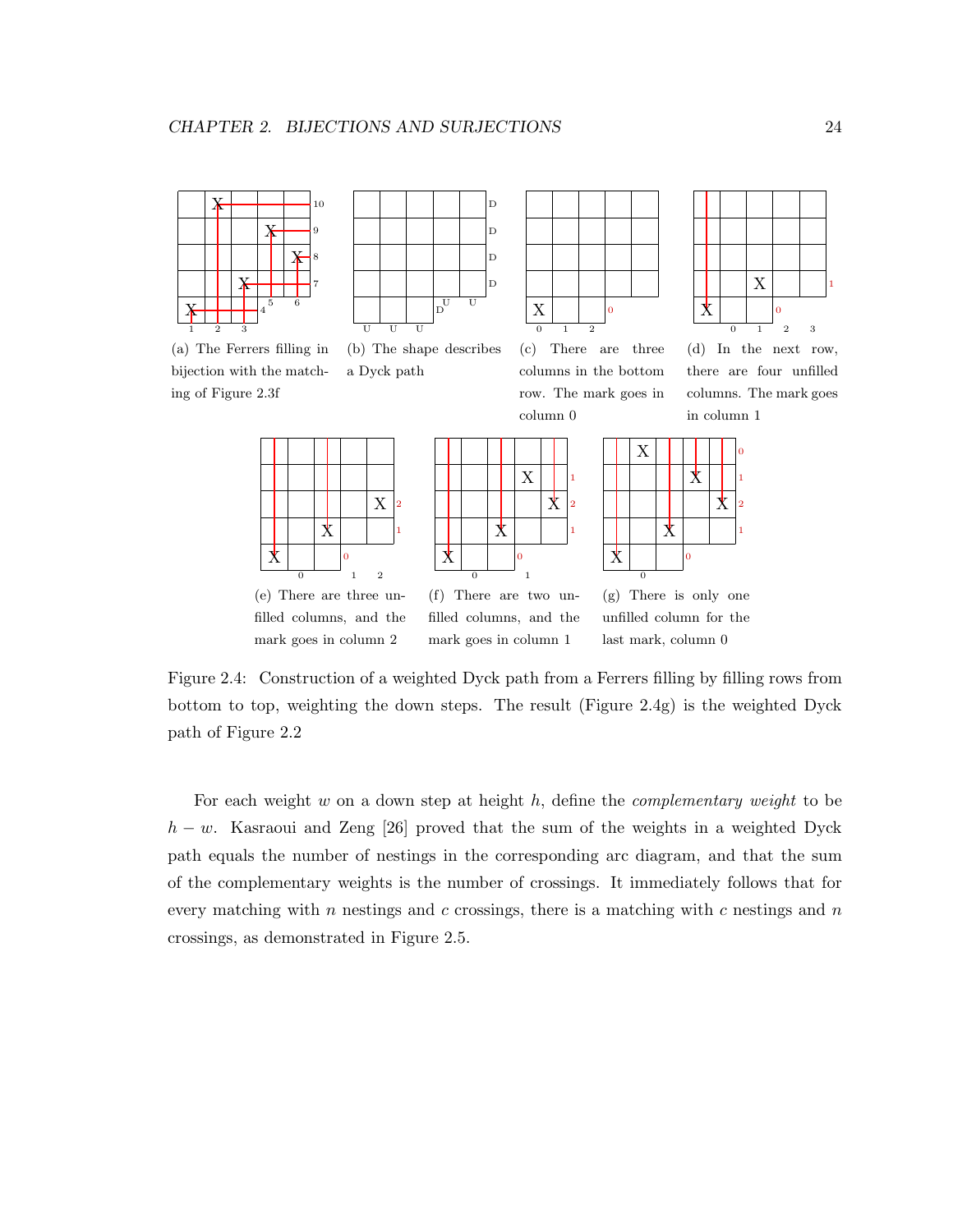

(a) A weighted Dyck path and the corresponding matching, with 2 nestings and 1 crossing



(b) The weighted Dyck path with complemented weights, having 1 nesting and 2 crossings

Figure 2.5: Exchanging the number of nestings and crossings in a matching

#### 2.1.2 Weighted Motzkin Paths

A *Motzkin path* is a generalization of a Dyck path. A Motzkin path of length n is a walk from  $(0,0)$  to  $(n,0)$  with up steps  $(1,1)$ , down steps  $(1,-1)$  and horizontal steps  $(1,0)$ . Like a Dyck path, a Motzkin path cannot go below the x-axis.

A *weighted Motzkin path* is a Motzkin path in which each down or horizontal step with height h has been given a weight w such that  $0 \leq w \leq h$ . As weighted Dyck paths are in bijection with matchings, weighted Motzkin paths are in bijection with set partitions. The bijection is very similar to that between weighted Dyck paths and matchings, illustrated in Figure 2.3 above. A horizontal step with maximum weight corresponds to a singleton, and a horizontal step with non-maximal weight corresponds to a transitory vertex. In terms of the construction, horizontal steps with non-maximal weight behave both like down steps (with the weight determining which arc connects to the left of the vertex), and like up steps (with another arc connected to the right of the vertex). Figure 2.6 gives an example.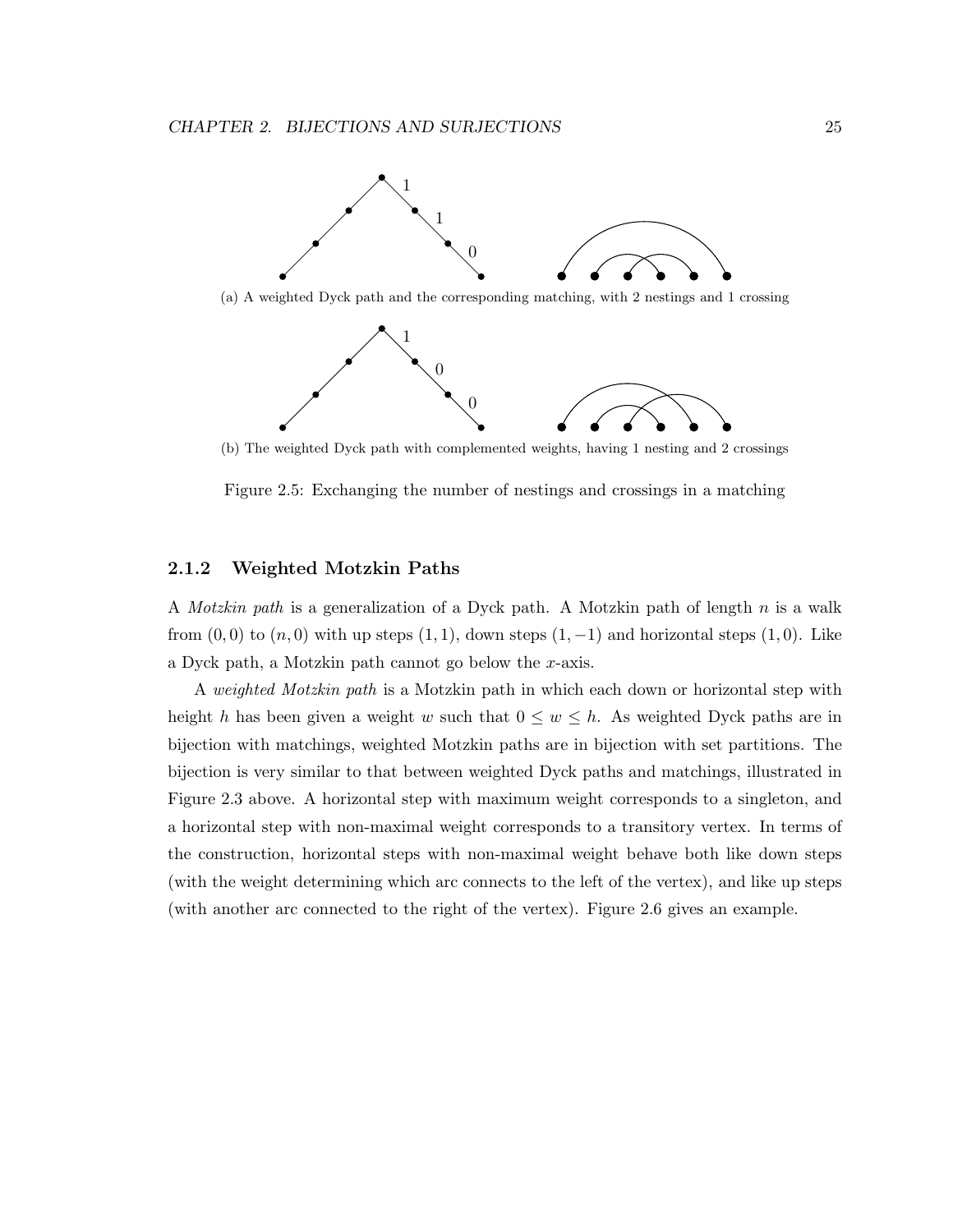

Figure 2.6: A weighted Motzkin path and the corresponding set partition

Note: An alternative representation that appears in the literature is to have two colours of horizontal steps, one colour for singletons (which are unweighted) and another for transitory vertices (which can never have maximal weight). The results for nestings and crossings that apply to matchings also apply to set partitions, for both weak nestings and crossings, and strong nestings and crossings. Details can be found in Kasraoui and Zeng's paper [26] and in Corteel's paper [10] regarding permutations.

#### 2.1.3 Bijections

In this section, we present two simple bijections between weighted Dyck paths with bicoloured points and weighted Motzkin paths. First, some terminology related to Dyck paths is required. A Dyck path with semilength n has n up steps, n down steps, and  $2n-1$ places strictly between the steps. The places between steps are categorized as *peaks*, *valleys*, *strong rises*, or *strong falls* as demonstrated in Figure 2.7. Two up steps correspond to a strong rise, two down steps to a strong fall, an up step followed by a down step is a peak, and a down step followed by an up step is a valley. For matchings, we apply the same labels to places inbetween the vertices based on the corresponding weighted Dyck path. (Recall that left endpoints correspond to up steps, and right endpoints to down steps.)



Figure 2.7: Objects with labeled strong rises (r), peaks (p), valleys (v), and strong falls (f). For clarity, left endpoints in the arc diagram are coloured black, and right endpoints, white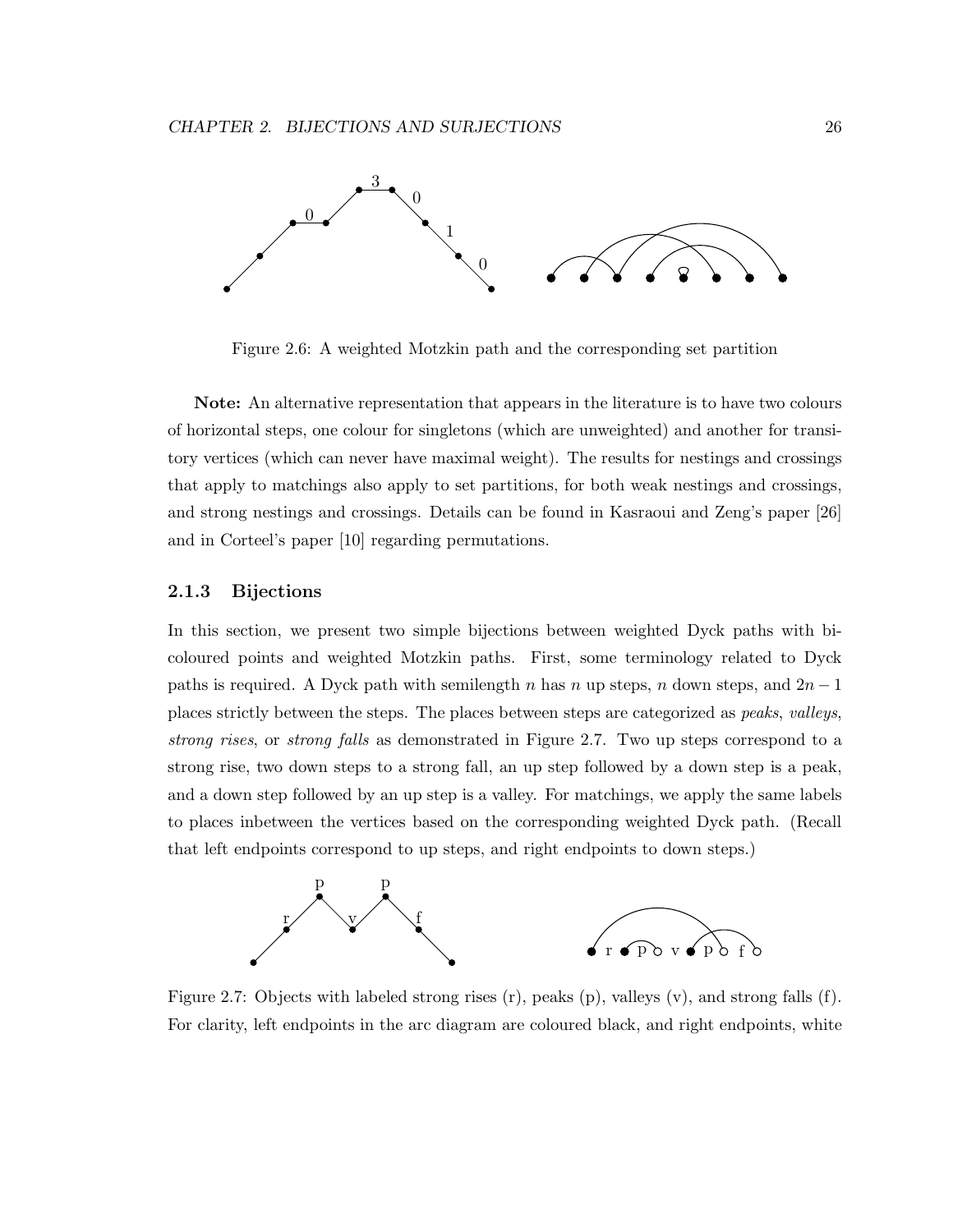If a Dyck path has semilength n and p peaks, then it also has  $p-1$  valleys,  $n-p$  strong rises, and  $n - p$  strong falls. Deutsch [13] provides a deeper study of these statistics.

We are now ready for the bijections. (While we are unaware of any specific citation for these bijections, those familiar with weighted Dyck paths and weighted Motzkin paths will find them intuitive. The approach of these bijections in terms of arc diagrams is the same that de Mier [12] (Lemma 3.4) uses for a more general family of arc diagrams.)

Proposition 2.1. *There is a bijection between weighted Dyck paths with bicoloured peaks and weighted Motzkin paths, such that if a Dyck path has semilength* n *and has* k *coloured peaks, the corresponding Motzkin path has length* 2n − k *and exactly* k *horizontal steps.*

*Proof.* The bijection simply replaces the up step and down step of a peak at height h with a horizontal step at height  $h$ , preserving the weight of the down step. Figure 2.8 gives an example. The reverse mapping is trivial. The horizontal step has the same height as the original down step, and thus the same range of weights is possible for both steps. 口

In terms of arc diagrams, Proposition 2.1 induces a bijection between matchings with bicoloured peaks and set partitions. Note that the number of arcs is preserved, as illustrated in Figure 2.8. Additionally, weak crossings and weak nestings are preserved. The exact transformation in terms of arc diagrams is explored more deeply in the following section.



(a) A weighted Dyck path with two coloured peaks, and the corresponding matching



(b) The weighted Motzkin path after applying the bijection of Proposition 2.1, and the corresponding set partition

Figure 2.8: An illustration of Proposition 2.1

Proposition 2.2. *There is a bijection between weighted Dyck paths with bicoloured valleys and weighted Motzkin paths where all horizontal steps have non-maximal weight, such that*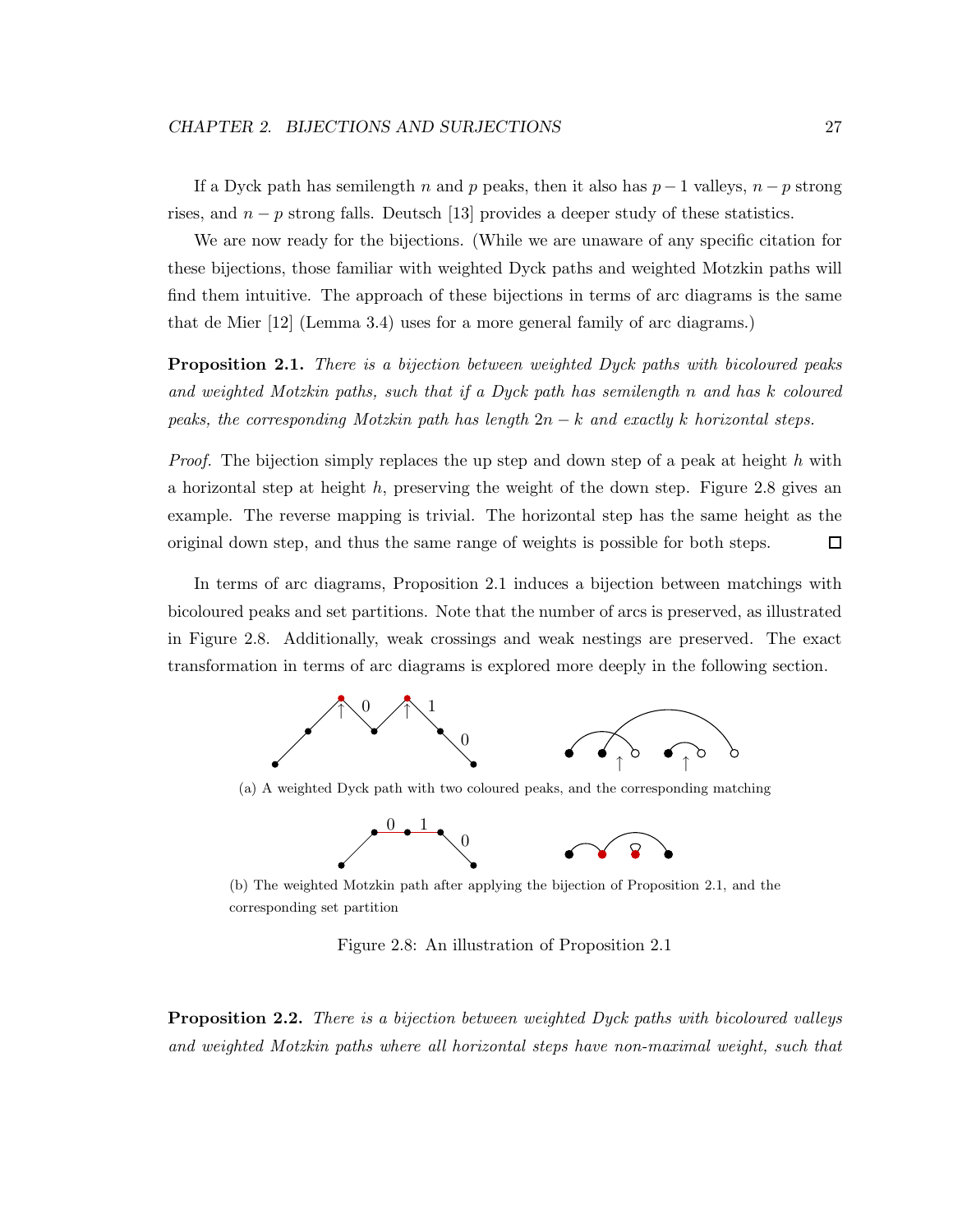*if a Dyck path has semilength* n *and has* k *coloured valleys, the corresponding Motzkin path has length* 2n − k *and exactly* k *horizontal steps.*

*Proof.* The bijection simply replaces the down step and up step of a valley at height h with a horizontal step at height  $h+1$ , preserving the weight of the down step. Figure 2.9 gives an example. The reverse mapping is trivial. As the height of the horizontal step is one higher than that of the original down step, the horizontal step never has maximal weight. This also forbids horizontal steps at height 0. □

In terms of arc diagrams, Proposition 2.2 is a bijection between matchings with bicoloured valleys and singleton-free set partitions. Note that the number of arcs is preserved, as illustrated in Figure 2.9. Additionally, strong crossings and nestings are preserved.



(a) A weighted Dyck path with a coloured valley, and the corresponding matching



(b) The weighted Motzkin path after applying the bijection of Proposition 2.2, and the corresponding singleton-free set partition

Figure 2.9: An illustration of Proposition 2.2

#### 2.1.4 Surjections

The bijections of Propositions 2.1 and 2.2 have useful properties when translated into the arc diagrams of matchings and set partitions. In particular, Proposition 2.1 preserves weak crossings and nestings, Proposition 2.2 preserves strong crossings and nestings, and both preserve the number of arcs, as will be illustrated below. The surjections are used in Chapter 5 to extend results on involutions to set partitions, for both the weak and strong interpretations.

We define two surjections from set partitions with  $k$  transitory vertices to involutions,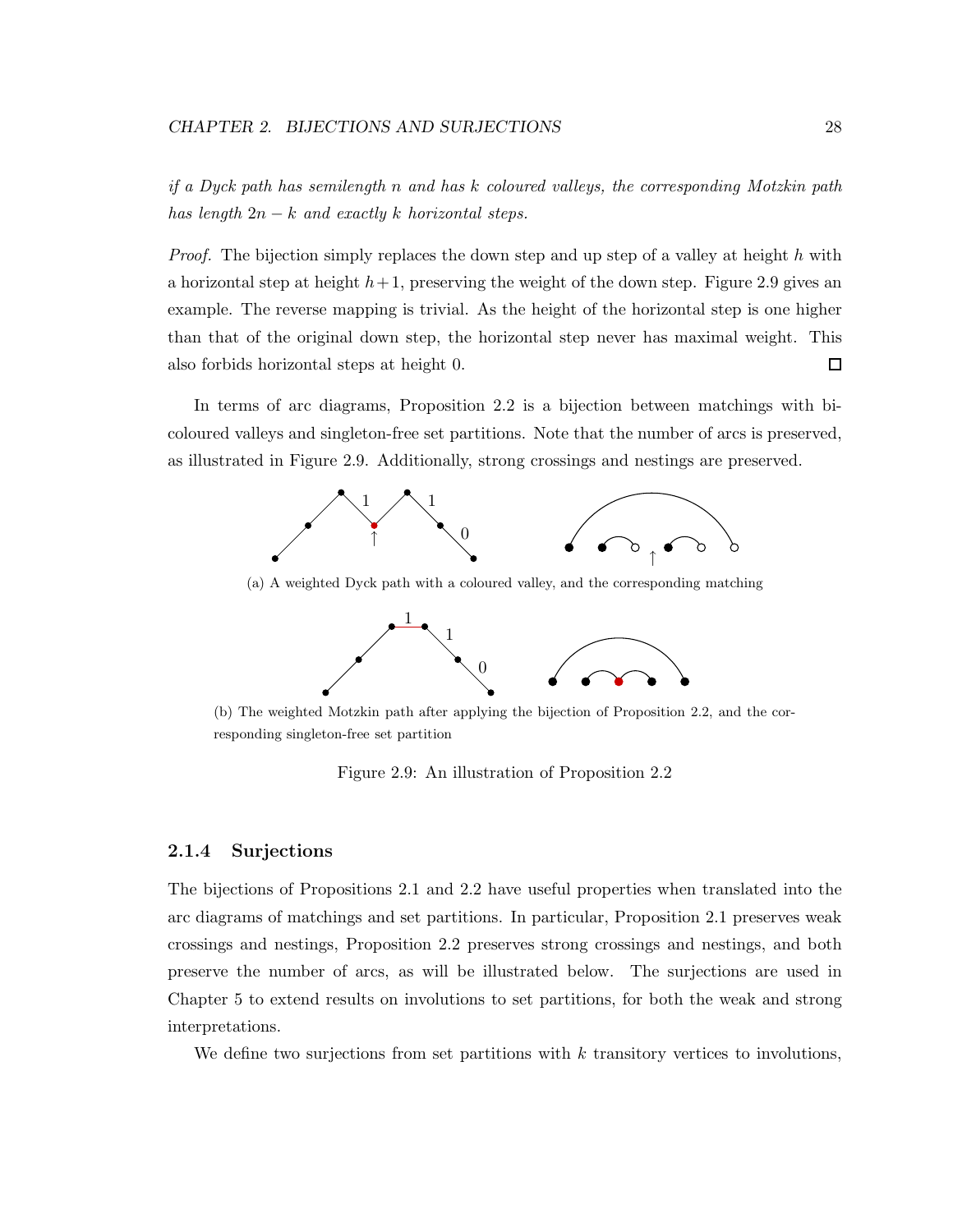$\check{\eta}: P_{n+k} \to I_{n+2k}$  and  $\hat{\eta}: P_{n+k} \to I_{n+2k}$ . Let  $\check{\eta}$  be defined by "breaking apart" transitory vertices into a right endpoint followed by a left endpoint, and let  $\hat{\eta}$  be defined by instead breaking apart transitory vertices into a left endpoint followed by a right endpoint. Figure 2.10 gives examples.



Figure 2.10: Examples of the surjections from set partitions to involutions

In terms of the corresponding weighted Motzkin paths,  $\check{\eta}$  turns horizontal steps with non-maximal weight into a valleys (analogous to Proposition 2.2), and  $\hat{\eta}$  turns them into peaks (analogous to Proposition 2.1). Additionally,  $\check{\eta}$  preserves strong crossings (as the arcs attached to transitory vertices become unambiguously non-crossing), and  $\hat{\eta}$  preserves weak crossings (as the arcs attached to transitory vertices become unambiguously crossing). As the only changes are at transitory vertices, both surjections also preserve all nestings (weak and strong). The number of arcs is also preserved.

We also define two surjections from involutions with k singletons to matchings,  $\check{h}$ :  $I_{n+s} \to M_n$  and  $\hat{h}: I_{n+s} \to M_{n+2s}$ . Let  $\check{h}$  be defined by removing singletons, and let  $\hat{h}$  be defined by turning singletons into a left endpoint and right endpoint connected by an arc.

In terms of the corresponding weighted Motzkin paths, h removes horizontal steps with maximal weight, while  $\hat{h}$  turns them into peaks (analogous to Proposition 2.1). Note that h preserves strong nestings (as singletons are removed), while h preserves weak nestings (by making singletons into arcs between two vertices). Additionally, and both preserve all crossings. The number of arcs is also preserved by  $h$ .

These surjections are extended to set partitions by letting  $\dot{h}(\nu) = \dot{h}(\tilde{\eta}(\nu))$  and  $\dot{h}(\nu) =$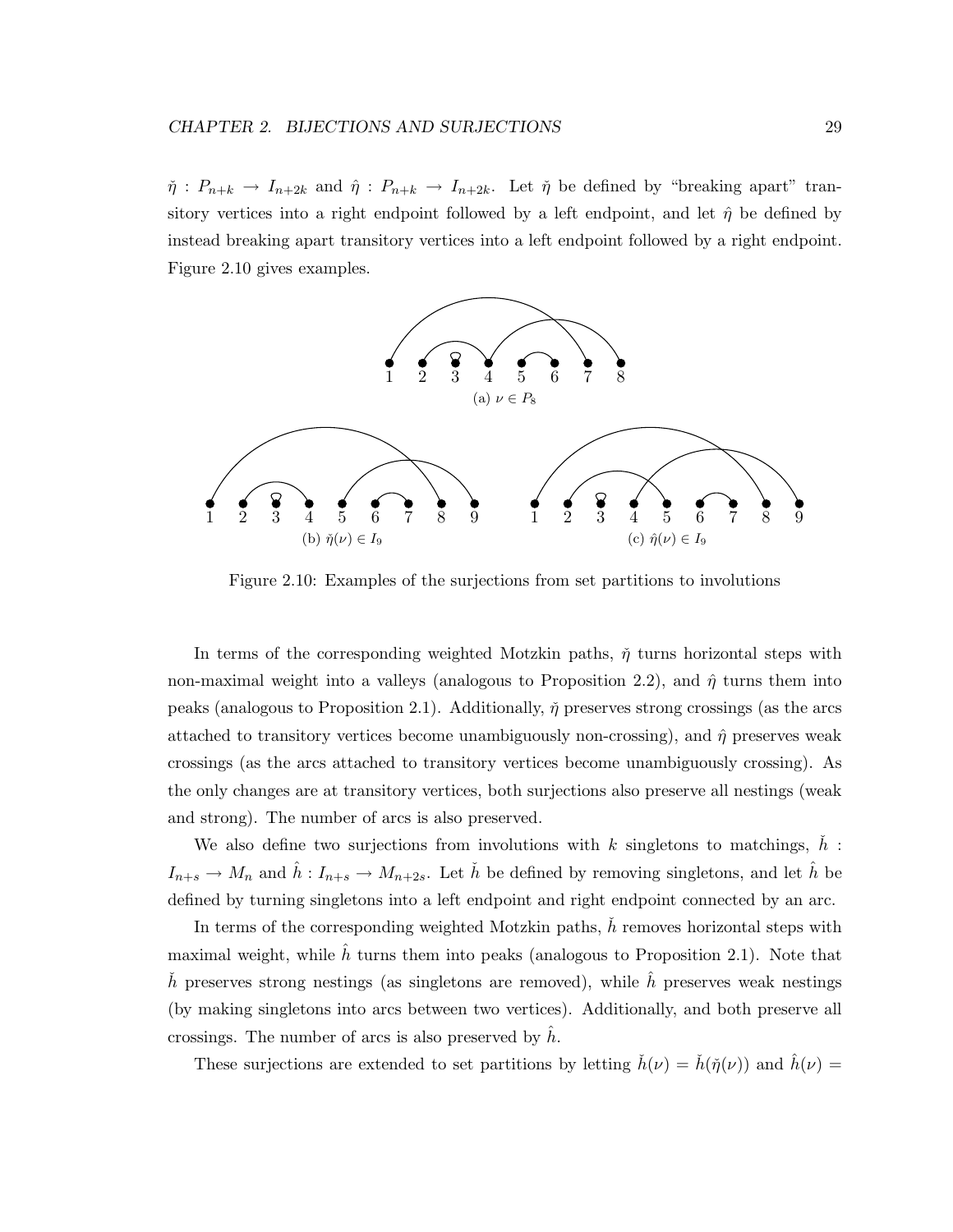$\hat{h}(\hat{\eta}(\nu))$  for any set partition  $\nu$ . Figure 2.11 gives examples.



Figure 2.11: Examples of the surjections to matchings. ( $\nu$  is shown in Figure 2.10)

Note that  $\hat{h}(\nu)$  corresponds to the bijection of Proposition 2.1. The bijection of Proposition 2.2 is between matchings and singleton-free set partitions; if  $\nu$  is a singleton-free set partition, then  $h(\nu) = \check{\eta}(\nu)$  corresponds to the bijection of Proposition 2.2.

The usefulness of these surjections stems from their property of preserving weak or strong nestings and crossings. Given a set partition  $\nu$ ,  $\hat{h}(\nu)$  gives a matching with the same weak k-nestings and k-crossings. Similarly,  $h(\nu)$  gives a matching with the same strong k-nestings and k-crossings. Therefore proofs regarding nestings and crossings of matchings can often be automatically extended to set partitions. This is the same approach as de Mier [12] (Lemma 3.4) uses for strict nesting and crossing in the more general context of general Ferrers fillings and singleton-free arc diagrams.

Finally, we follow Chen et al.'s lead and define surjections from set partitions to permutations. Recall the surjection  $f : M_{2n} \to S_n$  from Section 1.4, wherein the Ferrers filling of a matching is extended to be a permutation matrix. We define two surjections  $\check{f}: P_{n+j+k} \to S_{(n+2j)/2}$  and  $\hat{f}: P_{n+j+k} \to S_{(n+2j+2k)/2}$  by letting  $\check{f}(\nu) = f(\check{h}(\nu))$  and  $\hat{f}(\nu) = f(\hat{h}(\nu))$  for any set partition  $\nu$  having j transitory vertices and k singletons. Note that for  $\mu \in M_{2n}$ ,  $\check{f}(\mu) = \hat{f}(\mu) = f(\mu)$ .

Chen et al. [8] (Proposition 8) define a similar surjection from set partitions to matchings,  $\alpha(\nu)$ . Our definition of  $\check{f}$  is such that  $\check{f}(\nu) = \alpha(\nu)^{-1}$ .  $\check{f}$  and  $\hat{f}$  will be used in Chapter 5 to give an alternate proof of the results of Chen et al. [8] (Proposition 8 and Corollary 9), which involve the strong nesting interpretation, as well as the analogous result for the weak nesting interpretation (Corollary 5.5.2).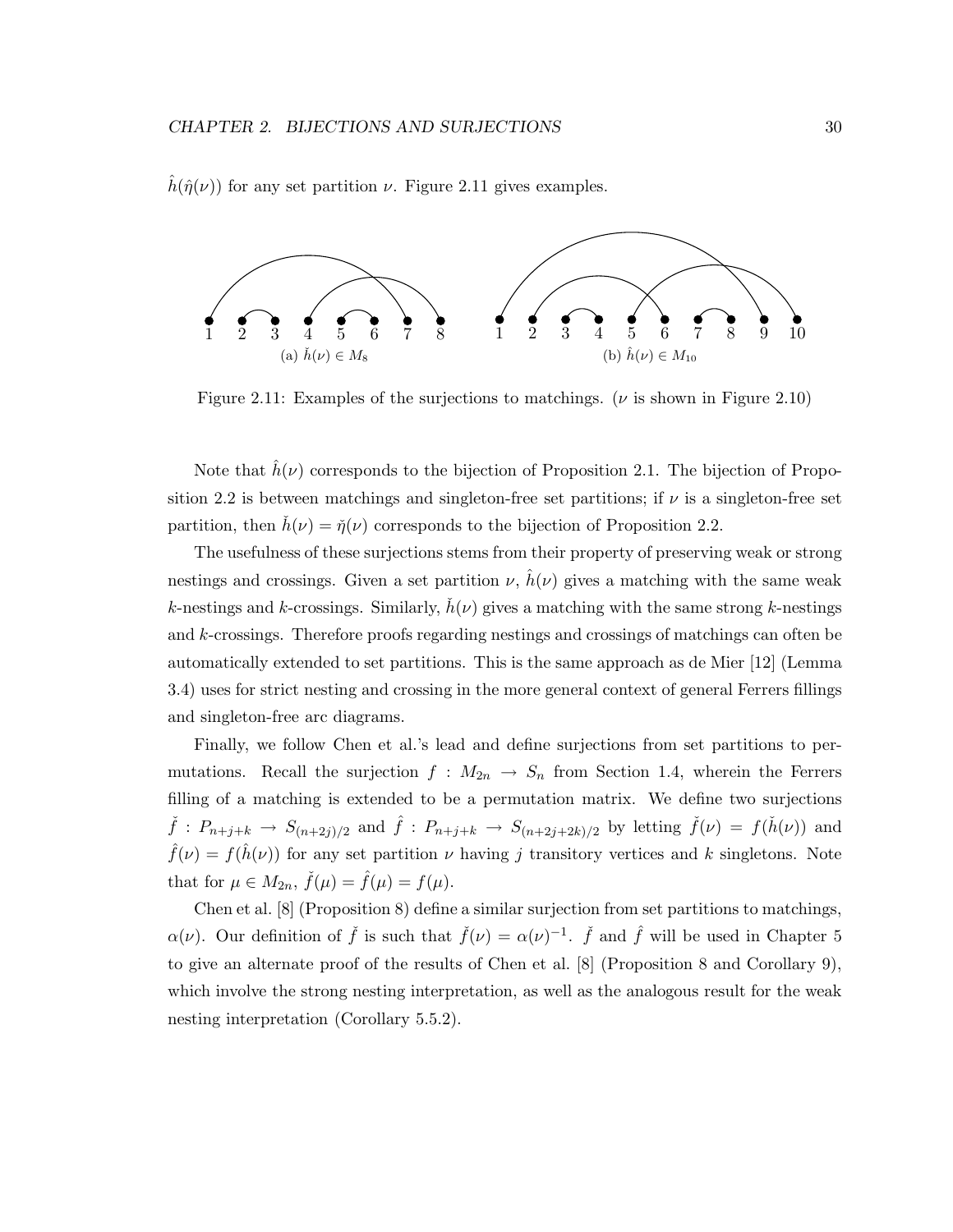# 2.2 Structured Trees and Forests

In [15], Erdös and Székely present a bijection between unordered trees with labeled leaves and set partitions. Diaconis and Holmes later [14] gave a similar bijection between matchings and binary unordered trees with labeled leaves. In this chapter, we show how these bijections can be extended to combinatorial objects other than unordered trees and set partitions.

The particular families of objects we consider in this section are semilabeled structured forests, semilabeled structured trees, and sets of structures. The related families of unlabeled and fully-labeled structured trees, also called enriched trees or  $R$ -enriched trees, have been studied by Labelle [31] and Bergeron et al. [3] in the context of combinatorial species. Series-reduced semilabeled plane trees and series-reduced semilabeled unordered trees are also considered by Flajolet and Sedgewick in [17], where they are called hierarchies. Seriesreduced semilabeled unordered trees are also known as phylogenetic trees. Taking sets of structures (cycles, sequences, . . . ) is a common theme in combinatorics, as also seen in [3, 17].

#### 2.2.1 Notations and Terminology

A set partition can be viewed as a set of parts; each part is itself a set. A permutation can similarly be seen as a set of cycles. In this section, a *structure* is any arrangement of labeled objects, such as a set or cycle. The internals of the structure will not matter for the bijections presented; we need only be concerned with how many distinct structures there are for a given size. Let  $\phi(k)$  be the number of structures given an underlying set of size k. For sets,  $\phi(k) = 1$ ; for cycles,  $\phi(k) = (k-1)!$ . Structures of size 1 are referred to as *singletons*, and structures of size greater than 1 are called *non-singleton structures* or *NSS*s.

The bijections will involve sets of structures and *semilabeled structured trees* (and forests). A semilabeled tree is a rooted tree with labeled leaves (but unlabeled internal nodes). A structured tree is a rooted tree wherein a structure is imposed on all siblings except the root. For example, a tree structured by sets is an unordered tree (as the order of siblings is irrelevant), while a tree structured by sequences is a plane (ordered) tree (as the order of siblings is completely relevant). Sometimes the trees will be restricted to *series-reduced* trees, meaning that there are no internal nodes with only one child. A forest is considered to be a *set* of trees, regardless of the structure imposed on the trees. Figure 2.12 gives examples.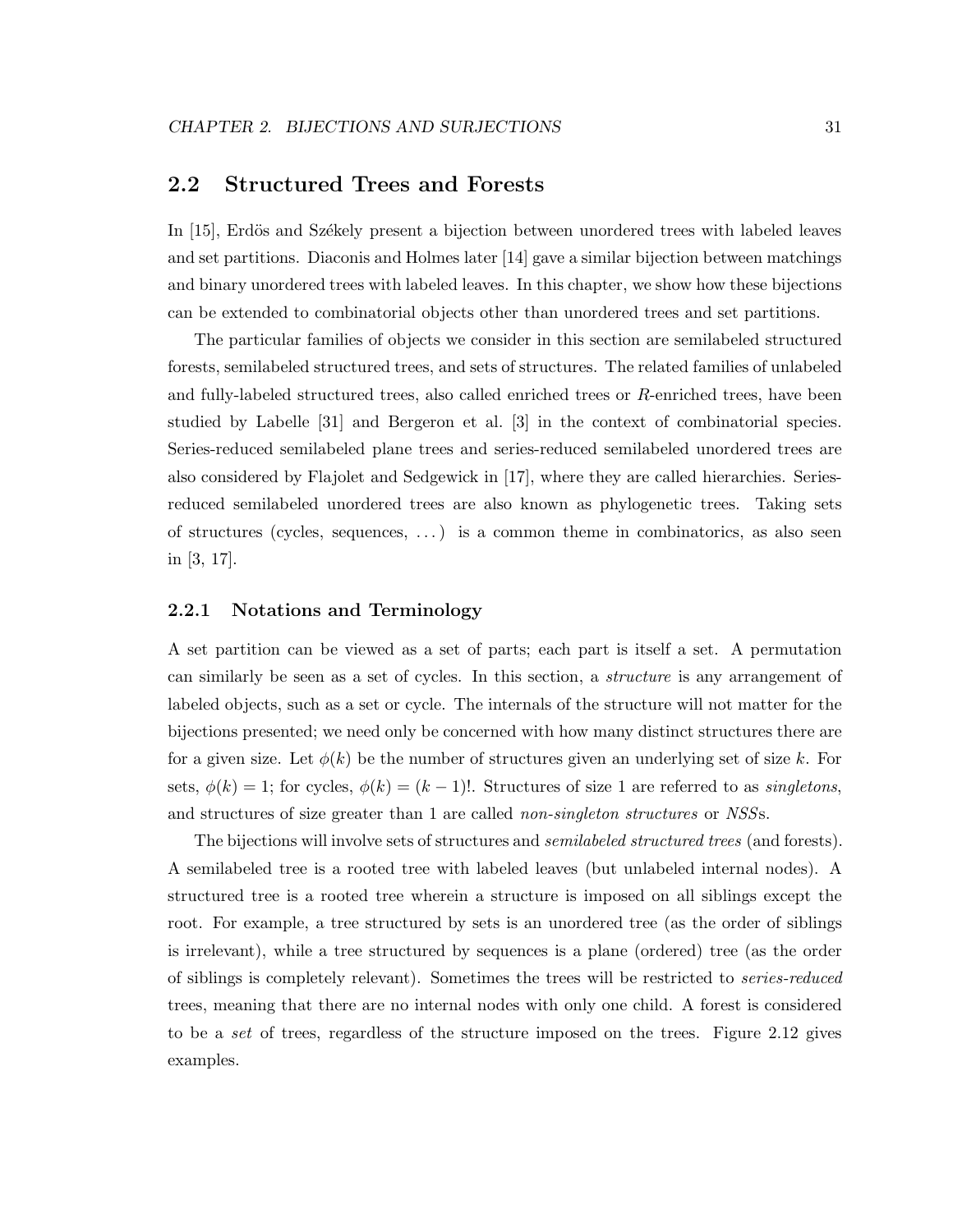

Figure 2.12: Examples of semilabeled objects

#### 2.2.2 The Bijections

Here, we present two similar bijections which are both extensions of mappings given by Diaconis and Holmes  $[14]$ . The first bijection is an alternative to that of Erdös and Székely [15], and transports the same statistics. The second bijection is a variant of the first, using series-reduced forests in place of trees; as it is more constrained  $(\phi(1)$  must be 1), we state the theorem separately. It is also interesting to note that in general, the bijections do not preserve the number of labels.

Theorem 2.1. *For any structure, there is a bijection between semilabeled structured trees and sets of structures such that for all* k > 0*, the number of internal nodes with* k *children in the tree is the same as the number of structures of size* k *in the corresponding set of structures.*

Theorem 2.1 clearly implies that the number of internal nodes in a tree is the same as the number of structures in the corresponding set of structures. Because every node in the tree except the root has one parent, Theorem 2.1 also implies that the number of nodes in the tree is one greater than the number of elements in the corresponding set of structures.

**Theorem 2.2.** For any structure with  $\phi(1) = 1$ , there is a bijection between semilabeled *series-reduced structured forests and sets of structures such that for all*  $k > 1$ *, the number of internal nodes with* k *children in the forest is the same as the number of structures of size* k *in the corresponding set of structures. Additionally, the number of trees in the forest is one greater than the number of singleton structures in the corresponding set of structures.*

Theorem 2.2 clearly implies that the number of internal nodes in a tree is the same as the number of NSSs in the corresponding set of structures. Because every node in the forest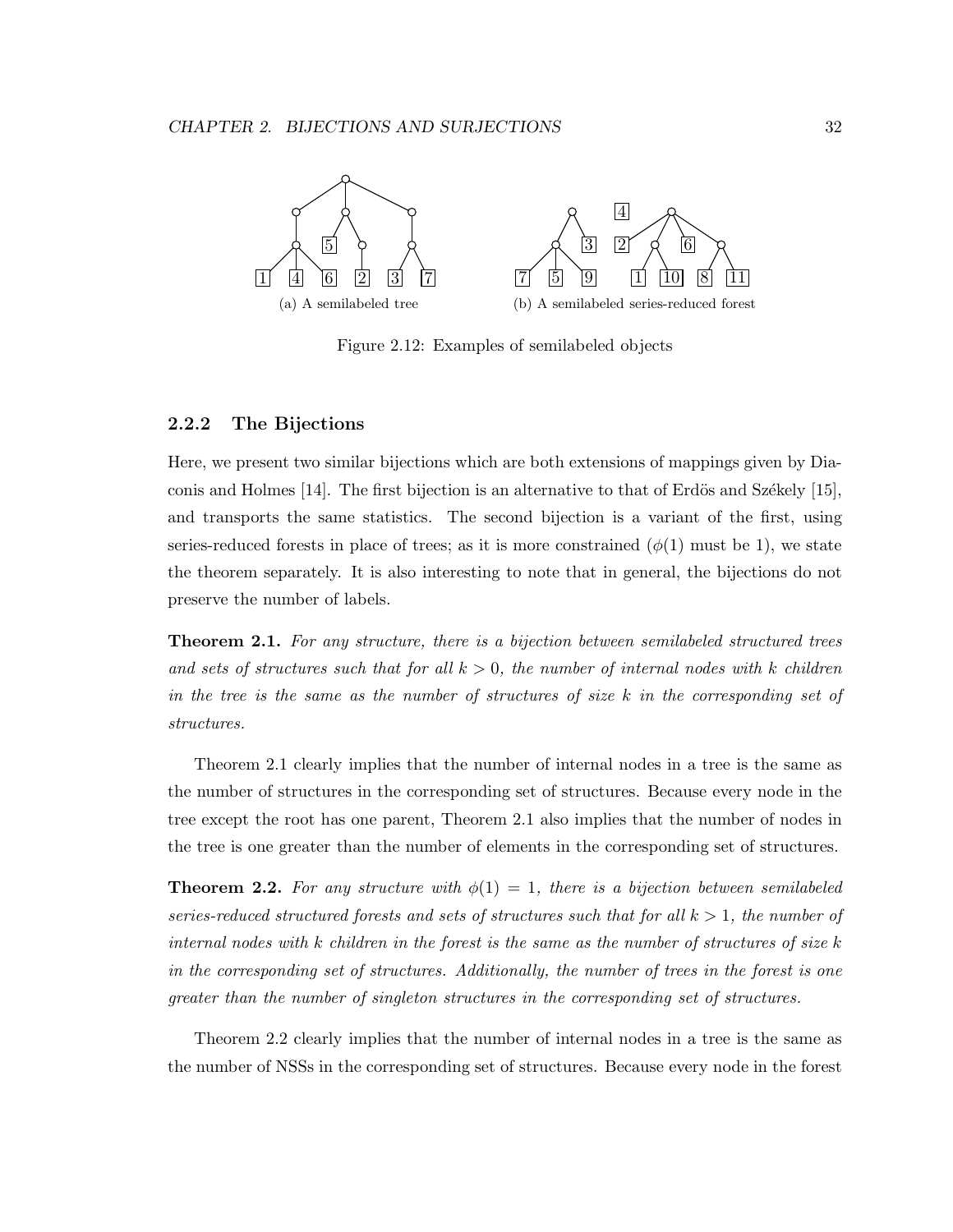except the roots have one parent, and because the number of singletons is one less than the number of roots (trees), Theorem 2.2 also implies that the number of nodes in the forest is one greater than the number of elements in the corresponding set of structures.

Note that the theorems are identical when considering only singleton-free sets of structures.

The two theorems can be combined to give the following corollary.

**Corollary 2.2.1.** For any structure with  $\phi(1) = 1$ , there is a bijection between semilabeled *series-reduced structured forests and semilabeled structured trees such that for all*  $k > 1$ *, the number of internal nodes with* k *children in the forest is the same as the number of internal nodes with* k *children in the corresponding tree. Additionally, the number of trees in the forest is one greater than the number of internal nodes with 1 child in the corresponding tree.*

The corollary implies that the forest and the tree have the same number of nodes, but not necessarily the same number of leaves (or internal nodes).

*Proof.* The proofs are constructive. For both bijections, the labeling is first extended to the entire forest (tree) by the following algorithm.

| <b>Algorithm 2.1</b> Extending the labeling of a semilabeled forest                       |
|-------------------------------------------------------------------------------------------|
| Let $F_v$ and $F_l$ be the number of nodes and leaves in the forest, respectively         |
| Let $k \leftarrow F_l + 1$                                                                |
| while $k \leq F_v$ do                                                                     |
| Let $u$ be the node which                                                                 |
| is unlabeled,<br>1.                                                                       |
| 2.<br>has no unlabeled children,                                                          |
| 3.<br>has the child with the leastmost value out of all nodes satisfying the previous two |
| requirements                                                                              |
| Label u with $k$                                                                          |
| Let $k \leftarrow k+1$                                                                    |
| end while                                                                                 |

The result of the algorithm is a fully-labeled decreasing forest with certain properties enforced by the method of labeling, as shown in Figure 2.13.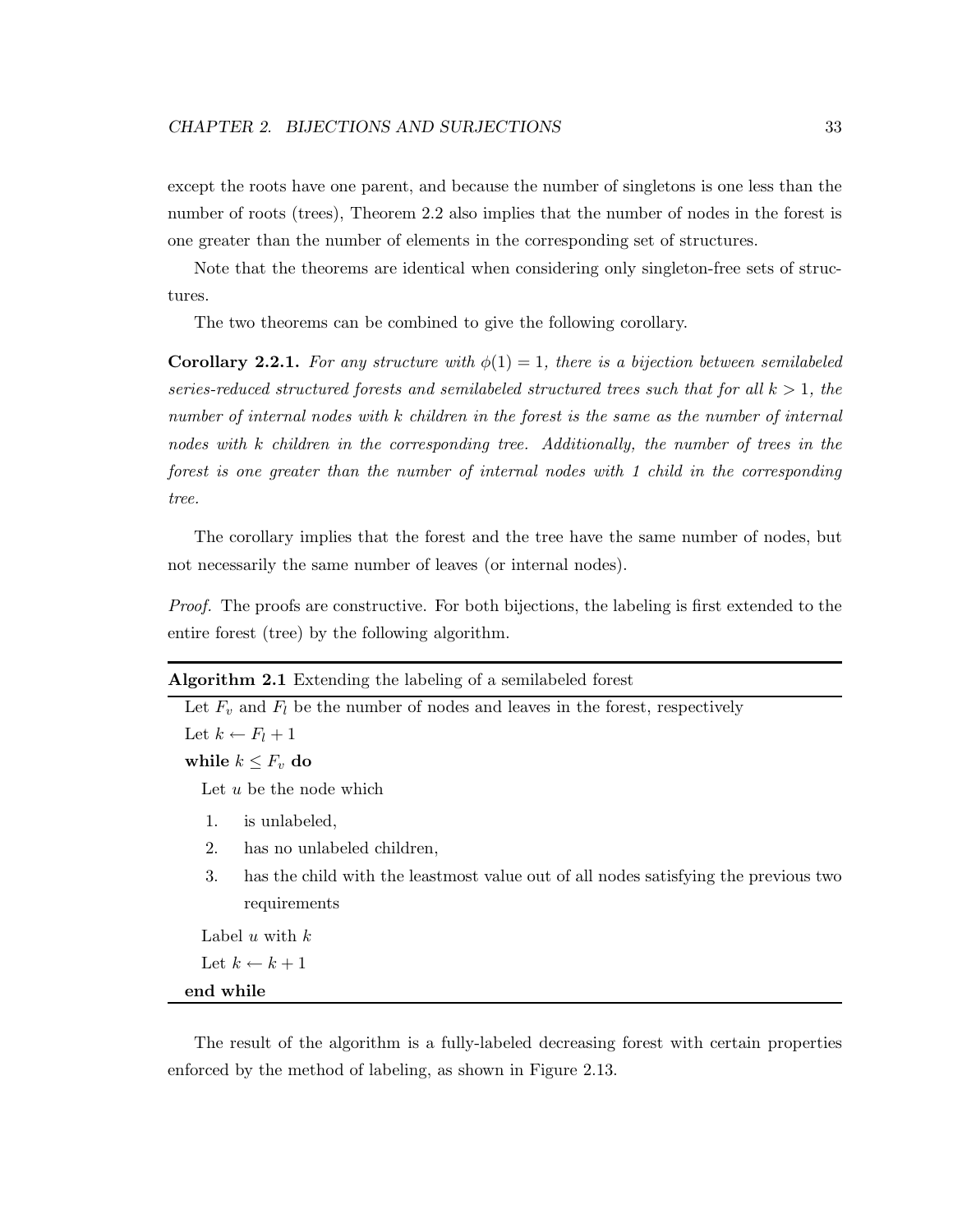

Figure 2.13: Extended labeling of the objects from Figure 2.12

For the bijection of Theorem 2.1, the structures of the tree, now fully-labeled, become the set of structures. The root is omitted.

For the bijection of Theorem 2.2, the structures of the forest, now fully-labeled, become the NSSs in the set of structures. Each root *except* for the one with the highest value become singletons in the set of structures. (The correspondence between roots (which are not structured) and singletons is the reason why  $\phi(1)$  must be 1 for this bijection.)

Figure 2.14 gives examples, using sets as the structures.



Figure 2.14: Set partitions corresponding to Figure 2.13

Recovering the forest (or tree) from the set of structures is accomplished by constructing the decreasing forest from the set of structures. The constructions are similar for both bijections.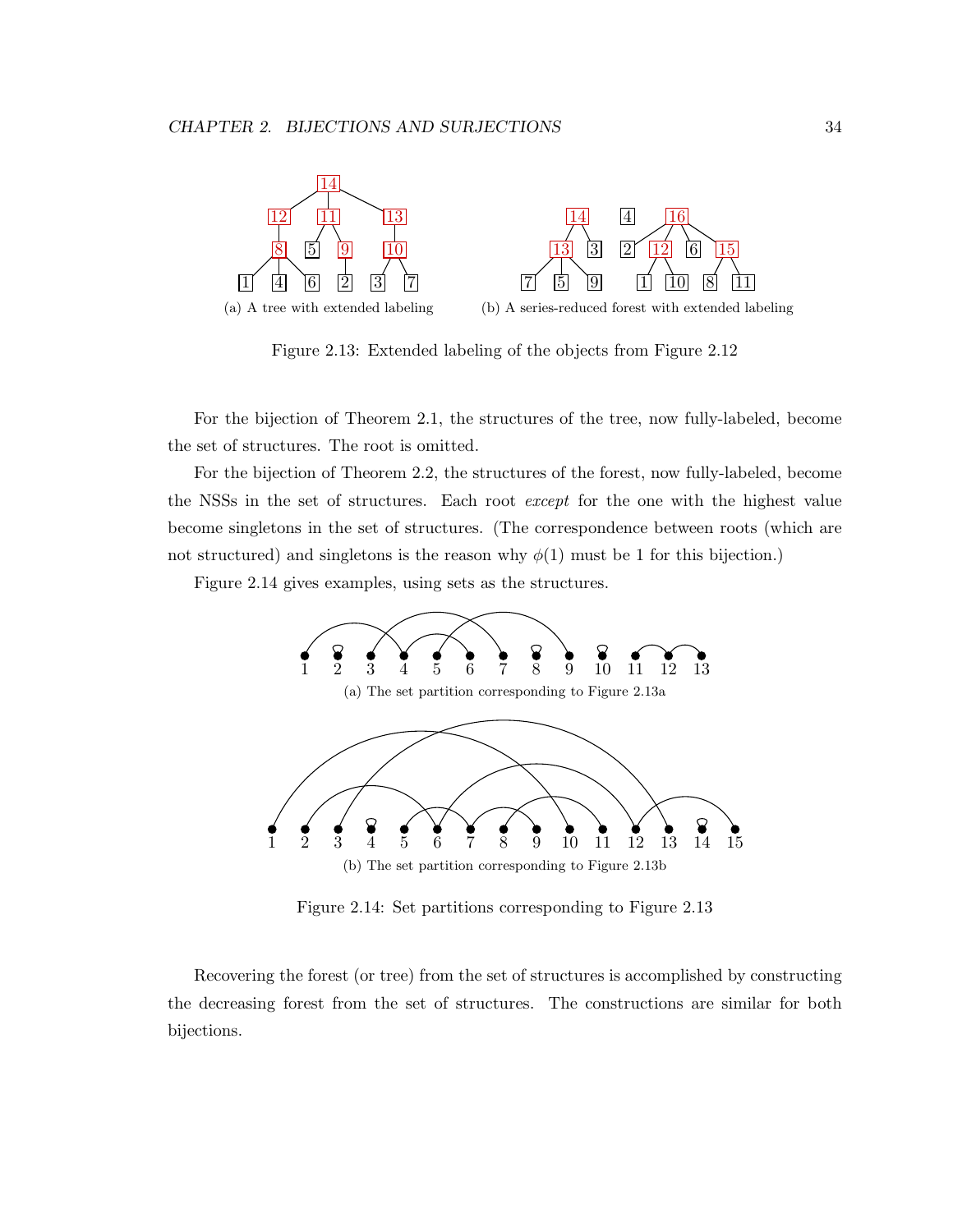| Let $G_v$ and $G_b$ be the number of elements and structures in the set of structures, respec- |  |  |  |  |  |
|------------------------------------------------------------------------------------------------|--|--|--|--|--|
| tively                                                                                         |  |  |  |  |  |
| Let $k \leftarrow G_v - G_b + 2$                                                               |  |  |  |  |  |
| ${k-1}$ is the number of leaves in the tree}                                                   |  |  |  |  |  |
| while $k \leq G_v + 1$ do                                                                      |  |  |  |  |  |
| Let s be the structure that                                                                    |  |  |  |  |  |
| has not yet been chosen,<br>1.                                                                 |  |  |  |  |  |
| 2.<br>consists of elements strictly less than $k$ ,                                            |  |  |  |  |  |
| 3.<br>has the element with the leastmost value out of all structures satisfying the pre-       |  |  |  |  |  |
| vious two requirements                                                                         |  |  |  |  |  |
| Give s the parent $k$ in the tree                                                              |  |  |  |  |  |
| Let $k \leftarrow k+1$                                                                         |  |  |  |  |  |
| end while                                                                                      |  |  |  |  |  |

We need to show that we can always find an appropriate structure s in Algorithm 2.2. Namely, there must be at least c structures with largest element  $\leq G_v - G_b + c$  for  $1 \leq c \leq G_b$ . When  $c = G_b$ , there are trivially  $G_b$  structures with largest element  $\leq G_v$ . Next consider  $c = G_b - i$ . There are exactly i vertices greater than  $G_v - i$ , so there are at most i structures with an element greater than  $G_v-i$ . This implies that there are at least  $G_b-i = c$  structures with an element less than or equal to  $G_v - i$ , and the condition is still satisfied.

In Algorithm 2.2, the method of choosing parents mirrors the method of labeling in Algorithm 2.1; the labels of the internal nodes are determined completely by the labels of the leaves. Discarding the labels of internal nodes results in a semilabeled structured tree.

Figure 2.15 gives an example of Algorithm 2.2, using sets as the structure.

### Algorithm 2.2 Recovering the decreasing tree of Algorithm 2.1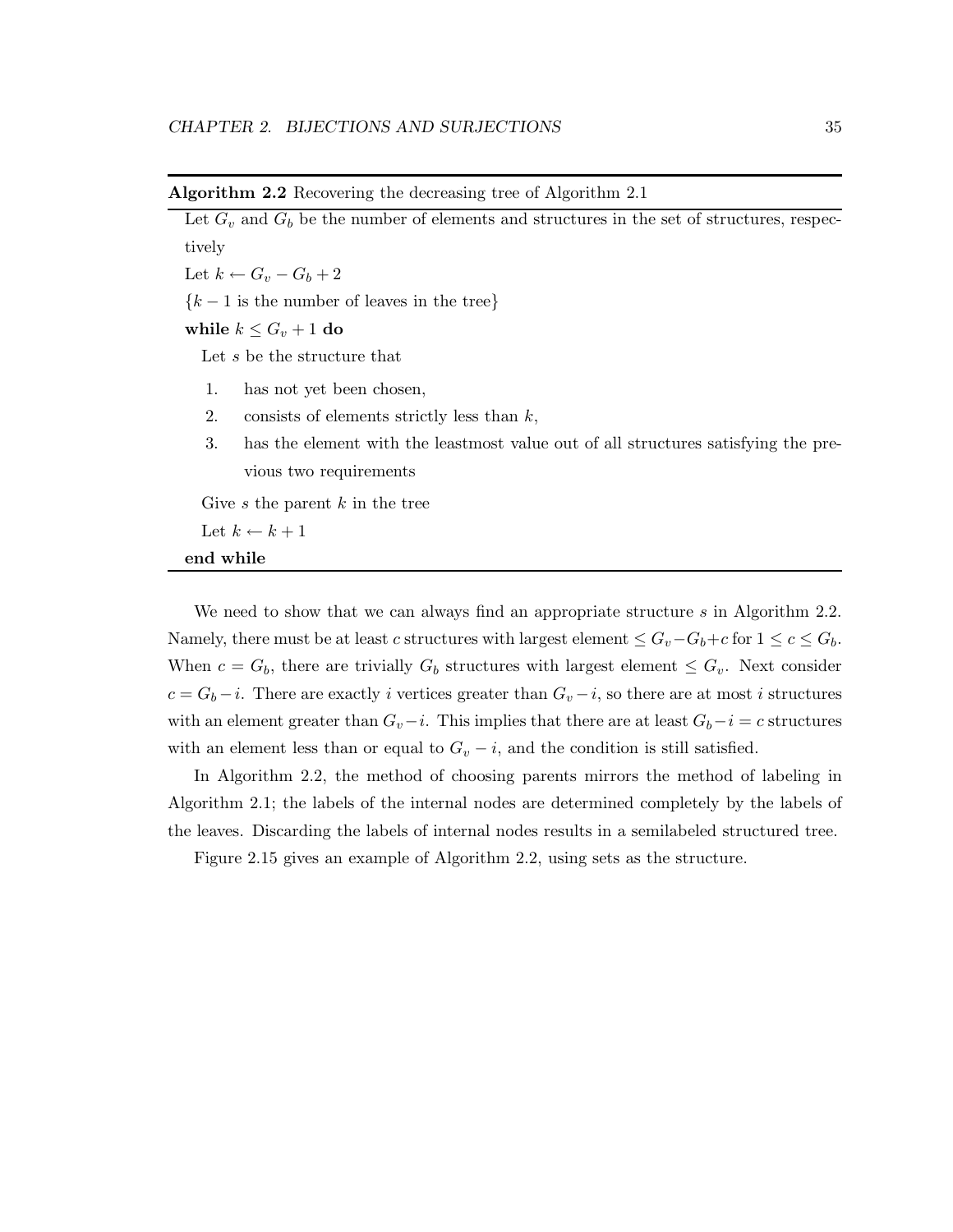

Figure 2.15: Recreating the tree from the set partition of Figure 2.14a

Algorithm 2.3 Recovering the decreasing series-reduced forest of Algorithm 2.1

Let  $G_v$  and  $G_h$  be the number of elements and NSSs in the set of structures, respectively Let  $k \leftarrow G_v - G_h + 2$ 

 ${k-1}$  is the number of leaves in the forest}

Add all singletons with value  $\lt k$  as trees of size 1 in the forest

while  $k \leq G_v + 1$  do

Let s be the NSS that

- 1. has not yet been chosen,
- 2. consists of elements strictly less than  $k$ ,
- 3. Has the element with the leastmost value out of all NSSs satisfying the previous two requirements

Give s the parent  $k$  in the forest

Let  $k \leftarrow k + 1$ 

end while

We need to show that we can always find an appropriate NSS  $s$  in Algorithm 2.3. Namely, there must be at least c NSSs with largest element  $\leq G_v - G_h + c$  for  $1 \leq c \leq G_h$ . When  $c = G_h$ , there are trivially  $G_h$  NSSs with largest element  $\leq G_v$ . Next consider  $c = G_h - i$ .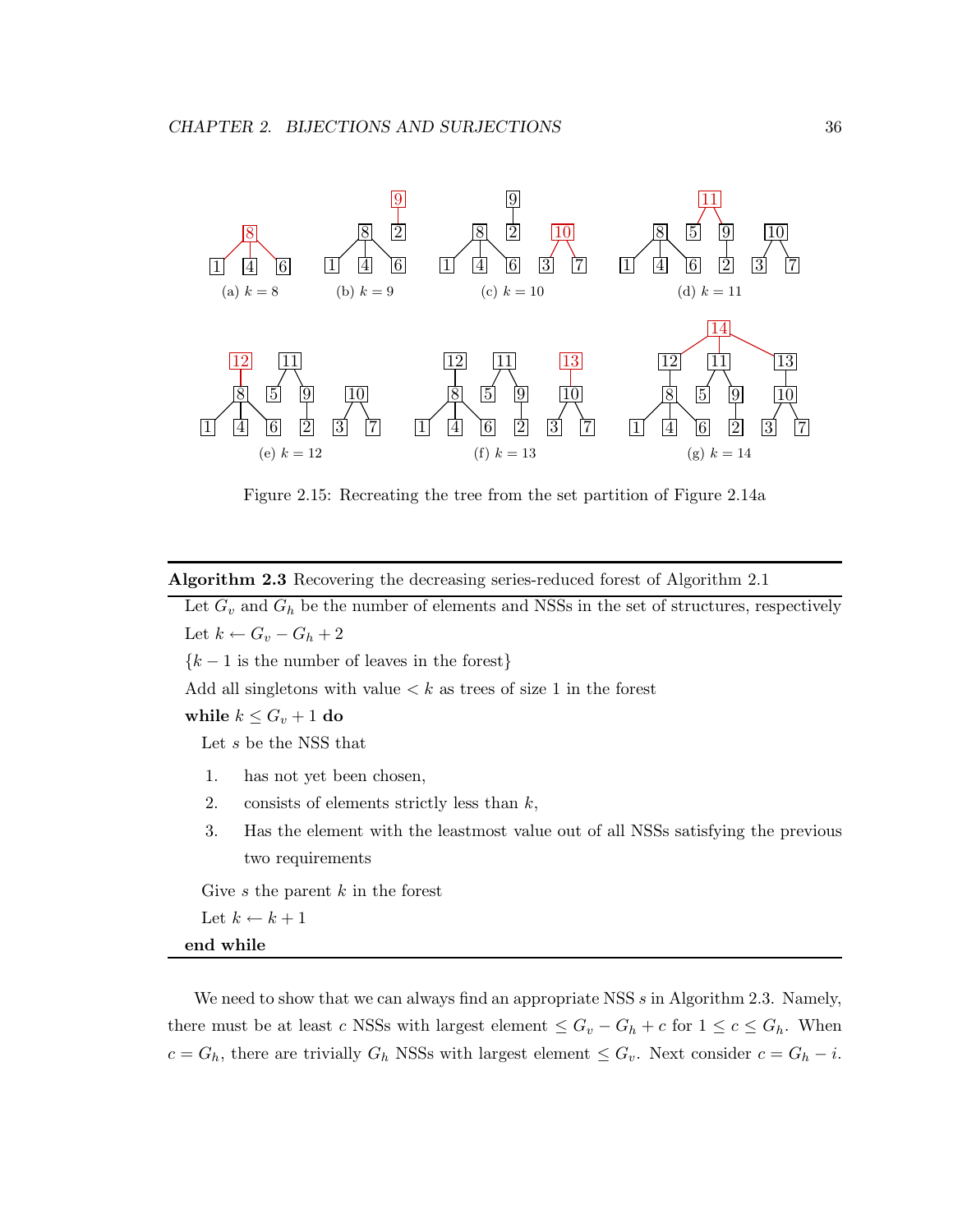There are exactly i vertices greater than  $G_v - i$ , so there are at most i NSSs with an element greater than  $G_v - i$ . This implies that there are at least  $G_h - i = c$  NSSs with an element less than or equal to  $G_v - i$ , and the condition is still satisfied.

In Algorithm 2.3, the method of choosing parents mirrors the method of labeling in Algorithm 2.1; the labels of the internal nodes are determined completely by the labels of the leaves. Discarding the labels of internal nodes results in a semilabeled series-reduced structured forest.

Figure 2.16 gives an example of Algorithm 2.3, using sets as the structure.



Figure 2.16: Recreating the forest from the set partition of Figure 2.14b

Note that at no point do the constructions rely on the internals of the structures. Structures are merely preserved on both sides of each bijection.  $\Box$ 

The results presented in this section, namely bijections between semilabeled structured trees and structured arc diagrams, can be related to the Lagrange formal power series inversion formula (see [31] for example). This formula is one of the main tools to enumerate tree-like structures where all nodes are labeled (fully-labeled trees). The main combinatorial proofs rely on bijections between fully-labeled structured trees and structured sequential structures (endofunctions or words) [31, 34]. These bijections are very similar, both in principle and in their properties, to the bijections we described here. It would then be interesting to investigate the use of our bijections in the inversion of formal power series and in the extraction of the coefficients of the generating functions of semilabeled structured trees.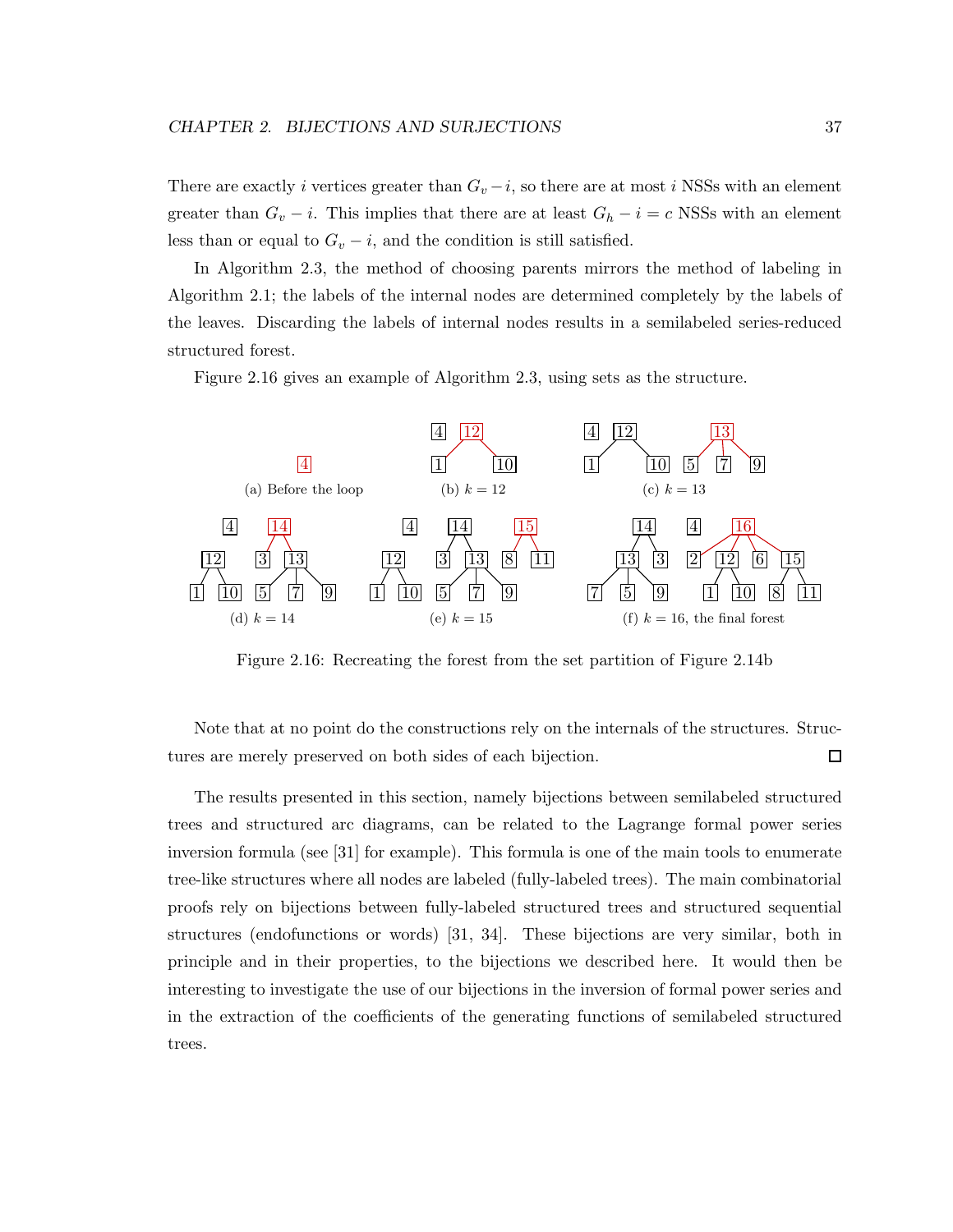# 2.3 Statistics

In this section, we describe two methods of enumerating statistics on sets of structures, both in terms of the number of elements in the set of structures, and in terms of the number of labeled leaves in the corresponding semilabeled structured trees and series-reduced forests.

#### 2.3.1 Statistics on Sets of Structures

We are mainly interested in the number of sets of  $k$  structures over  $n$  total elements, which we denote as  $V_b(n, k)$ . Another important statistic is the number of singleton-free sets of k structures over *n* total elements. We define this statistic as  $V_b^0(n, k)$ .

Other statistics include the number of of sets of structures on  $n$  elements with  $k$  singletons  $(V_s(n, k))$ , those with k NSSs  $(V_h(n, k))$ , and those with k NSSs and l singletons  $(V(n, k, l))$ .

The following theorem gives recursive identities for these statistics, using the classical approach of counting the ways to add a new structure to an existing set of structures.

#### Theorem 2.3.

$$
V_b(n,k) = \qquad \qquad \sum_{i} \phi(i) \binom{n-1}{i-i} V_b(n-i,k-1) \tag{2.1}
$$

$$
V_b^0(n,k) = \qquad \qquad \sum_{i>1} \phi(i) \binom{n-1}{i-i} V_b^0(n-i,k-1) \qquad (2.2)
$$

$$
V_s(n,k) = \phi(1)V_s(n-1,k-1) + \sum_{i>1} \phi(i) \binom{n-1}{i-1} V_s(n-i,k) \tag{2.3}
$$

$$
V_h(n,k) = \phi(1)V_h(n-1,k) + \sum_{i>1} \phi(i) \binom{n-1}{i-1} V_h(n-i,k-1) \tag{2.4}
$$

$$
V(n,k,l) = \phi(1)V(n-1,k,l-1) + \sum_{i>1} \phi(i) \binom{n-1}{i-1} V(n-i,k-1,l) \tag{2.5}
$$

*Proof.* These statistics can be generated recursively by counting the number of sets of structures in which the largest element is in a structure of size i. To illustrate for  $V_b(n, k)$ , we first choose  $i-1$  of the smaller  $n-1$  elements to be part of the structure. Next, there are  $\phi(i)$  structures involving the chosen i elements. Finally, there are  $V_b(n-i, k-1)$  ways to arrange the remaining  $k-1$  structures amongst the remaining  $n-i$  elements.

For the first summation,  $i$  may take any non-zero value. However, the summand is 0 when  $i < 0$ , so we can leave the index unrestricted. For the second equation, i must be larger than 1, as singletons are forbidden.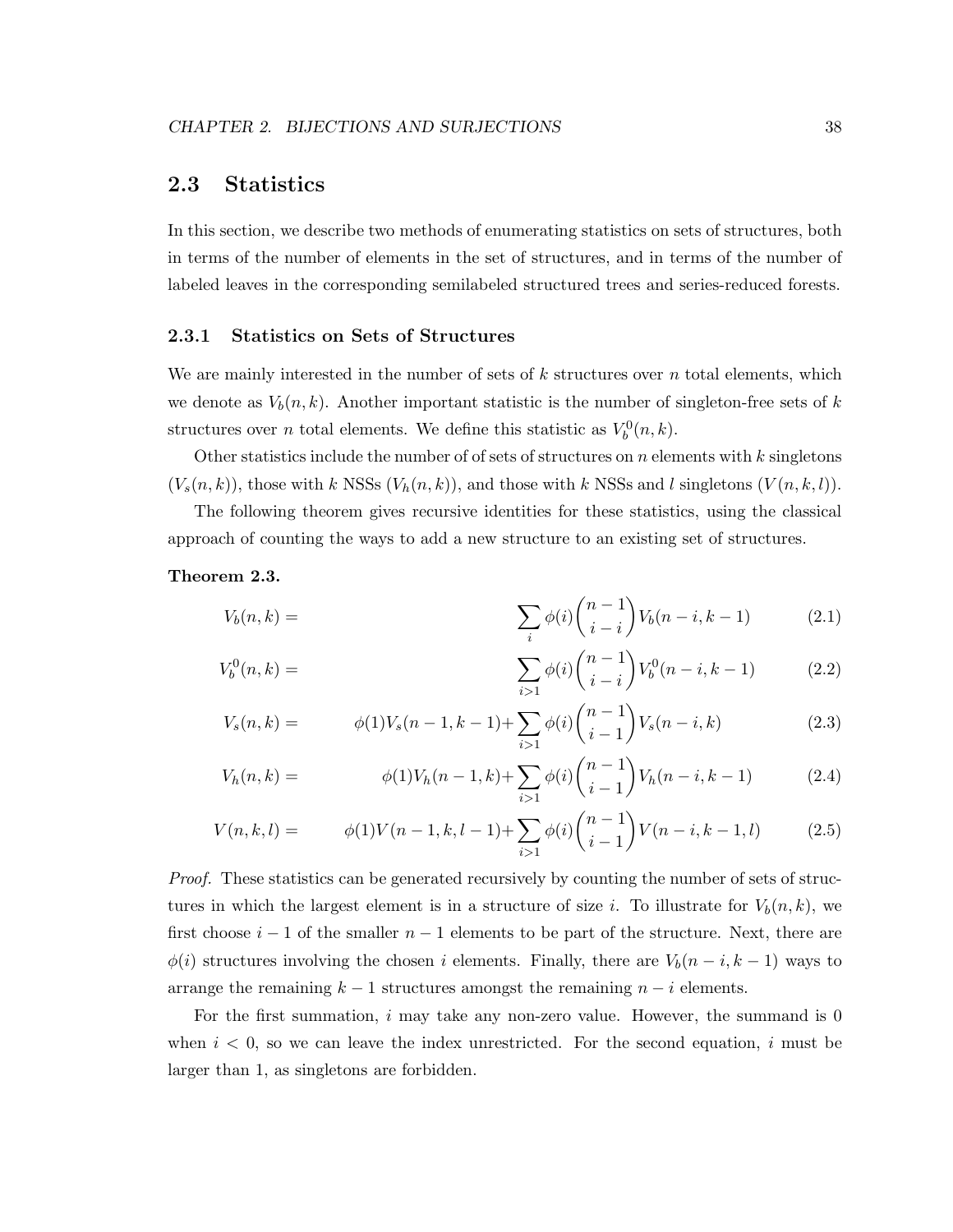The other statistics follow similarly. For example, the term  $\phi(1)V_s(n-1,k-1)$  in the recursion for  $V_s(n, k)$  covers the case when the largest element is a singleton, and the remaining summation covers all other sizes.  $\Box$ 

With the additional observation that there are only  $\phi(1)$  ways to create a single set of structures from a single element, Theorem 2.3 implies that all of the statistics discussed can be calculated from  $\phi$  alone.

We also define the statistics in terms of  $V_b^0(n, k)$ , as there are some situations where the recursive approach cannot be applied. Similar to the preceding theorem, this is a classical combinatorial technique.

#### Theorem 2.4.

$$
V(n,k,l) = \phi(1)^l \binom{n}{l} V_b^0(n-l,k)
$$
\n(2.6)

$$
V_b(n,k) = \sum_{i} \phi(1)^i \binom{n}{i} V_b^0(n-i,k-i)
$$
\n(2.7)

$$
V_h(n,k) = \sum_{i} \phi(1)^i \binom{n}{i} V_b^0(n-i,k) \tag{2.8}
$$

$$
V_s(n,k) = \phi(1)^k \binom{n}{k} \sum_i V_b^0(n-k,i) \tag{2.9}
$$

*Proof.* Equation 2.6 comes from choosing l of the n elements to be singletons, and then arranging the remaining  $n-l$  elements into k NSSs. Equation 2.7 builds on Equation 2.6 by holding the total number of structures constant and sums over varying numbers of singletons. Equation 2.8 similarly holds the number of NSSs constant and sums over the number of singletons, and Equation 2.9 holds the number of singletons constant and sums over the number of NSSs.

The derivation of all four equations can be seen as adding singletons to a singleton-free set of structures. □

#### 2.3.2 Statistics on Semilabeled Structured Trees

It is natural to enumerate labeled objects by the number of labels. In the case of semilabeled trees (and forests), this is the number of leaves. In this section, we consider the statistics of semilabeled series-reduced structured trees with n leaves and k internal nodes  $(E_p^0(n, k))$ , semilabeled structured trees with n leaves and k internal nodes  $(E_p(n, k))$ , those with n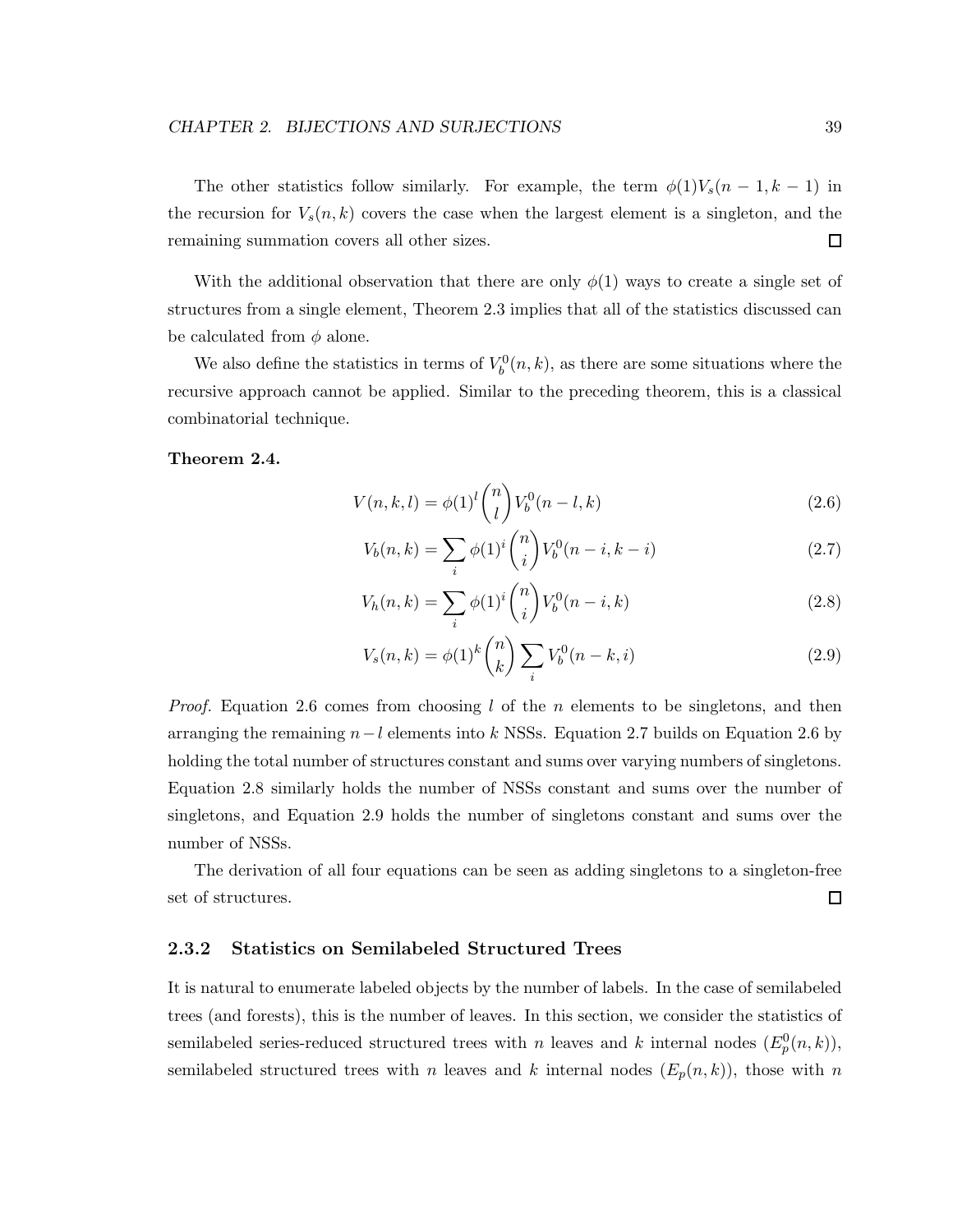leaves and k internal nodes with one child  $(E_s(n, k))$ , and those with n leaves and k internal nodes, l of which have one child  $(E(n, k, l)).$ 

The bijection of Theorem 2.1 allows us to translate the classical results of the previous section to semilabeled structured trees.

#### Theorem 2.5.

$$
E_p^0(n,k) = V_b^0(n+k-1,k)
$$
\n(2.10)

$$
E_p(n,k) = V_b(n+k-1,k)
$$
\n(2.11)

$$
E(n,k,l) = V(n+k-1,k-l,l)
$$
\n(2.12)

*Proof.* In all three cases, the number of leaves  $(n)$  and the number of internal nodes  $(k)$  is known, and by the bijection of Theorem 2.1 these objects correspond to sets of structures with  $n + k - 1$  elements and k structures. 口

Note that in the case of  $E_s(n, k)$ , the total number of internal nodes (and thus the number of nodes) is not known. However, we can also describe statistics in terms of  $E_p^0(n, k)$ .

#### Theorem 2.6.

$$
E_p(n,k) = \sum_i \phi(1)^i \binom{n+k-1}{i} E_p^0(n,k-i)
$$
\n(2.13)

$$
E_s(n,k) = \phi(1)^k \sum_i \binom{n+i-1}{k} E_p^0(n,i-k)
$$
\n(2.14)

$$
E(n,k,l) = \phi(1)^l \binom{n+k-1}{l} E_p^0(n,k-l)
$$
\n(2.15)

*Proof.* For  $E(n, k, l)$ , the equation can be derived from  $V(n, k, l)$  in terms of sets of structures. Analogously to the proof of Theorem 2.4, the other statistics follow by holding the number of internal nodes or the number of internal nodes with one child constant.  $\Box$ 

#### 2.3.3 Statistics on Semilabeled Series-Reduced Structured Forests

The statistics for this section are similar to the last section. The statistics for semilabeled series-reduced trees with n leaves and k internal nodes are  $L_p^0(n,k) = E_p^0(n,k)$ . The statistics for semilabeled series-reduced forests with n leaves and k internal nodes are  $L_p(n, k)$ , those with n leaves and k trees are  $L_t(n, k)$ , and those with n leaves, k internal nodes, and l trees are  $L(n, k, l)$ .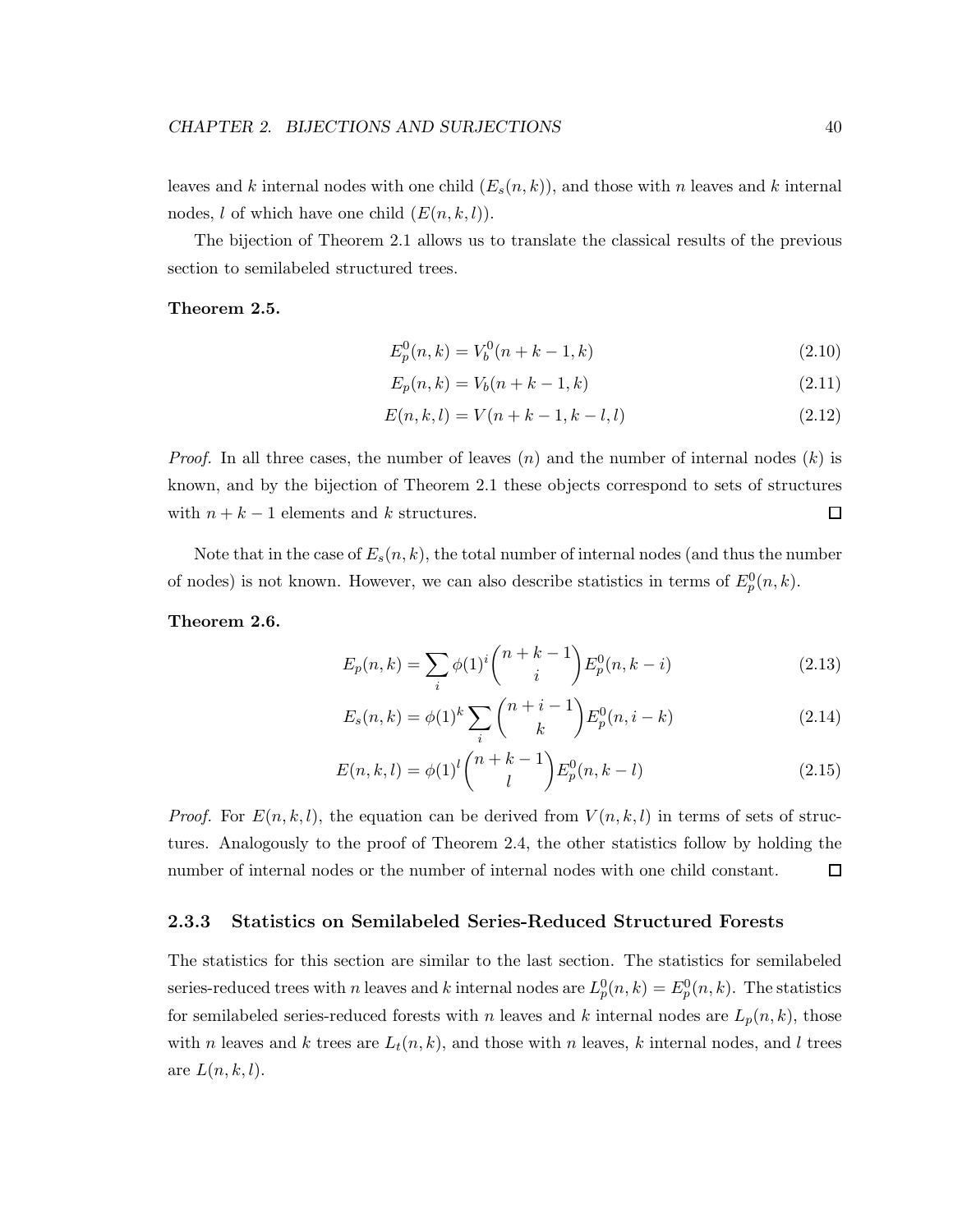It is also of note that when the structure is a set (and thus the set of structures is a set partition), there is a direct relationship between the number of leaves in the semilabeled series-reduced structured forest and the number of arcs in the arc diagram of the corresponding set partition. A singleton has one arc, and a NSS of size m has  $m-1$  arcs. Therefore, the arc diagram of a set partition G with  $G_v$  vertices and  $G_h$  NSSs has  $G_v - G_h$ arcs. If G corresponds to the forest  $F$ , then by as implied by Theorem 2.2, the number of leaves in the forest F is  $G_v + 1 - G_h$ . (The forest has one more node than the set partition has elements, and the number of NSSs is the same as the number of internal nodes.) In other words,  $F$  has one more leaf than  $G$  has arcs. Note that as the structure is a set, the forest is a set of phylogenetic trees.

As the number of arcs determines the number of possible nestings and crossings, we are also interested in the statistics of semilabeled series-reduced structured forests with  $n$  leaves corresponding to sets of structures with k structures,  $L_b(n, k)$ . (We will also revisit this statistic in Equation 2.30 below.)

The bijection of Theorem 2.2 allows us to translate the classical results of the previous section to semilabeled structured trees. Recalling that  $\phi(1) = 1$  for this case, the following equations hold.

#### Theorem 2.7.

$$
L_p^0(n,k) = E_p^0(n,k) = V_b^0(n+k-1,k)
$$
\n(2.16)

$$
L_p(n,k) = V_h(n+k-1,k)
$$
\n(2.17)

$$
L(n,k,l) = V(n+k-1,k,l-1)
$$
\n(2.18)

*Proof.* In all of these cases,  $n$  is the number of leaves and  $k$  is the number of internal nodes, so  $n + k - 1$  is the number of elements in the set of structures and k is the number of NSSs.  $\Box$ The equations follow.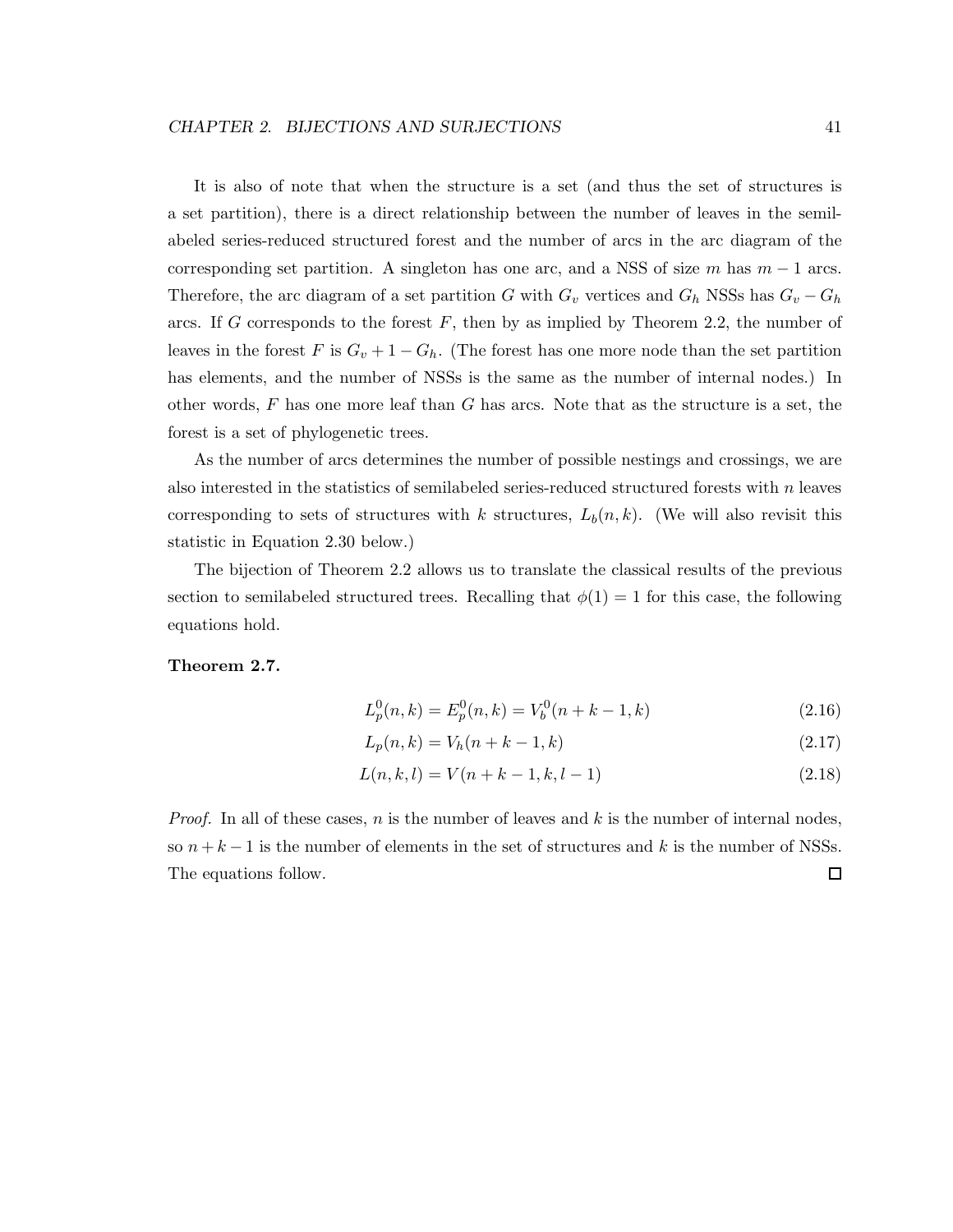Theorem 2.8.

$$
L_p(n,k) = \sum_{i} \binom{n+k-1}{i-1} L_p^0(n-i+1,k)
$$
\n(2.19)

$$
L_t(n,k) = \sum_{i} \binom{n+i-1}{k-1} L_p^0(n-k+1,i)
$$
\n(2.20)

$$
L_b(n,k) = \sum_{i} {n+k-i \choose i-1} L_p^0(n-i+1,k-i+1)
$$
 (2.21)

$$
L(n,k,l) = {n+k-1 \choose l-1} L_p^0(n-l+1,k)
$$
\n(2.22)

*Proof.* For  $L(n, k, l)$ , the equation can be derived from  $V(n, k, l)$  in terms of sets of structures. Analogously to the proof of Theorem 2.4, the other statistics follow by holding the number of internal nodes, the number of trees, or the number of NSSs constant.  $\Box$ 

# 2.4 Bicolouring Bijection Principle

The bijection between singleton-free set partitions and weighted Dyck paths with bicoloured valleys presented in Section 2.1 is part of a more general group of bicolourings which leads to an interesting class of identities. In this section we explore certain bijections between structured matchings and singleton-free sets of structures. Examples of bijections under the principle are also shown, including some new combinatorial interpretations of known identities (Equations 2.31 and 2.35). The identities include such well-known sequences as the Stirling numbers of the first and second kind, the second-order Eulerian numbers, and the Narayana numbers.

A *structured matching* is a set of structures consisting of n structures of size 2, or in other words, a matching with a structure applied to each arc. When  $\phi(2) = 1$ , these objects correspond directly to matchings and there are  $(2n-1)!! = \prod_{i=1}^{n} 2i-1$  such objects. When  $\phi(2) = 2$ , there are  $2^{n}(2n-1)!! = (n+1)!C_n$  such objects, where  $C_n$  is a Catalan number. In general, there are  $\phi(2)^n(2n-1)!!$  such objects.

We are interested in bijections wherein certain *features* of the structured matchings are bicoloured. What exactly constitutes a feature depends on the specific bijection in question. Examples of such bijections are given in the following sections. The following theorem is, to the best of our knowledge, a new result.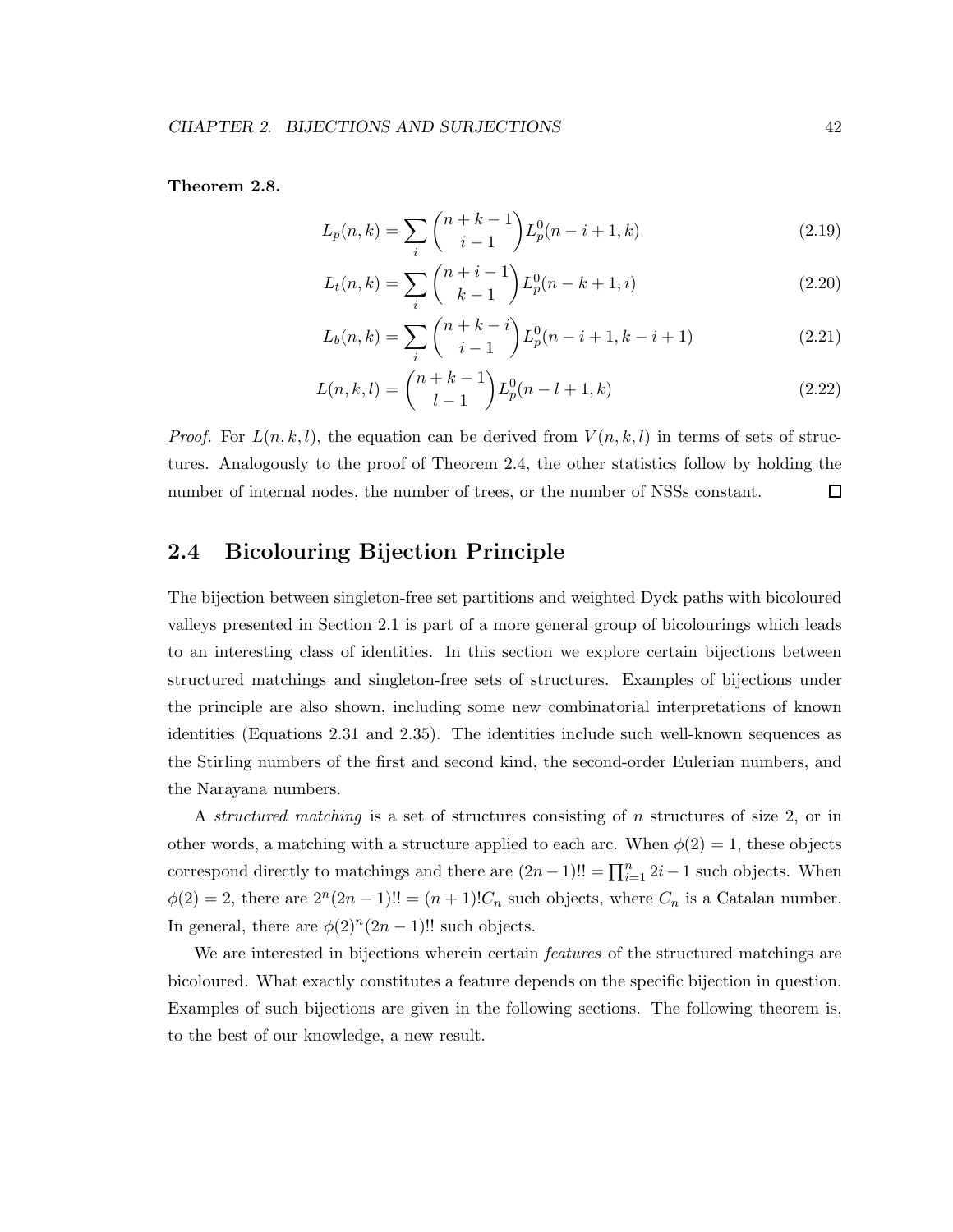Theorem 2.9 (Bicolouring Bijection Principle). *Suppose that there exists a bijection between structured matchings with bicoloured features and singleton-free sets of structures such that a structured matching on* [2n] *with* m *coloured features is in bijection with a singletonfree set of*  $n - m$  *structures over*  $2n - m$  *total elements, and also that*  $\phi(1) = 1$ *.* 

*Then, if*  $B(n,k)$  *gives the number of structured matchings on* [2n] *with* k *features, the following identities hold.*

$$
L_p^0(n+1,k) = E_p^0(n+1,k) =
$$
  

$$
V_b^0(n+k,k) = \sum_j {j \choose n-k} B(n,j)
$$
 (2.23)

$$
\sum_{k} E_p^0(n+1,k) = \sum_{j} 2^j B(n,j)
$$
\n(2.24)

$$
E_p(k+1, n-k) = V_b(n, n-k) = \sum_j {n+j \choose 2k} B(k, j)
$$
\n(2.25)

$$
B(n,k) = \sum_{i} (-1)^{n-k+i} \binom{n-i}{k} V_b^0(n+i, i)
$$
 (2.26)

$$
B(n, n-k) = \sum_{i} (-1)^{i} {2n+1 \choose i} V_b(n+k-i, k-i)
$$
 (2.27)

*Proof.* Equation 2.23 holds due to the constraints imposed on the bijection. Because  $n+k=$  $2n - (n - k)$  and  $k = n - (n - k)$ ,  $V_b^0(n + k, k)$  must count structured matchings on [2n] with  $n - k$  coloured features. The summation on the right chooses  $n - k$  features to colour for all structured matchings on  $[2n]$ .

Equation 2.24 follows from Equation 2.23 as  $\sum_{k} {j \choose k}$  $_{k}^{j}$  $) = 2^{j}$ .

Equation 2.25 follows from Equation 2.7 and Equation 2.23 through a manipulation of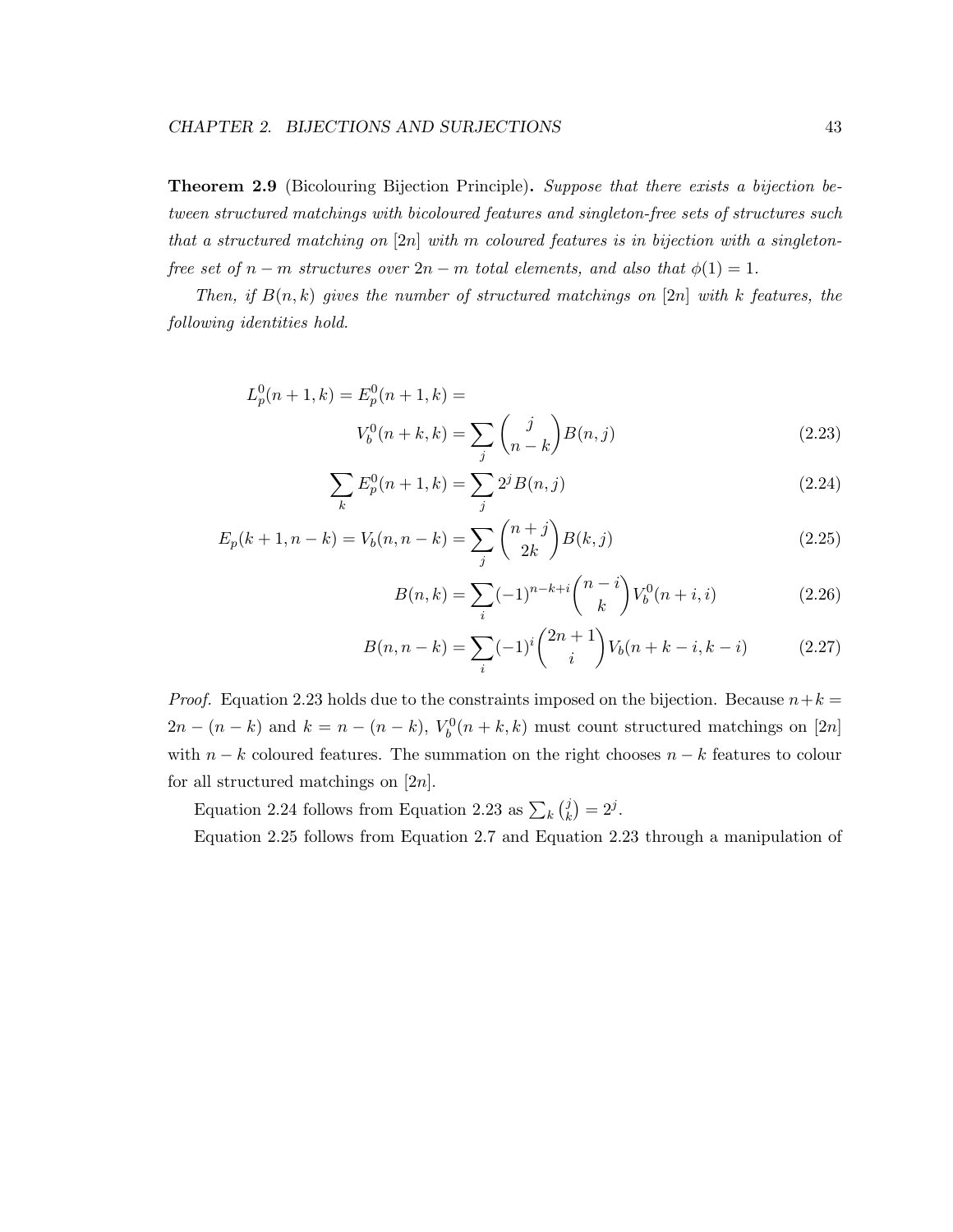the sums:

$$
V_b(n, n-k) = \sum_i {n \choose i} V_b^0(n-i, n-k-i)
$$
  
= 
$$
\sum_i {n \choose i} \sum_j {j \choose 2k-n+i} B(k,j)
$$
  
= 
$$
\sum_i \sum_j {n \choose n-i} {j \choose 2k-n+i} B(k,j)
$$
  
= 
$$
\sum_j B(k,j) \sum_i {n \choose n-i} {j \choose 2k-n+i}
$$
  
= 
$$
\sum_j B(k,j) {n+j \choose 2k}
$$

Equations 2.26 and 2.27 are simply the inversions of Equations 2.23 and 2.25, respectively.  $\Box$ 

The requirements on the bijection can also be stated as follows: Every coloured feature in the structured matching must reduce both the number of structures and the number of total elements by one. Identities between many well-known numbers can be proved by finding a bijection that satisfies the bicolouring bijection principle, as demonstrated by example in the following sections.

Note that Equations 2.26 and 2.27 define  $B(n, k)$  in terms of  $V_b^0(m, l)$  and  $V_b(m, l)$ . These equations can be used to calculate the statistics of structured matchings and their features related to a hypothetical bijection which falls under the bicolouring bijection principle. This can be a useful aid to discovering new bijections, such as the example given in Section 2.4.4.

#### 2.4.1 Counting Peaks in Weighted Dyck Paths

Before proceeding to the examples, it will be useful to prove some statistics of weighted Dyck paths in terms of the second-order Eulerian numbers,  $\binom{n}{k}$  $_{k}^{n}\rangle\!\rangle.$ 

The second-order Eulerian numbers and their connection to Stirling numbers seems to have first appeared in the 1920s (Ginsburg [20]). They later reappeared as coefficients of polynomials in the analysis of the approximation of a class of formal power series (Buckholtz [4]). Carlitz [6] used generating functions to determine a formula for the coefficients in terms of Stirling numbers of the second kind (the number of set partitions on  $[n]$  with k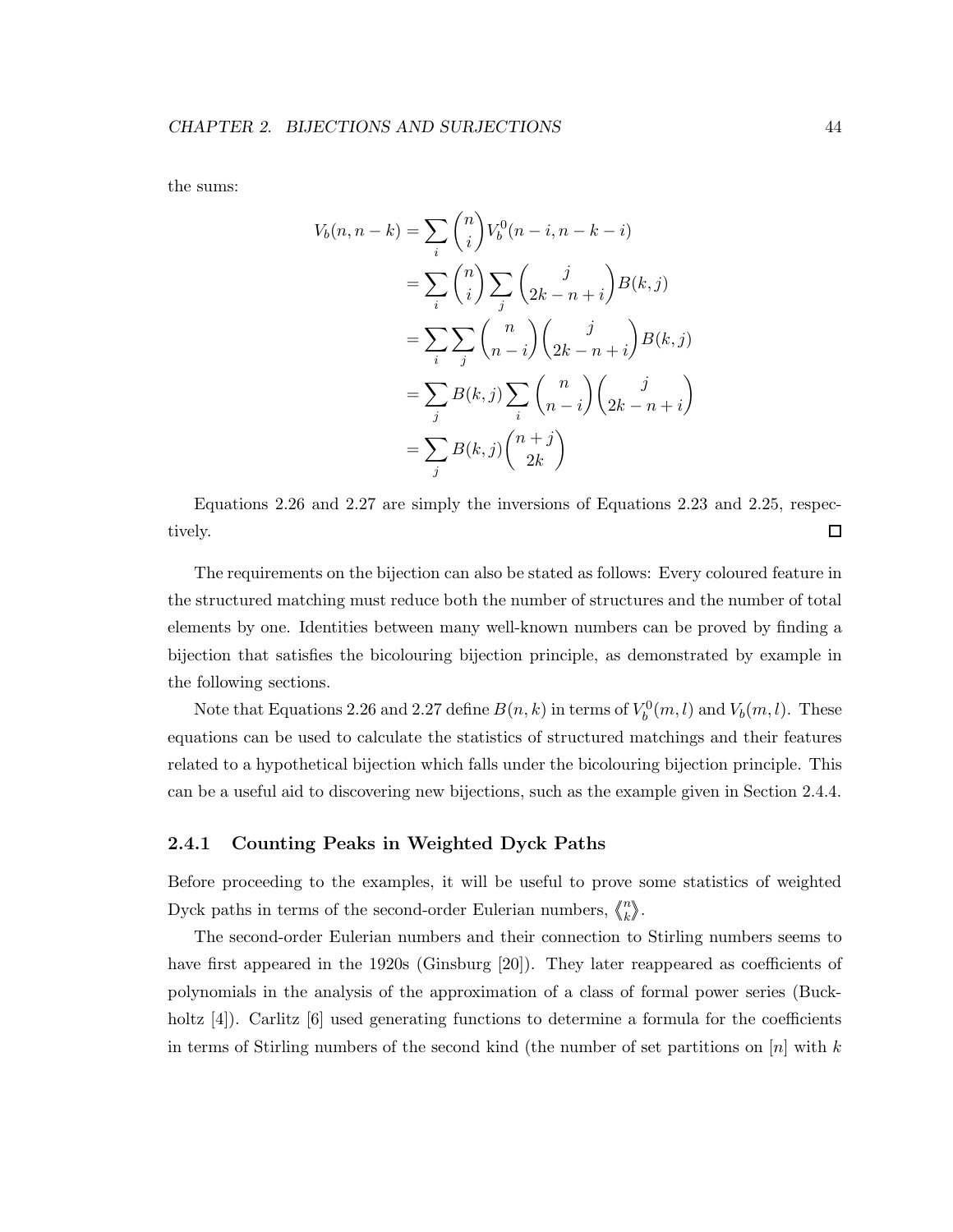parts). With the initial conditions of  $\binom{1}{0}$  $\binom{1}{0} = 1, \; \binom{1}{k}$  $\binom{1}{k} = 0$  ( $k \neq 0$ ), the second-order Eulerian numbers can be defined recursively as follows (Ginsburg [20], Carlitz [6]):

$$
\left\langle \! \left\langle \! \begin{array}{c} n \\ k \end{array} \! \right\rangle \! \right\rangle = (k+1) \left\langle \! \left\langle \! \begin{array}{c} n-1 \\ k \end{array} \! \right\rangle \! \right\rangle + (2n-1-k) \left\langle \! \left\langle \! \begin{array}{c} n-1 \\ k-1 \end{array} \! \right\rangle \! \right\rangle \tag{2.28}
$$

Combinatorial interpretation of these numbers did not arise until much later. First Riordan [36] and then Gessel and Stanley [19] gave interpretations involving the statistics of multiset permutations. Our approach for relating statistics of weighted Dyck paths mirrors the approach of Gessel and Stanley. Namely, the recursion for the second-order Eulerian numbers implies a generation tree for combinatorial objects, as illustrated in Figure 2.17.



Figure 2.17: The recursion (on top) implies a generation tree profile (on bottom)

The following theorem provides another combinatorial interpretation of the second-order Eulerian numbers. The result was independently discovered by Callan [5].

**Theorem 2.10.** *There are*  $\binom{n}{k}$ k *weighted Dyck paths with semilength* n *having* k *strong rises (or strong falls), and thus*  $\langle\langle n-k-1 \rangle\rangle$  with k *valleys, and*  $\langle\langle n-k \rangle\rangle$  with k *peaks.* 

*Proof.* We show a generation tree for matchings wherein the corresponding weighted Dyck path with semilength n having k strong rises has  $k + 1$  children of semilength  $n + 1$  and k strong rises, and  $2n - k$  children of semilength  $n + 1$  and  $k + 1$  rises. The generation tree corresponds to the recursion of the second-order Eulerian numbers and thus proves the result.

Recall that a weighted Dyck path with semilength  $n$  is in bijection with the arc diagram of a matching with  $n$  arcs such that the up steps correspond to left endpoints, and the down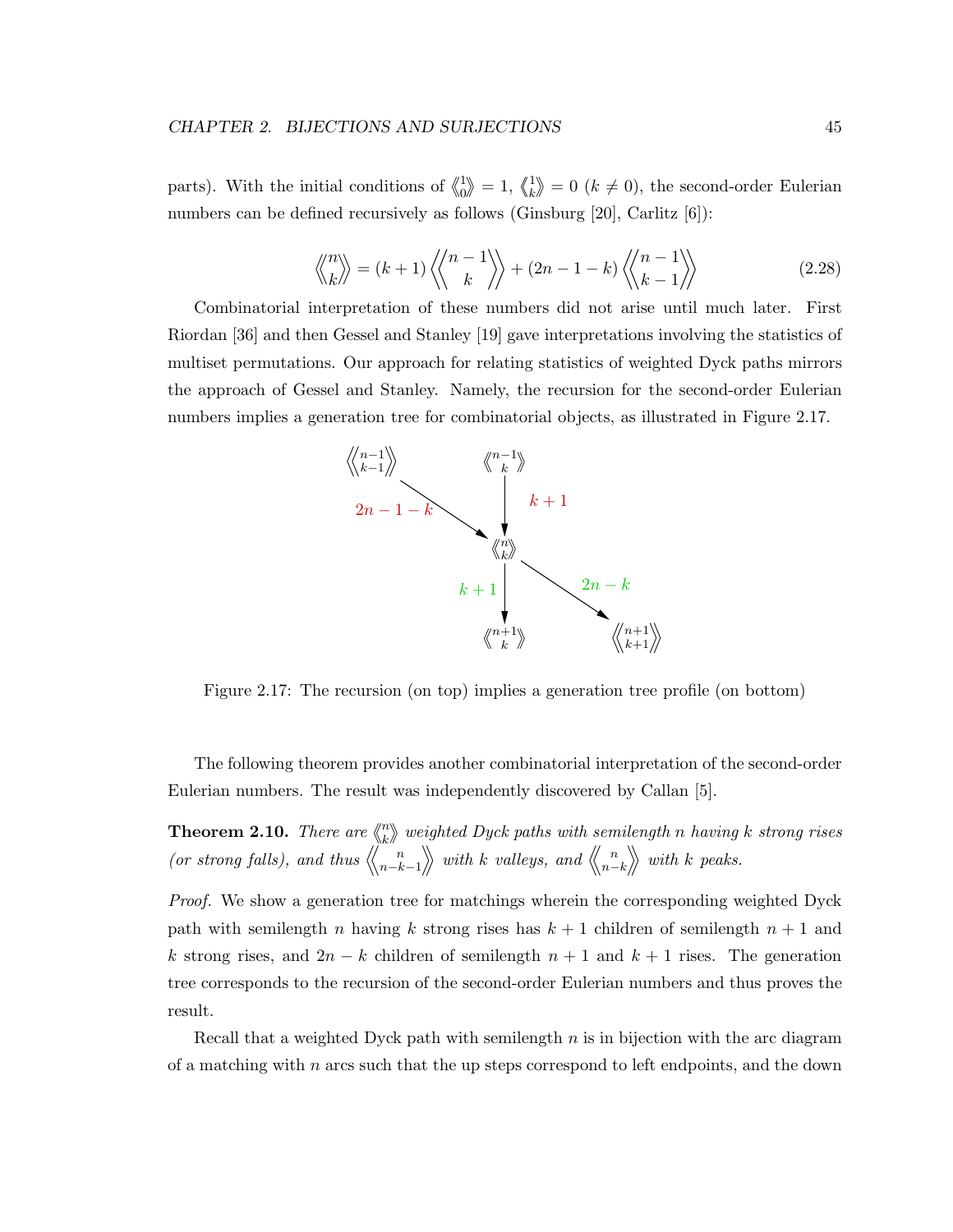steps to right endpoints. Consider the generation tree of matchings wherein new matchings are formed by inserting an arc with the left endpoint occupying the left-most position. (See Figure 2.18.)



Figure 2.18: Insertion of a new leftmost arc at various positions. Inserting the right endpoint at the far right, a peak, a strong fall, or a valley increases the number of strong rises by one, as the new right endpoint will border an existing right endpoint. However, inserting at a strong rise or at the far left will not change the number of strong rises

There are  $2n + 1$  possible locations to insert the right endpoint of the new arc. When the right endpoint is inserted immediately following the left endpoint of the new arc, the number of peaks and valleys in the corresponding weighted Dyck path increase by one (and the rest of the statistics do not change). The same changes occur if the right endpoint is inserted at a strong rise.

If the right endpoint is inserted at any other location, however, the number of strong rises and falls increases by 1, while the other statistics stay the same.

Therefore when there are n arcs and k strong rises, there are  $k+1$  children with k strong rises, and  $2n + 1 - (k + 1) = 2n - k$  children with  $k + 1$  strong rises. This completes the  $\Box$ proof.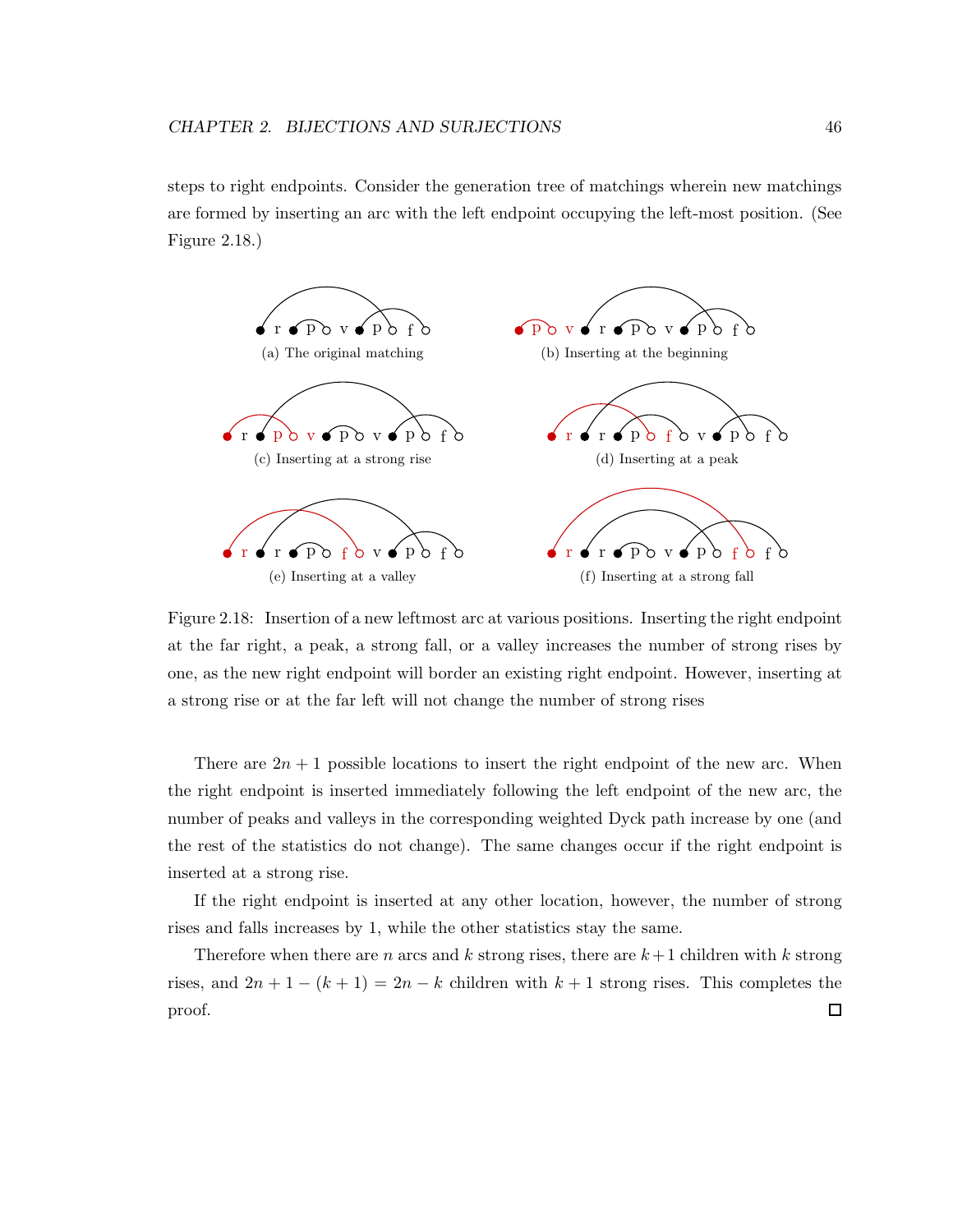Note: Together with the bijections of Propositions 2.1 and 2.2 (which preserve the number of arcs), these statistics give a simple form for the number of singleton-free set partitions with n arcs (Equation 2.29) and the number of set partitions with n arcs (Equation 2.30). These also correspond to the number of phylogenetic trees and forests with  $n + 1$  leaves, respectively.

$$
\sum_{k} L_p^0(n+1,k) = \sum_{j} 2^j \left\langle \begin{matrix} n \\ n-j-1 \end{matrix} \right\rangle \tag{2.29}
$$

$$
\sum_{k} L_b(n+1,k) = \sum_{j} 2^j \left\langle \begin{pmatrix} n \\ n-j \end{pmatrix} \right\rangle \tag{2.30}
$$

To illustrate the bicolouring bijection principle, we next present some examples. Although the identities in the examples are not new, they serve to illustrate the scope of the bicolouring bijection principle. There are some new combinatorial interpretations, namely Equations 2.31 and 2.35.

#### 2.4.2 Example: Stirling Numbers of the Second Kind

Let  $\{n\atop k\}$  denote the Stirling numbers of the second kind, that is, the number of set partitions of *n* elements into *k* parts. Also let  $\{n \atop k \}$  denote the associated Stirling numbers of the second kind, that is, the number of set partitions of  $n$  elements into  $k$  parts, all parts having size 2 or greater.

**Theorem 2.11** (Smiley  $[42]$ , Ginsburg  $[20]$ , Carlitz  $[6]$ ).

$$
\begin{aligned}\n\left\{\n\begin{pmatrix}\nn+k \\
k\n\end{pmatrix}\n\right\} &= \sum_{j} \binom{j}{n-k} \left\langle\n\begin{pmatrix}\nn \\
n-j-1\n\end{pmatrix}\n\right\rangle \\
\left\{\n\begin{pmatrix}\nn \\
n-k\n\end{pmatrix}\n\right\} &= \sum_{j} \binom{n+j}{2k} \left\langle\n\begin{pmatrix}\nk \\
k-j-1\n\end{pmatrix}\n\right\rangle \\
&= \sum_{j} \binom{n+k-1-j}{2k} \left\langle\n\begin{pmatrix}\nk \\
j\n\end{pmatrix}\n\right\rangle\n\end{aligned} \tag{2.32}
$$

*Proof.* The bijection of Section 2.1 between weighted Dyck paths with bicoloured valleys and singleton-free set partitions meets the requirements of the bicolouring bijection principle. By Theorem 2.10,  $B(n,k) = \langle\langle \frac{n}{n-k-1} \rangle\rangle$ , and the results follow from Theorem 2.9.  $\Box$ 

Equation 2.31 is known; see, for example, Smiley [42] (Corollary 4). The bicolouring bijection gives a combinatorial interpretation of the equation; to the best of our knowledge, this is the first combinatorial interpretation.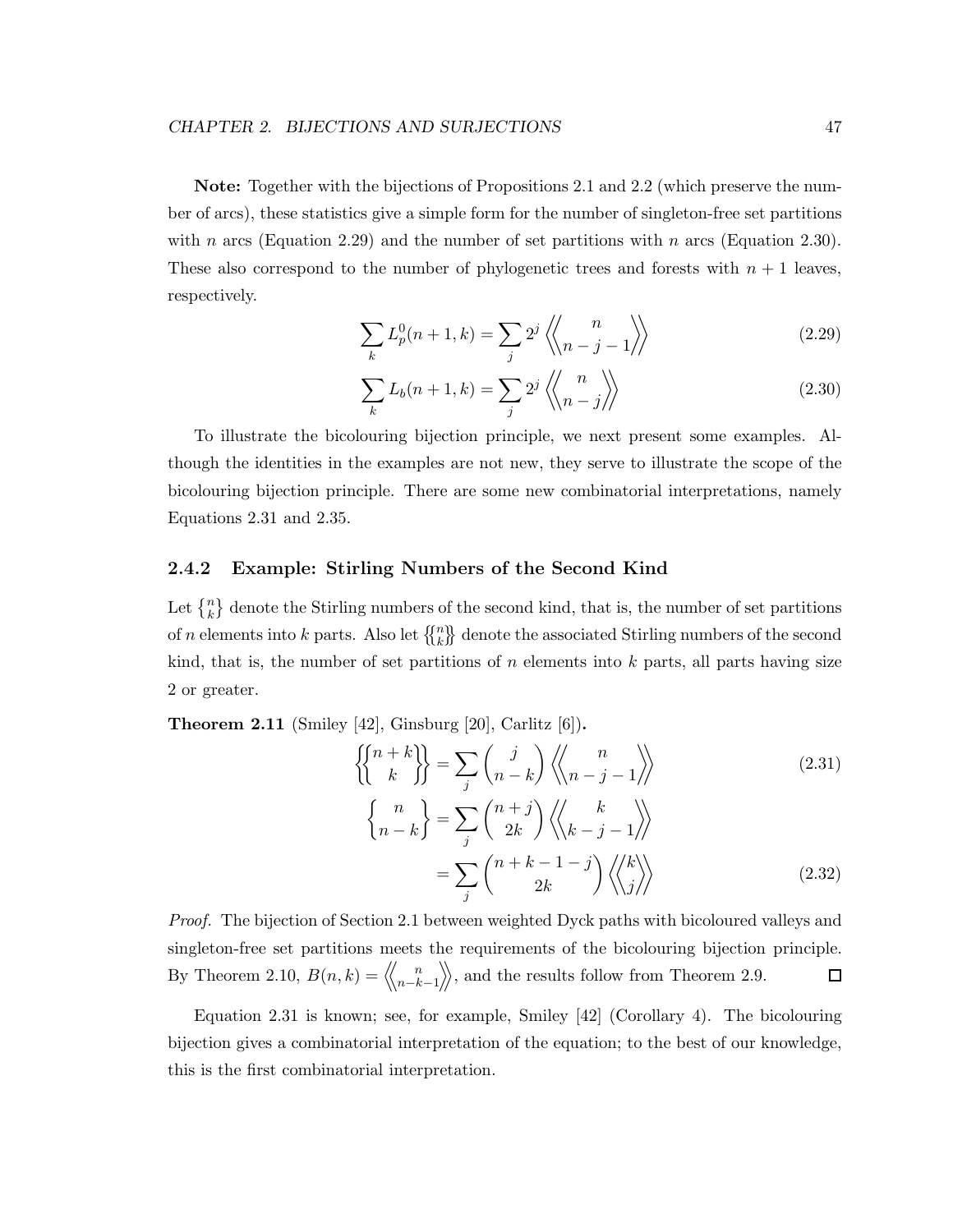Equation 2.32 is also known, as explored by Ginsburg  $[20]$  and Carlitz  $[6]$ .

#### 2.4.3 Example: Strongly Non-crossing Set Partitions

Let  $U(n, k)$  be the number of strongly non-crossing set partitions on n elements with k parts, and let  $H(n, k)$  be the number of strongly non-crossing set partitions on n elements with k parts, all of size 2 or greater. Also let  $N(n,k) = \binom{n-1}{k-1}$  $_{k-1}^{n-1}$  $\binom{n}{k-1}$ /k.  $(N(n,k)$  are known as the Narayana numbers.)

Theorem 2.12 (Kreweras [30]).

$$
H(n+k,k) = \sum_{j} {j \choose n-k} N(n,n-j)
$$
\n(2.33)

$$
U(n,k) = N(n,k) \tag{2.34}
$$

*Proof.* The weighted Dyck path corresponding to a non-crossing matching must have all weights equal to 0, as shown by Kasraoui and Zeng [26]. Therefore, there is a bijection between (unweighted) Dyck paths and non-crossing matchings.

The bijection of Theorem 2.11 does not create any strong crossings. Therefore, when applied to a non-crossing matching, the result is a singleton-free strongly non-crossing set partition. Similarly, applying the bijection to any singleton-free strongly non-crossing set partition results in a non-crossing matching. Therefore we can restrict the bijection of Theorem 2.11 to be between singleton free strongly non-crossing set partitions and (unweighted) Dyck paths with bicoloured valleys.

It is well-known ([41] A001263) that the number of Dyck paths with k peaks is  $N(n, k)$ . It is also known that  $N(n, k) = N(n, n-k+1)$ . So the number of Dyck paths with k valleys is  $N(n, k + 1) = N(n, n - k) = B(n, k).$ 

Not only does the bijection hold, but Equation 2.7 also holds, as adding singletons to a strongly non-crossing set partition can not cause any crossings. Equation 2.33 follows immediately from Theorem 2.9.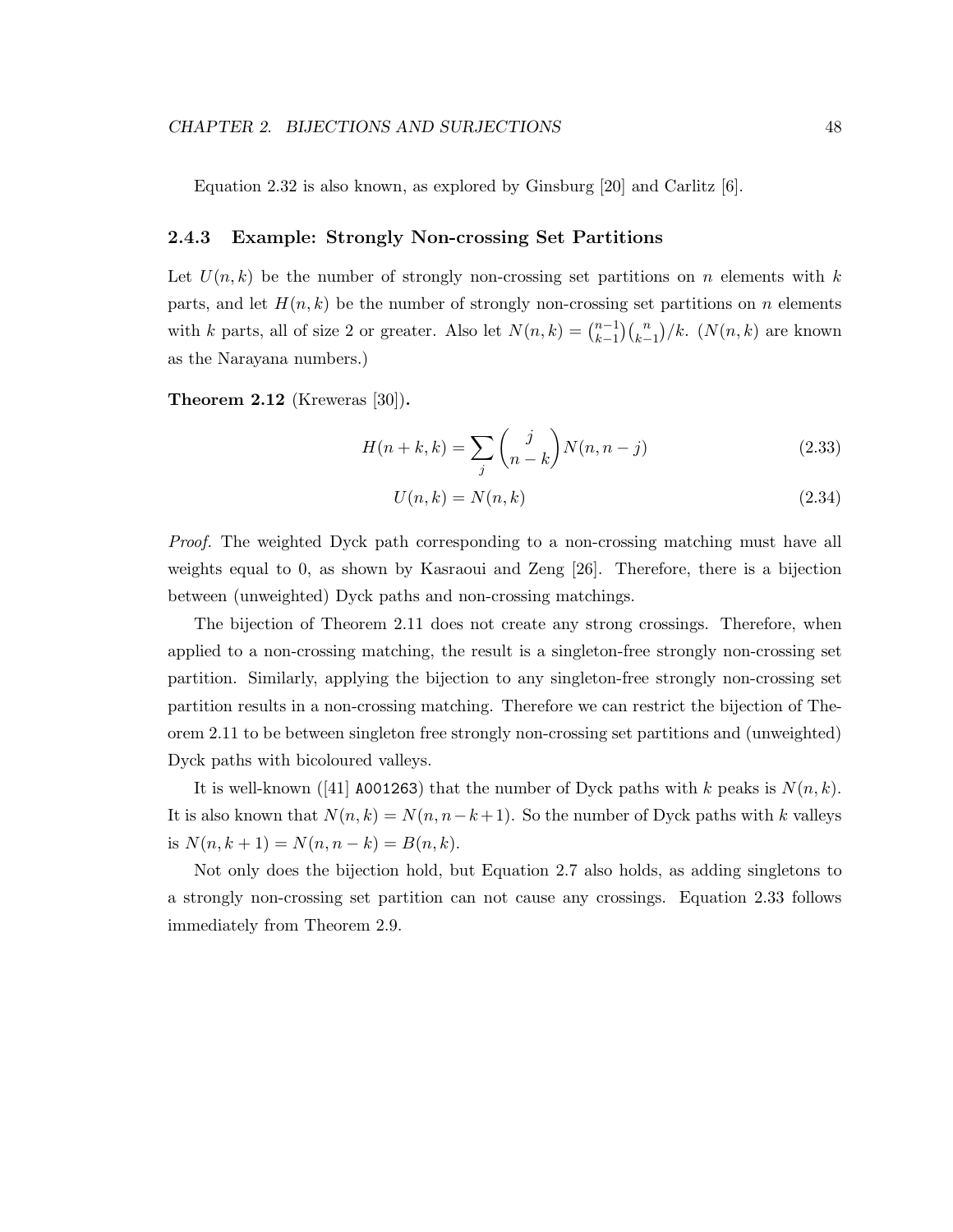For Equation 2.34, some reduction is required.

$$
U(n, n-k) = \sum_{j} {n+j \choose 2k} N(k, k-j)
$$
  
\n
$$
= \sum_{j} {n+j \choose 2k} N(k, j+1)
$$
  
\n
$$
= \sum_{j} {n+j \choose 2k} {k-1 \choose j} {k \choose j} / (j+1)
$$
  
\n
$$
(k+1)U(n, n-k) = \sum_{j} {n+j \choose 2k} {k-1 \choose j} {k+1 \choose j+1}
$$
  
\n
$$
= \sum_{j} {n+j \choose k+k} {k-(n) + (n-1) \choose j} {k+(n) - (n-1) \choose k-j}
$$
  
\n
$$
= {n \choose k} {n-1 \choose k}
$$
  
\n
$$
U(n, n-k) = {n \choose k} {n-1 \choose k} / (k+1) = N(n, n-k)
$$

Equation 2.34 was first discovered by Kreweras [30].

This example is notable in that the recursive equations of Theorem 2.3 do not apply to non-crossing partitions. However, the equations of Theorem 2.4 do apply, and we can define  $V_b^0(n, k)$  in terms of the bijection with Dyck paths. By this method, all of the statistics discussed can be calculated.

It is also notable that the Narayana number are in some sense robust under the bicolouring bijection principle. The "input" was  $B(n, k) = N(n, n-k)$ , and the "output" was  $U(n, n - k) = N(n, n - k).$ 

#### 2.4.4 Example: Stirling Numbers of the First Kind

Let  $\begin{bmatrix} n \\ k \end{bmatrix}$  $\binom{n}{k}$  denote the Stirling numbers of the first kind, that is, permutations of n elements with k cycles. Also let  $\left[\begin{matrix} n \\ k \end{matrix}\right]$  $\binom{n}{k}$  denote the associated Stirling numbers of the first kind, that is, derangements of *n* elements with *k* cycles.

Here we demonstrate how Equations 2.26 and 2.27 can be useful in discovering new bijections. If one applies Equation 2.27 to the well-known numbers  $\begin{bmatrix} n \\ k \end{bmatrix}$  $\binom{n}{k}$  (or alternatively applies Equation 2.26 to  $\left[\begin{matrix} n \\ k \end{matrix}\right]$  $\binom{n}{k}$ ), the resulting numbers seem to satisfy  $B(n, k) = \binom{n}{k}$  $\binom{n}{k}$ . Given

 $\Box$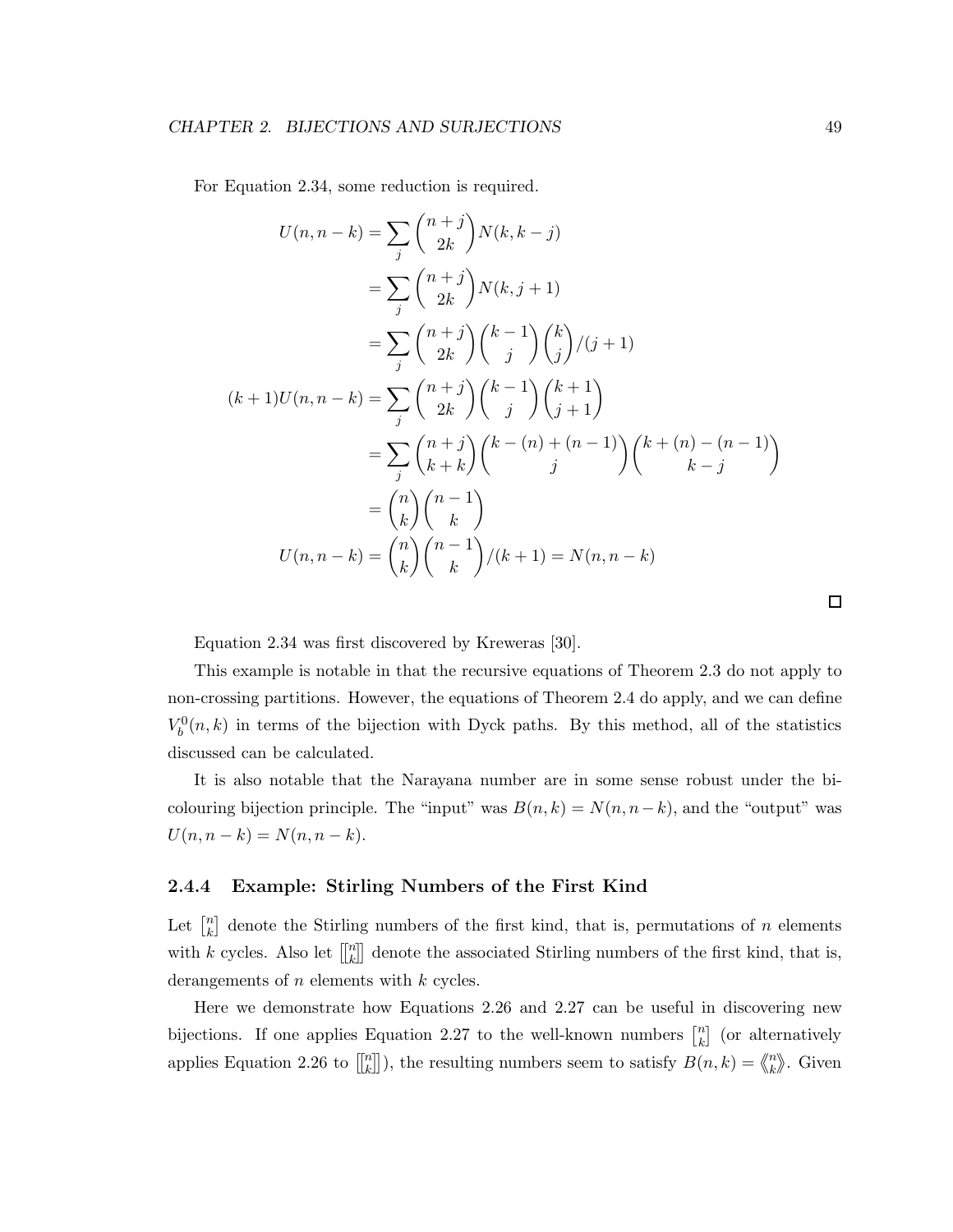the statistics of Theorem 2.10, this immediately suggests a bijection under the bicolouring bijection principle wherein the structured matchings correspond to weighted Dyck paths, and the bicoloured features are strong rises. There does in fact exist such a bijection (as demonstrated in the proof), leading to the following identities.

**Theorem 2.13** (Ginsburg  $[20]$ ).

$$
\begin{bmatrix} n+k \\ k \end{bmatrix} = \sum_{j} \binom{j}{n-k} \left\langle \begin{matrix} n \\ j \end{matrix} \right\rangle \tag{2.35}
$$

$$
\begin{bmatrix} n \\ n-k \end{bmatrix} = \sum_{j} \binom{n+j}{2k} \left\langle \begin{matrix} k \\ j \end{matrix} \right\rangle \tag{2.36}
$$

*Proof.* We present a bijection between weighted Dyck paths with bicoloured strong rises and derangements that meets the requirements of the bicolouring bijection principle. By Theorem 2.10,  $B(n,k) = \binom{n}{k}$  $\binom{n}{k}$ , and the results follow from Theorem 2.9.

In terms of matchings, a strong rise indicates two consecutive left endpoints. This can be rephrased as having two cycles with minimum elements  $a_1$  and  $a_2$  such that  $a_1 = a_2 - 1$ . We call this a *strong rise relationship*, and generalize the relationship to all derangements by allowing any cycle sizes greater than 1.

Consider the following operation to combine two cycles with a strong rise relationship:

- 1. In the standard notation, let the cycles be  $[x_1, x_2, \ldots, x_i][y_1, y_2, \ldots, y_j]$ . We require that  $x_1 = y_1 - 1$ .
- 2. Replace both cycles with a new cycle,  $[x_1, x_2, \ldots, x_i, y_2, \ldots, y_j]$ . Note that  $y_1$  has been removed.
- 3. For any number  $j > y_1$  in the derangement, renumber as  $j 1$  to account for the removal of y<sub>1</sub>. (The new cycle is now  $[x_1, x_2 - 1, \ldots, x_i - 1, y_2 - 1, \ldots, y_j - 1]$ ).

The operation preserves any other strong rise relationships which may exist in the derangement, and does not create any new strong rise relationships. The operation is clearly associative and also removes one vertex and one cycle, and thus meets the requirements of the bicolouring bijection principle.

The operation is also easily reversed:

1. Consider a cycle with length 3 or greater,  $[x_1, x_2, \ldots, x_i]$ . First, for any number in the derangement  $j > x_1$ , renumber as  $j + 1$ . The cycle is now  $[x_1, x_2 + 1, \ldots, x_i + 1]$ .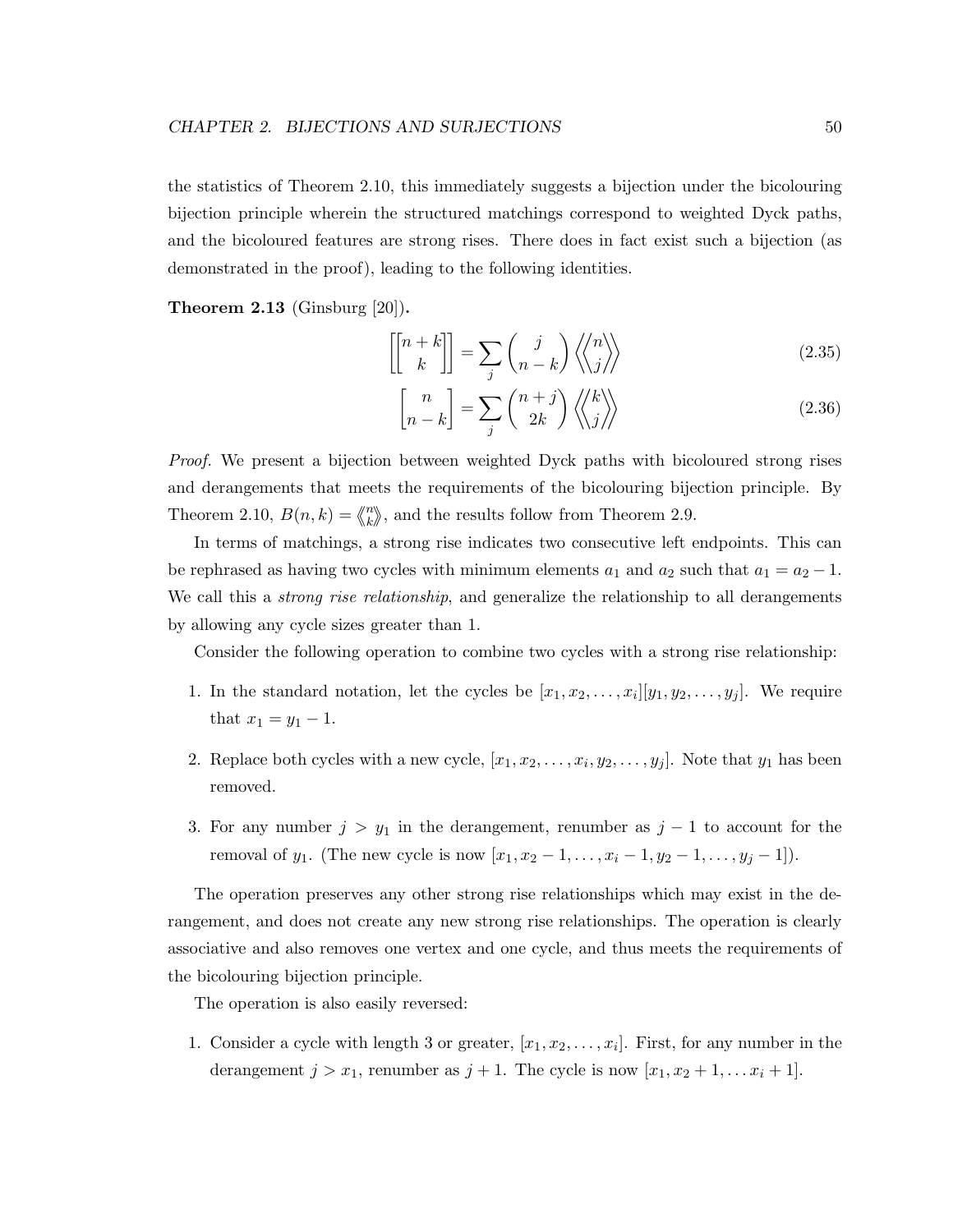2. Choose an inner element  $x_k + 1$   $(1 \lt k \lt i)$  to be the new final element in the cycle. Replace the cycles with two cycles,  $[x_1, ..., x_k + 1][x_1 + 1, x_{k+1} + 1, ..., x_i + 1]$ . Note that a new element,  $x_1 + 1$ , has been inserted.

The requirements on  $k$  ensure that the new cycles both have size 2 or greater. An example is given in Figure 2.19.



(b) The associated matching in cycle notation with '∗' marking coloured strong rises. The operations of the bijection are performed to yield the final derangement

Figure 2.19: An example of the bijection in the proof of Theorem 2.13

Equation 2.36 is known; see for example [20, 21]. To the best of our knowledge, the given bijection is the first combinatorial interpretation of Equation 2.35.

 $\Box$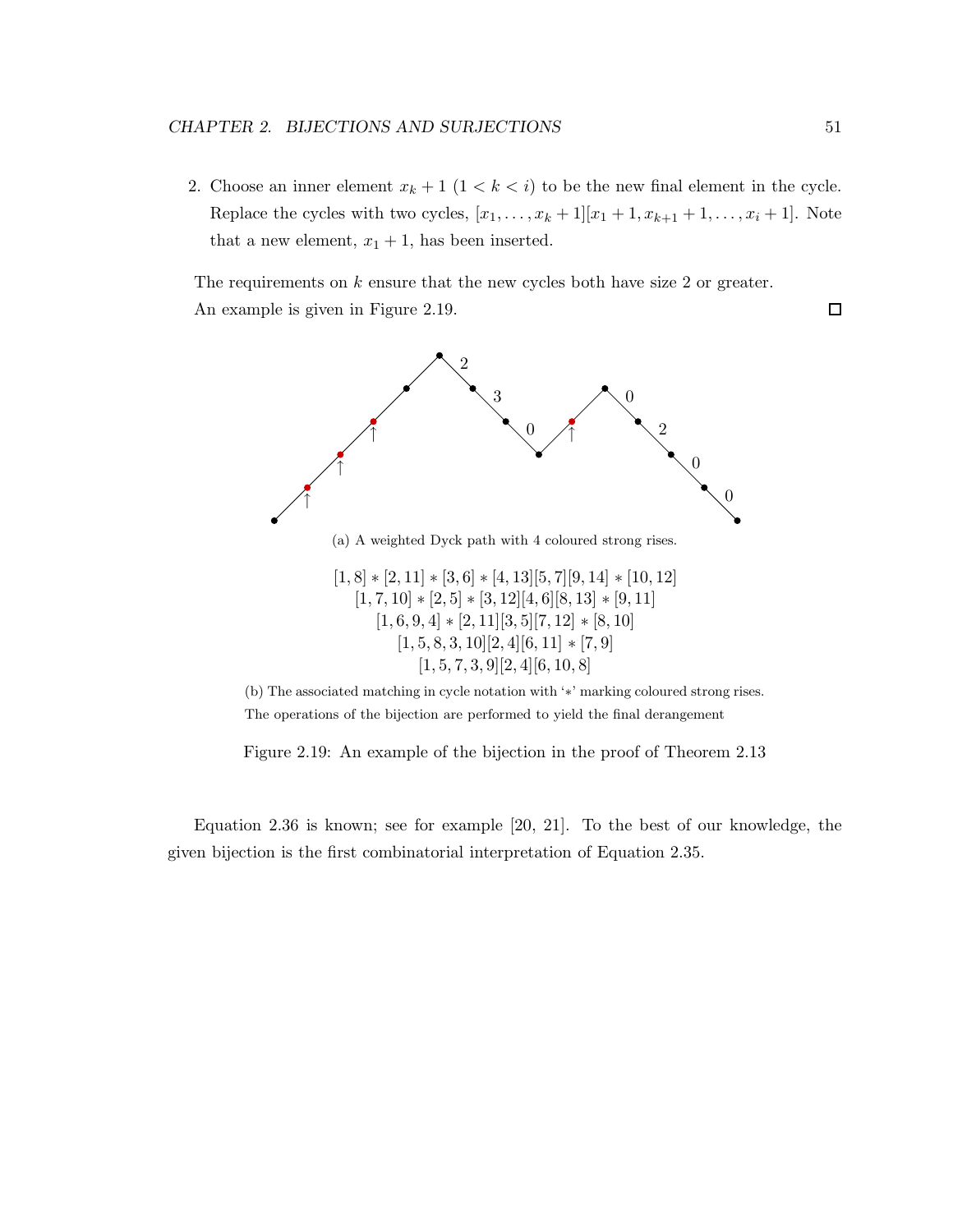# Chapter 3

# Permutation and Young Tableau Transformations

The connection between natural global transformations on permutations and on pairs of identically shaped increasing standard Young tableaux is one of the most interesting properties of the RSK correspondence. This chapter provides a systematic review of the properties, providing a complete classification of the symmetries in permutations and pairs of standard Young tableaux.

Of particular importance in this chapter is the fact that there is a bijection between involutions and standard Young tableaux (Corollary 3.3.2). This well-known result, as well as some properties of the global transformations, are used in Chapter 4 to develop shapepreserving transformations on the arc diagrams of involutions.

The bijection between involutions and standard Young tableaux, and most other results in this chapter, are classical results of Robinson, Schensted, Schützenberger, and Knuth. However, we also give four variations of the RSK algorithm (as indicated in the comments between Algorithm 3.4 and Theorem 3.3) which, to the best of our knowledge, have not appeared in the literature. The variations involve an operation we call the transposition of a permutation, which is related to the vacillating tableaux of Chen et al. [8] as described below Figure 3.4.

Section 3.1 introduces another method for adding and removing elements to a Young tableau called *jeu de taquin*, developed by Schützenberger [39]. Section 3.2 uses this method to define a transformation called *evacuation* on Young tableaux. Evacuation is also known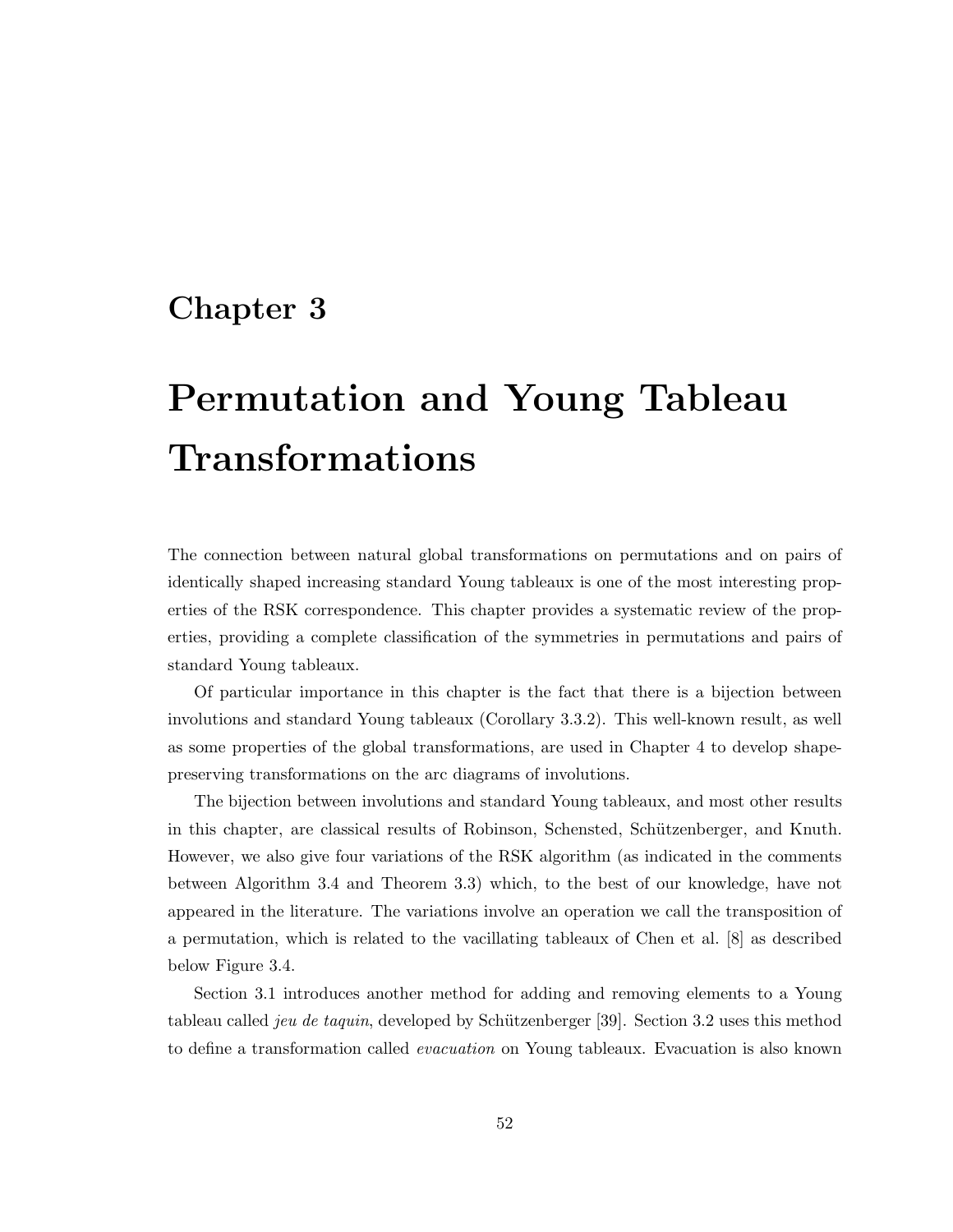as *Sch¨utzenberger's involution*.

Section 3.3 gives the correspondence between the transformations on permutations and those on pairs of standard Young tableaux. Section 3.4 gives the analogous correspondence for variations of the RSK algorithm. The proofs of both correspondences are given in Section 3.5.

# 3.1 Jeu de Taquin

Section 1.2.2 introduced the operations row insertion and row deletion for adding and removing numbers from a Young tableau. Another such pair of operations is called jeu de taquin, after the sliding puzzle.

Let P be a Young tableau of size n and shape  $\lambda$ , and let  $(r, c)$  be a co-corner of P. We write jins( $P, r, c, i$ ) for the jeu de taquin insertion of a number i at  $(r, c)$ ; the result is a Young tableau of size  $n+1$  and shape  $\lambda \cup (r, c)$ . The algorithm is described as Algorithm 3.1, and an example is given in Figure 3.1.

**Algorithm 3.1** jins $(P, r, c, i)$ : Jeu de taquin insertion of i into Young tableau P at co-corner  $(r, c)$ 

**Require:**  $(r, c)$  is a co-corner Let  $(0, z) = (z, 0) = -\infty$  for all  $z, x \leftarrow r$ , and  $y \leftarrow c$ Create a new cell at position  $(r, c)$  and let it have the value i while the values at  $(x - 1, y)$  and  $(x, y - 1)$  are not both less than i do Let  $(x', y')$  be the position with the larger of the two values Swap the values at  $(x', y')$  and  $(x, y)$  {*i* is now in cell  $(x', y')$ } Let  $x \leftarrow x'$  and  $y \leftarrow y'$ 

end while



Figure 3.1: A jeu de taquin insertion of 2 into co-corner (2,3)

The algorithm slides the new number  $i$  up and left from a corner until a proper Young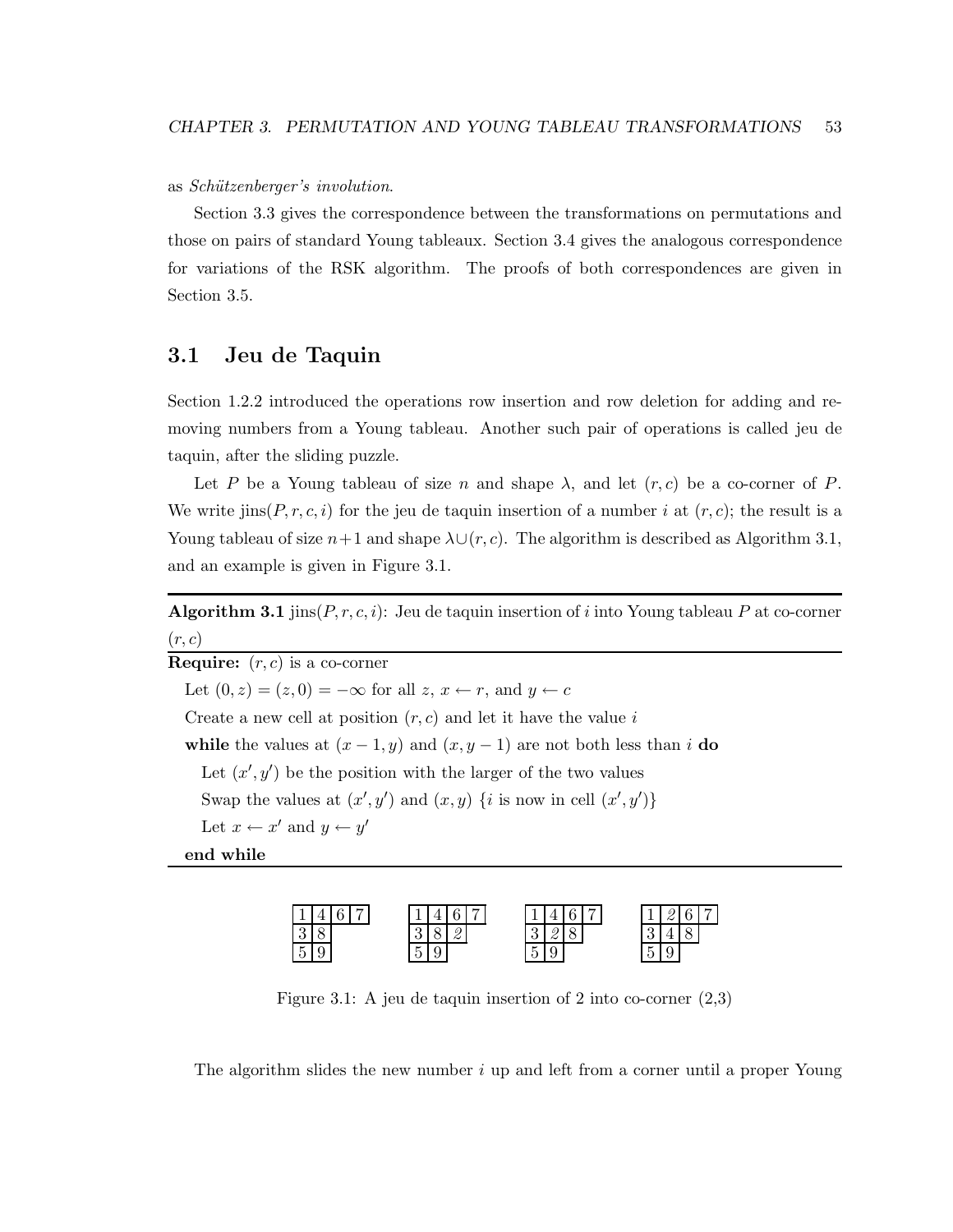tableau is formed. Jeu de taquin deletion jdel $(P, i)$  reverses the algorithm, sliding any chosen number within the tableau down and right by swapping the lesser of two values until a corner is reached, at which point the corner and value are removed from the tableau (see Algorithm 3.2 for details). The operations are analogous for decreasing tableaux and skew tableaux.

| <b>Algorithm 3.2</b> jdel( $P, i$ ): Jeu de taquin deletion of value i from Young tableau $P$ |  |  |  |  |  |  |  |  |  |  |  |  |
|-----------------------------------------------------------------------------------------------|--|--|--|--|--|--|--|--|--|--|--|--|
|-----------------------------------------------------------------------------------------------|--|--|--|--|--|--|--|--|--|--|--|--|

```
Require: i is contained in tableau P
```
Let the value of all cells to the right of or below P be  $\infty$ 

Let  $(r, c)$  be the location of i in P

while  $(r, c)$  is not a corner do

Consider the two cells  $(r+1, c)$  and  $(r, c+1)$ . Let  $(x, y)$  be the cell containing the lesser value.

Swap the values of  $(x, y)$  and  $(r, c)$  {i is now located at  $(x, y)$ }

Let  $r \leftarrow x$  and  $c \leftarrow y$ 

#### end while

Remove corner  $(r, c)$  and value i from the tableau

# 3.2 Evacuation

Repeated jeu de taquin deletion of the origin can be used to defined a transformation on Young tableaux called *evacuation*, given in Algorithm 3.3.

Algorithm 3.3 Evacuation of a Young tableau

Let the contents of P be  $p_1 < p_2 < \ldots < p_n$  and let  $\lambda = \text{sh}(P)$ Let  $P'_0 \leftarrow P$  and  $Q'_0 \leftarrow \emptyset$ for  $i = 1$  to n do Let  $P'_i \leftarrow \text{jdel}(P'_{i-1}, p_i)$  and  $\lambda'_i \leftarrow \text{sh}(P'_i)$ Let  $(r, c)$  be the cell that was removed during the deletion of  $p_i$  from  $P'_{i-1}$ Let  $Q'_i \leftarrow Q'_{i-1}$  and then let position  $(r, c)$  in  $Q'_i$  have value  $p_i$  $\{Q'_i \text{ is a decreasing skew tableau with shape } \lambda/\lambda'_i\}$ end for Define  $Q'_n$  to be the evacuation of  $P$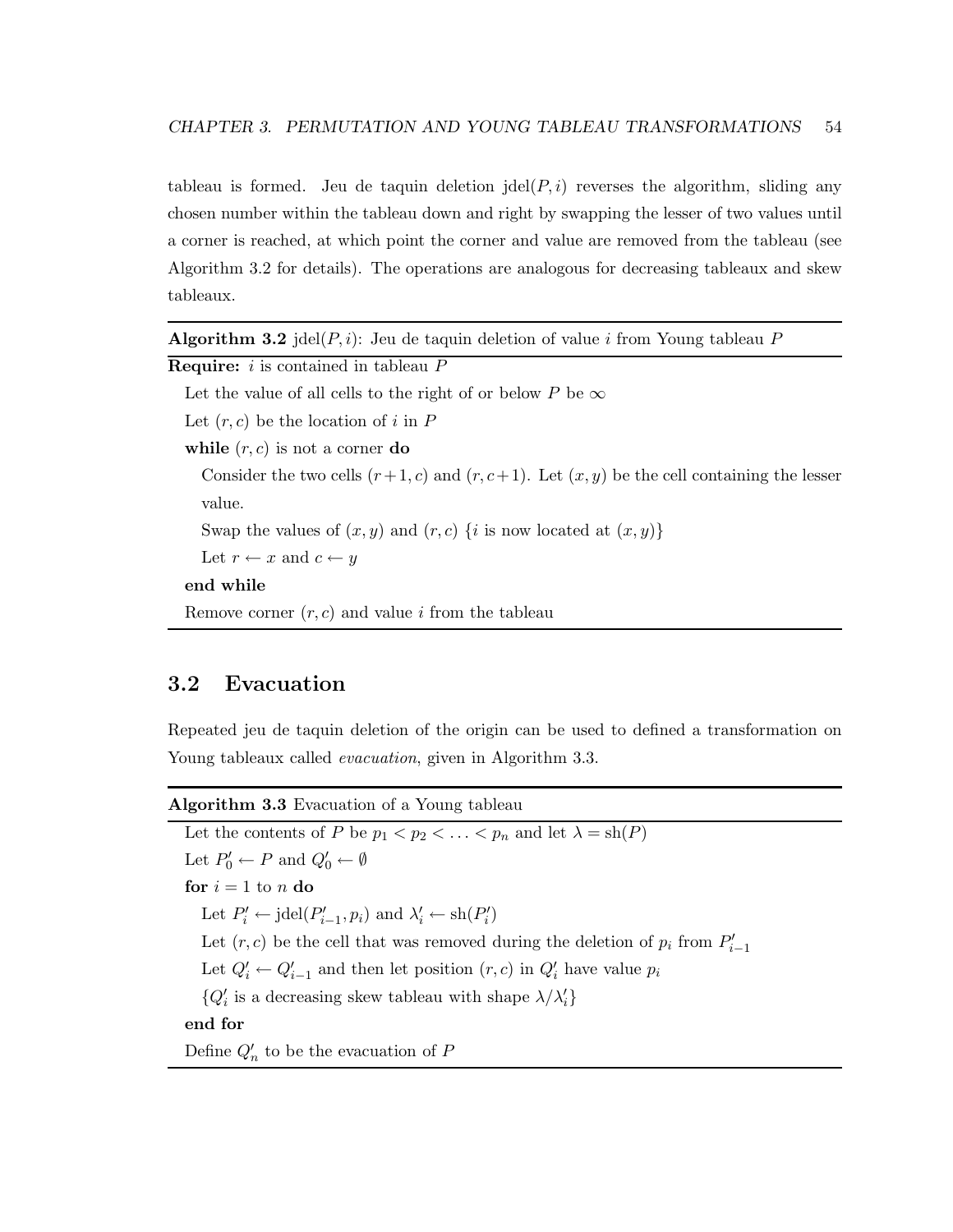

Figure 3.2: An evacuation by repeated jeu de taquin deletion of the origin

After *n* deletions,  $P'_n$  is empty and  $Q'_n$  is a decreasing Young tableau with shape  $\lambda$ , as illustrated in Figure 3.2. We define the evacuation of P to be  $P^E = Q'_n$ , and define evacuation for decreasing Young tableaux analogously. We also define  $P^S = P^{EN} = P^{NE}$ . Figure 3.3 give examples.



Figure 3.3: Examples of the transformations  $P<sup>E</sup>$  and  $P<sup>S</sup>$ 

In the following sections, we rely on the fact that evacuation is an involutive transformation; a sketch of a proof is provided here.

Theorem 3.1 (Sch¨utzenberger [39]). *Evacuation is involutive; that is, for any Young tableau* P*,*

$$
P^{EE} = P \tag{3.1}
$$

*Proof sketch.* It can be shown (for both increasing and decreasing Young tableaux) that

$$
jins(P, r, c, \alpha)^{E} = jins(P^{E}, r, c, \alpha) \qquad (\alpha > P \text{ or } \alpha < P)
$$
\n(3.2)

This allows us to prove the theorem inductively on the size of the tableau. The base case of an empty tableau is trivial. For the inductive step, let  $\alpha$  be the largest value in a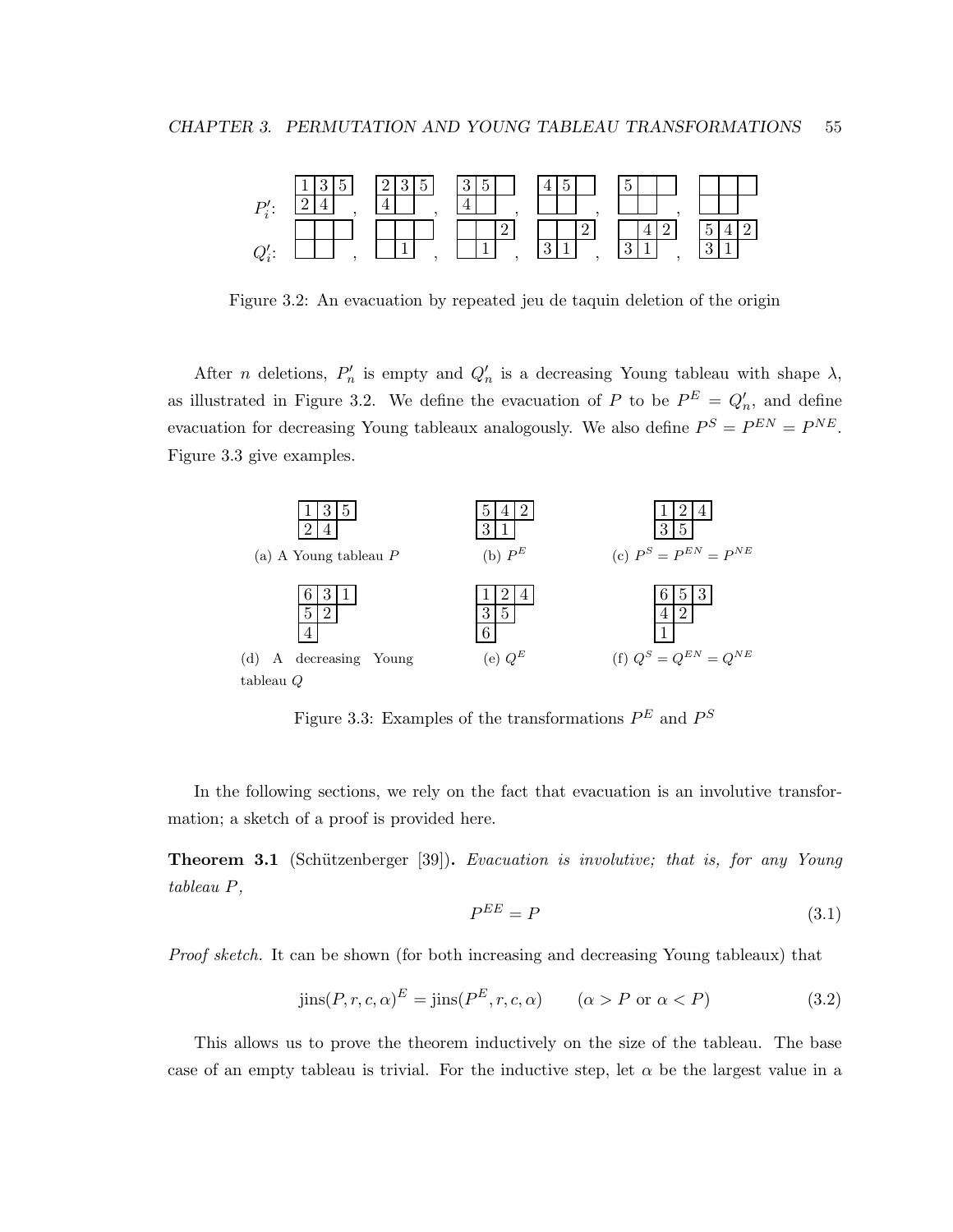Young tableau P, and let  $\alpha$  be located at corner  $(r, c)$ . Then,

$$
P^{EE} = \text{jins}(\text{jdel}(P, \alpha), r, c, \alpha)^{EE}
$$
  
= 
$$
\text{jins}(\text{jdel}(P, \alpha)^E, r, c, \alpha)^E
$$
  
= 
$$
\text{jins}(\text{jdel}(P, \alpha)^{EE}, r, c, \alpha)
$$
  
= 
$$
\text{jins}(\text{jdel}(P, \alpha), r, c, \alpha)
$$
  
= 
$$
P
$$

# 3.3 Transformations of Permutations and Young Tableaux

There are 8 natural transformations of the square when considering rotation and reflection. When applied to a permutation matrix, these can be interpreted in terms of 3 involutive transformations on a permutation.

Let  $\rho \in S_n$  be the permutation such that  $\rho(i) = n-i+1$ . Given a permutation  $\sigma \in S_n$ , let  $\sigma^{-1}$  be the inverse permutation (such that  $\sigma \sigma^{-1}$  and  $\sigma^{-1} \sigma$  yield the identity permutation), and define  $\sigma^N$  and  $\sigma^R$  as follows:

$$
\sigma^N = \rho \sigma \tag{3.4}
$$

$$
\sigma^R = \sigma \rho \tag{3.5}
$$

σ <sup>N</sup> is called the *negation* of σ, and σ <sup>R</sup> is called the *reversal* of σ. These 8 transformations on a permutation matrix correspond to

| Original matrix :                 | $\sigma = \sigma^{NN} = \sigma^{RR} = \sigma^{-1-1}$            | (3.6)  |
|-----------------------------------|-----------------------------------------------------------------|--------|
| Horizontal reflection:            | $\sigma^R$                                                      | (3.7)  |
| Vertical reflection:              | $\sigma^N$                                                      | (3.8)  |
| Diagonal reflection:              | $\sigma^{-1}$                                                   | (3.9)  |
| Antidiagonal reflection :         | $\sigma^{-1RN} = \sigma^{-1NR} = \sigma^{NR-1} = \sigma^{RN-1}$ | (3.10) |
| $90^{\circ}$ clockwise rotation:  | $\sigma^{-1N} = \sigma^{R-1}$                                   | (3.11) |
| $180^{\circ}$ clockwise rotation: | $\sigma^{RN} = \sigma^{NR}$                                     | (3.12) |
| $270^{\circ}$ clockwise rotation: | $\sigma^{-1R} = \sigma^{N-1}$                                   | (3.13) |
|                                   |                                                                 |        |

See also Figure 3.4.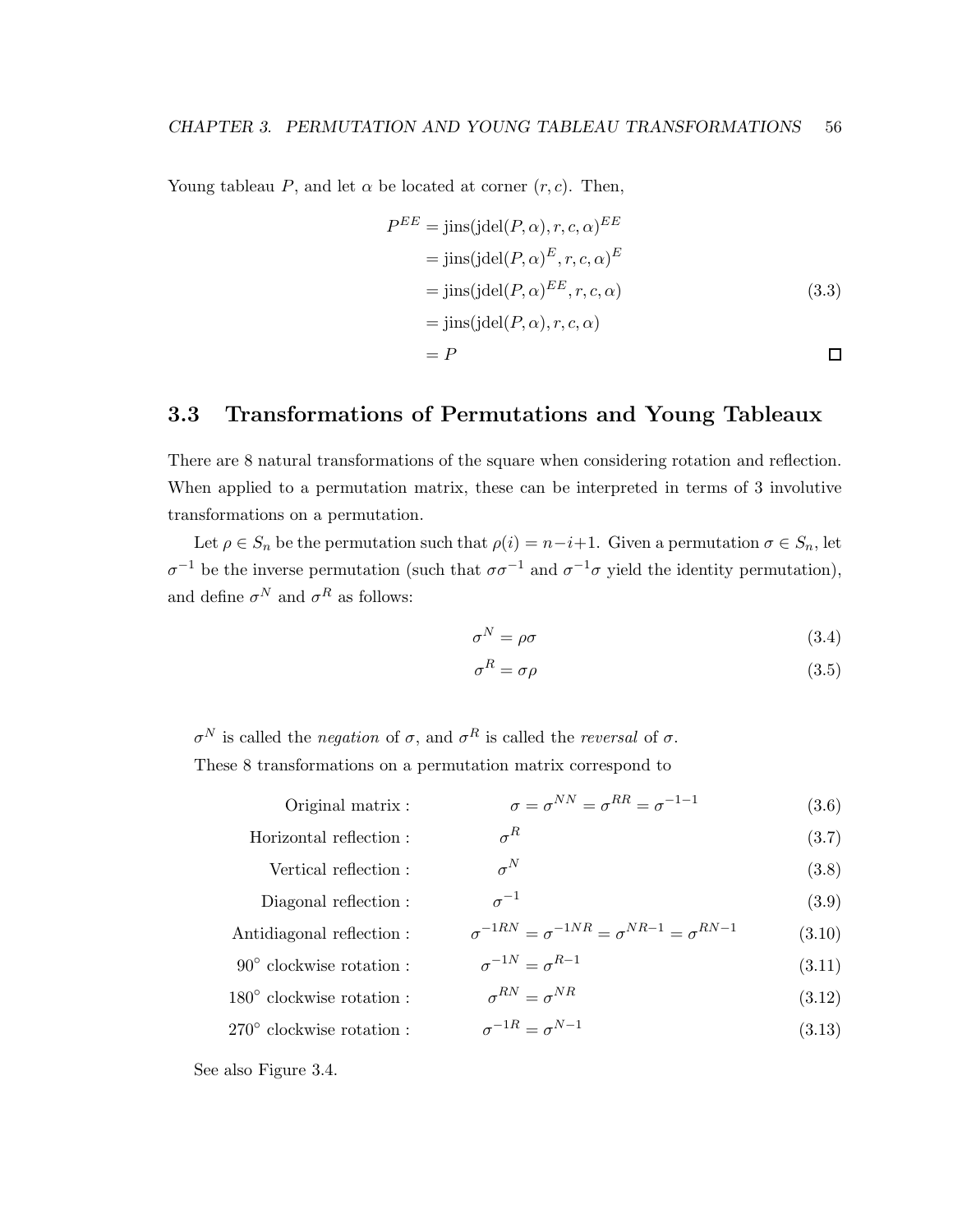

Figure 3.4: Symmetries of the square and transformations on permutations

To complete the connection between transformations on permutations and transformations on pairs of standard Young tableaux, we define a fourth transformations on permutations,  $\sigma^T$ . If  $\sigma \sim (P, Q)$ , then  $\sigma^T$  is defined as the permutation corresponding to  $(P^T, Q^T)$ . We define  $\sigma^T$  in terms of the associated Young tableaux as there is no known definition in terms of the permutation itself.

There is also a connection to Chen et al.'s paper [8]. Consider a balanced matching  $\beta \in BM_{2n}$  in bijection with a permutation  $f(\beta) \in S_n$ . Chen et al. observe (using different notation) that applying their vacillating tableaux transformation to  $\beta$  results in a balanced matching in bijection with  $f(\beta)^T \in S_n$ . However, Chen et al.'s vacillating tableaux are constructed using row insertion and deletion, similar to RSK; again there is no direct definition in terms of permutations.

We can show close connections between the transformations on permutations and transformations on the corresponding tableaux. Firstly, note the following 4 involutive transformations on a pair of Young tableaux  $(P, Q)$  of the same shape which preserve direction of the tableaux: exchanging P and Q, transposing both P and Q, evacuating and negating  $P$ , and evacuating and negating Q. Together, these give 16 total transformations.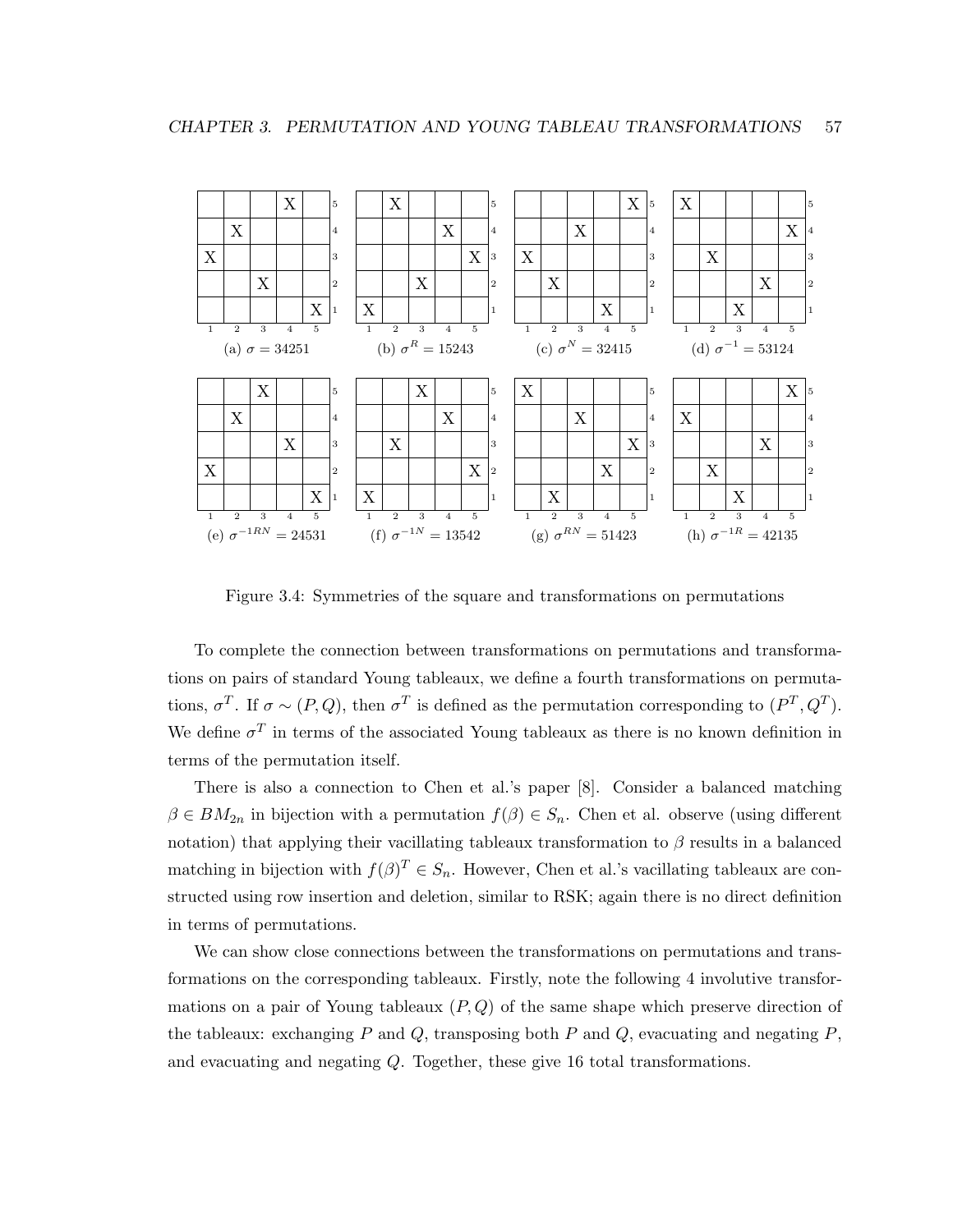The connections between the 16 transformations of tableaux and permutations are stated in the following theorem.

Theorem 3.2 (Robinson [11], Schensted [38], Schützenberger [39], Knuth [27]). *Given that*  $\sigma \sim (P,Q)$  *for a permutation*  $\sigma$ *, the following correspondences hold:* 

$$
\sigma \sim (P, Q) \qquad (3.14) \qquad \sigma^{-1} \sim (Q, P) \qquad (3.22)
$$
  
\n
$$
\sigma^{R} \sim (P^{T}, Q^{ST}) \qquad (3.15) \qquad \sigma^{R-1} \sim (Q^{ST}, P) \qquad (3.23)
$$
  
\n
$$
\sigma^{N} \sim (P^{ST}, Q^{T}) \qquad (3.16) \qquad \sigma^{N-1} \sim (Q^{T}, P^{ST}) \qquad (3.24)
$$

$$
\sigma^{RN} \sim (P^S, Q^S) \tag{3.17}
$$
\n
$$
\sigma^{RN-1} \sim (Q^S, P^S) \tag{3.25}
$$

$$
\sigma^T \sim (P^T, Q^T) \qquad (3.18) \qquad \sigma^{T-1} \sim (Q^T, P^T) \qquad (3.26)
$$
  

$$
\sigma^{TR} \sim (P, Q^S) \qquad (3.19) \qquad \sigma^{TR-1} \sim (Q^S, P) \qquad (3.27)
$$

$$
\sigma^{TN} \sim (P^S, Q) \qquad (3.20) \qquad \sigma^{TN-1} \sim (Q, P^S) \qquad (3.28)
$$
  

$$
\sigma^{TNR} \sim (P^{ST}, Q^{ST}) \qquad (3.21) \qquad \sigma^{TRN-1} \sim (Q^{ST}, P^{ST}) \qquad (3.29)
$$

The proof will be given in terms of two-line arrays and variations of the RSK algorithm below.

Note that Equations 3.18–3.21 and 3.26–3.29 follow immediately from the other equations and the definition of  $\sigma^T$ , and are included above for completeness.

Before proceeding to the proof, we introduce the RSK variations.

# 3.4 Variations on RSK

Here, we present the RSK construction using the jeu de taquin (Algorithm 3.4 below), which is more general than the classical row insertion/row deletion presentation. Indeed, it leads to 8 variations of RSK on a two-line array A by allowing either of the Young tableaux to be decreasing instead of increasing, and also allowing the elements of the array to be inserted in reverse (from right to left) instead of forward.

4 of these variations do not require jeu de taquin and are well-known in the literature; see, for example, [28]. The other 4 variations *do* require jeu de taquin, and complete the connection between RSK and the 16 transformations on pairs of Young tableaux presented above.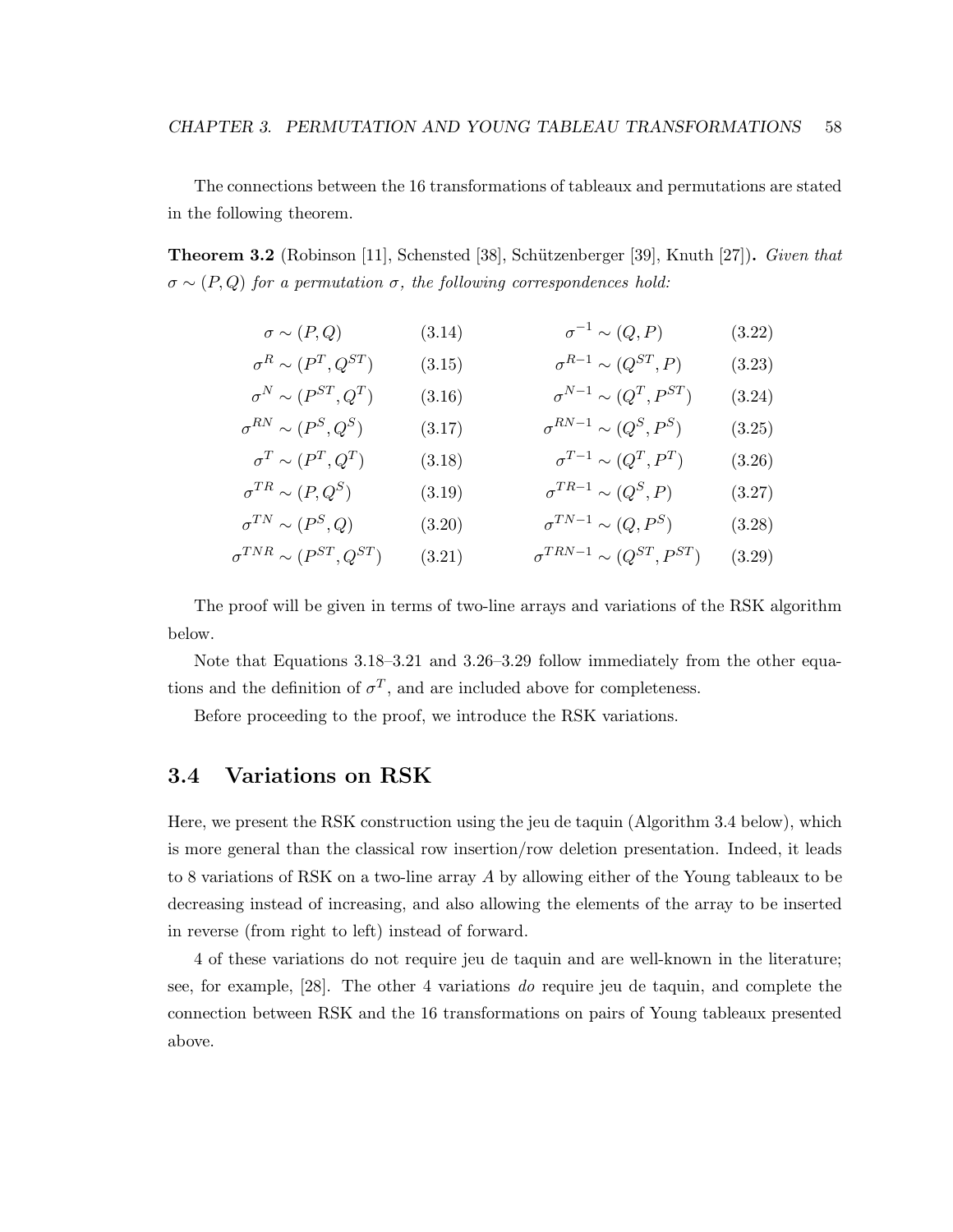| Let $P_0 \leftarrow \emptyset$ and $Q_0 \leftarrow \emptyset$                                   |
|-------------------------------------------------------------------------------------------------|
| <b>if</b> reading the two-line array forward <b>then</b>                                        |
| Let $j_i = i$                                                                                   |
| else                                                                                            |
| Let $j_i = n - i + 1$                                                                           |
| end if                                                                                          |
| for $i = j_1$ to $j_n$ do                                                                       |
| Let $P_i \leftarrow \text{rins}(P_{i-1}, p_i)$ and let $(r_i, c_i)$ be the resulting new corner |
| Let $Q_i \leftarrow \text{jins}(Q_{i-1}, r_i, c_i, q_i)$                                        |
| {Note that $\sh(Q_i) = \sh(P_i)$ }                                                              |
| end for                                                                                         |

Algorithm 3.4 Generalized RSK construction of tableaux from a two-line array

Two changes have been made: The for loop can read the array either forwards or backwards, and modifications to the recording tableau  $Q$  are done using jins $(Q_{i-1}, r_i, c_i, q_i)$ . Note that when Q is increasing and the array is being read forward,  $\text{jins}(Q_{i-1}, r_i, c_i, q_i)$  does not shift any elements as  $q_i > Q_{i-1}$ . (This is similarly true when Q is decreasing and the array is being read in reverse.) In these cases,  $\text{jins}(Q_{i-1}, r_i, c_i, q_i)$  is the same as creating a new cell at location  $(r_i, c_i)$  with value  $q_i$ , as was done in the original algorithm.

The four variations where  $\text{jins}(Q_{i-1}, r_i, c_i, q_i)$  does not shift any elements are known in the literature; see, for example, [28]. However, to the best of our knowledge the other four variations are not in the literature.

The notation for these RSK variations is as follows. Define  $F_I^I(A) \sim (P,Q)$  to be the normal RSK correspondence obtained by reading the two-line array A Forward from  $i = 1$ to  $i = n$ , with both P and Q Increasing. Define  $R_I^D(A)$  to be the correspondence obtained by reading A in Reverse from  $i = n$  to  $i = 1$ , with P Increasing but Q Decreasing. The six other variations are similarly defined:  $F_I^D(A)$ ,  $F_D^I(A)$ ,  $F_D^D(A)$ ,  $R_I^D(A)$ ,  $R_I^I(A)$ ,  $R_I^I(A)$ .

The following theorem is analogous to Theorem 3.2. Equations 3.30–3.33 and 3.38–3.41 are well-known (Knuth [27, 28]). Equations 3.34–3.37 and 3.42–3.45 do not appear in the literature, and are to the best of our knowledge a new result.

**Theorem 3.3.** *Given that*  $F_I^I(A) \sim (P, Q)$  *for a two-line array* A, the following correspon*dences hold:*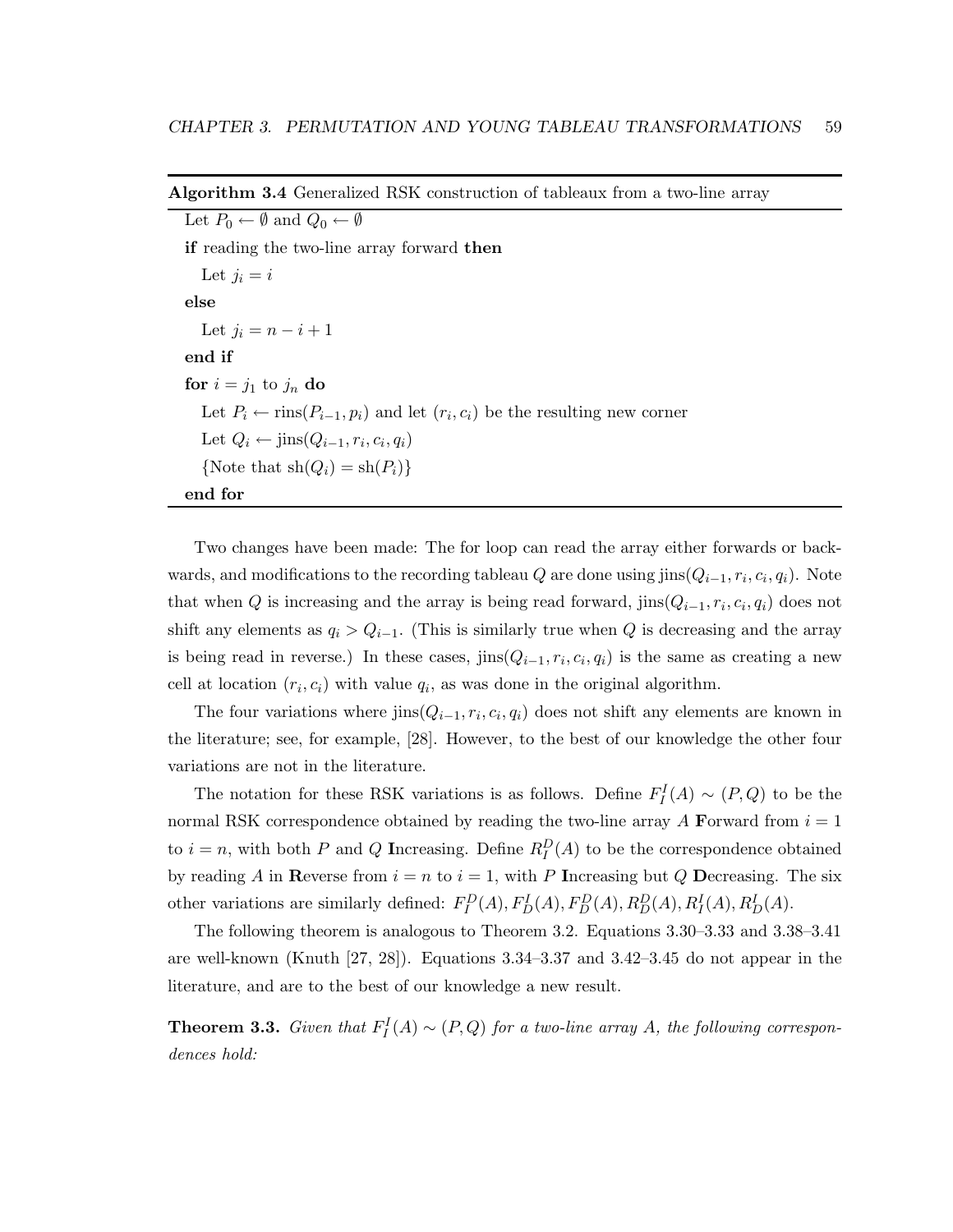| $F_I^I(A) \sim (P,Q)$            | (3.30) | $F_I^I(A^{-1}) \sim (Q, P)$           | (3.38) |
|----------------------------------|--------|---------------------------------------|--------|
| $R_I^D(A) \sim (P^T, Q^{ET})$    | (3.31) | $R_I^D(A^{-1}) \sim (Q^T, P^{ET})$    | (3.39) |
| $F_D^I(A) \sim (P^{ET}, Q^T)$    | (3.32) | $F_D^I(A^{-1}) \sim (Q^{ET}, P^T)$    | (3.40) |
| $R_D^D(A) \sim (P^E, Q^E)$       | (3.33) | $R_D^D(A^{-1}) \sim (Q^E, P^E)$       | (3.41) |
| $R_I^I(A) \sim (P^T, Q^T)$       | (3.34) | $R_I^I(A^{-1}) \sim (Q^T, P^T)$       | (3.42) |
| $F_I^D(A) \sim (P, Q^E)$         | (3.35) | $F_I^D(A^{-1}) \sim (Q, P^E)$         | (3.43) |
| $R_D^I(A) \sim (P^E, Q)$         | (3.36) | $R_D^I(A^{-1}) \sim (Q^E, P)$         | (3.44) |
| $F_D^D(A) \sim (P^{ET}, Q^{ET})$ | (3.37) | $F_D^D(A^{-1}) \sim (Q^{ET}, P^{ET})$ | (3.45) |

## 3.5 Proof of Theorems 3.2 and 3.3

Here, we prove Theorems 3.2 and 3.3. The results of this section up to Lemma 3.3 are well-known (see, for example, Schensted  $[38]$  and Schützenberger  $[39]$ ), and are therefore largely sketched within this thesis.

The beginning of the proof will show that inverting a two-line array exchanges the insertion and recording tableaux in the bijection.

First, we need to generalize inversion of a permutation to inversion of a two-line array. Define  $j_i$  for  $1 \leq i \leq n$  such that  $p_{j_1} < p_{j_2} < \ldots < p_{j_n}$ . Then

$$
A^{-1} = \left(\begin{array}{cccc} p_{j_1} & p_{j_2} & \dots & p_{j_n} \\ q_{j_1} & q_{j_2} & \dots & q_{j_n} \end{array}\right)
$$

We are now ready to state the relation.

Lemma 3.1 (Schensted [38]). *Inverting a two-line array* A *exchanges the corresponding Young tableaux* P *and* Q*; that is*

$$
A \sim (P, Q) \Longleftrightarrow A^{-1} \sim (Q, P) \tag{3.46}
$$

*Proof sketch.* Let  $(r, c)$  be the location of  $p_{j_n}$  in P. It is possible to show the following effect of removing  $q_{j_n}$  and  $p_{j_n}$  from A:

$$
\begin{pmatrix} q_1 & \dots & q_{j_n-1} & q_{j_n+1} & \dots & q_n \\ p_1 & \dots & p_{j_n-1} & p_{j_n+1} & \dots & p_n \end{pmatrix} \sim (jdel(P, p_{j_n}), relel(Q, r, c))
$$
 (3.47)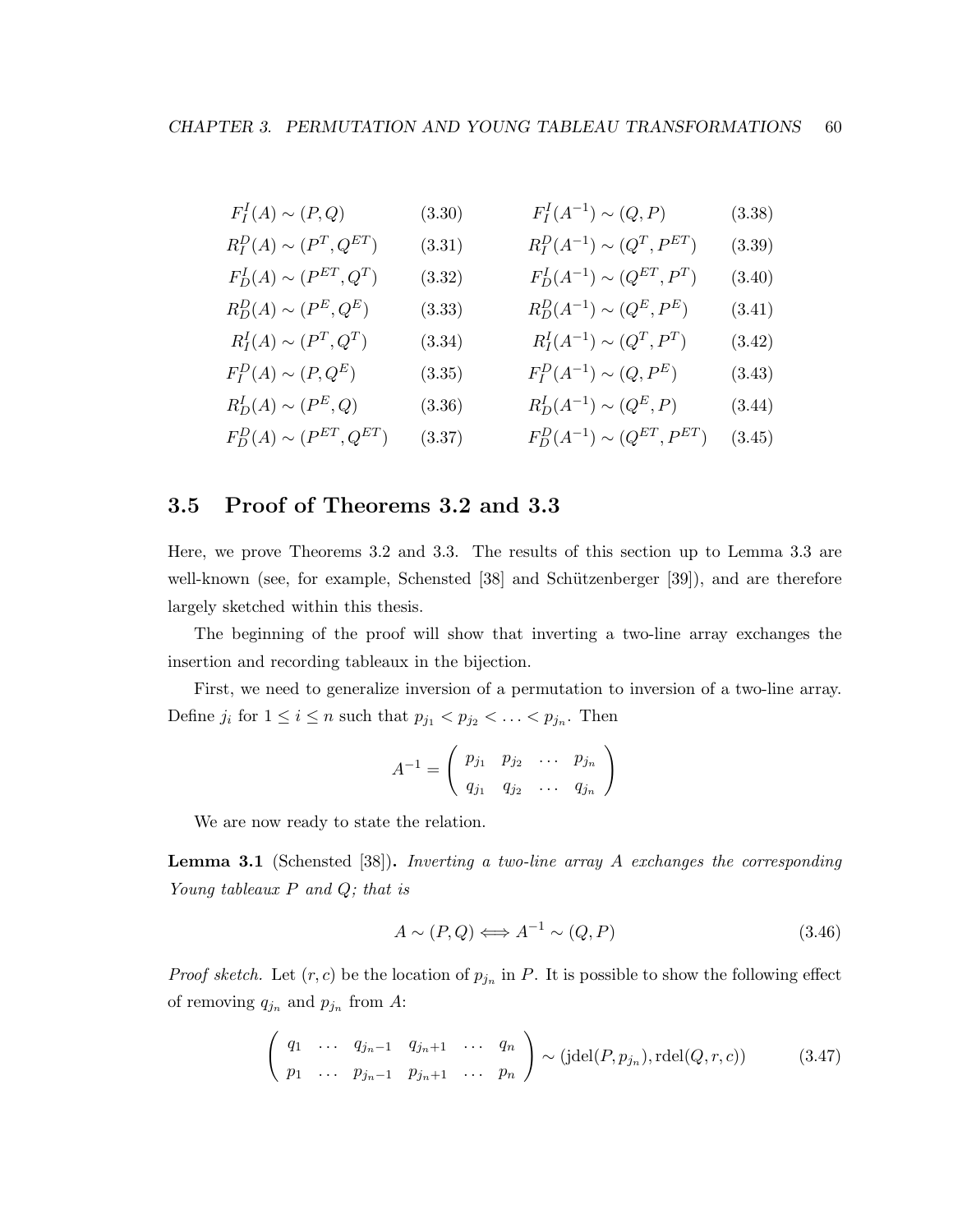The theorem holds for the trivial empty tableau. For the inductive step, let  $A'$  be the two-line array after the removal of  $q_{j_n}$  and  $p_{j_n}$ . Then we have

$$
A' \sim (\text{jdel}(P, p_{j_n}), \text{rdel}(Q, r, c))
$$
\n(3.48)

$$
A'^{-1} \sim (\text{rdel}(Q, r, c), \text{jdel}(P, p_{j_n})) \tag{3.49}
$$

$$
A^{-1} \sim (\text{rins}(\text{rdel}(Q, r, c), q_{j_n}), \text{jins}(\text{jdel}(P, p_{j_n}), p_{j_n}))
$$
\n(3.50)

$$
=(Q,P) \qquad \qquad \Box
$$

**Corollary 3.3.1.** *For permutation*  $\sigma$ ,  $\sigma \sim (P,Q) \Longleftrightarrow \sigma^{-1} \sim (Q,P)$ 

Corollary 3.3.2. *Involutions are in bijection with SYT.*

Next, we use one of the RSK variations introduced above.

**Lemma 3.2** (Schützenberger [39], Knuth [27, 28]).  $F_I^I(A) \sim (P, Q) \Longleftrightarrow R_I^D(A) \sim (P^T, Q^{ET})$ 

*Proof sketch.* From the RSK algorithm, it is clear that if  $q_n$  is located at  $r, c$ , then

$$
\left(\begin{array}{cccc}\nq_1 & \cdots & q_{n-1} & q_n \\
p_1 & \cdots & p_{n-1} & p_n\n\end{array}\right) \sim (P, Q) \Longleftrightarrow \left(\begin{array}{cccc}\nq_1 & \cdots & q_{n-1} \\
p_1 & \cdots & p_{n-1}\n\end{array}\right) \sim (\text{rdel}(P, r, c), \text{jdel}(Q, q_n))\n\tag{3.51}
$$

and  $\text{rdel}(P, r, c)$  removes  $p_n$ .

It can also be shown that if the jeu de taquin deletion of  $q_1$  from  $Q$  removes corner  $r, c$ , then

$$
\left(\begin{array}{cccc}\nq_1 & q_2 & \cdots & q_n \\
p_1 & p_2 & \cdots & p_n\n\end{array}\right) \sim (P, Q) \Longleftrightarrow \left(\begin{array}{cccc}\nq_2 & \cdots & q_n \\
p_2 & \cdots & p_n\n\end{array}\right) \sim (\text{cdel}(P, r, c), \text{jdel}(Q, q_1)) \quad (3.52)
$$

and  $\text{cdel}(P, r, c)$  removes  $p_1$ .

The theorem is trivial for the base case of an empty tableau. For the inductive case, let A' be A with  $p_1$  and  $q_1$  removed, and let the removed corner be  $(r, c)$ . We then have

$$
F_I^I(A') \sim (\text{cdel}(P, r, c), \text{jdel}(Q, q_1))
$$
\n(3.53)

$$
R_I^D(A') \sim (\text{cdel}(P, r, c)^T, \text{jdel}(Q, q_1)^{ET})) \tag{3.54}
$$

$$
= (\text{rdel}(P^T, c, r), \text{jdel}(Q^{ET}, q_1))
$$
  

$$
R_I^D(A) \sim (\text{rins}(\text{rdel}(P^T, c, r), p_1), \text{jins}(\text{jdel}(Q^{ET}, q_1), q_1, c, r))
$$
(3.55)

 $=(P^T,Q^{ET})$  $\Box$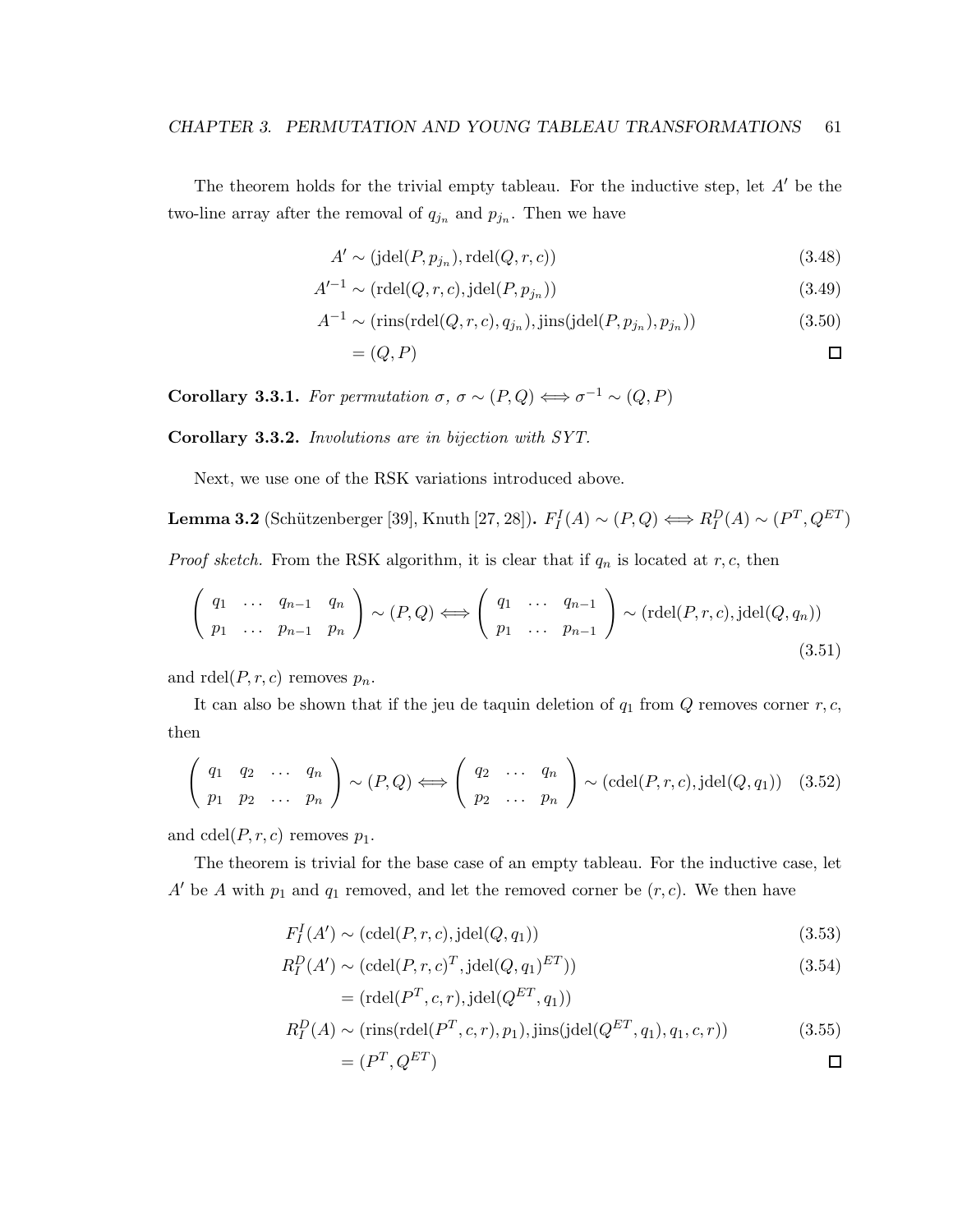From Lemmas 3.2 and 3.1, we can prove Theorem 3.2. Equation 3.22 follows from Lemma 3.1. Reversing a permutation is the same as reading the corresponding array in reverse with the top row decreasing and the bottom row increasing, except the top row has negated values. Therefore Equation 3.15 follows from Lemma 3.2.  $\sigma^{-1R} = \sigma^{N-1}$ , so applying Lemma 3.1 yields Equation 3.24.  $\sigma^{-1}N-1 = \sigma^N$ , and therefore another application of Lemma 3.1 results in Equation 3.16. Yet another application of Lemma 3.1 gives Equation 3.23. Combining Equation 3.15 and Equation 3.16 results in Equation 3.17, and a final application of Lemma 3.1 gives Equation 3.25. As mentioned above, Equations 3.18– 3.21 and 3.26–3.29 follow immediately from the other equations and the definition of  $\sigma^T$ . This concludes the proof of Theorem 3.2.

We can also prove half of Theorem 3.3 from Theorem 3.2. Lemma 3.2 is the same as Equation 3.31. Negation of a permutation is the same as applying RSK with the insertion tableau decreasing, and then negating the insertion tableau at the end; therefore Equation 3.16 proves Equation 3.32. Similarly, simultaneously reversing and negating a permutation is equivalent to applying RSK to a two-line array in reverse with both tableaux decreasing, and then negating the tableaux afterwards. Therefore Equation 3.17 proves Equation 3.33. Applying Lemma 3.1 to Equations 3.30–3.33 gives Equations 3.38–3.41.

However, Equations 3.34–3.37 and 3.42–3.45 do *not* immediately follow. The following lemma (to the best of our knowledge, a new result) provides the missing piece.

#### Lemma 3.3. *Reversing the direction of the recording tableau evacuates the recording tableau.*

*Proof.* For concreteness, we prove that

$$
F_I^I(A) \sim (P, Q) \Longleftrightarrow F_I^D(A) \sim (P, Q^E)
$$

However, the proof applies in all cases.

The theorem is true for the trivial empty array. For a two-line array of size  $n$ , the insertion tableaux of  $F_I^I(A)$  and  $F_I^D(A)$  are the same by definition of the RSK algorithm. Let Q be the recording tableau of  $F_I^I(A)$  and  $Q'$  that of  $F_I^D(A)$ ; Q is increasing and  $Q'$  is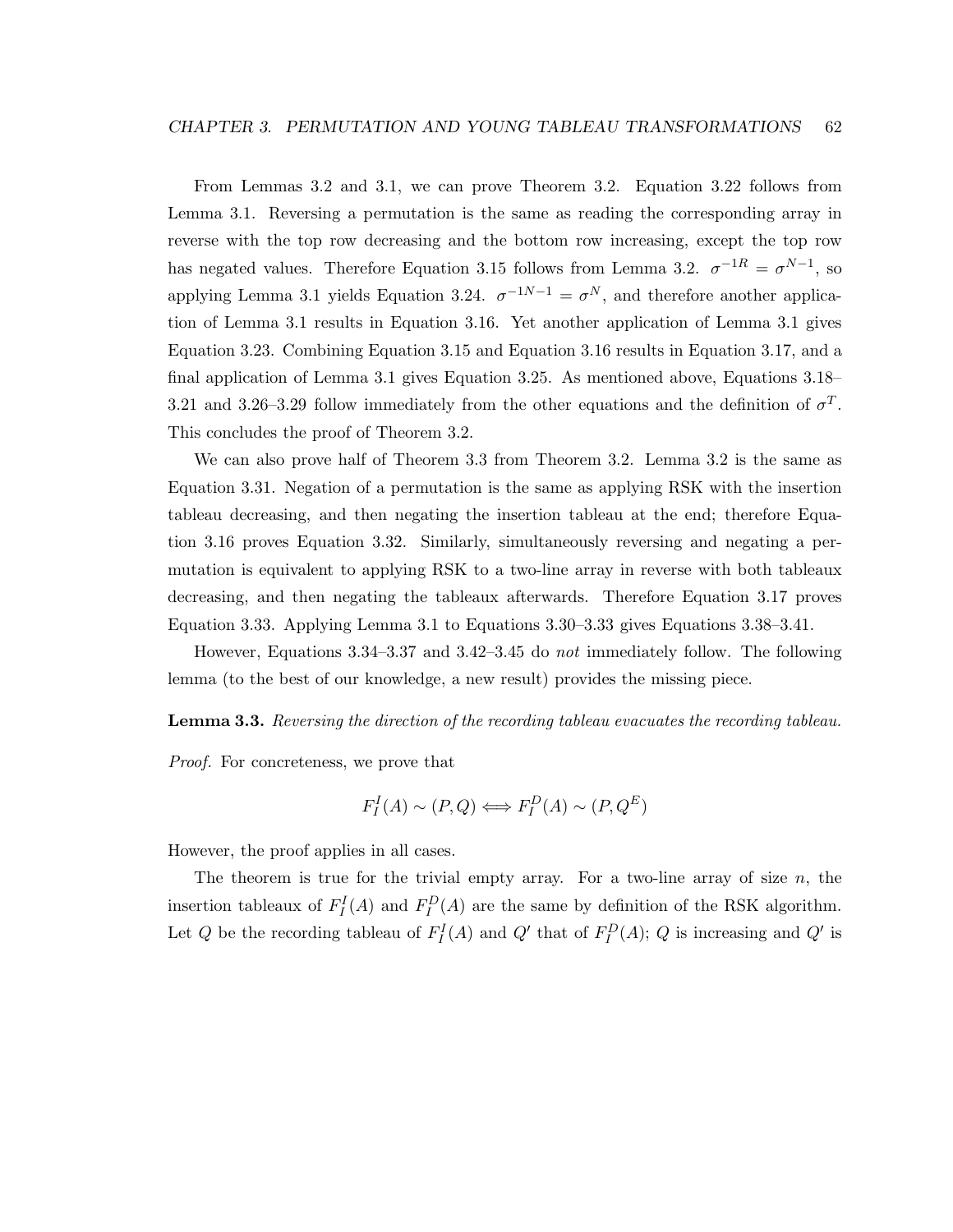decreasing. Also let  $(r, c)$  be the location of  $q_n$  in  $Q$ . By the inductive hypothesis, we have

$$
jdel(Q', q_n) = jdel(Q, q_n)^E
$$
\n
$$
Q' = jins(jdel(Q', q_n), q_n, r, c)
$$
\n
$$
= jins(jdel(Q, q_n)^E, q_n, r, c)
$$
\n
$$
= jins(jdel(Q^E, q_n), q_n, r, c)
$$
\n
$$
= Q^E
$$
\n(3.57)

 $\Box$ 

The equality jdel $(Q, q_n)^E = \text{jdel}(Q^E, q_n)$  holds as  $q_n > \text{jdel}(Q^E, q_n)$ , so we can apply Equation 3.2.

This completes the proof of Theorem 3.3.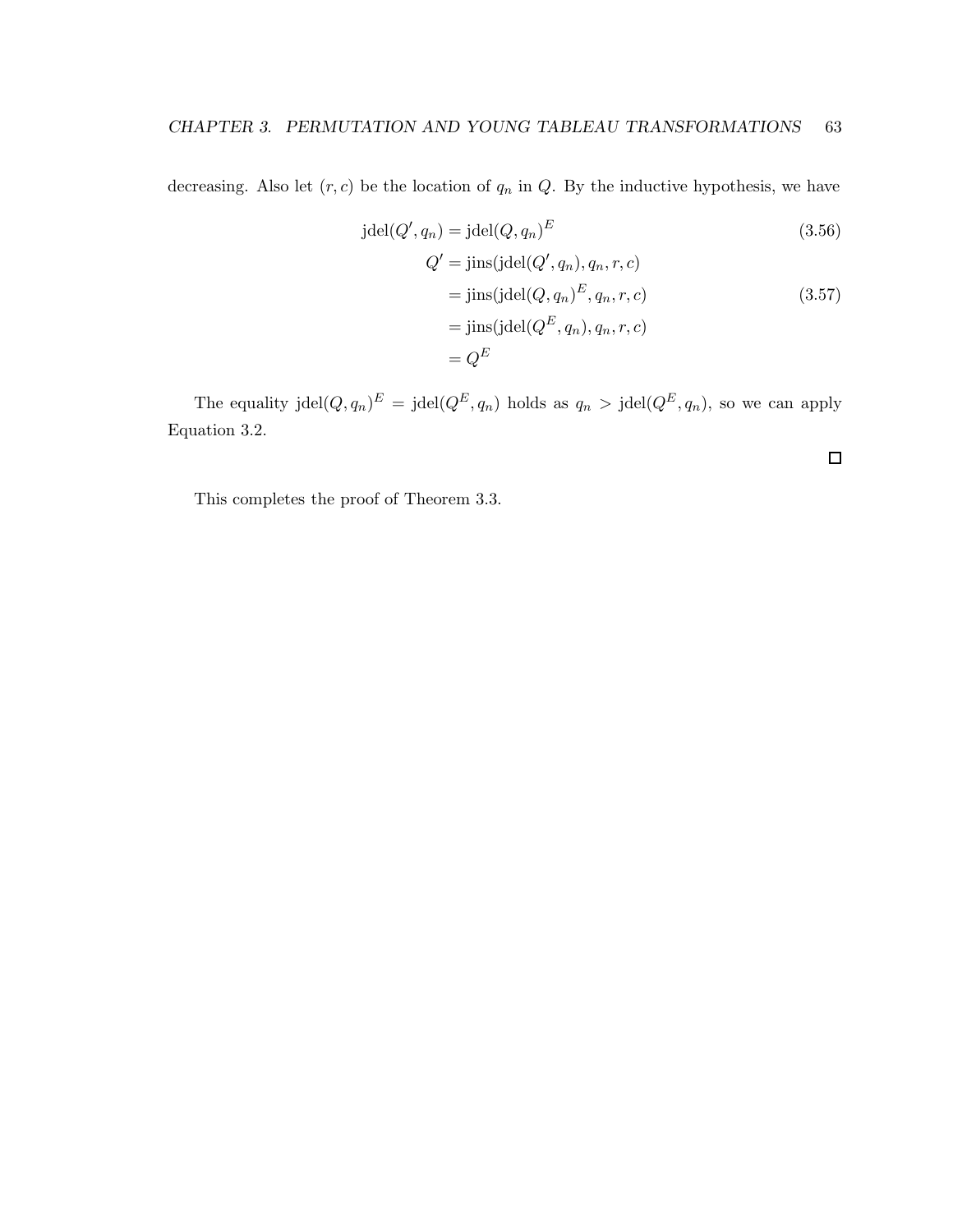# Chapter 4

# Involutive Transformations

In this chapter, we investigate permutations and involutions whose corresponding Young tableaux have the same shape. Section 4.1 introduces local operations on permutations discovered by Knuth which alter the contents of either the recording tableau or insertion tableau, but not their shapes. The results of Reifegerste, which describe these operations in terms of the tableaux instead of the permutation, are also presented and clarified. In particular, Theorem 4.2 and Corollary 4.2.1 show that the Knuth relations and dual Knuth relations of permutations presented in Section 4.1 can be completely identified by relations inside the corresponding Young tableaux.

Section 4.2 uses these results to describe analogous local operations on the arc diagrams of involutions, which alter the contents of the corresponding Young tableau without altering the shape. The involutive transformations are useful in proving results on involutions related to nestings and crossings, as described in Section 4.2.1. They are in fact the key tool used to prove our main result, Theorem 5.2 of Chapter 5. The transformations are also used to show connections between matchings and permutations (Proposition 5.1) and to explore properties of lattices of tableaux in Chapter 6.

# 4.1 Knuth Transformations in Young Tableaux

Knuth transformations were introduced in [27] in order to describe the row insertion algorithm in terms of local transformations on permutations. The results are now considered fundamental to the study of the RSK correspondence. In this section, we follow Reifegerste's lead in describing Knuth transformations in terms of Young tableaux.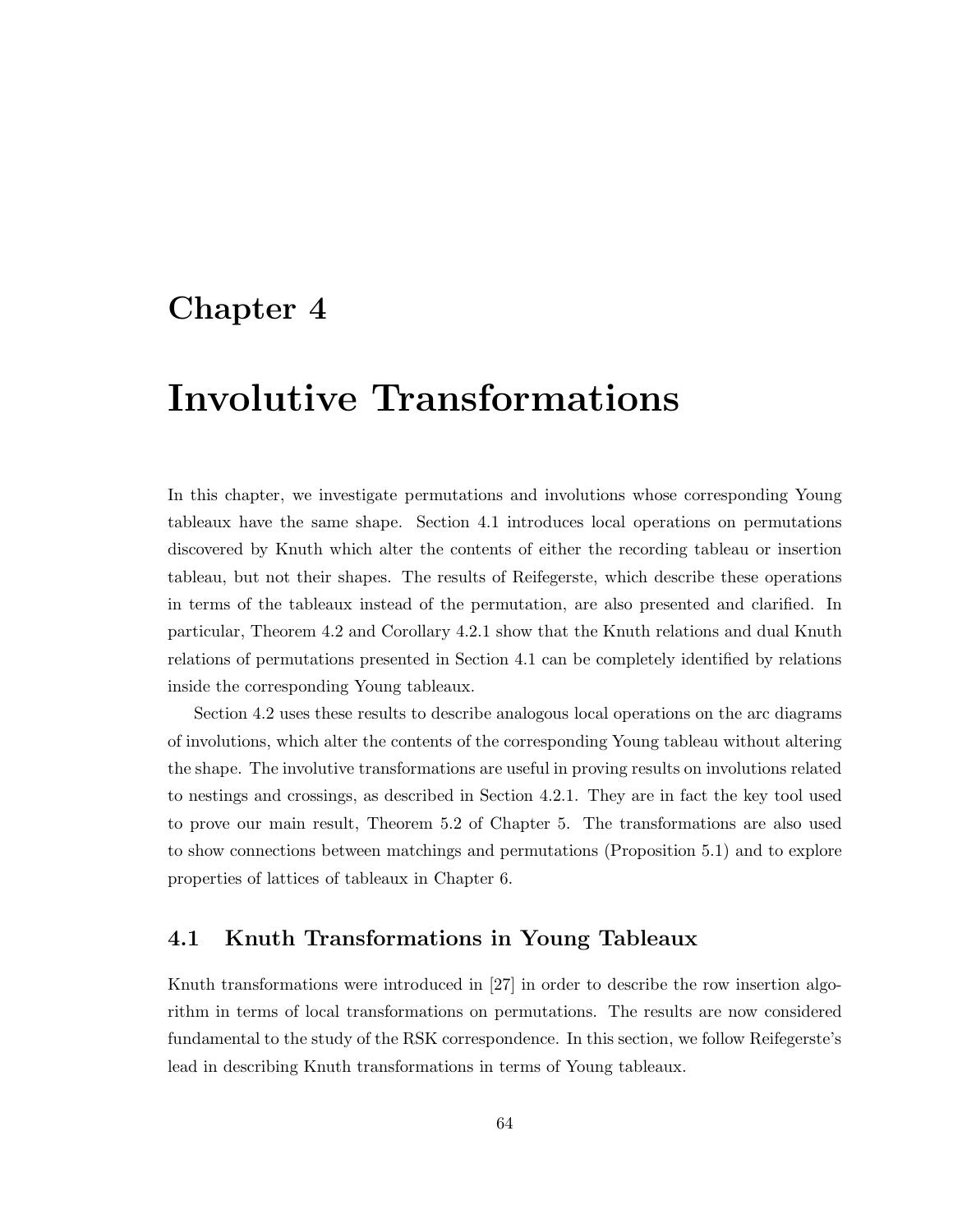#### 4.1.1 Knuth Relations and Transformations

Let three consecutive positions of a permutation have the values  $a, b$ , and c such that  $a < b < c$ . The values are considered to be a *Knuth relation* if they are not in monotonic order, i.e., the order of the values is acb, bac, bca, or cab. A *Knuth transformation* exchanges the  $a$  and  $c$  values of a Knuth relation, as shown in Figure 4.1.

$$
\begin{pmatrix}\n\cdots & i-1 & i & i+1 & \cdots \\
\cdots & b & a & c & \cdots\n\end{pmatrix} \leftrightarrow \begin{pmatrix}\n\cdots & i-1 & i & i+1 & \cdots \\
\cdots & b & c & a & \cdots\n\end{pmatrix}
$$
\n
$$
\begin{pmatrix}\n\cdots & i-1 & i & i+1 & \cdots \\
\cdots & a & c & b & \cdots\n\end{pmatrix} \leftrightarrow \begin{pmatrix}\n\cdots & i-1 & i & i+1 & \cdots \\
\cdots & c & a & b & \cdots\n\end{pmatrix}
$$

Figure 4.1: Knuth transformations  $(a < b < c)$ 

Two permutations that can be transformed into one another by a sequence of Knuth transformations are called *Knuth-equivalent*.

Let  $i-1$ , i and  $i+1$  be three consecutive integers.  $\sigma$  has a *dual Knuth relation* involving values  $i-1$ , i, and  $i+1$  if  $\sigma^{-1}$  has a Knuth relation defined by its elements in positions  $i-1$ , i and  $i+1$ . A *dual Knuth transformation* exchanges the values of either  $i+1$  and i if  $i-1$  is between i and  $i+1$  in  $\sigma$ , or  $i-1$  and i if  $i+1$  is between i and  $i-1$  in  $\sigma$ . (See Figure 4.2.)

It follows that applying a Knuth transformation to  $\sigma$ , and then inverting the resulting permutation is equivalent to first inverting  $\sigma$ , and then applying a dual Knuth transformation on the resulting permutation  $\sigma^{-1}$ .

$$
\left(\begin{array}{cccccc}\cdots&a&\cdots&b&\cdots&c&\cdots\\ \cdots&i&\cdots&i-1&\cdots&i+1&\cdots\end{array}\right)\leftrightarrow \left(\begin{array}{cccccc}\cdots&a&\cdots&b&\cdots&c&\cdots\\ \cdots&i+1&\cdots&i-1&\cdots&i&\cdots\end{array}\right)
$$

$$
\left(\begin{array}{cccccc}\cdots&a&\cdots&b&\cdots&c&\cdots\\ \cdots&i-1&\cdots&i+1&\cdots&i&\cdots\end{array}\right)\leftrightarrow \left(\begin{array}{cccccc}\cdots&a&\cdots&b&\cdots&c&\cdots\\ \cdots&i&\cdots&i+1&\cdots&i&\cdots\end{array}\right)
$$

Figure 4.2: Dual Knuth transformations corresponding to the inverse permutation of that in Figure 4.1

Knuth transformations were introduced in [27], where the following important theorem is proved.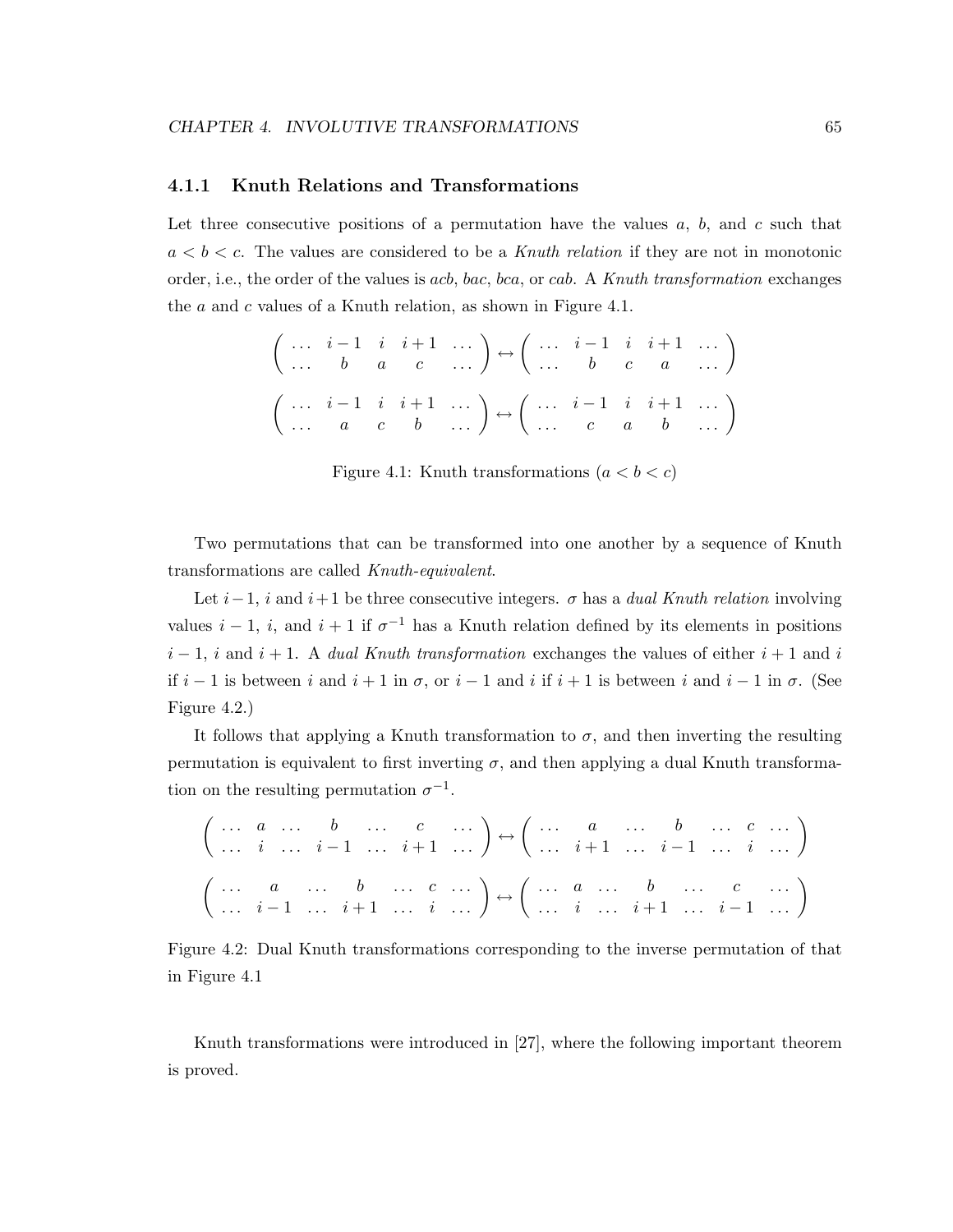Proposition 4.1 (Knuth [27]). *Knuth transformations alter the contents of the recording tableau but not the contents of the insertion tableau. Dual Knuth transformations alter the contents of the insertion tableau but not the contents of the recording tableau. Neither type of transformation changes the shape of the tableaux.*

Proposition 4.2 (Knuth [27]). *Any two permutations whose tableaux have the same shape can be transformed into one another through a sequence of Knuth transformations and dual Knuth transformations.*

Theorem 4.1 (Knuth [27]). *Two permutations are Knuth-equivalent if and only if they have the same insertion tableau.*

#### 4.1.2 Reifegerste's Results and Enclosures

In [35], Reifegerste examines the affect of Knuth transformations on the corresponding SYTs in deeper detail. To discuss these results, we first need a few definitions. Figure 4.3 below will be used for illustration.

Let us first define two positions  $(x_1, y_1)$  and  $(x_2, y_2)$  in a Ferrers diagram  $\lambda$  to be an*tidiagonal* if  $x_1 > x_2$  and  $y_1 < y_2$  or vice-versa. In Figure 4.3, the positions of 5 and 7 are antidiagonal, but the positions of 1 and 9 are not. Any two positions in the same row or column are also not antidiagonal.

Next, define an *inversion* in a Young tableau to be two elements i and j such that  $j < i$  and j is in a row below that of i. The two elements must necessarily be antidiagonal. Figure 4.3 contains 3 inversions, listed in the caption.

We also define the number of inversions in a Young tableau P to be  $inv(P)$ , and the number of antidiagonal pairs of positions as  $\max Inv(P)$ . Note that  $\max Inv(P)$  is determined by the shape of P.

Given two antidiagonal positions  $(x_1, y_1)$  and  $(x_2, y_2)$ , let position  $(u, v)$  be *enclosed* by  $(x_1, y_1)$  and  $(x_2, y_2)$  if and only if  $x_1 \ge u \ge x_2$  and  $y_1 \le v \le y_2$ . In such a situation, we refer to  $(x_1, y_1)$  and  $(x_2, y_2)$  as the *corners*. (If we draw a rectangle in the tableau with the lower-left corner being at  $(x_2, y_2)$  and the upper-right corner at  $(x_1, y_1)$ , then  $(u, v)$  is enclosed within the rectangle.)

If the positions of  $i - 1$ , i, and  $i + 1$  in a standard Young tableau are such that either i and  $i + 1$  enclose  $i - 1$ , or  $i - 1$  and i enclose  $i + 1$ , we say that  $i - 1$ , i, and  $i + 1$  form an *enclosure*. (See Figure 4.3.)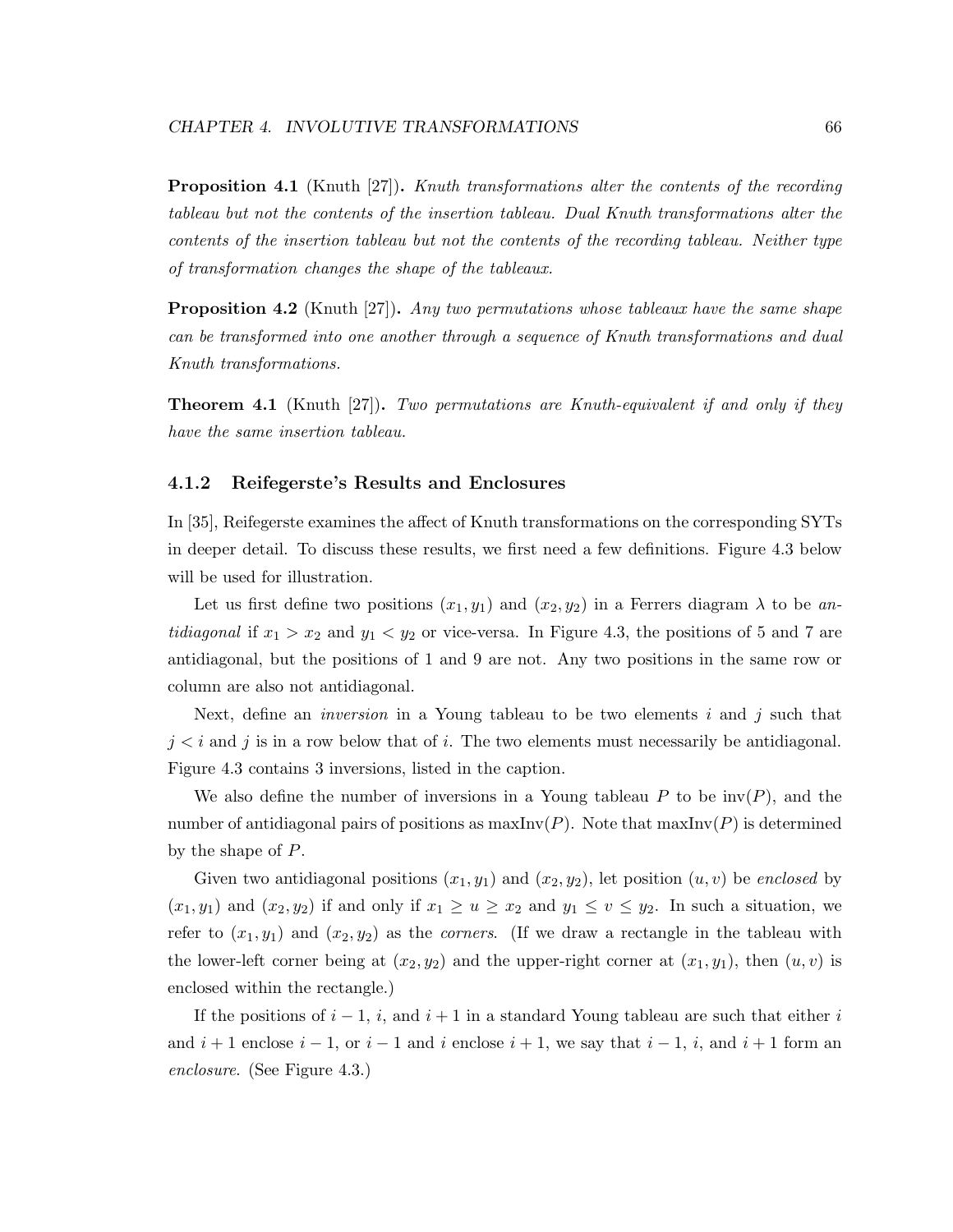Figure 4.3: A standard Young tableau  $\lambda$  with enclosures  $(1, 2, 3), (2, 3, 4), (4, 5, 6),$  $(6, 7, 8)$ , and  $(7, 8, 9)$ .  $(5, 6, 7)$  is *not* an enclosure as the corners are 5 and 7. inv $(\lambda) = 3$ due to inversions  $(3, 4)$ ,  $(3, 5)$ , and  $(7, 8)$ 

We are now ready to present the connection between Knuth and dual Knuth relations in a permutation and enclosures in the corresponding SYTs. The following well-known lemma (see, for example, Fulton [18]) will be particularly useful.

**Lemma 4.1.** If  $\alpha$  is inserted into P before  $\alpha - 1$  during the RSK process, then  $\alpha - 1$  will *remain strongly above and weakly to the right of* α *through any further insertion. If instead*  $\alpha - 1$  *is inserted before*  $\alpha$ *, then*  $\alpha - 1$  *will remain weakly below and strictly to the left of*  $\alpha$ *through any further insertion.*

*Proof.* First, recall that if a number j bumps another number j', then  $j < j'$ . Therefore, as the algorithm continues, the values at a given position monotonically decrease. Furthermore, RSK requires that  $j'$  is the smallest number in the row that is greater than j. Because the number immediately below  $j'$  (if present) must be greater than  $j'$  by the properties of the Young tableau, the column position of  $j'$  can never increase. That is, the position of any number  $j'$  at any point during the insertion algorithm must be weakly below and to the left of its original insertion position.

Consider two numbers  $\alpha$  and  $\alpha - 1$ , inserted in that order (but not necessarily consecutively). If  $\alpha$  is still in the first row of the Young tableau when  $\alpha - 1$  is inserted, then  $\alpha - 1$ will bump  $\alpha$ . Otherwise, the value at the original insertion position of  $\alpha$  must now be less than  $\alpha - 1$ , and thus  $\alpha - 1$  will be inserted to the right of this position. In either case, a recursive argument shows that  $\alpha - 1$  must remain weakly to the right of  $\alpha$  so long as  $\alpha - 1$ is in a row above  $\alpha$ . But  $\alpha - 1$  must always be above  $\alpha$ , as if  $\alpha - 1$  is bumped into a row containing  $\alpha$ , it will in turn bump  $\alpha$  to the next row.

Equation 3.15 shows that if instead  $\alpha - 1$  is inserted before  $\alpha$ , then  $\alpha - 1$  will always be weakly below and strictly to the left of  $\alpha$ . 口

**Theorem 4.2** (Reifegerste [35]). *Values*  $i - 1$ ,  $i$ , and  $i + 1$  form a dual Knuth relation in *a permutation if and only if the cells containing* i − 1*,* i*, and* i + 1 *form an enclosure in*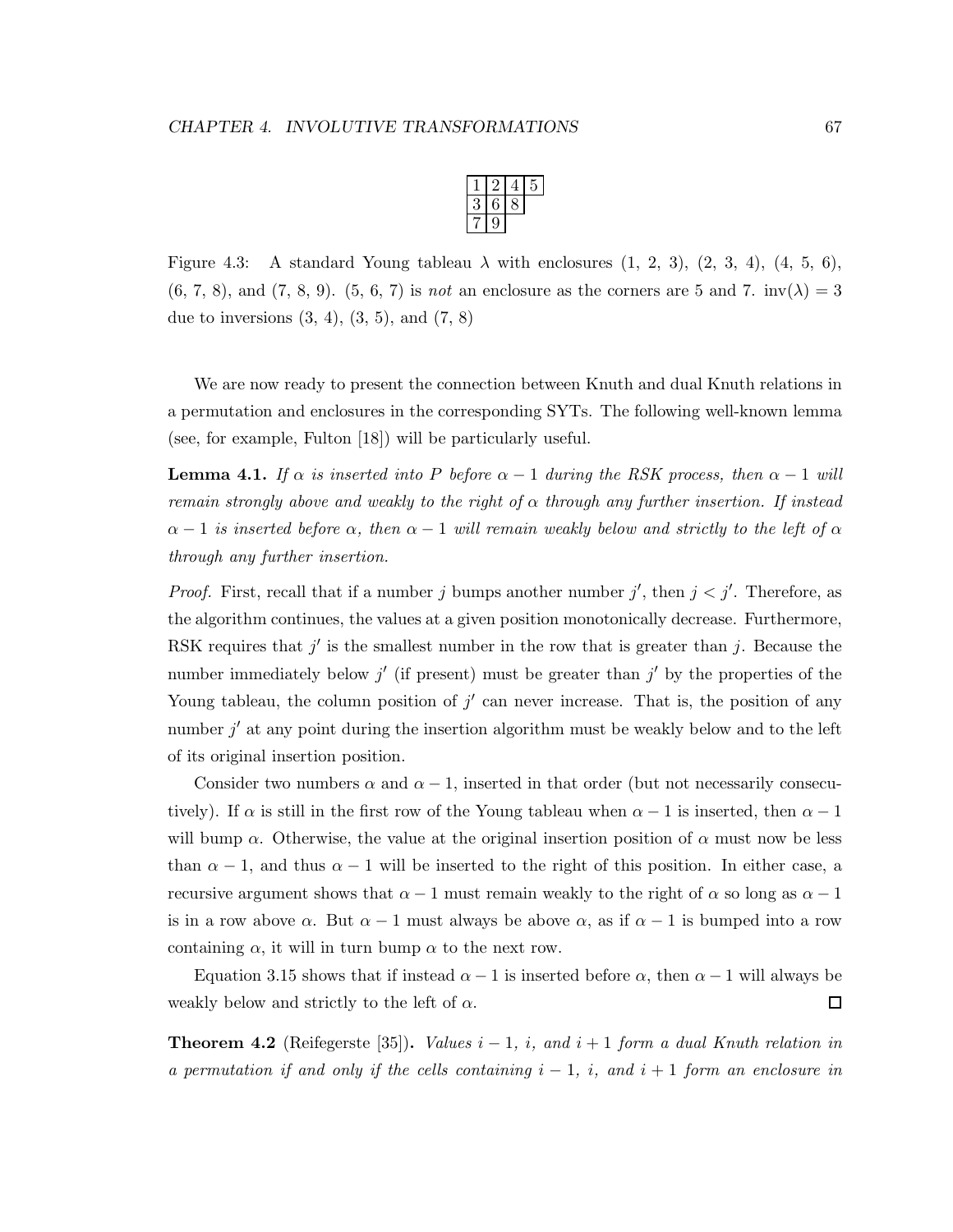*the corresponding insertion tableau* P*. Moreover, applying a dual Knuth transformation to values*  $i-1$ *, i<sub>i</sub>, and*  $i+1$  *alters the insertion tableau by swapping the corners of the enclosure formed by*  $i - 1$ *, i, and*  $i + 1$ *.* 

Reifegerste's results in [35] are stated less strongly, but a careful reading shows this theorem to be true. In particular, the structure of enclosures is not highlighted, and the fact that any three values  $i-1$ , i, and  $i+1$  which do not form a dual Knuth relation cannot form an enclosure is not shown. For convenience, we supply a full proof here.

*Proof.* Firstly, any three values  $i - 1$ , i, and  $i + 1$  which do not form a dual Knuth relation must be in monotonic order (either increasing or decreasing). Lemma 4.1 shows that three such values can never form an enclosure, as either  $i - 1$  is left of i which is left of  $i + 1$  (in the increasing case), or  $i - 1$  is above i which is above  $i + 1$  (in the decreasing case).

Now consider the dual Knuth transformation

$$
\left(\begin{array}{cccccc}\nq_1 & \ldots & q_a & \ldots & q_b & \ldots & q_c & \ldots \\
p_1 & \ldots & i & \ldots & i-1 & \ldots & i+1 & \ldots\n\end{array}\right) \leftrightarrow \left(\begin{array}{cccccc}\nq_1 & \ldots & q_a & \ldots & q_b & \ldots & q_c & \ldots \\
p_1 & \ldots & i+1 & \ldots & i-1 & \ldots & i\n\end{array}\right)
$$

which exchanges values  $i + 1$  and i. Following the RSK algorithm, we let  $P_0 = \emptyset$ , and  $P_k$ be the insertion tableau after the insertion of  $p_k$  from the left two-line array, and define  $P'_k$ similarly for the right two-line array.

Clearly,  $P_k = P'_k$  for  $k < a$ . Within  $P_{a-1} = P'_{a-1}$ , the smallest number less than i in the first row must be the same as the smallest number less than  $i + 1$ . Therefore,  $P_a$  and  $P'_a$ are identical except for one cell in the first row, which is i in  $P_a$  and  $i + 1$  in  $P'_a$ . As  $p_k$  for  $a < k < b$  are inserted,  $P_k$  and  $P'_k$  similarly stay identical except for the square containing i or  $i + 1$ , as shown in Figure 4.4. (If i is the smallest number less than some other number j in  $P_k$ , then  $i + 1$  must be the smallest number less than j in  $P'_k$ , and vice versa.)



Figure 4.4: Tableaux  $P_{b-1}$  and  $P'_{b-1}$  differ only in the value of one square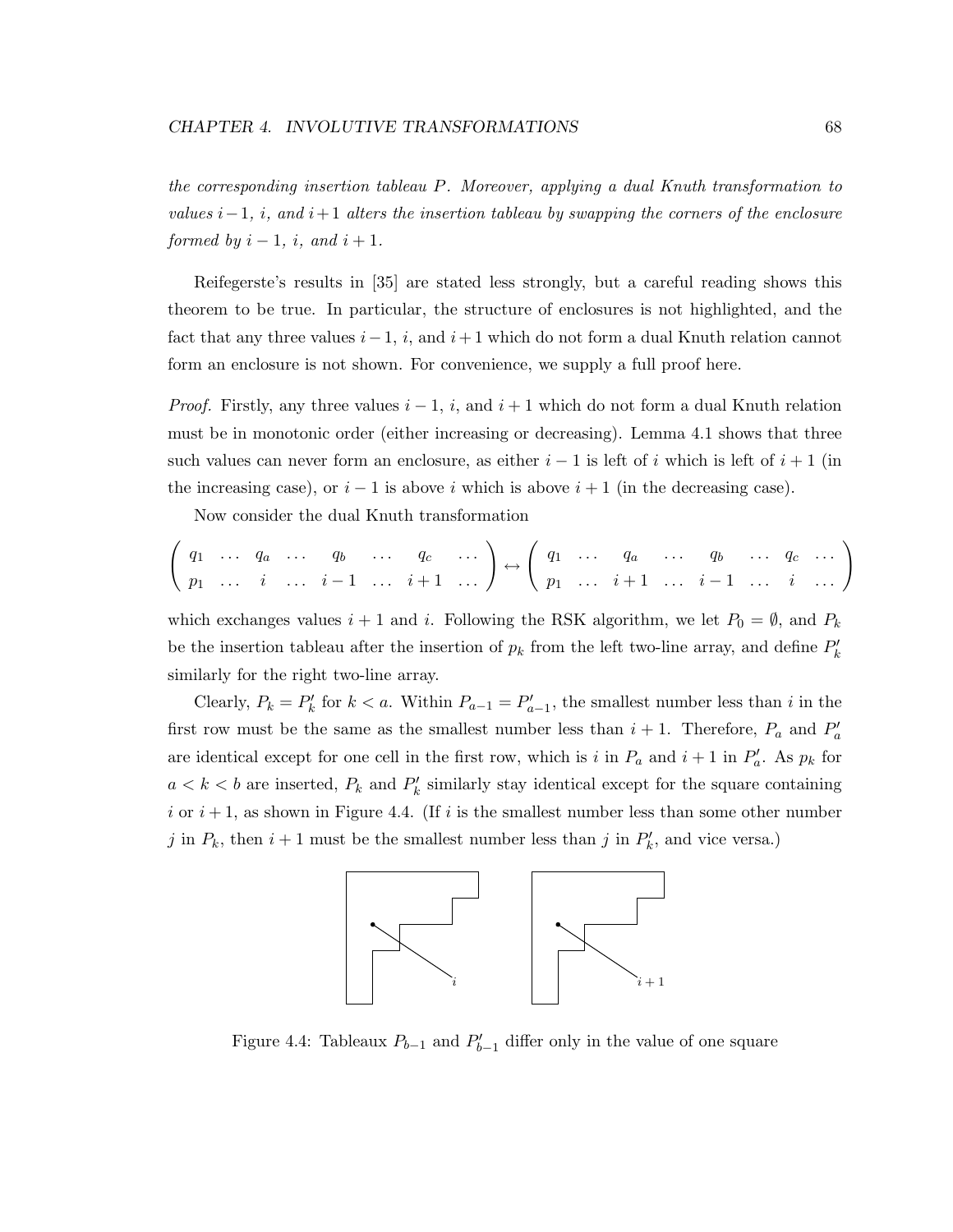We next insert  $i-1$  into  $P_{b-1}$  and  $P'_{b-1}$ . If i and  $i+1$  are still in the first rows of  $P_{b-1}$ and  $P'_{b-1}$  (respectively), then  $i-1$  will bump i and  $i+1$ , after which point the algorithm will run identically in both tableaux. Otherwise,  $i - 1$  is inserted at the same position in both  $P_{b-1}$  and  $P'_{b-1}$ , and the algorithm still runs identically. Therefore,  $P_b$  and  $P'_b$  remain identical except for the values of i and  $i + 1$ .

Recall from Lemma 4.1 that  $i - 1$  must stay strictly above and weakly to the right of i. As  $p_k$  for  $b < k < c$  is inserted,  $i - 1$  can never occupy the same row as i or  $i + 1$ , as it would bump these values into the next row. The algorithm continues to run identically in both tableaux.

Next,  $i + 1$  is inserted into  $P_{c-1}$  and i is inserted into  $P'_{c-1}$ : i (resp.  $i + 1$ ) cannot be in the first row of  $P_{c-1}$  (resp.  $P'_{c-1}$ ), and thus the insertion once again runs identically. In  $P'_{c}$ , i must be weakly above and strictly to the right of  $i - 1$ , and so  $i + 1$ , i, and  $i - 1$  form an enclosure in  $P'_c$ , and swapping the corners of this enclosure yields  $P_c$ . (See Figure 4.5.)



Figure 4.5: Tableaux  $P_c$  and  $P'_c$  differ by swapping i and  $i + 1$ , which enclose  $i - 1$ 

As  $p_k$  for  $k > c$  is inserted, the enclosure holds, as  $i - 1$  must remain strongly above i in  $P_k$  and i must remain weakly above  $i-1$  in  $P'_k$ . If i and  $i-1$  are in the same row in  $P'_k$ , then i cannot be bumped by construction; any  $j < i$  must also be less than  $i - 1$ . In this situation,  $i + 1$  must remain below both i and  $i - 1$ . (i and  $i + 1$  can occupy the same row in neither  $P_k$  nor  $P'_k$ .)

This proves the theorem for the first type of dual Knuth transformation. Next we consider the second type of dual Knuth transformation:

 q<sup>1</sup> . . . q<sup>a</sup> . . . q<sup>b</sup> . . . q<sup>c</sup> . . . <sup>p</sup><sup>1</sup> . . . i <sup>−</sup> <sup>1</sup> . . . i + 1 . . . i . . . ! ↔ q<sup>1</sup> . . . q<sup>a</sup> . . . q<sup>b</sup> . . . q<sup>c</sup> . . . <sup>p</sup><sup>1</sup> . . . i . . . i + 1 . . . i <sup>−</sup> <sup>1</sup> . . . !

Using similar reasoning to above, we can show that  $i - 1$  and i enclose  $i + 1$  in  $P_c$  and  $P'_c$ , as illustrated in Figure 4.6.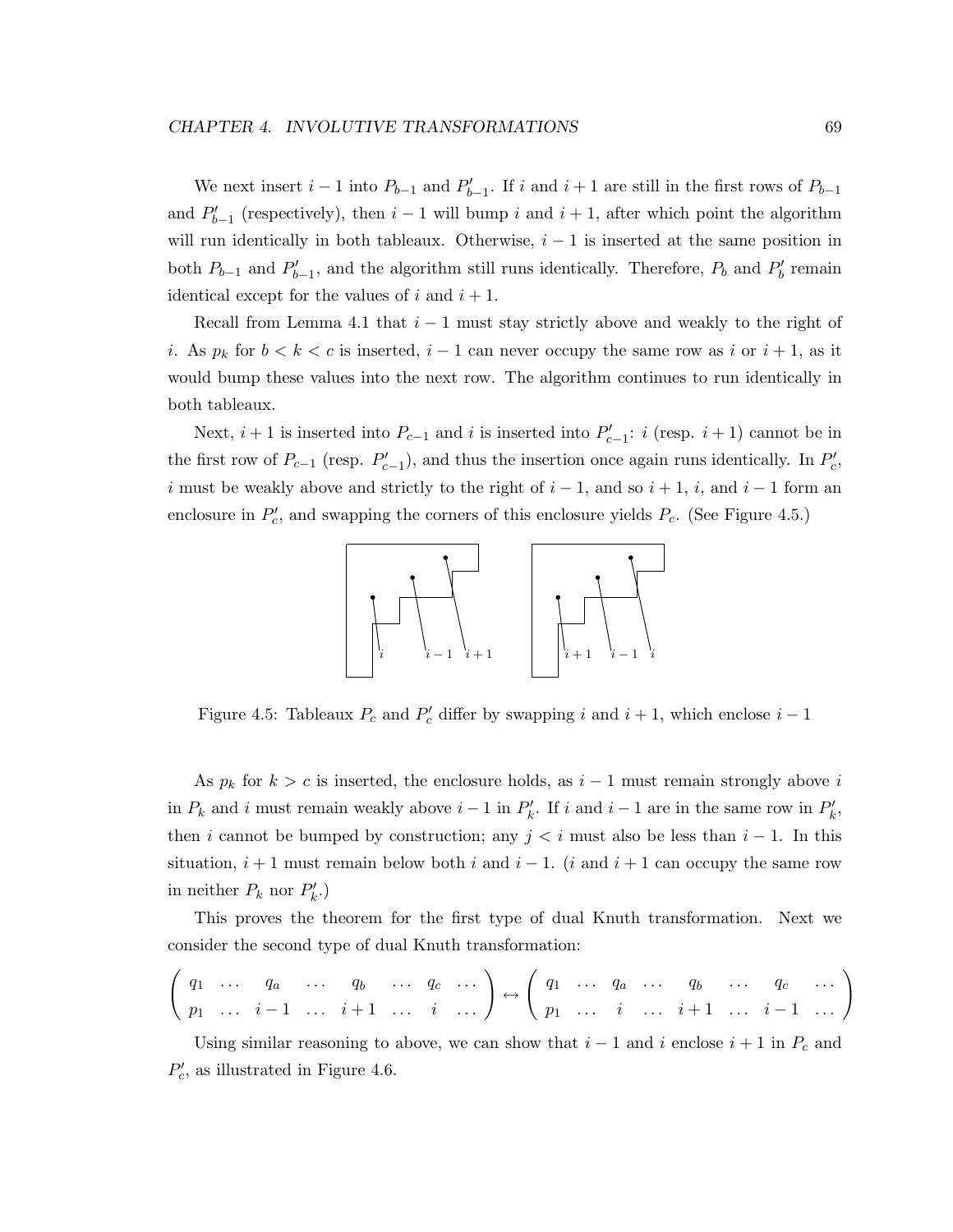

Figure 4.6: Tableaux  $P_c$  and  $P'_c$  differ by swapping  $i-1$  and i, which enclose  $i+1$ 

For the remaining insertions, i must remain strictly above and weakly to the right of  $i+1$ in  $P_k$ , and i must remain weakly below and strictly to the left of  $i+1$  in  $P'_k$ . It is possible for the values to remain in this enclosure configuration through the remaining insertions, in which case the theorem is complete.

However, in this case, it is possible for the configuration to change. If i and  $i + 1$  are in the same row in  $P'_k$ , then  $i+1$  cannot be bumped, and  $i-1$  must be above both i and  $i+1$ . At the same time in  $P_k$ ,  $i-1$  would be next to  $i+1$ , and  $i+1$  can only be bumped by i. If some value  $j \neq i - 1$ , i bumps i in  $P'_k$  and  $i - 1$  in  $P_k$ , then the configuration is preserved. However, if  $i-1$  bumps  $i$  in  $P'_k$  and  $i$  bumps  $i+1$  in  $P_k$ , the configuration changes, as shown in Figure 4.7.



Figure 4.7: If the lower two enclosure elements end up in the same row, they must be side-by-side. If the third element also enters the same row, a new enclosure configuration results

The new configuration is still an enclosure, and  $P_k$  and  $P'_k$  can still be transformed into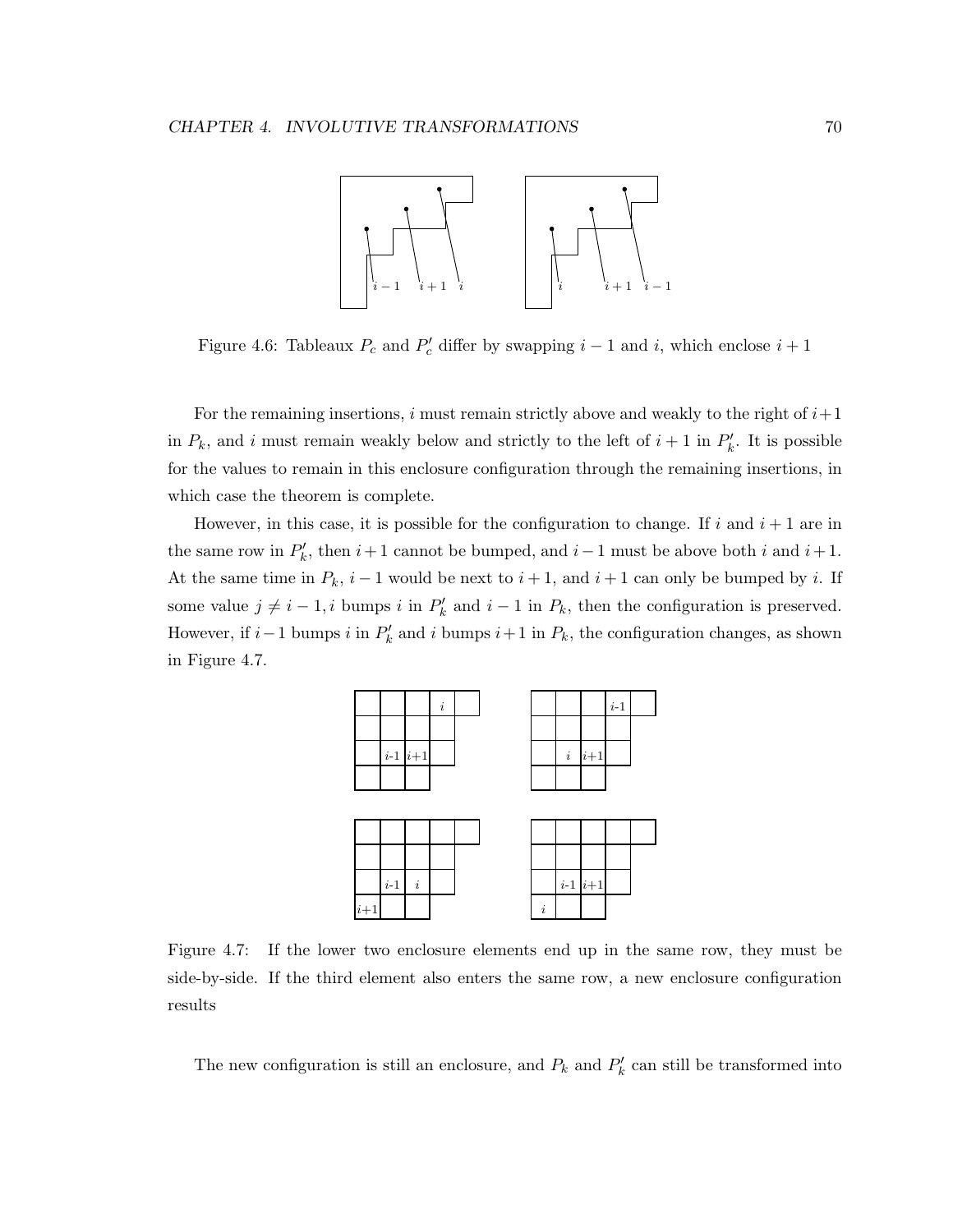one another by exchanging the corners of the enclosure. The configuration is now the same that was encountered with the first type of dual Knuth relation, so the values must stay in this configuration through any further insertions. Therefore, the theorem holds in all  $\Box$ cases.

**Corollary 4.2.1** (Reifegerste [35]). *Positions*  $i - 1$ , i, and  $i + 1$  form a Knuth relation in *a permutation if and only if the cells containing*  $i - 1$ , i, and  $i + 1$  *form an enclosure in the corresponding recording tableau* Q*. Moreover, applying a Knuth transformation to positions* i−1*,* i*, and* i+1 *alters the recording tableau by swapping the corners of the enclosure formed by*  $i - 1$ *,*  $i$ *,* and  $i + 1$ *.* 

*Proof.* If positions  $i - 1$ , i, and  $i + 1$  form a Knuth relation in  $\sigma$ , then values  $i - 1$ , i, and  $i+1$  form a dual Knuth relation in  $\sigma^{-1}$ . Performing a Knuth transformation on positions  $i-1$ , i, and  $i+1$  in  $\sigma$  is equivalent to inverting  $\sigma$ , applying a dual Knuth transformation on values  $i - 1$ , i, and  $i + 1$  in  $\sigma^{-1}$ , and then inverting the result.

By Corollary 3.3.1, inversion of a permutation exchanges the insertion and recording tableaux. This corollary follows. 口

Corollary 4.2.2 (Reifegerste [35]). *Applying a Knuth transformation changes* inv(Q) *by*  $\pm 1$ *, and applying a dual Knuth transformation changes* inv(P) *by*  $\pm 1$ *.* 

An example of Theorem 4.2 and Corollary 4.2.1 is given in Figure 4.8.



Figure 4.8: A permutation and the associated tableaux. The enclosures in the insertion tableau correspond to the values in dual Knuth relations in the permutation:  $(2,3,4)$ ,  $(4, 5, 6)$ , and  $(6, 7, 8)$ . The enclosures in the recording tableau correspond to the positions in Knuth relations in the permutation:  $(1, 2, 3)$ ,  $(4, 5, 6)$ ,  $(5, 6, 7)$ , and  $(6, 7, 8)$ 

It is also easy to show that enclosures are robust with regard to transformations on tableaux. The following proposition can be seen as a translation of properties of Knuth transformations and dual Knuth transformations (Knuth [27]) to the context of enclosures.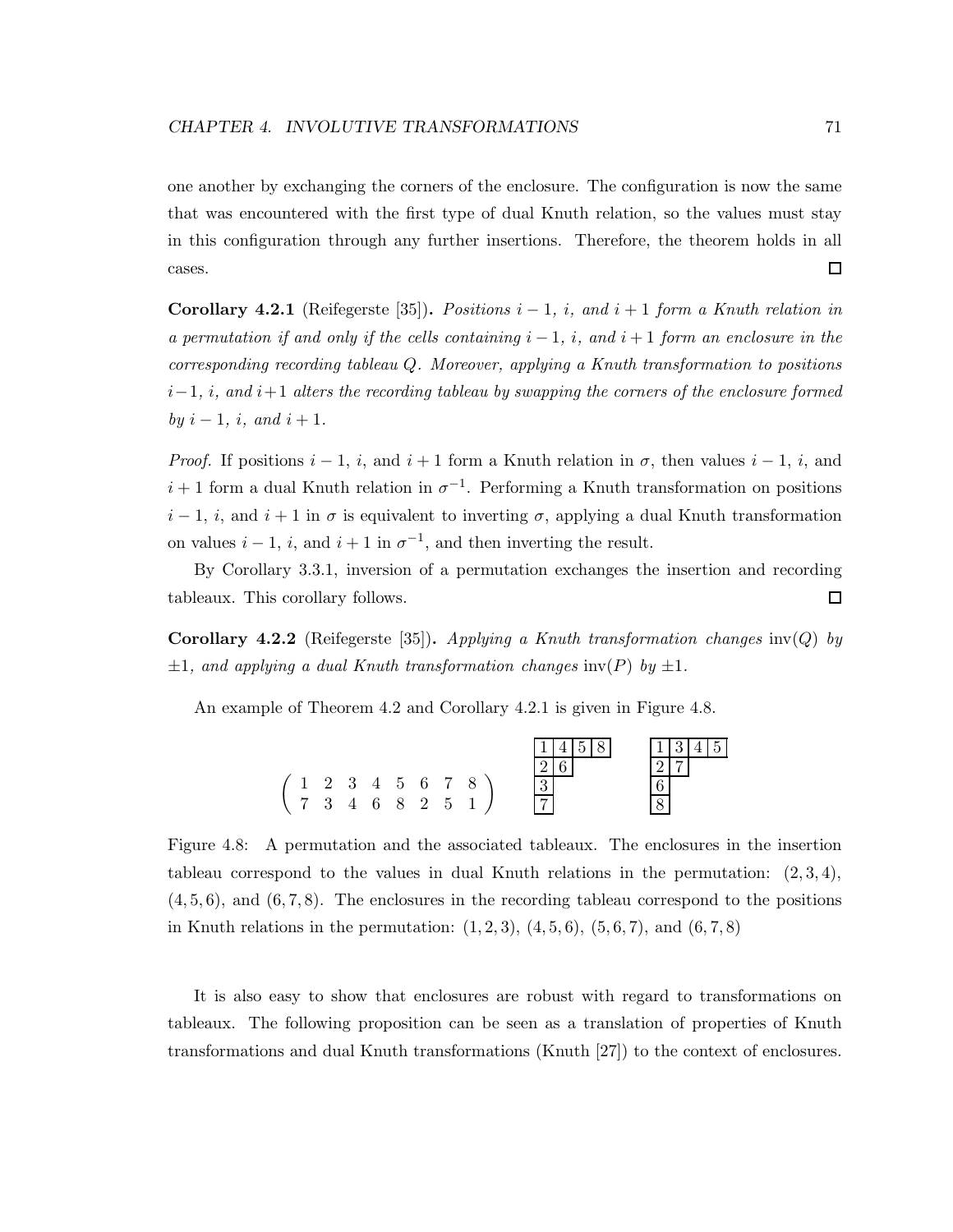Proposition 4.3. i − 1*,* i *and* i + 1 *form an enclosure in* P *if and only if they also form* an enclosure in  $P^E$ ,  $P^T$ , and  $P^{ET}$ .

*Proof.* The proof is trivial for transposition.

For evacuation, consider a permutation  $\sigma \sim (P,Q)$ . We also know that  $\sigma^R \sim (P^T,Q^{ST}) =$  $(P^T, Q^{ENT})$ . If  $\sigma(i) = j$  and  $\sigma \in S_n$ , then  $\sigma^R(n-i+1) = j$ . Any positions  $p-1$ , p and  $p+1$  that originally formed a Knuth relation in  $\sigma$  will result in positions  $n-p+2$ ,  $n-p+1$ , and  $n - p$  forming a Knuth relation in  $\sigma<sup>R</sup>$ . Positions which are *not* in a Knuth relation are similarly preserved. It follows that taking  $Q$  to (the decreasing, non-negated tableau)  $Q^{ET}$ preserves enclosures. As transposition preserves enclosures, evacuation must also preserve enclosures.  $\Box$ 

## 4.2 Involutive Transformations

#### 4.2.1 The Case for Involutions

We will next next introduce transformations on arc diagrams of involutions based on the Knuth transformations of permutations. Central to this section is Corollary 3.3.2, which states that involutions are in bijection with standard Young tableaux (i.e. the insertion and recording tableaux of an involution are identical).

Our motivation is to define local shape-preserving transformations on involutions in terms of arc diagrams. Involutions are the natural choice as they are in bijection with standard Young tableaux. A property of Knuth transformations which will be inherited by involutive transformations is that any two involutions with the same shape can be transformed into one another through a sequence of involutive transformations.

This property allows for a type of induction on the arc diagrams of involutions. For example, it can be shown that for every tableau shape, there as at least one non-crossing involution having that shape. A theorem can be proved for all involutions by first proving the result for non-crossing involutions (as a base case for each shape), and then showing that all involutive transformations preserve the result. Proving that involutive transformations preserve the result acts as the inductive step, and extends the theorem to all involutions.

Using this form of induction is, in fact, the method used to prove the main result of this thesis, Theorem 5.2. The rest of this chapter defines involutive transformations and gives a complete enumeration of involutive transformations in terms of the arc diagrams of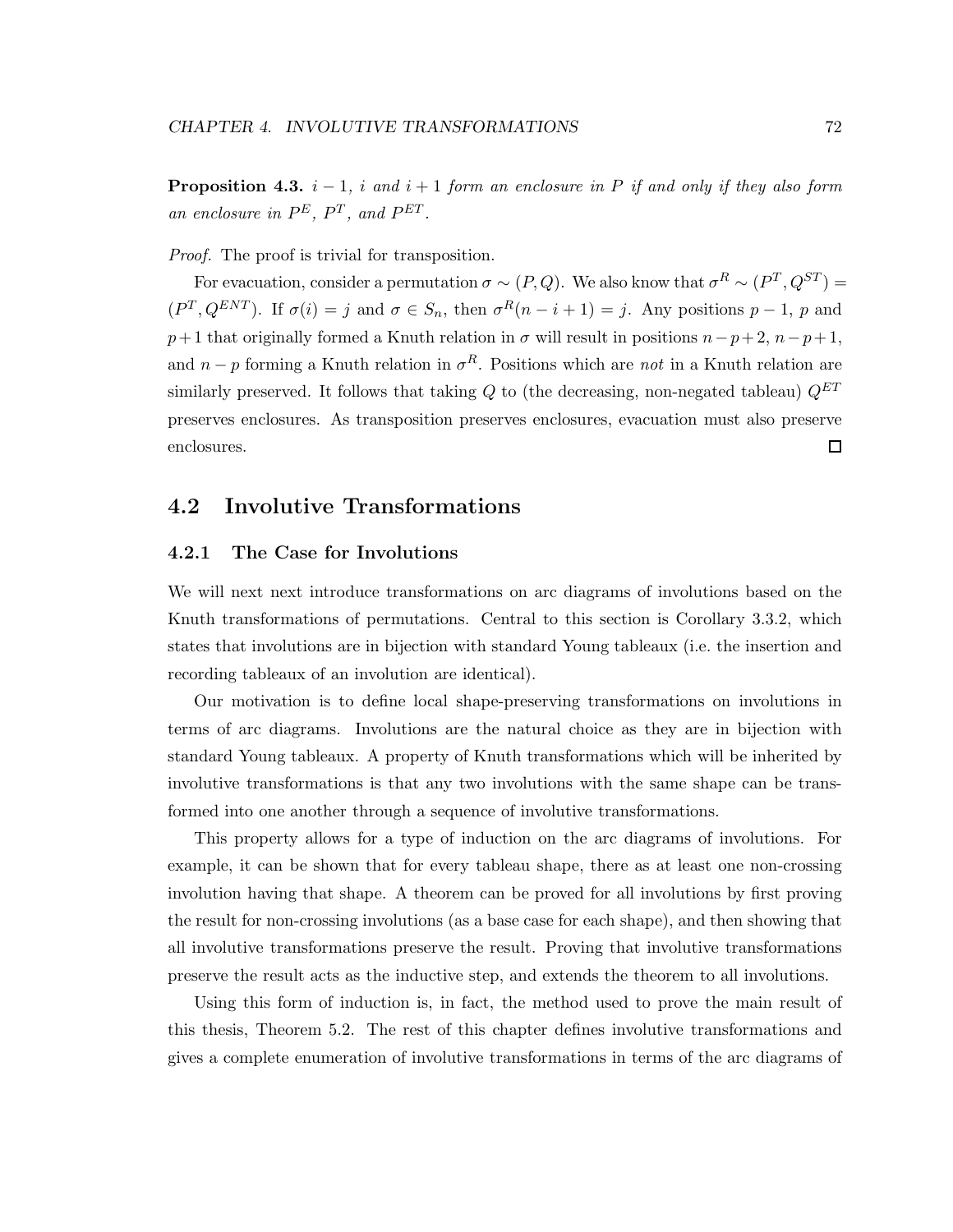involutions.

#### 4.2.2 Definitions and Enumeration

Let a permutation  $\sigma$  have a Knuth relation at (consecutive) positions  $i-1$ , i, and  $i+1$ involving the respective values  $\sigma(i-1)$ ,  $\sigma(i)$ , and  $\sigma(i+1)$ . Then by definition, its inverse  $\sigma^{-1}$ has a dual Knuth relation involving values  $i - 1$ ,  $i$ ,  $i + 1$  at the (not necessarily consecutive) positions  $\sigma(i-1)$ ,  $\sigma(i)$ , and  $\sigma(i+1)$ .

Let  $\pi$  be an involution. If the value at position j is  $\pi(j)$ , then the value at position  $\pi(j)$ must be j. Consider a set  $S = \{s_1, \ldots, s_k, \pi(s_1), \ldots, \pi(s_k)\}\$ . S contains between k and  $2k$ numbers. In terms of the two-line array of  $\pi$ , for any  $i, q_i \in S \Leftrightarrow p_i \in S$ . In terms of the arc diagram defined by  $\pi$ , there is no arc with one endpoint in the set and the other outside. In other words, any such set is a sub-involution of  $\pi$ . (See Figure 4.9.)



Figure 4.9: An involution and a sub-involution involving  $(1, 3, 4)$ 

Because the insertion and recording tableaux of an involution are identical, they must contain exactly the same enclosures. Due to Theorem 4.2, this means that if positions  $i-1$ , i, and  $i + 1$  are in a Knuth relation, then the *values*  $i - 1$ , i, and  $i + 1$  must be in a dual Knuth relation. Applying the Knuth transformation defined by  $i - 1$ , i, and  $i + 1$  will swap the corners of the corresponding enclosure in the recording tableau, and applying the dual Knuth transformation defined by  $i - 1$ , i, and  $i + 1$  will swap the corners in the insertion tableau (see Figure 4.10).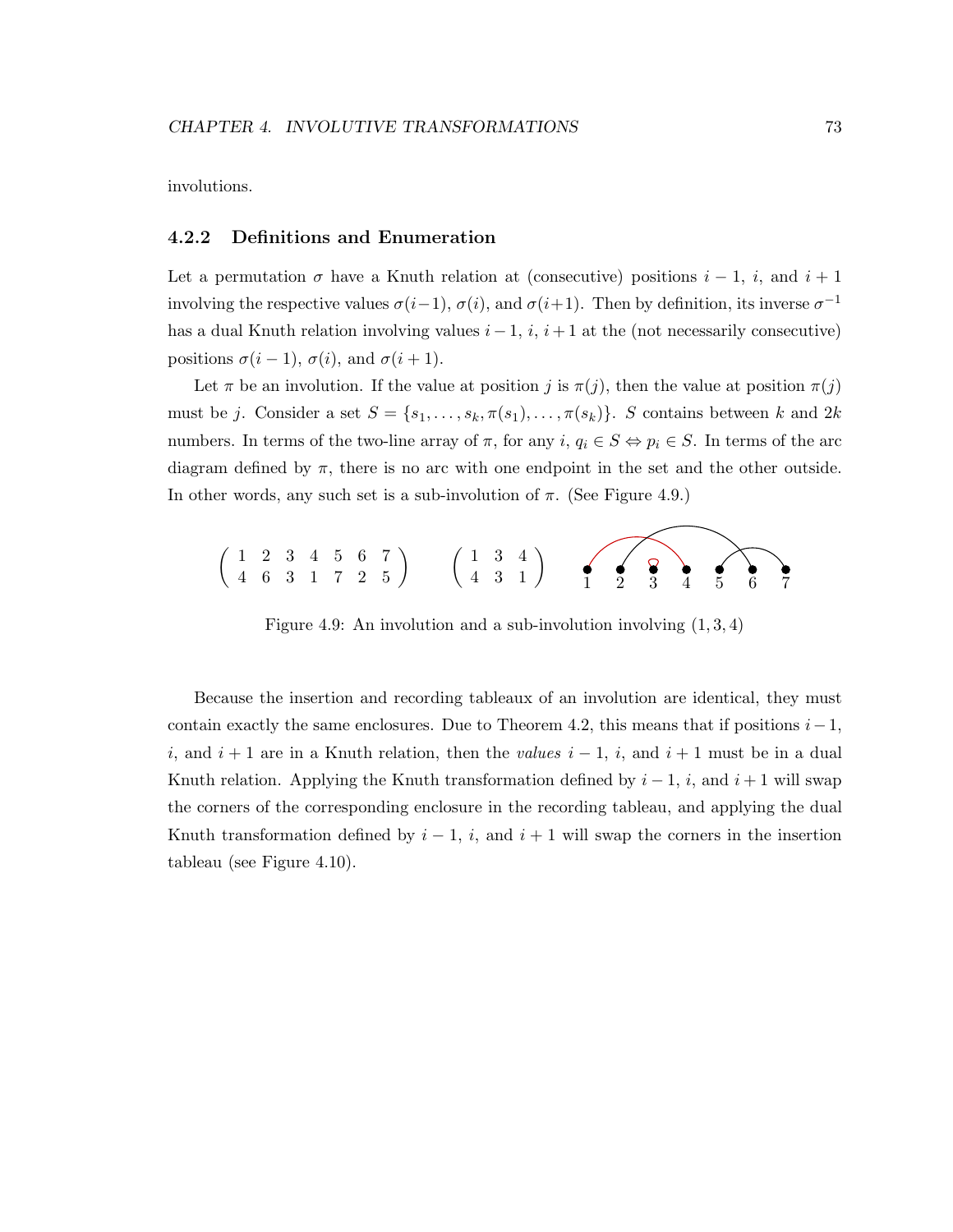

Figure 4.10: In the first row, an involution, its insertion tableau, recording tableau, and its arc diagram. In the second row, a Knuth transformation has been applied to the original involution at positions 3, 4, 5. In the third row, a dual Knuth transformation has been applied to the original involution at *values* 3, 4, 5. In the final row, both the Knuth and dual Knuth transformations have been applied. The tableaux are again identical, and the arc diagram of the resulting involution is shown

Because Knuth transformations change only the recording tableau, and dual Knuth transformations only the insertion tableau, applying a Knuth transformation to positions  $i-1$ , i, and  $i+1$  does not remove the dual Knuth transformation at values  $i-1$ , i, and  $i+1$ (and vice versa). If both transformations are applied (in either order), the same changes will be made to the insertion and recording tableaux, and a new involution will result.

We define such compound transformations as *involutive transformations*. More formally, if positions  $i - 1$ , i, and  $i + 1$  form a Knuth transformation in an involution  $\pi$ , an involutive transformation on  $i-1$ ,  $i$ , and  $i+1$  consists of applying a Knuth transformation to positions  $i-1$ , i, and  $i+1$  followed by a dual Knuth transformation to values  $i-1$ , i, and  $i+1$ . The result is another involution.

In terms of arc diagrams, an exhaustive examination reveals 10 involutive transformations up to left-to-right reflection, shown in Figure 4.11 below.

Involutive transformations inherit some useful properties from Knuth and dual Knuth transformations. The following theorem is key to the use of involutive transformations as a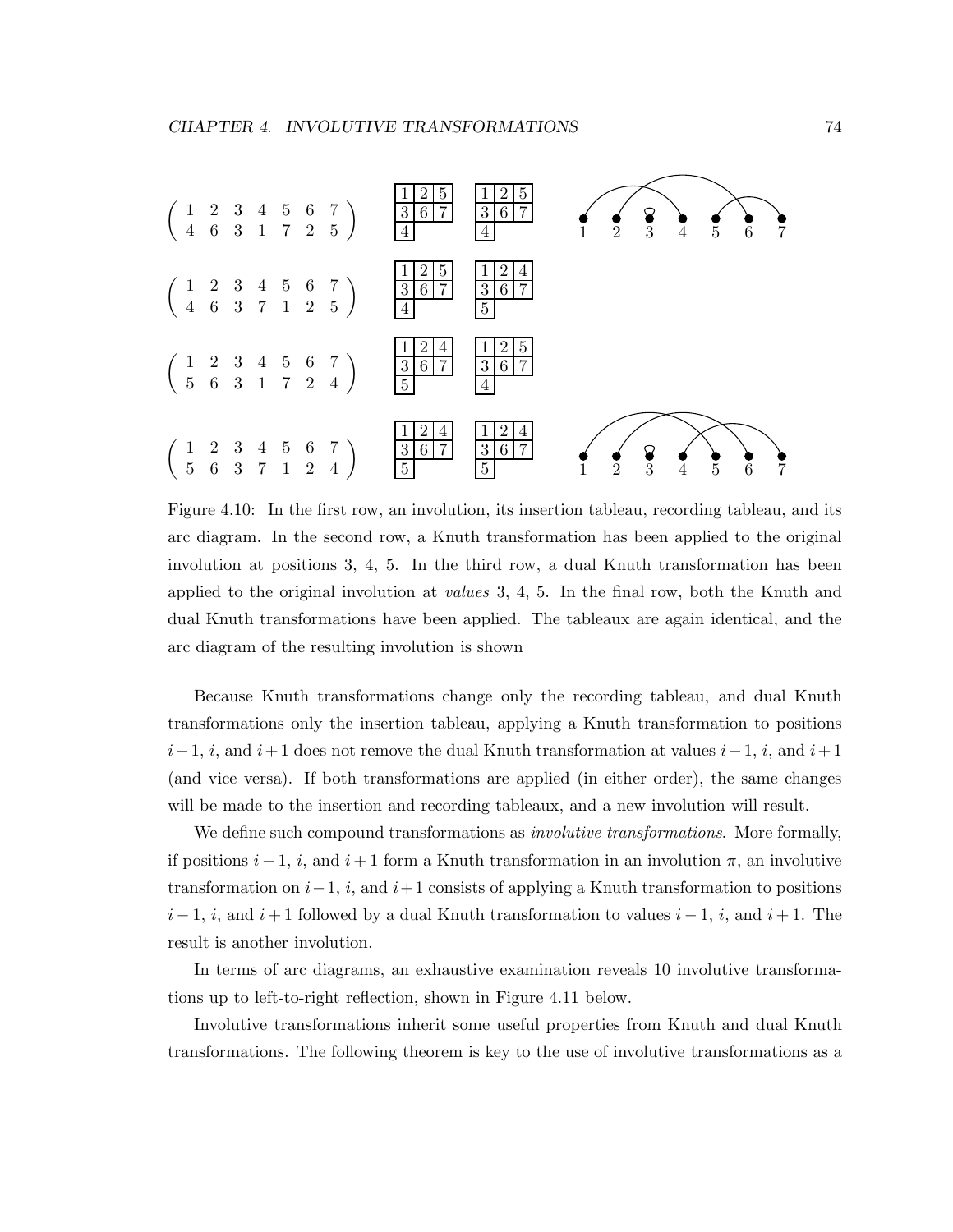form of induction.

**Theorem 4.3.** Any two involutions whose tableaux have the same shape can be transformed *into one another through a sequence of involutive transformations.*

*Proof.* The theorem is directly implied by Proposition 4.2.  $\Box$ 

Finally, Figure 4.11 below provides a complete enumeration of involutive transformations in terms of arc diagrams, up to left-to-right reflection. They will be used in the following chapter in the proof of our main result, Theorem 5.2, as well as Proposition 5.1. They are also used throughout Chapter 6.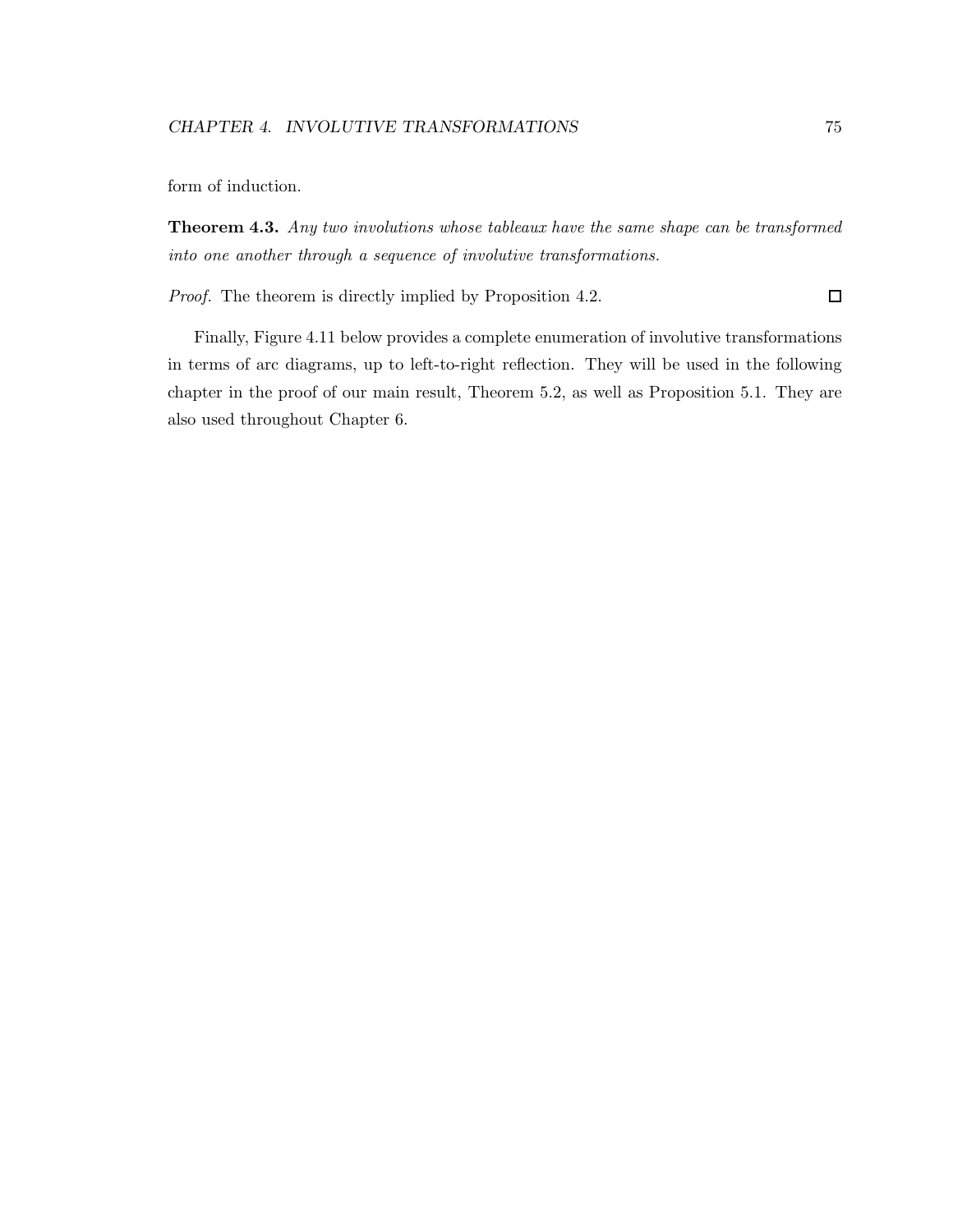

Figure 4.11: The 10 involutive transformations, up to left-to-right reflection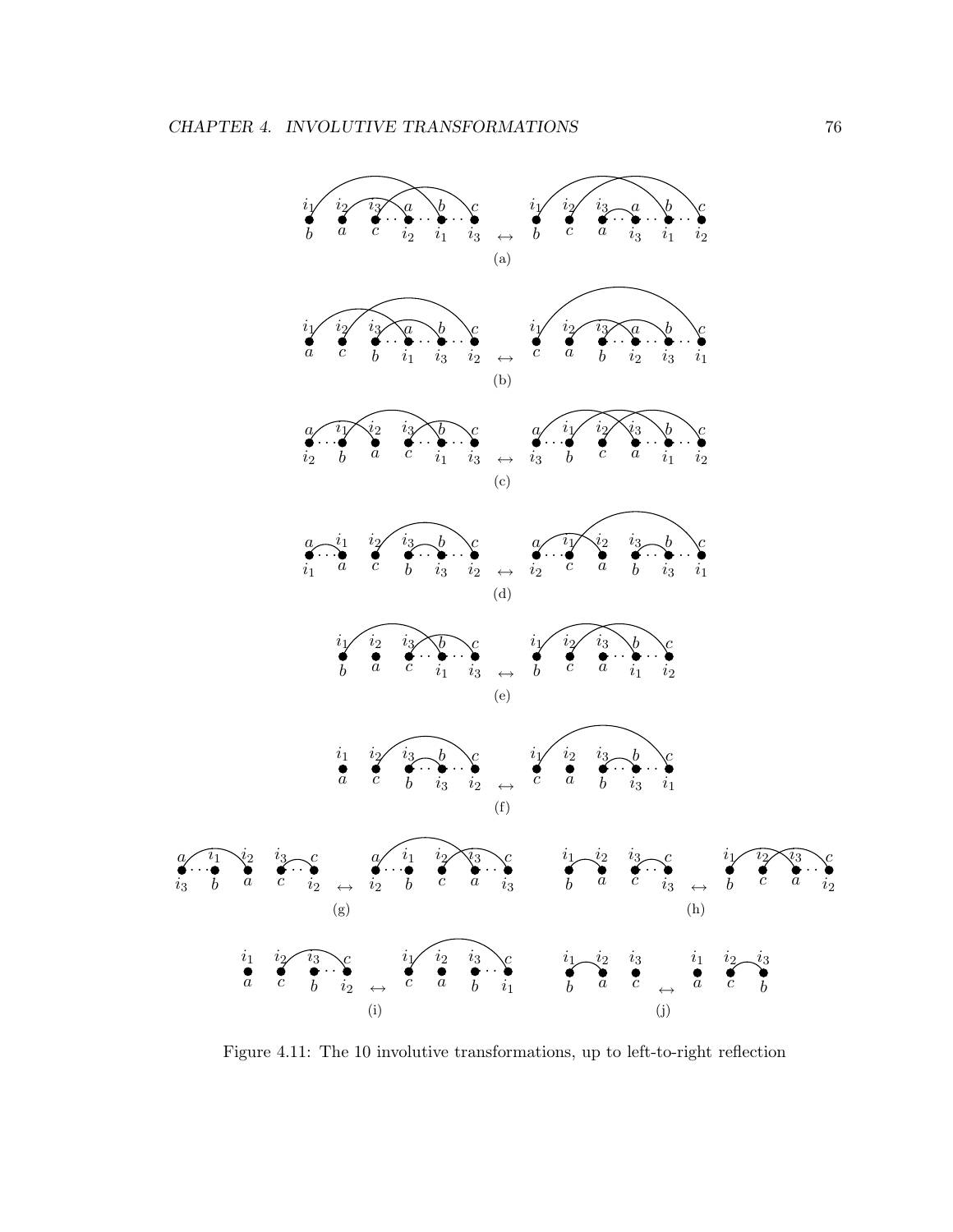# Chapter 5

# A Greene-like Correspondence for Nestings

Greene proved in [22] a surprising result that links sets of increasing subsequences of a permutation to the shape of the corresponding Young tableaux given by the RSK construction, extending the work of Schensted [38]. Since then, similar results have been found for several variants of the RSK construction, such as the one described in [8] for set partitions.

In the present chapter, we first use involutive transformations to prove an analogous result that relates decreasing sequences in involutions and the k-nestings in the corresponding arc diagrams (Theorem 5.2). By way of Greene's result, this shows that the nestings of involutions directly correspond to the shape of its associated tableau.

We then extend these results to arc diagrams that represent set partitions for both the weak and strong nesting interpretations (Theorem 5.4). We also show a connection with permutations by surjection (Corollary 5.5.2), which both extends and gives an alternate proof to some of the results of Chen et al. [8]. The surjection from matchings to permutations is also examined in terms of involutive transformations in Proposition 5.1; the results of the proposition are later used in Section 6.4.

# 5.1 Greene's Result for Permutations

To state Greene's result, we first we need some notation. Given a permutation  $\sigma$ , let  $d_i$  be the maximal combined length of i disjoint decreasing subsequences of  $\sigma$ . Also let  $d_0 = 0$ ,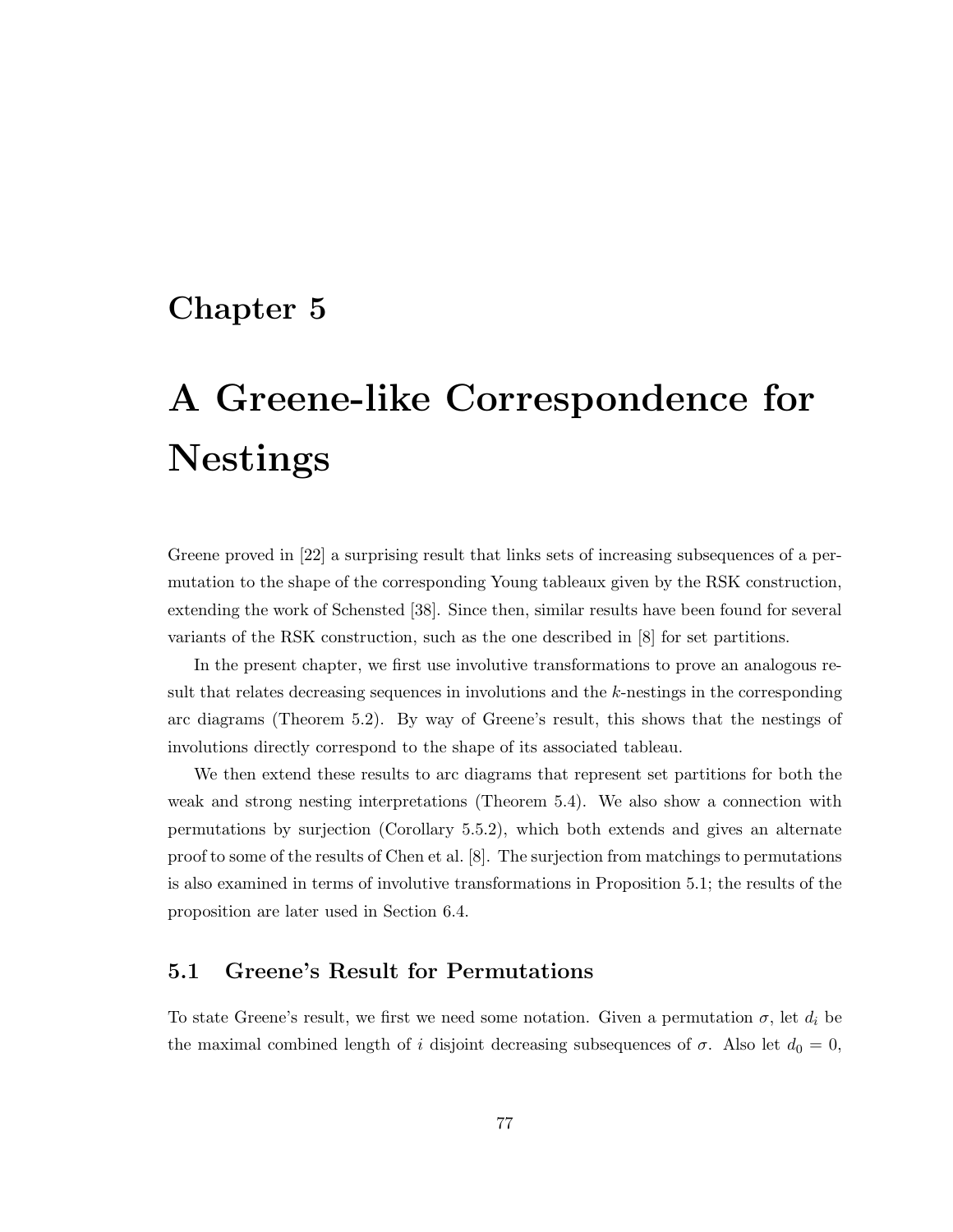and define the *maximal decreasing structure* of  $\sigma$  to be the vector  $mds(\sigma) = d_1 - d_0, d_2 - d_1$  $d_1, \ldots, d_i - d_{i-1}, \ldots$ 

For example, the permutation  $\sigma = 5416327$  has a decreasing sequence 5432, but there are no decreasing subsequences of longer length, so  $d_1 = 4$ . Similarly, the two disjoint decreasing subsequences 541 and 632 have a combined length of 6, and no other two disjoint decreasing subsequences can exceed this length, so  $d_2 = 6$ . All 7 elements of  $\sigma$  can be contained in three disjoint decreasing subsequences: 541, 632, and 7. Thus  $d_3 = 7$ , and  $d_i = 7$  for  $i > 3$ as well. Combining the results,  $mds(\sigma) = 4 - 0, 6 - 4, 7 - 6, 7 - 7, ... = 4, 2, 1, 0, 0, ...$ 

Analogously define the *maximal increasing structure*,  $\text{mis}(\sigma)$ , in terms of disjoint increasing subsequences of  $\sigma$ .

**Theorem 5.1** (Greene [22]). For any permutation  $\sigma$ , mis $(\sigma) = \text{sh}(\sigma)$  and mds $(\sigma) = \text{sh}(\sigma)^T$ 

In other words, the maximal increasing structure of a permutation corresponds to its shape, and the maximal decreasing structure to the conjugate shape. This result generalizes in a very natural way Schensted's result [38] that the length of the longest increasing subsequence of a permutation is the length of the largest row of the corresponding Young tableaux shape.

# 5.2 Maximal Nesting Structures

Recall that a k-nesting is a set of k pairwise nested arcs. In this section, we interpret singletons within an involution to be  $\frac{1}{2}$ -nestings. Note that under this interpretation, a  $k$ -nesting involves  $2k$  vertices, and thus corresponds to a decreasing subsequence of length 2k. A k-nesting under this interpretation corresponds to a strong  $|k|$ -nesting and to a weak  $[k]$ -nesting. An example is given in Figure 5.1.



Figure 5.1: A 4.5-nesting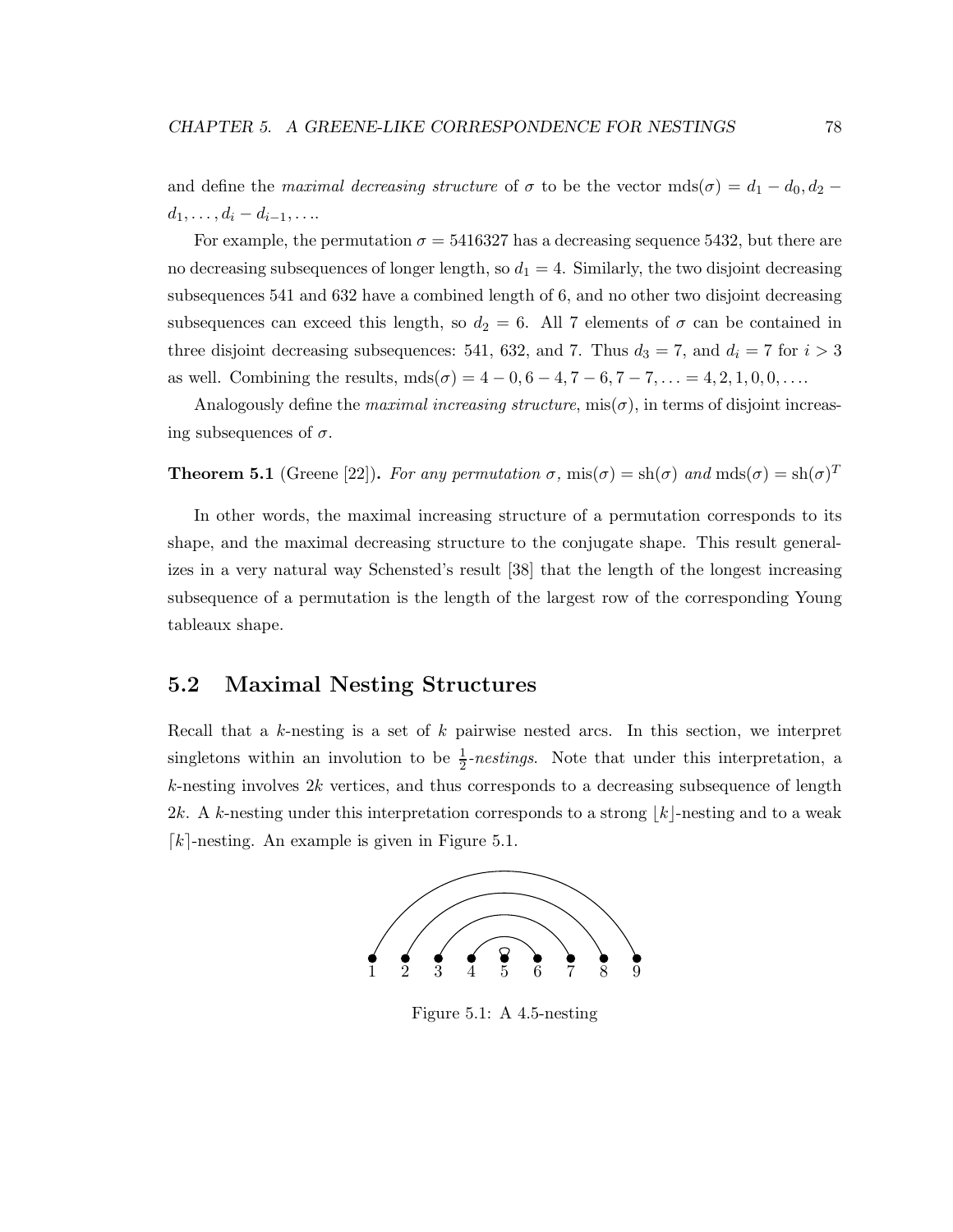Our goal is a Greene-like result for matchings that relates the shape of a Young tableau to the k-nestings in the arc diagram of some class of objects. By Corollary 3.3.2, involutions are in bijection with standard Young tableaux, and thus are the natural class of objects to consider.

Given an involution  $\pi$ , let  $m_i$  be the maximal combined size of i disjoint k-nestings within  $\pi$ . Also let  $m_0 = 0$ , and define the *maximal nesting structure* of  $\pi$  to be the vector  $\text{mns}(\pi) = m_1 - m_0, m_2 - m_1, \dots, m_i - m_{i-1}, \dots$  Also define a *certificate of*  $m_i$  to be any maximal set of *i* disjoint *k*-nestings with combined size  $m_i$ .

With these definitions, we can state our main results, which are proved together.

**Theorem 5.2.** For any involution  $\pi$ ,  $mds(\pi) = 2mns(\pi) = 2(m_1 - m_0), \ldots, 2(m_i - m_i)$  $m_{i-1}), \ldots$ 

**Theorem 5.3** (Odd column property). Let  $\pi$  be an involution corresponding to the SYT P*, and let* o<sup>i</sup> *be the number of columns of odd height from the first* i *columns of* P*. Any certificate of*  $m_i$  *must contain*  $o_i$  *singletons.* 

*Proof.* Note that by Greene's result, if an involution  $\pi$  corresponds to the SYT P, then  $mds(\pi) = sh(\pi)^T$ . Therefore Theorem 5.2 states that all involutions with the same shape also have the same maximal nesting structure.

We prove both theorems using the same method. First, we show that the theorems hold for at least one involution of each shape. Next, we show that involutive transformations preserve the results. This form of induction is possible due to Theorem 4.3, which states that any two involutions with the same shape can be transformed into one another through a sequence of involutive transformations.

For the base case, consider an involution  $\pi$  which consists of a sequence of j k-nestings, such that the *i*th nesting is a  $k_i$ -nesting. Moreover, order the sequence of k-nestings such that  $k_i \geq k_{i+1}$ . In terms of a permutation, the *i*th k-nesting is a decreasing sequence of length  $2k_i$  such that all elements are greater than those in the  $(i-1)$ th nesting and less than those in the  $(i+1)$ th nesting. The result is that each k-nesting in the sequence corresponds directly to a column in the standard Young tableau. More specifically, the ith k-nesting, which is a  $k_i$ -nesting, corresponds to the *i*th column from the left, which contains  $2k_i$  cells. Therefore, both theorems hold. An example is given in Figure 5.2.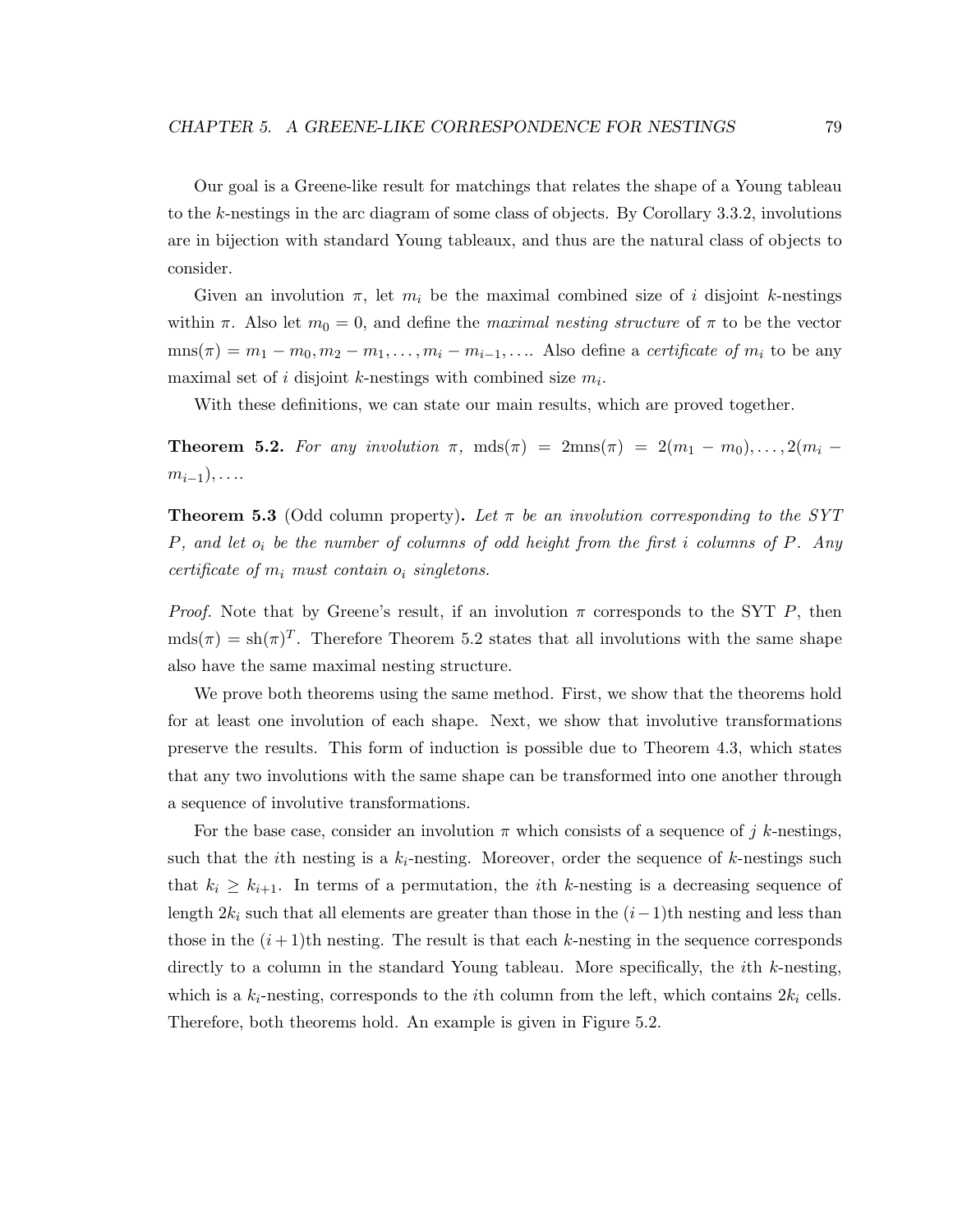

Figure 5.2: The unique SYT with  $\max Inv(\lambda)$  inversions for  $\lambda = 4, 3, 1$  and the corresponding involution

For the inductive case, we can show that the involutive transformations preserve both the maximal nesting structure and the odd column property. As an example, the proof for Involutive Transformation 4.11a follows.



Figure 5.3: Involutive Transformation 4.11a with labeled arcs

Consider Figure 5.3. The only difference between the two involutions is that arc  $\beta$  is nested inside of arc  $\gamma$  on the right, but not on the left. We need to show that we can preserve the certificates of  $m_l$ , for any l, when transforming the right hand side to the left hand side. (Recall that a certificate of  $m_l$  is a set of l k-nestings.)

If  $\gamma$  and  $\beta$  are not contained within the same k-nesting on the right, the certificate is trivially preserved.

Next we consider certificates in which both  $\gamma$  and  $\beta$  appear in the same k-nesting. No other arcs in the k-nesting may appear between  $\gamma$  and  $\beta$ , as their left endpoints are adjacent. Therefore, any such k-nesting consists of some number of arcs nested above  $\gamma$ , then  $\gamma$ ,  $\beta$ , and some number of arcs nested below  $\beta$ . We represent this k-nesting by  $G^+\gamma\beta B^-$ .

That fact that the left endpoints of  $\alpha$  and  $\gamma$  are adjacent also means that any arcs which are nested above  $\gamma$  are also nested above  $\alpha$ , and any arcs which are nested below  $\alpha$  are also nested below  $\gamma$ .

In the first case, consider certificates which do not contain  $\alpha$ .  $\alpha$  is nested above  $\beta$  in the arc diagram as well, so for these certificates, we can simply replace  $\gamma$  with  $\alpha$  to obtain another certificate of the same size that does not have  $\gamma$  and  $\beta$  in the same k-nesting.

For the second case we must consider certificates that contain both  $\alpha$  and  $G^+\gamma\beta B^-$ . α must be part of a different k-nesting than  $G^+\gamma\beta B^-$ , as α crosses γ. We represent the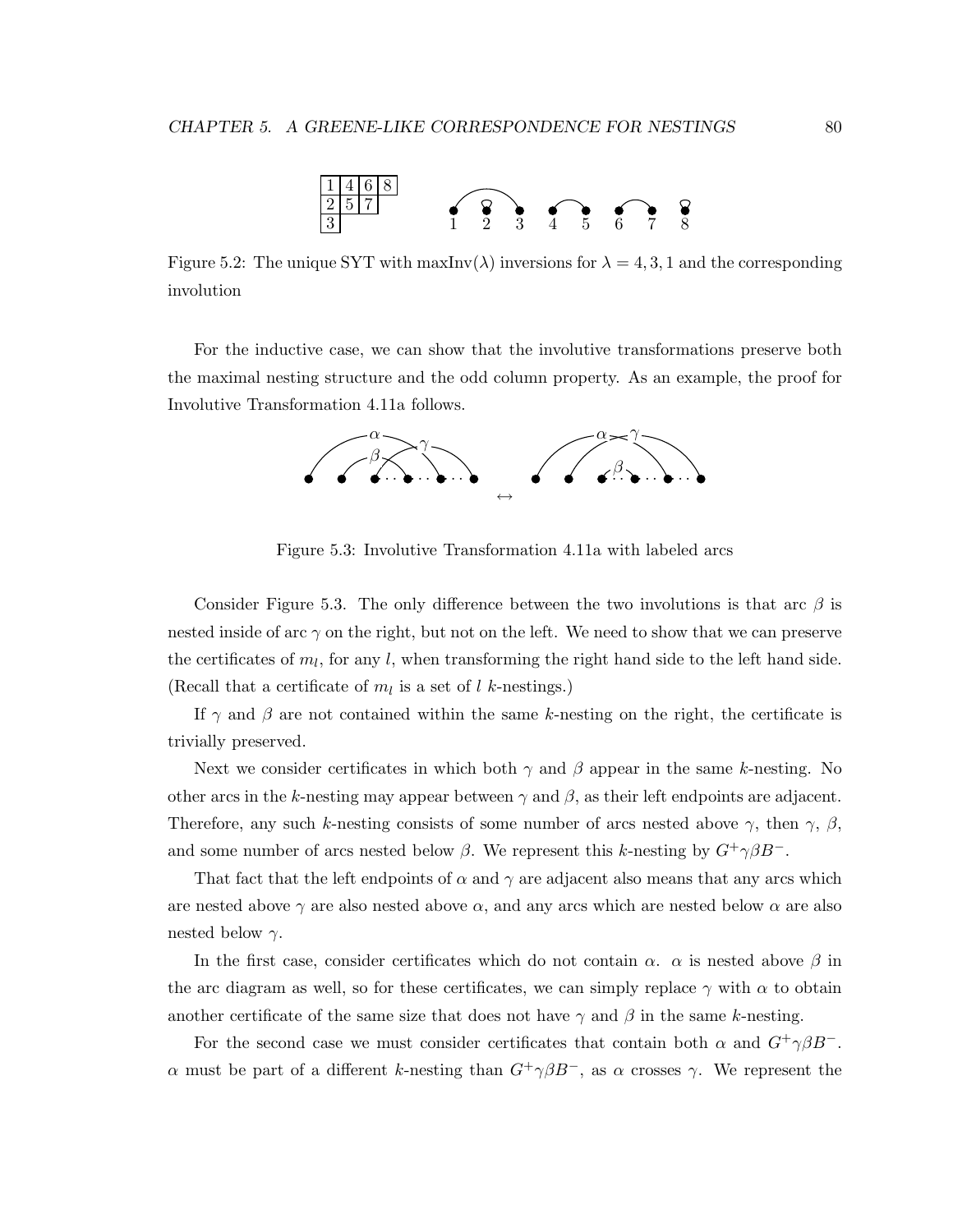k-nesting containing  $\alpha$  by  $A^+\alpha A^-$ , where  $A^+$  are arcs in the k-nesting which are above  $\alpha$ , and  $A^-$  are those which are below  $\alpha$ . For any such certificate, we replace the k-nestings  $G^+\gamma\beta B^-$  and  $A^+\alpha A^-$  by two new k-nestings  $G^+\gamma A^-$  and  $A^+\alpha\beta B^-$ . The k-nestings are valid as  $\beta$  is nested below  $\alpha$ , and any arc nested below  $\alpha$  must also be nested below  $\gamma$ .

In either case, in the new certificate  $\alpha$  and  $\gamma$  are not in the same k-nesting, and thus it is preserved on the left side as well as the right side. This proves that Involutive Transformation 4.11a preserves mns $(\pi)$ .

The proofs for the other 9 involutive transformations are analogous. Because the number of singletons in each certificate is preserved, the odd column property is also preserved. The odd column property must hold in the base case and it is always possible to reach a base case through a sequence of involutive transformations, and therefore the odd column property must always hold.  $\Box$ 

Remark: An alternative proof of Theorem 5.2 is possible using permutation matrices. The key facts are that involutions are reflective around the main diagonal, and that  $k$ nestings correspond to decreasing subsequences that are also reflective around the main diagonal.

Corollary 5.3.1 (Schützenberger [40]). *The number of singletons in an involution corresponds to the number of odd columns in its shape.*

Note: The odd column property is a refinement of Corollary 5.3.1. Corollary 5.3.1 is itself a well-known result of Schützenberger [40]. A more direct proof of this result was also given by Beissinger [1].

# 5.3 Set Partitions, Matchings, and Permutations

The results of the previous section are important in that they provide a Greene-like result between nestings in involutions and the shape of the same involutions under RSK. However, maximal nesting structure is defined in terms of  $\frac{1}{2}$ -nestings. Our goal in this section is to both extend the results to the larger class of set partitions, and to restate the results in terms of weak nestings and strong nestings, as is conventional.

This section relies heavily on the surjections of Section 2.1.4. Recall that  $\tilde{\eta}(\nu)$  is a surjection to involutions which preserves strong crossings and all nestings;  $\hat{\eta}(\nu)$  is a surjection to involutions which preserves weak crossings and all nestings;  $h(\nu)$  is a surjection to matchings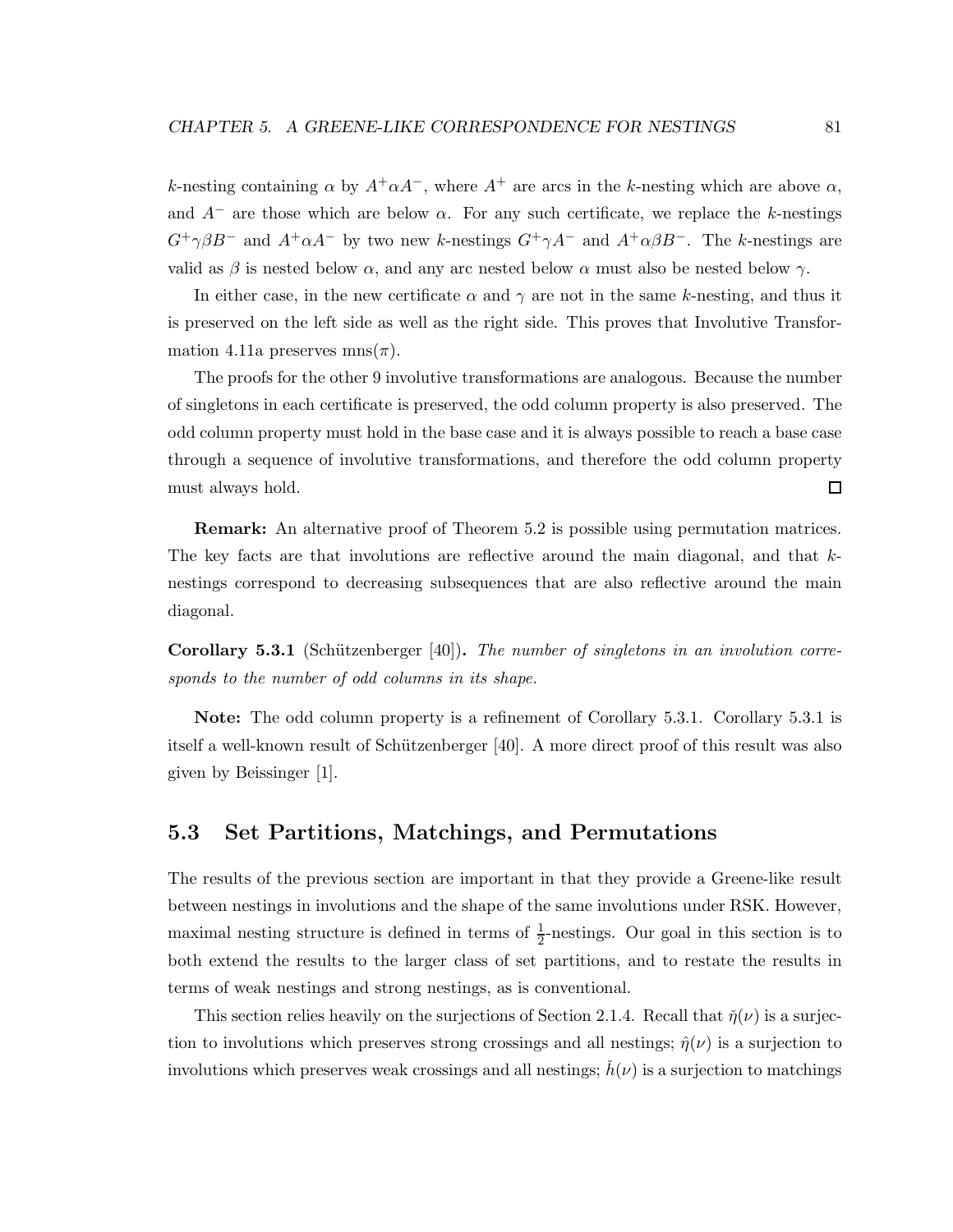which preserves strong nestings and crossings; and  $\hat{h}(\nu)$  is a surjection to matchings which preserves weak nestings and crossings.

The following theorem gives results for set partitions in the  $\frac{1}{2}$  $\frac{1}{2}$ -nesting, strong nesting, and weak nesting interpretations.

Theorem 5.4. *For any set partition* ν*,*

$$
\text{mns}(\nu) = \text{mns}(\tilde{\eta}(\nu)) = \text{mns}(\hat{\eta}(\nu))
$$

$$
\text{mns}(\tilde{h}(\nu)) = \lfloor \text{mns}(\nu) \rfloor = \lfloor m_1 - m_0 \rfloor, \dots, \lfloor m_i - m_{i-1} \rfloor, \dots
$$

$$
\text{mns}(\hat{h}(\nu)) = \lfloor \text{mns}(\nu) \rfloor = \lfloor m_1 - m_0 \rfloor, \dots, \lfloor m_i - m_{i-1} \rfloor, \dots
$$

$$
2\text{mns}(\nu) = \lfloor \text{mns}(\nu) \rfloor + \lfloor \text{mns}(\nu) \rfloor
$$

*Proof.* The first equation is trivially true, as  $\tilde{\eta}(\nu)$  and  $\hat{\eta}(\nu)$  do not alter k-nestings in any way. This extends Theorem 5.2 to set partitions under the  $\frac{1}{2}$ -nesting interpretation.

 $h(\nu)$  changes k-nestings into |k|-nestings, and  $h(\nu)$  changes them into [k]-nestings. The odd column property allows us to extend this to the maximal nesting structure as a whole, as  $m_i - m_{i-1}$  is not an integer if and only if certificate  $m_i$  involves one more singleton than certificate  $m_{i-1}$ .

Therefore the second equation states that the maximal nesting structure of a set partition  $\nu$  under the strong nesting interpretation is  $|\text{mns}(\nu)|$ . Similarly, under the weak nesting interpretation, it is  $\lceil \text{mns}(\nu) \rceil$ .

The final equation is true as  $2(m_i - m_{i-1})$  is always an integer, so  $2(m_i - m_{i-1})$  =  $\lfloor m_i - m_{i-1} \rfloor + \lceil m_i - m_{i-1} \rceil$ .  $\Box$ 

The above theorem describes the maximal nesting structures of a set partition  $\nu$  purely in terms of matchings  $(h(\nu))$  or  $\dot{h}(\nu)$  for the weak and strong interpretations, respectively).

We next follow the lead of Chen et al. [8] and show a connection between the maximal nesting structure of a matching  $\mu$  and the maximal decreasing structure of a permutation  $f(\mu)$ . The following theorem can be considered a special case of Corollary 5.5.2 below; as later noted, Corollary 5.5.2 includes one of the results of Chen et al. [8]. We provide an alternate proof that uses the relatively simple connection between the Ferrers filling and the permutation matrix of a matching.

**Theorem 5.5** (Chen et al.  $[8]$ ).

$$
\text{mns}(\mu) = \text{mds}(f(\mu)) \qquad (\mu \in M_{2n})
$$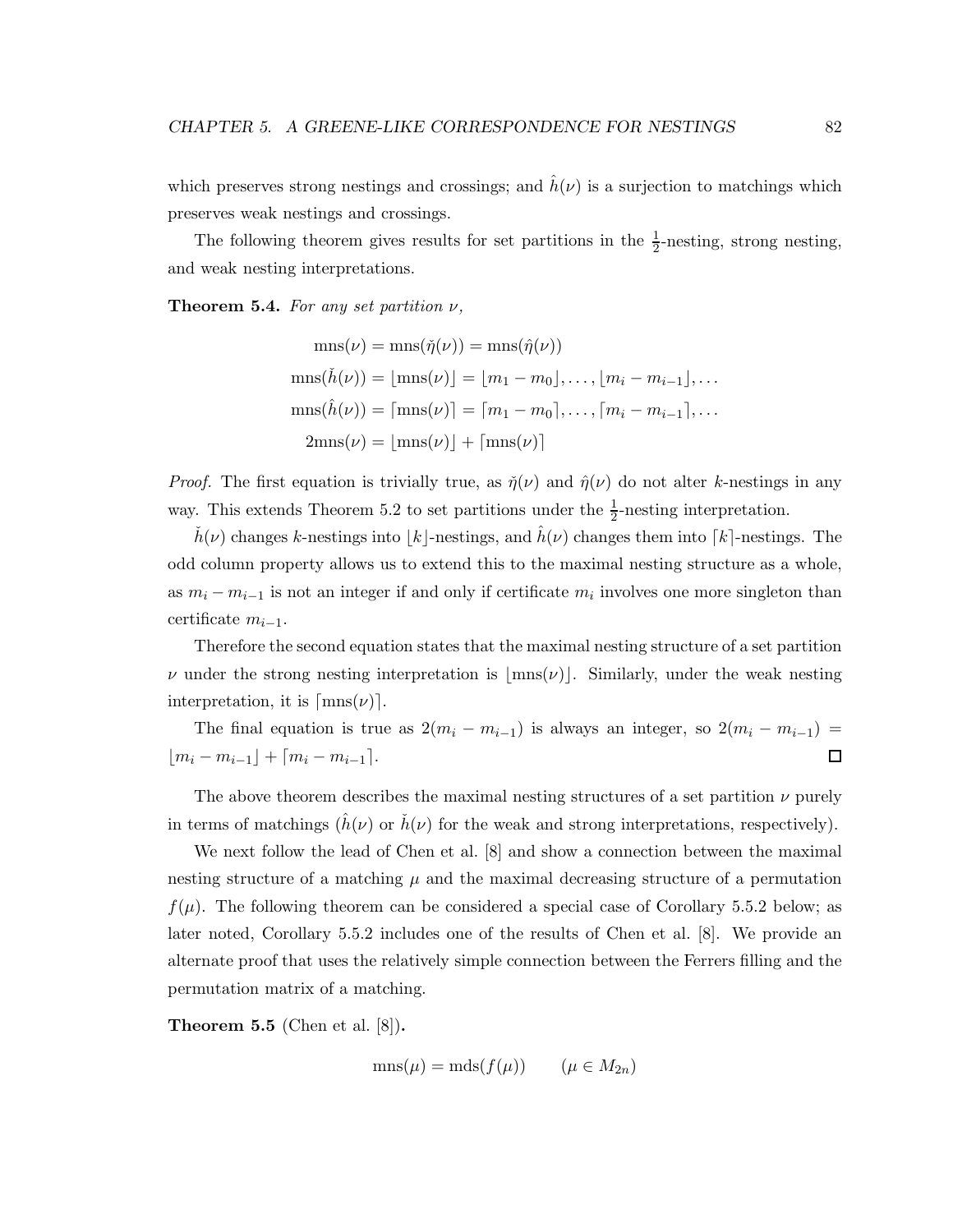*Proof.* Recall the relationship between a matching  $\mu$  and its Ferrers filling. The Ferrers filling corresponds to the upper triangular half of the permutation matrix of  $\mu$ . A k-nesting in the matching is in bijection with a decreasing subsequence in the upper half of the permutation matrix, as can be evidenced in the Ferrers filling. (See Figure 5.4.)



Figure 5.4: A Ferrers filling of a matching, with arcs

 $f(\mu)$  is defined by extending the Ferrers filling of  $\mu$  to be an  $n \times n$  permutation matrix. The contents of the filling are not changed, and thus the decreasing subsequences of  $f(\mu)$ correspond to the decreasing subsequences in the upper half of the permutation matrix of  $\mu$ , which in turn are in bijection with the k-nestings of  $\mu$ .  $\Box$ 

The theorem implies that applying involutive transformations to a matching  $\mu$  does not change the shape of  $f(\mu)$ . The following proposition (a new result) makes the relationship more explicit, and is later used in Section 6.4.

#### Proposition 5.1. *Given a matching* µ*,*

- *1. applying Involutive Transformations 4.11a or 4.11b to* µ *applies a Knuth transformation on*  $f(\mu)$ *,*
- *2. applying the reflections of Involutive Transformations 4.11a or 4.11b to* µ *applies a dual Knuth transformation on*  $f(\mu)$ *,*
- *3. all other involutive transformations on*  $\mu$  *have no effect on*  $f(\mu)$ *.*

*Proof.* We originally formulated  $f(\mu)$  in terms of the Ferrers filling of  $\mu$ . To prove the proposition, we note some properties of the surjection. Figure 5.5 is included for reference.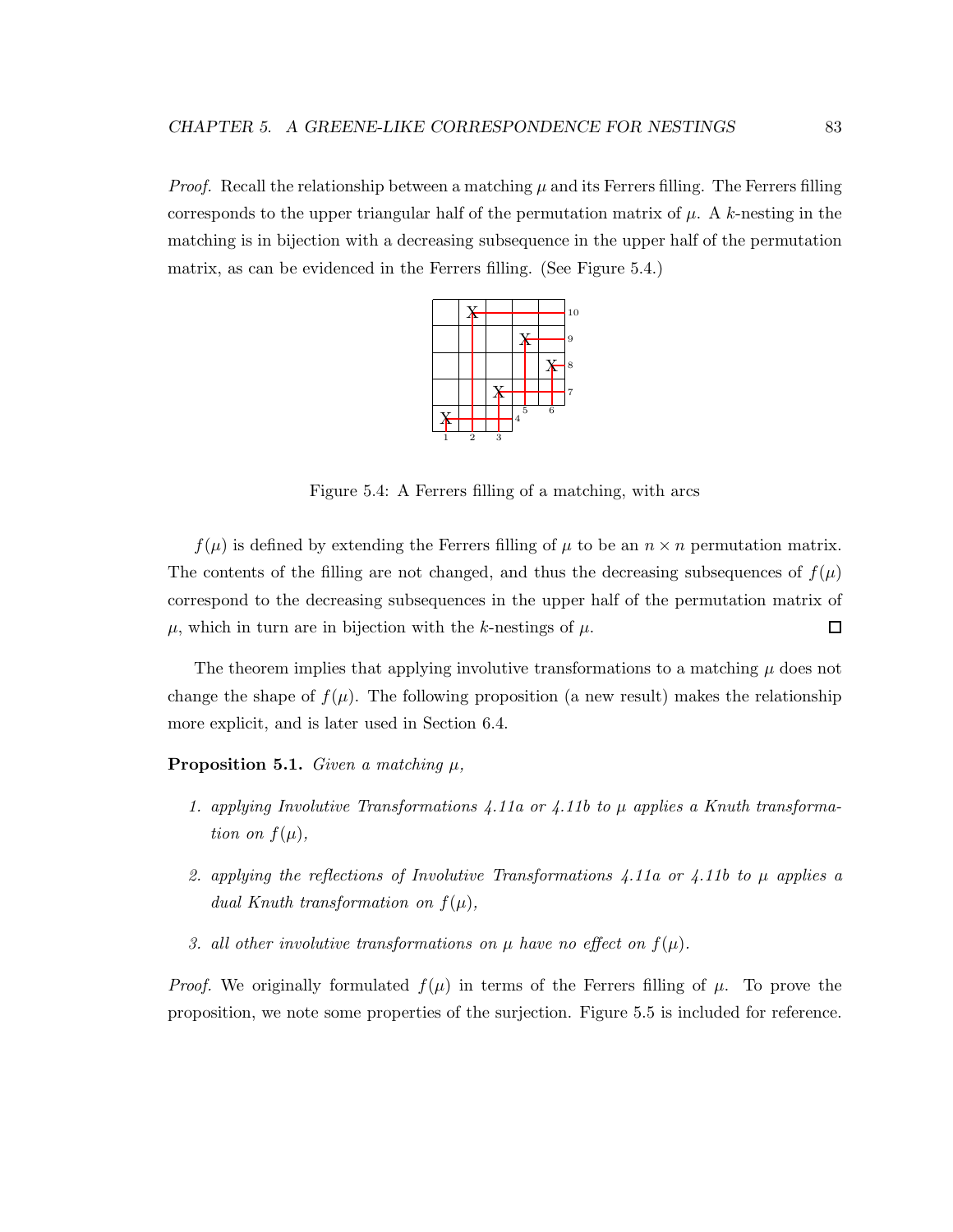

Figure 5.5: The relationship between  $\mu$  and  $f(\mu)$  for a matching  $\mu$ 

Let  $\mu \in M_{2n}$  be a matching and let  $f(\mu) = \sigma \in S_n$ . Label the left endpoints of  $\mu$  from left to right as  $l_1, \ldots, l_n$ , and label the right endpoints from left to right as  $r_1, \ldots, r_n$ . The key property is that  $\sigma(i) = j$  if and only if there is an arc between  $l_i$  and  $r_j$  in  $\mu$ .

Involutive Transformations 4.11a and 4.11b involve three consecutive left endpoints  $l_{i-1}$ ,  $l_i$ , and  $l_{i+1}$ , two of which are exchanged. Due to the above property and the definition of involutive transformations, positions  $i - 1$ , i, and  $i + 1$  form a Knuth transformation in σ. Applying the involutive transformation to µ results in the Knuth transformation being applied in  $\sigma$ .

Similarly, the reflections of Involutive Transformations 4.11a and 4.11b involve three consecutive *right* endpoints, which correspond to a dual Knuth relation in  $\sigma$ .

Involutive Transformations 4.11c, 4.11d, 4.11h, and their reflections exchange the positions of a left and a right endpoint, and this has no affect on  $\sigma$  as shown by the property above. (The relative positions of all left points is not affected, nor is the relative positions of all right points.)

The remaining transformations do not apply to matchings, and thus the proof is complete. 口

Next, we state two corollaries of the preceding theorems. Corollary 5.5.1 is new, and Corollary 5.5.2 is partially new (as discussed following the proof).

#### Corollary 5.5.1.

$$
mds(\pi) = 2mns(\pi) = mds(\check{f}(\pi)) + mds(\hat{f}(\pi))
$$
\n
$$
(\pi \in I_n)
$$
\n(5.1)

$$
mds(\mu) = 2mns(\mu) = 2mds(f(\mu))
$$
\n
$$
(\mu \in M_{2n})
$$
\n(5.2)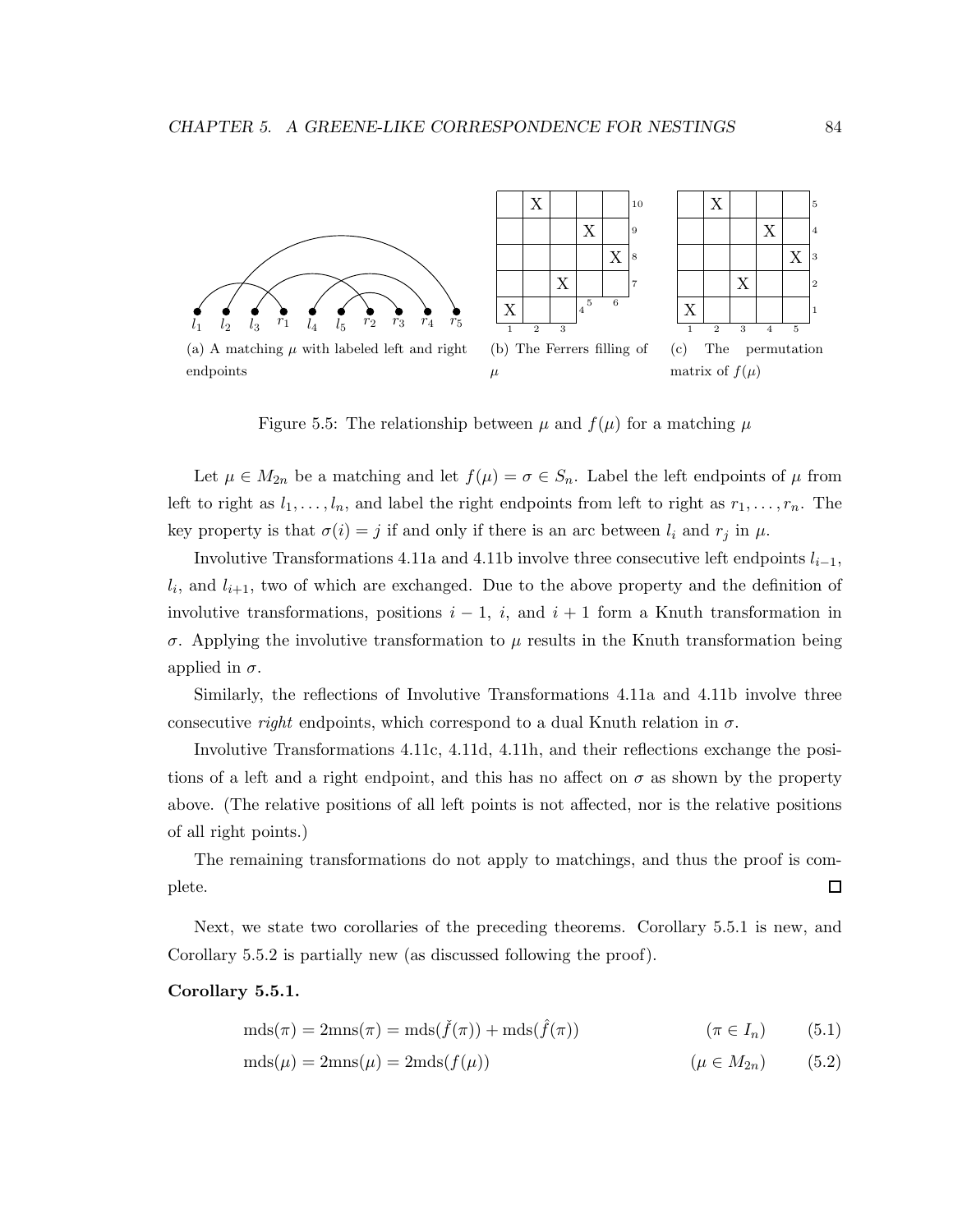#### Corollary 5.5.2.

$$
\lfloor \text{mns}(\nu) \rfloor = \text{mns}(\check{h}(\nu)) = \text{mds}(\check{f}(\nu)) \qquad (\nu \in P_n) \tag{5.3}
$$

$$
[\text{mns}(\nu)] = \text{mns}(\hat{h}(\nu)) = \text{mds}(\hat{f}(\nu)) \qquad (\nu \in P_n)
$$
\n(5.4)

*Proof.* Equation 5.1 follows from Theorems 5.2 and 5.4.

Equation 5.2 follows from Equation 5.1, as for matchings  $\mu$ ,  $\check{f}(\mu) = \hat{f}(\mu) = f(\mu)$ .  $\Box$ Corollary 5.5.2 follows from Theorems 5.4 and 5.5.

The practical result is that the maximal nesting structures of matchings can be described in terms of their Ferrers fillings. In combination with the previous results, the maximal nesting structures of set partitions under the weak or strong interpretations can also be described in terms of Ferrers fillings after applying the surjections of Section 2.1.4.

**Note:** Recall that  $h(\nu)$  corresponds to the strong nesting interpretation of a set partition. In [8] (Proposition 8 and Corollary 9), Chen et al. use the machinery of vacillating tableaux to prove (using a different notation) that

$$
\text{mns}(\check{h}(\nu)) = \text{mds}(\check{f}(\nu)^{-1}) \quad (\nu \in P_n) \tag{5.5}
$$

Inversion of a permutation preserves the maximal decreasing structure, so this is equivalent to the second equality of Equation 5.3.

Corollary 5.5.2 provides an alternate proof Chen et al.'s result, and also gives an analogous result for the weak nesting interpretation. Additionally, it extends the result to show an explicit connection with the  $\frac{1}{2}$ -nesting interpretation ( $\lfloor \text{mns}(\nu) \rfloor$ ) and  $\lceil \text{mns}(\nu) \rceil$ ).

The authors also state that "[i]t would be interesting to get a result for  $cr_r(P)$  [(maximal crossing structure)] analogous to Corollary 9." However, as the shape of an involution is determined completely by its maximal nesting structure while the maximal crossing structure varies, this seems unlikely in the general case.

The exception is for  $\beta \in BM_{2n}$ . Similar to decreasing subsequences and nestings,  $g(\sigma)$  translates increasing subsequences in permutation  $\sigma$  to crossings in  $g(\sigma)$ . That is,  $\text{mcs}(g(\sigma)) = \text{mis}(\sigma) = \text{sh}(\sigma)$  where mcs represents maximal crossing structure.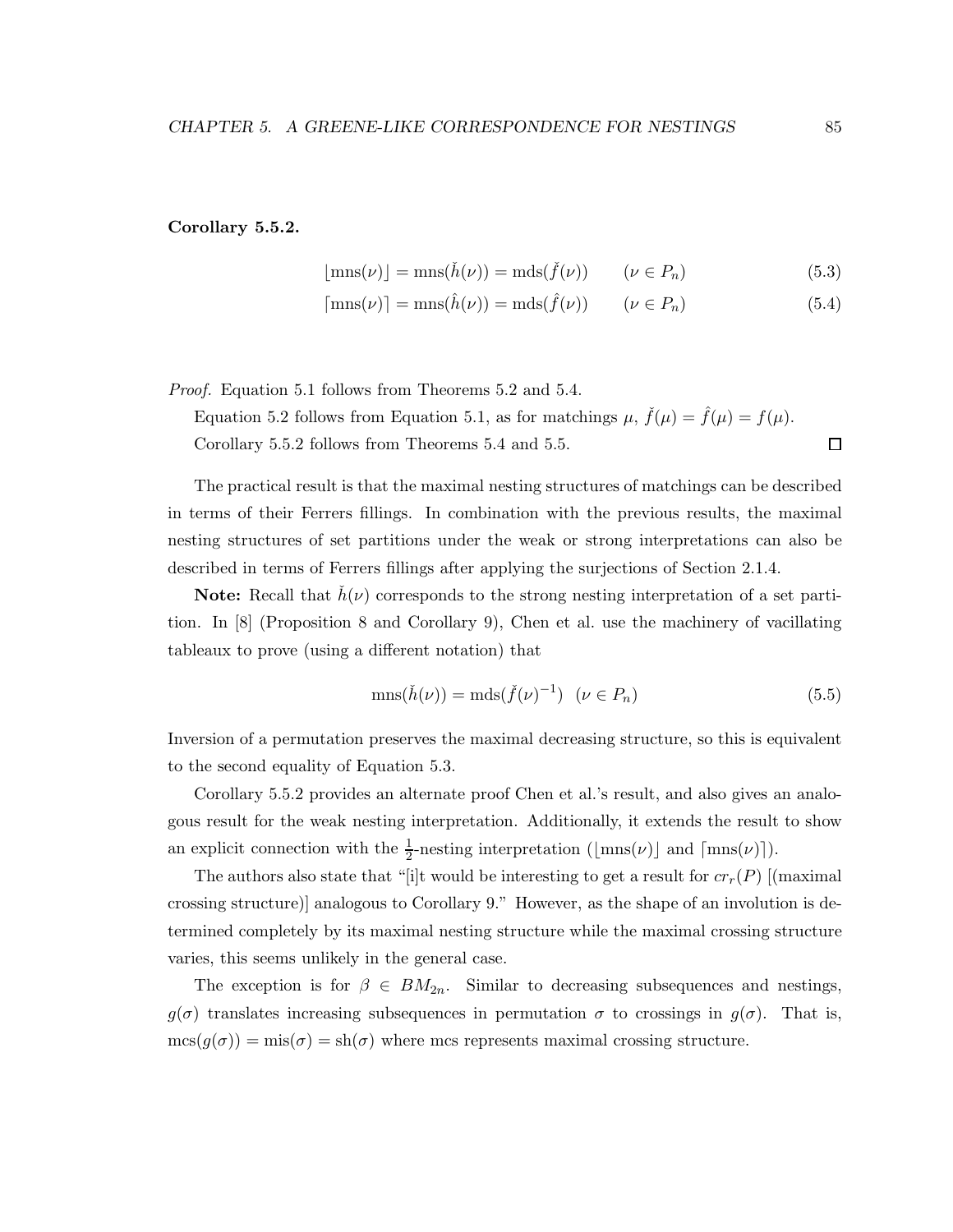# Chapter 6

# Knuth Graphs

In Chapter 4 we used the results of Knuth [27] and Reifegerste [35] to show that all standard Young tableaux of a constant shape can be transformed into one another through a sequence of transformations on enclosures within the tableaux.

In this section, we use the enclosure transformations to define graphs on Young tableaux of a constant shape. The graphs can be interpreted as the Hasse diagram of a poset; two examples of such posets are given. Some graph theoretical properties are also explored, with the aid of involutive transformations.

To the best of our knowledge, these graphs are unexplored in the literature. In Section 6.3 we prove some results for special shapes of Young tableaux.

# 6.1 Introducing Knuth Graphs

Consider a graph on all involutions of a given shape  $\lambda$ , where there is an edge between two involutions if and only if they differ by a single involutive transformation. We define such a graph to be  $K_{\lambda}$ .  $K_{\lambda}$  is equivalent to a graph on all SYTs with shape  $\lambda$ . Under this interpretation, the edges correspond to two SYT that can be transformed into one another by swapping the corners of an enclosure. By Corollary 4.2.1,  $K_{\lambda}$  can also be considered to be a graph on Knuth-equivalent permutations, wherein the edges correspond to Knuth transformations.

As transposition of a Young tableau preserves enclosures,  $K_{\lambda}$  is isomorphic to  $K_{\lambda}T$ . If  $\lambda = \lambda^T$ , then  $K_{\lambda}$  is automorphic around transposition. Evacuation and negation of a Young tableau preserves the shape of the tableau, and corresponds to the left-to-right reflection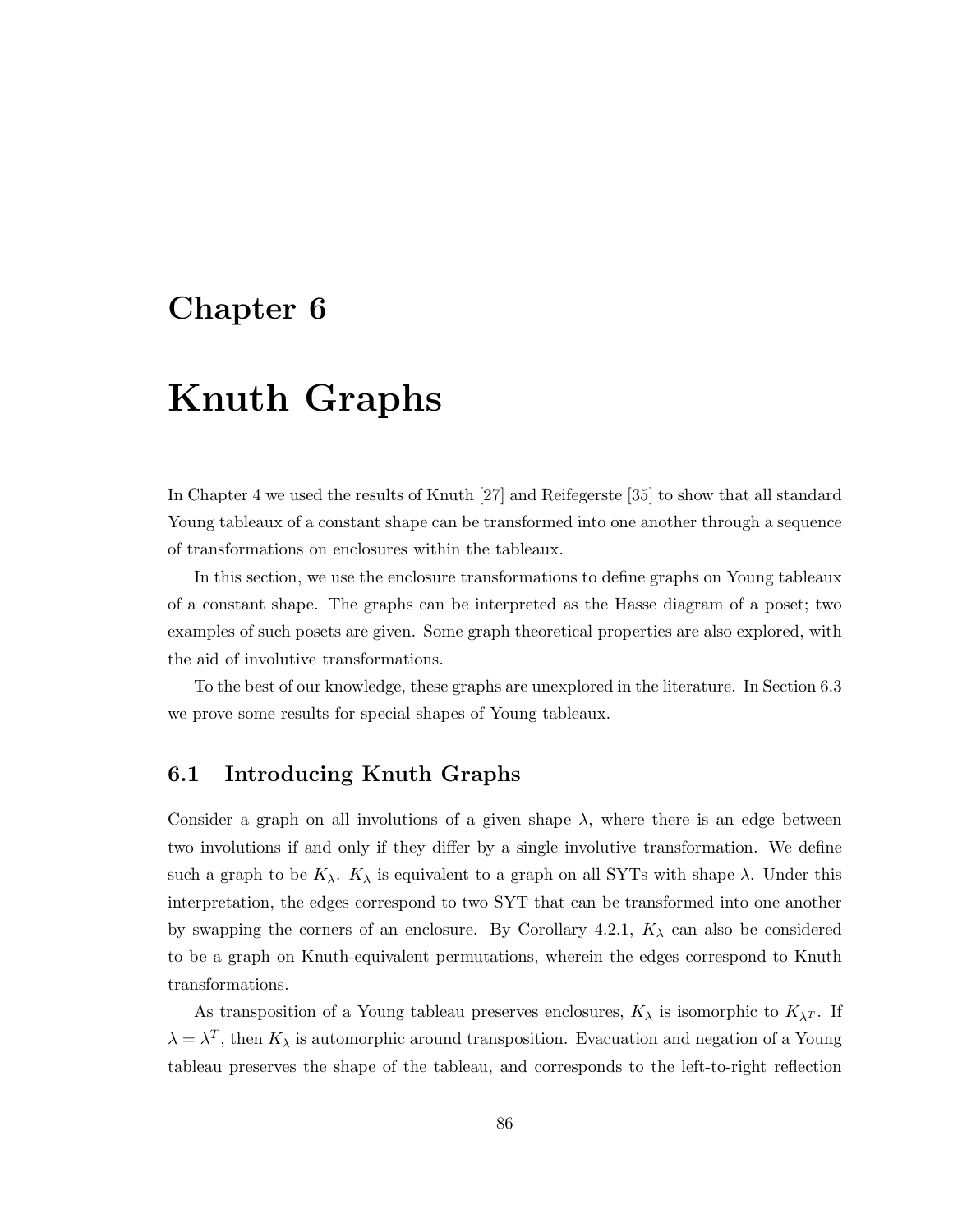of the arc diagram of an involution, as shown in Figure 6.1. The values of the enclosures are negated, but still exist, so  $K_{\lambda}$  (for any shape  $\lambda$ ) is automorphic around evacuation and negation. Examples of Knuth graphs appear in Figures 6.3 and 6.4.



Figure 6.1: Reflecting the arc diagram of an involution is equivalent to evacuating and negating the tableau

## 6.2 Posets

The study of *partially ordered sets* or *posets* is an active research area. We refer the interested reader to the works of Stanley [43, 44].

First, let us introduce some terminology of posets. A poset is a tuple  $(S, \leq)$  where S is a set and  $\leq$  is a reflexive, antisymmetric, and transitive relation. The relation does not need to apply to all pairs of elements in S.  $s_2$  *covers*  $s_1$  if  $s_1 < s_2$  and there does not exist any element x such that  $s_1 < x < s_2$ . The *Hasse diagram* of a poset is a graph wherein the vertices are elements of S, and there is an edge between x and y if and only if y covers x.

x is a *maximal element* of the poset if there does not exist a  $y \in S$  such that  $x < y$ ; *minimal elements* are analogously defined. A poset has a *least element* x if  $x \leq y$  for all y ∈ S. *Greatest element* is analogously defined. A *bounded poset* is a poset with both a least and greatest element.

A *graded poset* is a poset with a rank function  $\rho : S \to \mathbb{Z}$  such that if  $x \leq y$ , then  $\rho(x) \leq \rho(y)$ . A *ranked poset* has the additional property that all maximal elements have the same rank, and all minimal elements have the same rank. A bounded, graded poset is necessarily ranked, and has the property that any three elements in the Hasse diagram can be contained in a single path.

It is possible to define statistics on Young tableaux which change by  $\pm 1$  whenever the corners of an enclosure are swapped. As a result, Knuth graphs can be interpreted as the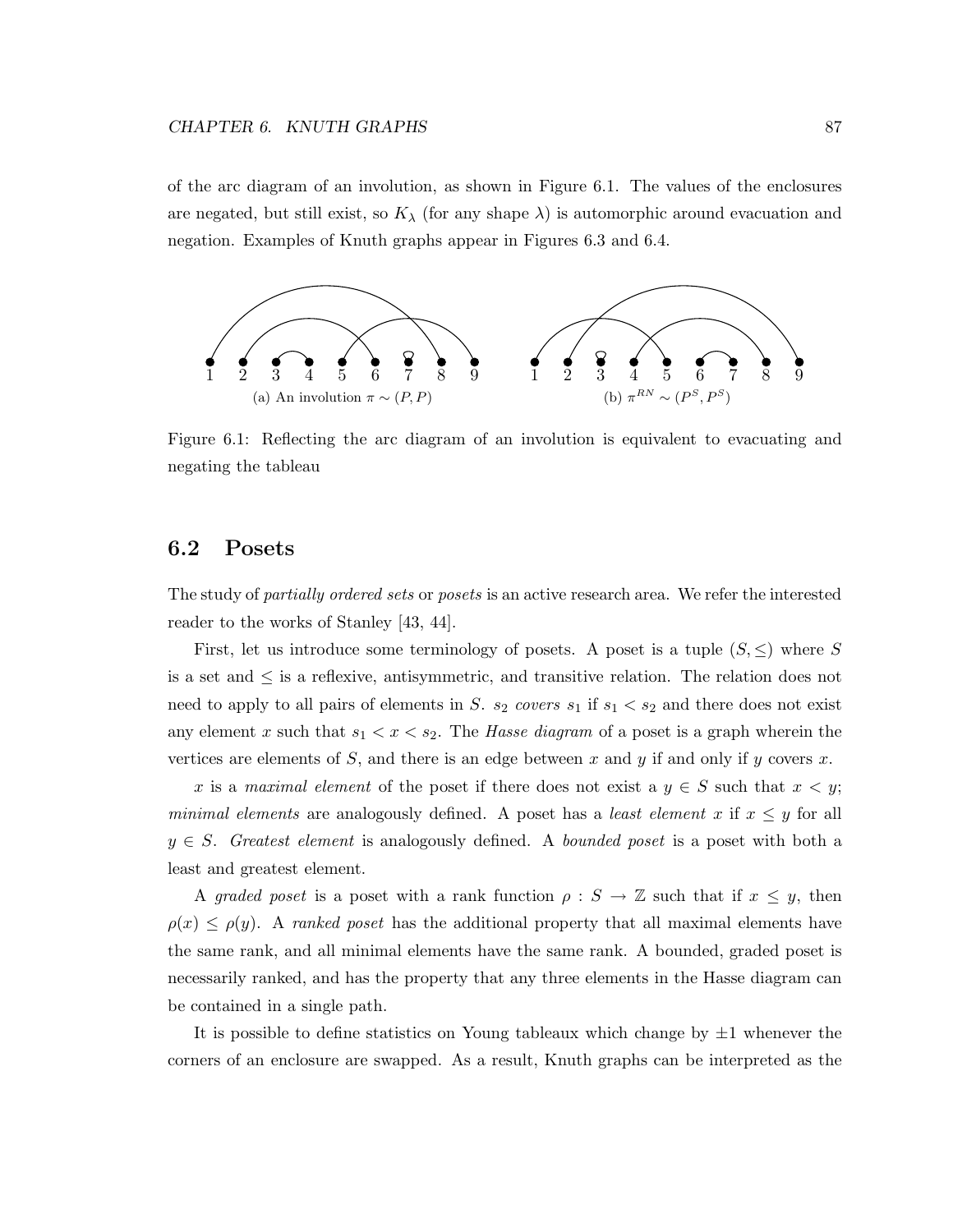Hasse diagram of a graded poset defined by both the statistic (which acts as a rank function), and the restriction that tableau  $P$  covers tableau  $Q$  if and only if they differ only by a swap of the corners of an enclosure.

One such statistic which applies to any shape  $\lambda$  is the number of inversions within the tableau, as discussed in Section 4.1.2. We refer to this poset as the inversion poset. Although for any shape  $\lambda$  there is only one SYT with  $inv(P) = maxInv(\lambda)$  and one with  $inv(P) = 0$ , the poset is not necessarily ranked, as demonstrated in Figure 6.2. In fact, there exist Knuth graphs which cannot be the Hasse diagram of *any* bounded and graded poset, as noted in Figure 6.3. However, the poset may be ranked in special cases, as discussed in Section 6.3.1.



Figure 6.2: An involution and the corresponding SYT P;  $inv(P) = 4$ . There are four enclosures in the tableau, two of which have the corners 2 and 3, and two of which have the corners 6 and 7. Swapping 2 and 3 or swapping 6 and 7 would both increase the number of inversions. Therefore, P is minimal in the inversion poset, even though  $inv(P) > 0$ , and thus the poset is not ranked

If we restrict  $\lambda$  to have columns of even height, we can define statistics in terms of matchings. There are only 5 involutive transformations (up to reflection) for matchings, namely 4.11a, 4.11b, 4.11c, 4.11d, and 4.11h. Clearly, each of these transformations changes the number of crossings by 1. Therefore, the number of crossings defines another poset corresponding to  $K_{\lambda}$  when all columns of  $\lambda$  have even height. We refer to this poset as the crossing poset. In general the number of crossings does not equal the number of inversions (or its complement), as shown in Figure 6.3. However, they are related in special cases, as discussed in Section 6.3.3.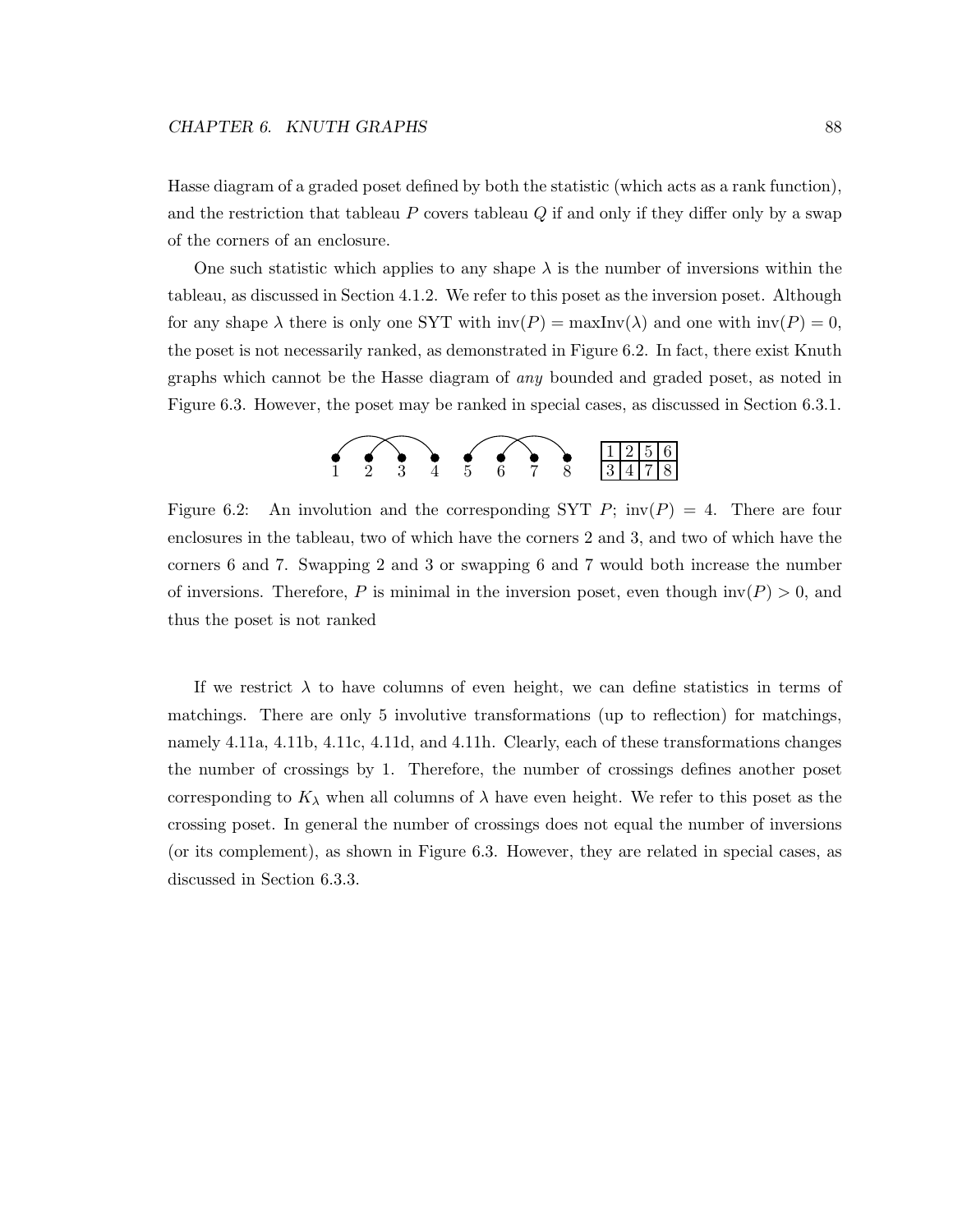

Figure 6.3: The inversion poset and the crossing poset as defined on  $K_{\lambda}$ ,  $\lambda = 2, 2, 1, 1$ . The number of crossings increases from 0 to 2, left to right. The number of inversions increases from 0 to 5, top to bottom. The two posets are not isomorphic; for example the crossing poset has 4 minimal elements, while the inversion poset has 1. Also note that the three non-crossing involutions have degree 1. Therefore, no single path can contain them, and thus  $K_{\lambda}$  cannot be the Hasse diagram of any bounded, graded poset

# 6.3 Special Shapes

By restricting the class of Young tableaux to specific shapes, we can find specialized results on Knuth graphs which are not applicable in the general case.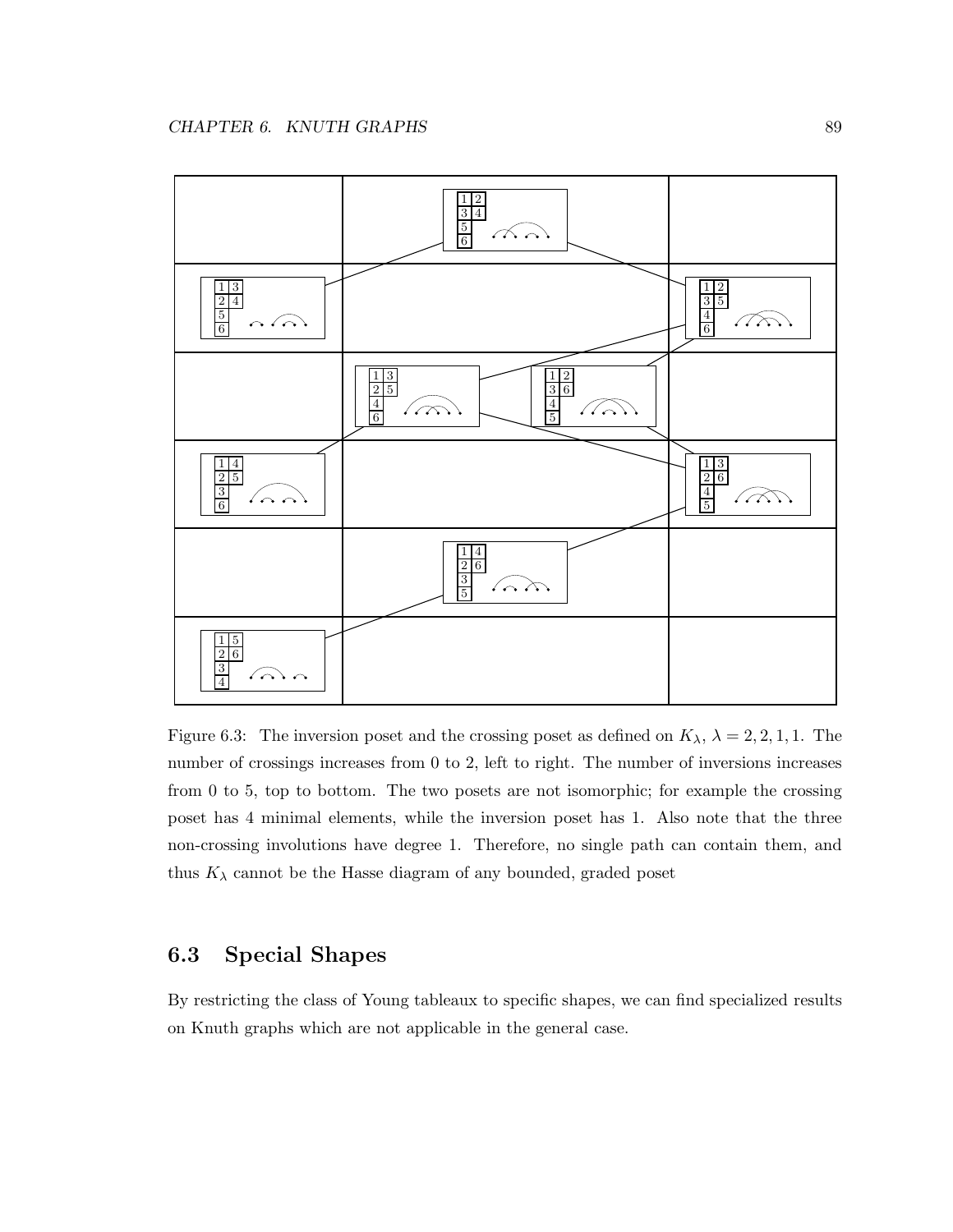#### 6.3.1 Hook Shapes and Young's Lattice

There is a bijection between Young's lattice and Knuth graphs in certain cases. Let  $\rho_{r,c}$  be a rectangular integer partition with r rows and c columns, and let  $Y_{\rho_{r,c}}$  be the sublattice of Young's lattice induced by the Ferrers diagrams contained within  $\rho_{r,c}$ . Let  $R_{r,c}$  be the L-shaped integer partition

$$
\frac{r \text{ copies}}{(c+1) \overbrace{11 \dots 1}^{r}}
$$

(which has  $r + 1$  rows and  $c + 1$  columns), and  $K_{R_{r,c}}$  be the Knuth graph of  $R_{r,c}$ . (Shapes conforming to  $R_{r,c}$  are also referred to as *hook shapes*.) We then have the following theorem.

**Theorem 6.1.** *There is a bijection between SYTs with shape*  $R_{r,c}$  *and partitions contained within*  $\rho_{r,c}$  *which preserves the edges of*  $Y_{\rho_{r,c}}$  *and*  $K_{R_{r,c}}$ *.* 

*Proof.* The bijections are as follows. Define a grid G from  $(1, 1)$  to  $(r + 1, c + 1)$ , with an SYT of shape  $R$  in the northwest corner such that it fills column and row 1. For all  $1 < i \leq r+1, 1 < j \leq c+1$ , the positions  $(i, j)$  are marked as full or empty. If positions  $(i, 1)$  and  $(1, j)$  form an inversion in the SYT, then mark position  $(i, j)$  as full; else as empty. The full positions define an integer partition contained within  $\rho_{r,c}$ , with the origin to the northeast. (See Figure 6.4 for an example.)



Figure 6.4: An example with  $r = 2, c = 3$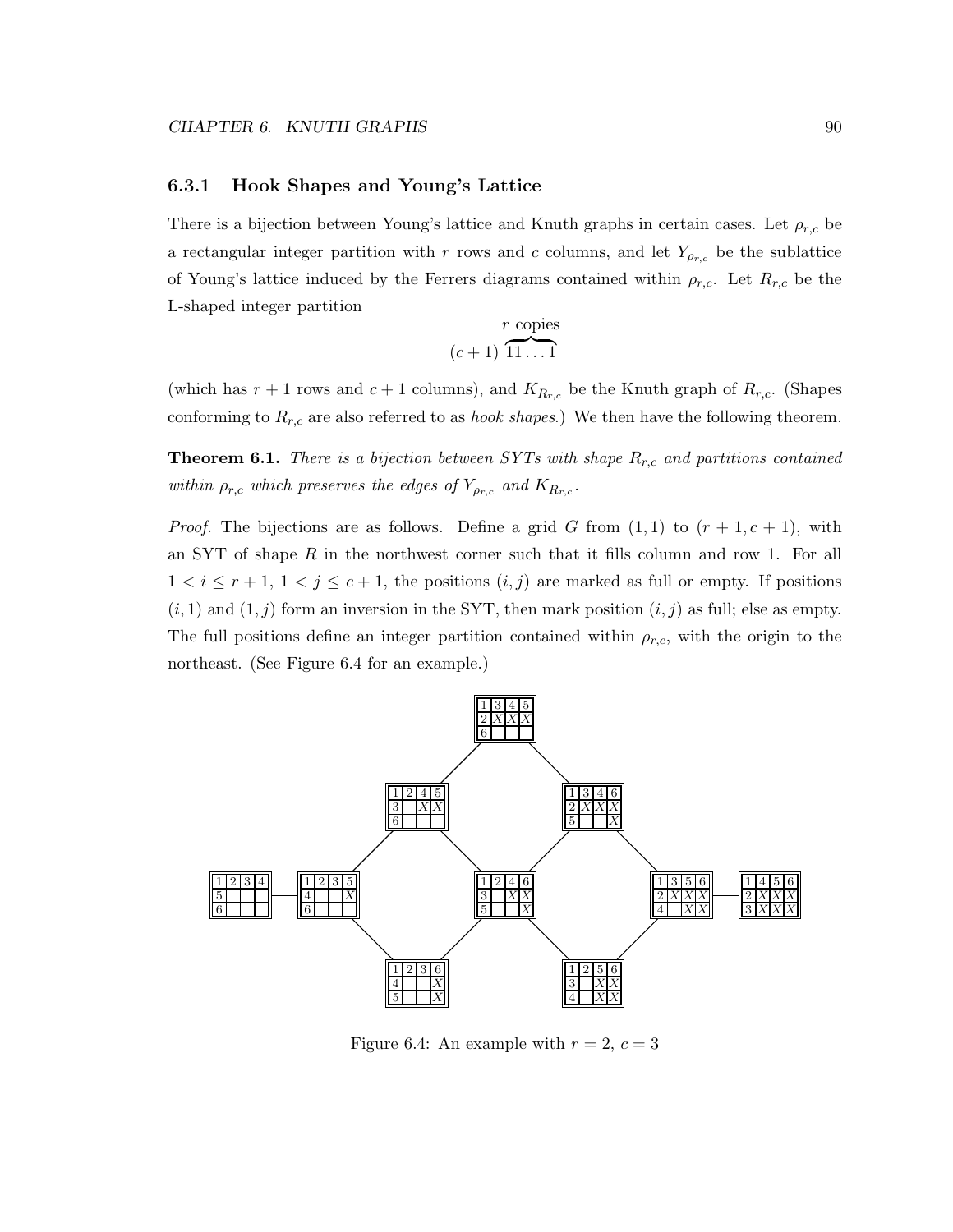First we show that the vertices are in bijection. Let  $i' < i$  and let  $j' > j$ . Then  $(i', 1) < (i, 1)$  and  $(1, j') > (1, j)$ . Therefore if  $(i, 1)$  and  $(1, j)$  are inverted, so are  $(i', 1)$  and  $(1, j')$ . This shows that the shape defined by the marked positions is a Ferrers diagram.

Following an edge in a Knuth graph changes the number of inversions in the corresponding SYT by 1, so edges in  $K_{R_{r,c}}$  correspond to edges in  $Y_{\rho_{r,c}}$ .

It remains to show that edges in  $Y_{\rho_{r,c}}$  also correspond to edges in  $K_{R_{r,c}}$ . Let position  $(i, j)$  be a corner in the Ferrers diagram. Then  $(1, j - 1) < (i, 1) < (1, j) < (i + 1, 1)$ . If  $(i, 1)$  and  $(1, j)$  are exchanged, the result will still be a SYT. We need to show that  $(i, 1)$ and  $(1, j)$  are the corners of an enclosure; that is, we must prove that  $(1, j) - (i, 1) = 1$ .

The proof is by contradiction. Assume that there exists a value x such that  $(i, 1)$  $x < (1, j)$ . If x is at location  $(i', 1)$ , then  $i' > i$  and position  $(i', j)$  must be filled. But this contradicts with  $(i, j)$  being a corner in the Ferrers filling. Similarly, x cannot be at any position  $(1, j')$ .

Therefore we must have  $(i, 1) = k$  and  $(1, j) = k + 1$  for some  $k > 1$ .  $k - 1$  must be above  $(i, 1)$  or to the left of  $(1, j)$ , so  $(i, 1)$  and  $(1, j)$  form an enclosure and thus correspond to an edge in  $K_{R_{r,c}}$ .

#### 6.3.2 Crossings and Inversions in Non-nesting Matchings

Here we show that the crossing poset and inversion poset are isomorphic in the special case of non-nesting matchings, modulo a complement of rank.

Note that by Theorem 5.2, the standard Young tableau corresponding to a non-nesting matching is a two row tableau having shape  $\lambda = n, n$ .

**Lemma 6.1.** *Given a non-nesting matching*  $\mu$  *that corresponds to the standard Young tableau* P*,* i *is at position* (1, k) *in* P *and* j *is at position* (2, k) *if and only if there is an arc between i* and *j in the arc diagram of*  $\mu$ *.* 

*Proof.* We prove the lemma by considering the recording tableau during the RSK algorithm. Recall that the value of the left endpoint of an arc is the position of the right endpoint, and vice versa.

When the value of a left endpoint is inserted, it must be larger than any other value seen beforehand. A left endpoint must have a value greater than any previous right endpoint (in any arc diagram), and it must also have a value greater than that of any previous

 $\square$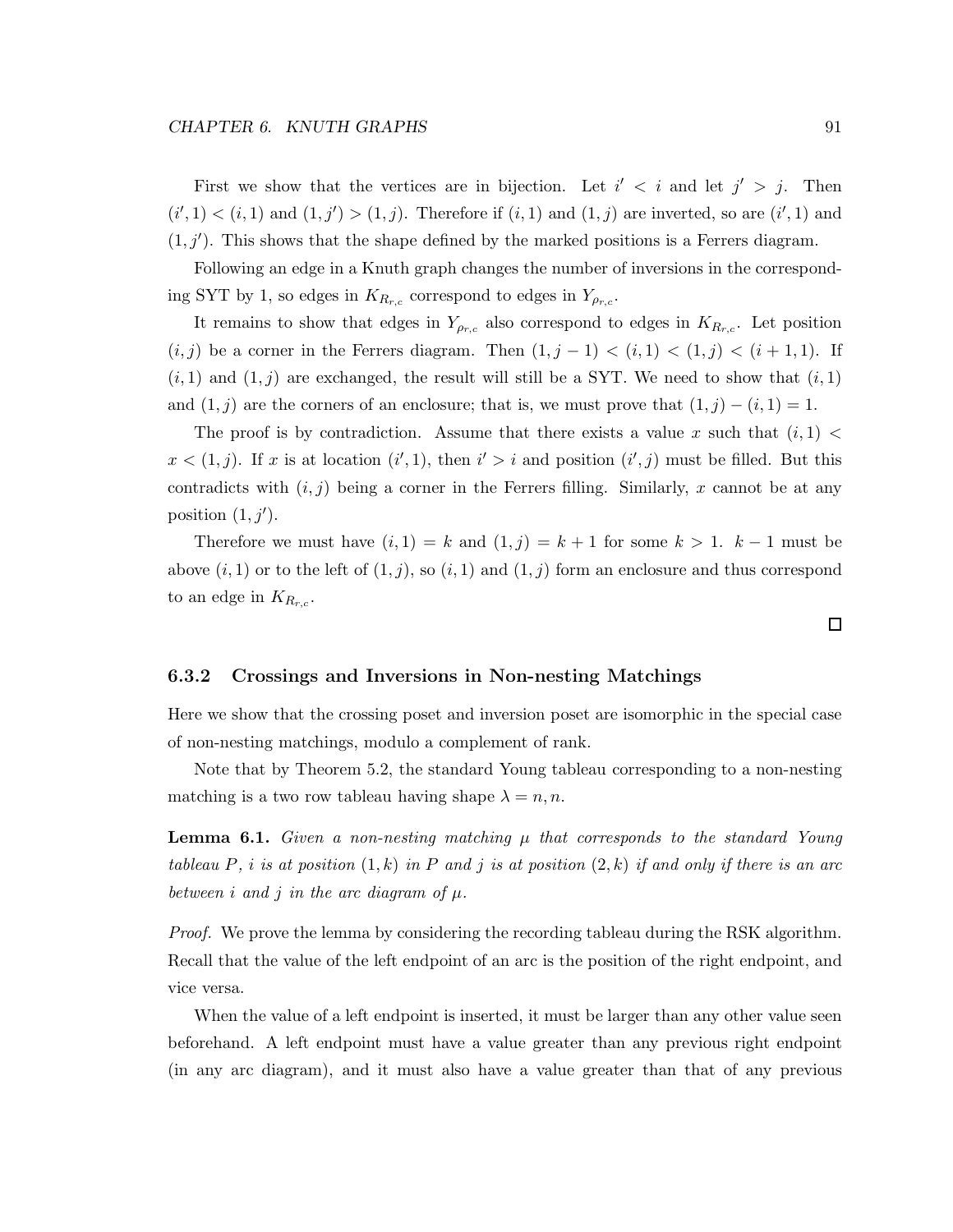left endpoint (or it would be nested underneath the arc associated with the previous left endpoint). Therefore, the values of left endpoints enter the Young tableau at the far end of the top row, and do not bump any elements.

The shape of the final tableau is  $(n, n)$ , which implies that the values of the right endpoints always bump elements. A right endpoint must similarly have a value greater than any previous right endpoint, and thus the position of bumped elements in the top row must proceed from left to right. Together, these observations imply that the final tableau will consist of the values of the right endpoints (the positions of the left endpoints) from left to right in the top row, and of the values of the left endpoints (the positions of the right endpoints) from left to right in the bottom row.

In order to avoid nesting, the k<sup>th</sup> left endpoint from the left must be connected by an arc to the kth right endpoint from the left. This completes the proof. □

Figure 6.5 gives an example of the lemma.



Figure 6.5: A non-nesting matching with arcs  $(1,3)$ ,  $(2,6)$ ,  $(4,7)$ , and  $(5,8)$  corresponds to the standard Young tableau with columns  $(1, 3)$ ,  $(2, 6)$ ,  $(4, 7)$ , and  $(5, 8)$ 

**Theorem 6.2.** *Given a non-nesting matching*  $\mu \in M_{2n}$  *that corresponds to the standard Young tableau P, the number of crossings in*  $\mu$  *is*  $\binom{n}{2}$  $\binom{n}{2} - \text{inv}(P)$ .

*Proof.* A non-nesting matching with n arcs has shape  $\lambda = n, n$ . By definition, every one of the  $\binom{n}{2}$  $\binom{n}{2}$  pairs of arcs are either crossing or in alignment. There are also  $\sum_{1 \leq i < n} i = \binom{n}{2}$  $\binom{n}{2}$ possible inversions in  $\lambda$ .

Consider two arcs  $(i, i')$  and  $(j, j')$  with  $i < j$ . These arcs correspond to two columns with i above i' and j above j'. By the properties of Young tableaux,  $i' < j'$ .

If there is an inversion between the two columns, then  $i < i' < j < j'$ . In terms of the arc diagram, the two arcs must form alignment. (See Figure 6.6.)

If there is not an inversion, then  $i < j < i' < j'$ . In terms of the arc diagram, the two arcs must cross.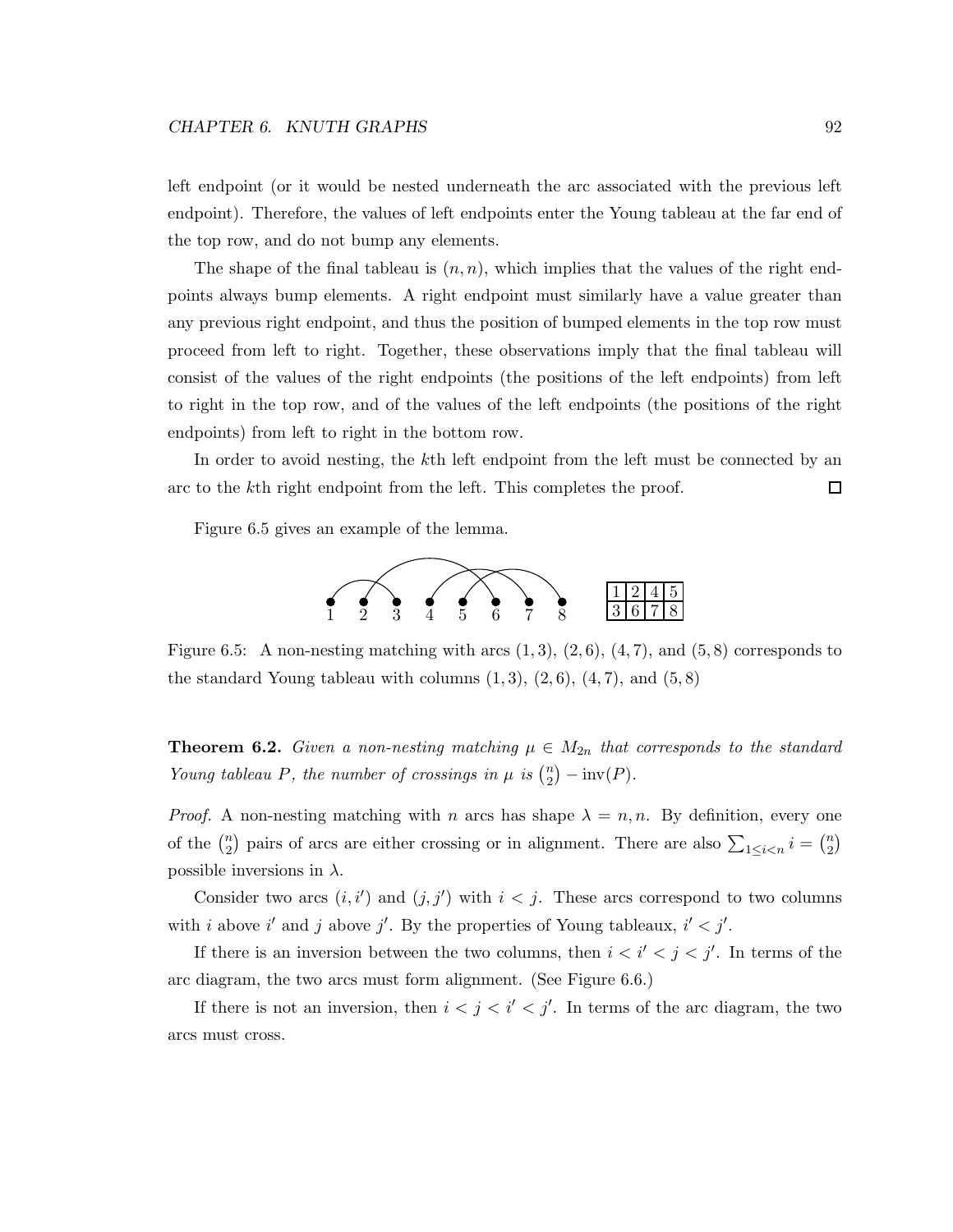Therefore, a non-nesting matching on  $[2n]$  whose corresponding SYT has c inversions must have c alignments and thus  $\binom{n}{2}$  $\binom{n}{2} - c$  crossings.



Figure 6.6: 3 and 4 are inverted, and the corresponding arcs (13) and (46) are in alignment. 3 and 2 are not inverted, and the corresponding arcs (13) and (25) are crossed

 $\Box$ 

#### 6.3.3 Knuth Graph Diameter of Non-nesting Involutions

We next consider the two row shape  $(k + c)$ , k with  $c > 0$ . By Theorem 5.2, these tableaux correspond to weakly non-nesting involutions with  $c$  singletons and  $k$  non-singleton arcs. Figure 6.7 gives an example.



Figure 6.7: A standard Young tableau with shape  $5, 3 = (3 + 2), 3$ , and corresponding involution with 2 singletons and 3 non-singleton arcs

**Theorem 6.3.** Let  $\lambda$  be a two row shape  $(k+c)$ , k with  $c > 0$ . Then the diameter of  $K_{\lambda}$  is  $k(k + c - 1)$ .

*Proof.* Consider the length of the path between the involution with c singletons to the right of a k-crossing and the one with c singletons to the left of a k-crossing, as demonstrated in Figure 6.8.



Figure 6.8: An example for  $k = 3$  and  $c = 2$ . The path between these two involutions has length  $k(k + c - 1) = 12$ 

Because there are no weak nestings, the only involutive transformation that can change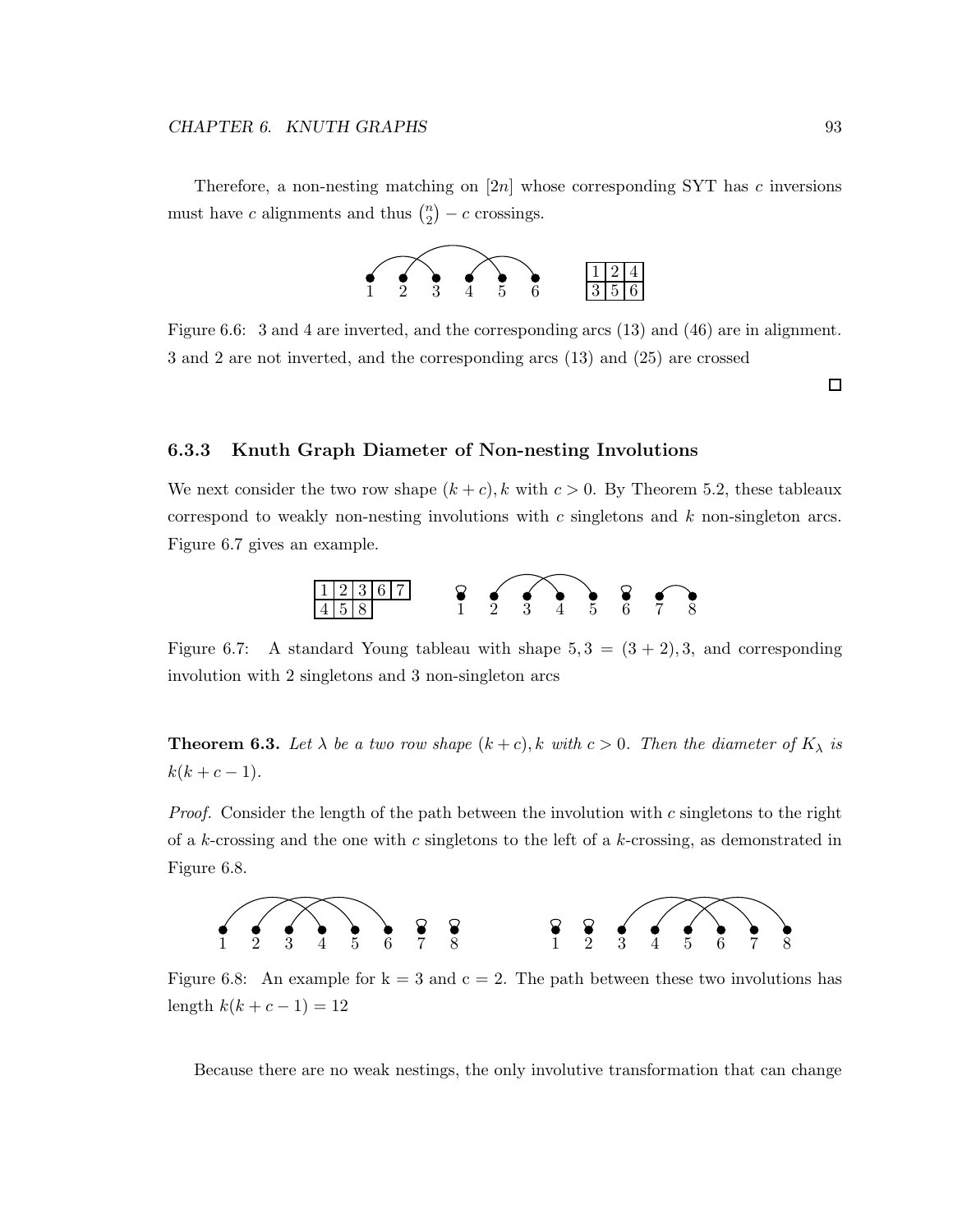the position of the singletons is Involutive Transformation 4.11j. Involutive Transformation 4.11j allows a singleton to "jump" a non-singleton arc, but only if both endpoints of the non-singleton arc are immediately adjacent to the singleton; in other words, the arc must not be crossed by any other arc.

An arc can be removed from a m-crossing by one application of Involutive Transformation 4.11c followed by  $m-2$  applications of Involutive Transformation 4.11d (or their reflections); thus an entire *m*-crossing can be deconstructed (or reconstructed) in  $\binom{m}{2}$  transformations.

The total number of transformations required for the path described is  $\binom{k}{2}$  $\binom{k}{2}$  to deconstruct the k-crossing,  $ck$  to move each of the c singletons over all k non-singleton arcs, and then another  $\binom{k}{2}$  $k<sub>2</sub>$ ) to reconstruct the k-crossing. The total is  $k(k-1) + ck = k(k+c-1)$ , giving a lower bound for the diameter of the path.

An *m*-crossing consists of *m* pairwise crossing arcs, and thus consists of  $\binom{m}{2}$  total crossings. This is maximum number of crossings possible in an arc diagram with  $m$  non-singleton arcs. Because there are no weak nestings, it is always possible to use Involutive Transformation 4.11c or 4.11d to reduce the number of crossings present, if any. Therefore  $\binom{k}{2}$  $\binom{k}{2}$  is the maximum number of transformations needed to deconstruct (or construct) any arc crossings in the arc diagram. Likewise,  $ck$  is the maximum number of transformations needed to move the singletons, as this involves moving every singleton to the opposite side of every nonsingleton arc. Therefore,  $k(k + c - 1)$  is also the maximum path in, and thus the diameter of,  $K_{\lambda}$ .

It is also interesting to note that the difference between the diameter and the number of possible inversions is independent of the number of singletons.

The number of possible inversions is

$$
\sum_{i=c}^{k+c-1} i = \frac{k(k+2c-1)}{2} \tag{6.1}
$$

And the difference is

$$
\frac{2k(k+c-1)}{2} - \frac{k(k+2c-1)}{2} = \frac{k^2 - k}{2} = \binom{k}{2} \tag{6.2}
$$

When  $c = 0$ , i.e. for matchings,  $\binom{k}{2}$  $\binom{k}{2}$  is still a valid lower bound for the diameter, and

#### $\Box$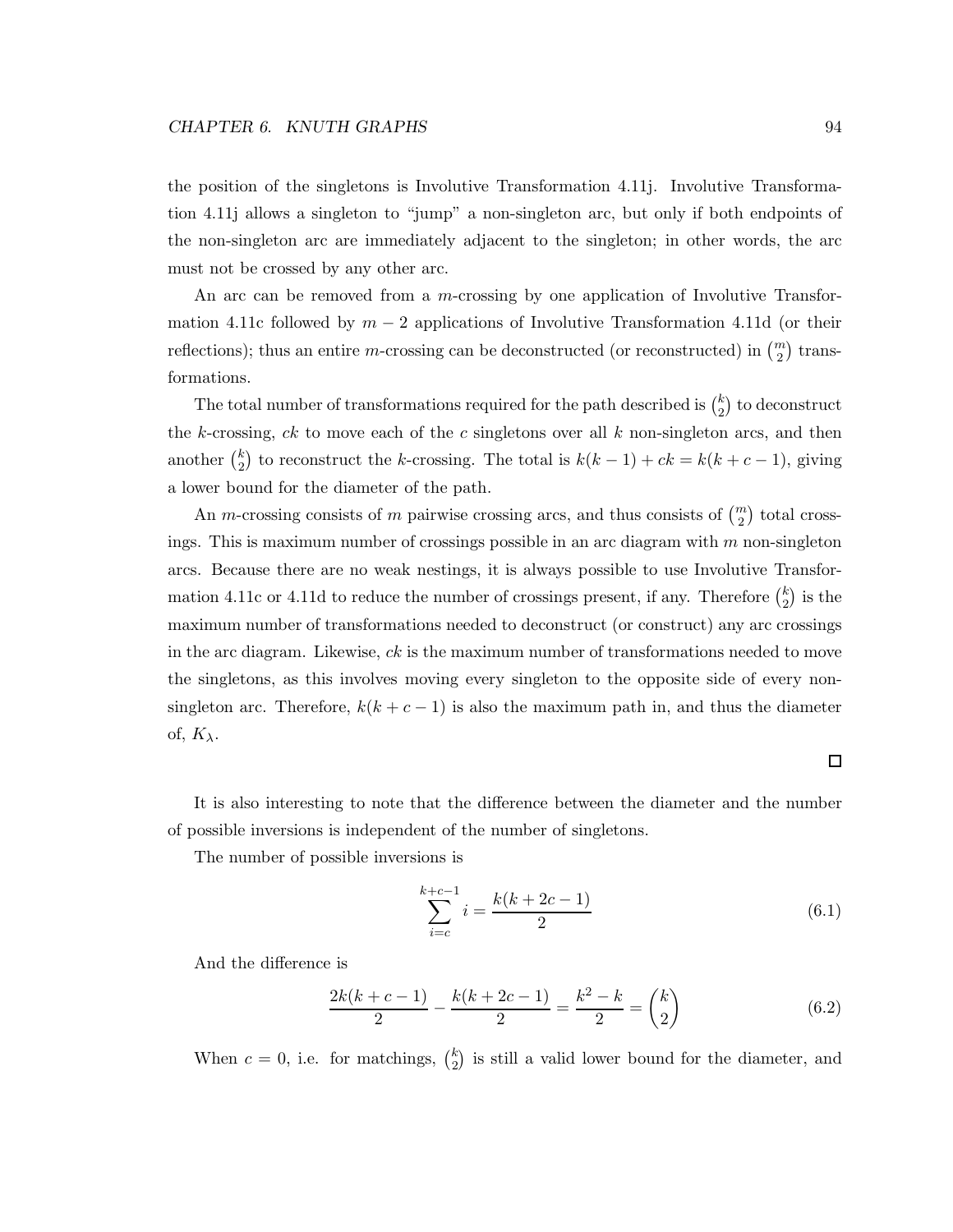$2\binom{k}{2}$  $\binom{k}{2} = k(k-1)$  is still a valid upper bound. However these bounds are not tight. Empirically, the diameter appears to be closer to  $\binom{k}{2}$  $\binom{k}{2}$  than  $2\binom{k}{2}$  $\binom{k}{2}$ , yet is not always equal to  $\binom{k}{2}$  $_{2}^{k}).$ 

# 6.4 Permutations and Knuth Graphs

Given two permutations with the same shape  $\lambda$ , Proposition 4.2 states that it is possible to transform them into each other through a sequence of Knuth transformations and dual Knuth transformations. Knuth relations correspond to enclosures in the recording tableau and dual Knuth transformations to those in the insertion tableau. Therefore the graph of all Knuth and dual Knuth transformations for permutations of shape  $\lambda$  is the box product of  $K_{\lambda}$  with itself,  $K_{\lambda} \Box K_{\lambda} = K_{\lambda}^2$ .

 $K_{\lambda}^2$  also appears within the Knuth graphs of shapes related to  $\lambda$ .

**Theorem 6.4.** *Given a shape*  $\lambda$  *with column heights*  $(c_1, c_2, \ldots, c_k)$ *, let*  $\mu$  *be the shape with column heights*  $(2c_1, 2c_2, \ldots, 2c_k)$ *. Then*  $K_\mu$  *contains an induced copy of*  $K_\lambda^2$ *.* 

*Proof.* Recall the bijection g between permutations on [n] and balanced matchings on [2n]. Let the permutation  $\sigma \sim (P,Q)$  be in bijection with the balanced matching  $\beta \sim (R,R)$ . By Theorem 5.2, the column heights of  $R$  are exactly twice those of  $P$ .

Also recall that  $f(\beta) = g^{-1}(\beta)$  for  $\beta \in BM_{2n}$ . By Proposition 5.1, applying Involutive Transformations 4.11a or 4.11b to  $\beta$  applies a Knuth transformation to  $g^{-1}(\beta)$ , and applying the reflections of 4.11a or 4.11b to  $\beta$  applies a dual Knuth transformation to  $g^{-1}(\beta).$ 

Any other involutive transformation exchanges a left and right endpoint of  $\beta$ , and thus transforms  $\beta$  into a matching which is not balanced. Therefore, the vertices of  $K_{\mu}$  which correspond to balanced matchings induce a subgraph which is isomorphic to  $K^2_{\lambda}$ .  $\Box$ 

A similar result applies to the Knuth graph of tableau shapes which consist entirely of odd columns.

**Theorem 6.5.** *Given a shape*  $\mu$  *with odd column heights*  $(2c_1+1, 2c_2+1, \ldots, 2c_n+1, 1, 1, \ldots, 1)$ *, let j be the number of columns of height 1 (* $j \ge 0$ *), and let*  $\lambda$  *be the shape with column heights*  $(c_1, c_2, \ldots, c_n)$ . Then  $K_\mu$  contains  $\binom{j+2}{2}$  $\binom{+2}{2}$  induced copies of  $K^2_\lambda$ .

*Proof.* Let  $\pi$  be a balanced matching whose corresponding Young tableau has column heights  $(2c_1, 2c_2, \ldots, 2c_n)$ . Let  $\pi'$  be the involution that results from inserting *n* singletons in the middle of the arc diagram, between the left and right endpoints, as illustrated in Figure 6.9.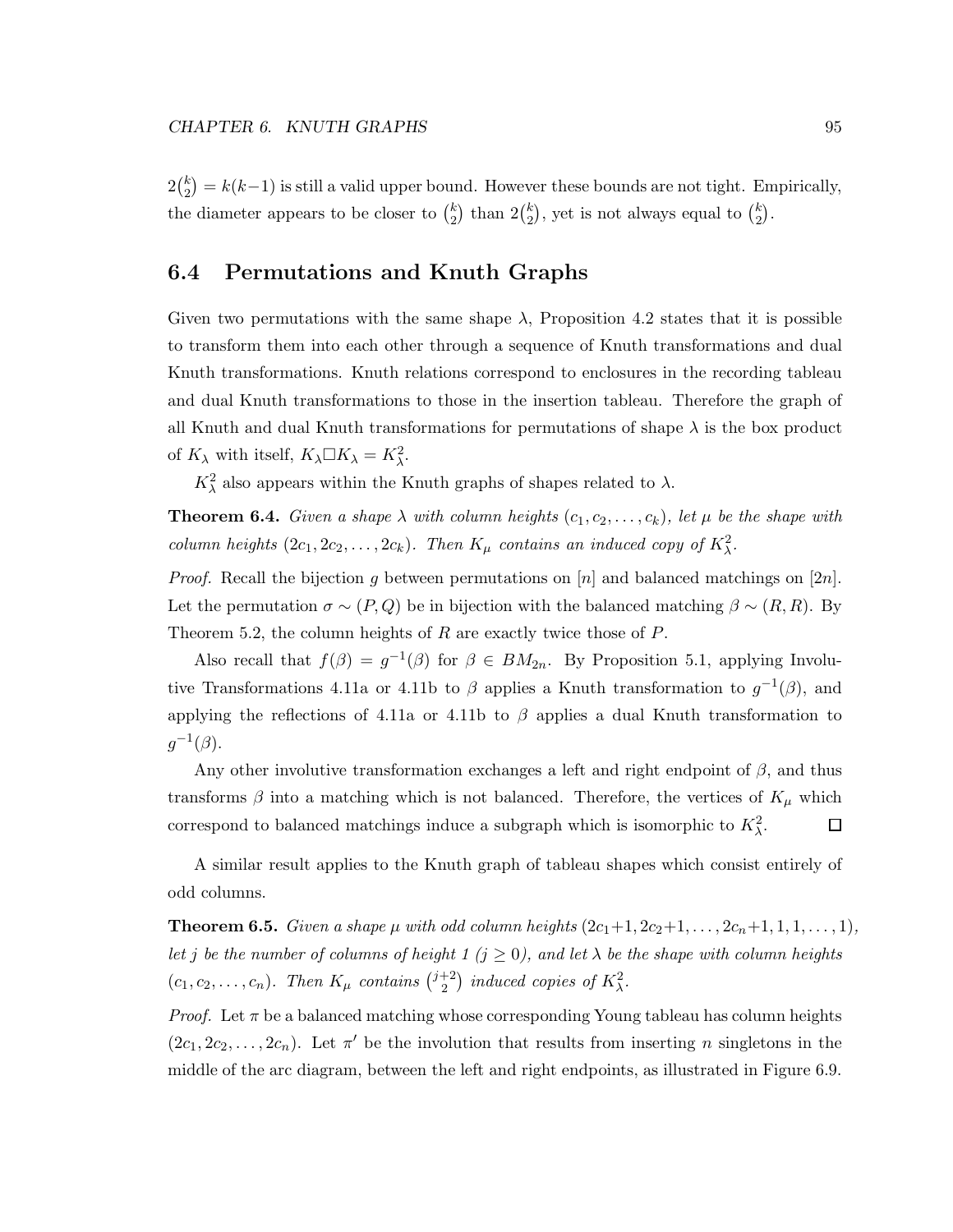

Figure 6.9: A balanced matching with singletons inserted in the middle, and the corresponding Young tableau

By inserting singletons in the center of  $\pi$ , they are nested below every non-singleton arc in the diagram. Therefore, it is possible to extend every maximal nesting structure certificate  $m_i$  by adding i singletons, one for each k-nesting, for  $1 \le i \le n$ . Therefore, by Theorem 5.2, the Young tableau corresponding to  $\pi'$  must have column heights  $(2c_1+1, 2c_2+1, \ldots, 2c_n+1)$ .

By Corollary 5.3.1, the number of odd columns in the shape of the Young tableau must equal the number of singletons in the arc diagram. If more singletons are inserted into  $\pi'$ , they cannot extend the maximal nesting structure certificates any further, as there is at most one singleton in every k-nesting. Therefore, if j additional singletons are inserted, the resulting shape of the Young tableau will be  $(2c_1 + 1, 2c_2 + 1, \ldots, 2c_n + 1, 1, 1, \ldots, 1)$  with j columns of height 1.

If the  $j$  additional singletons are inserted either at the far left of the arc diagram, the far right of the arc diagram, or with the other singletons in the middle of the arc diagram, all left endpoints will remain adjacent and all right endpoints will remain adjacent.

By keeping the left endpoints adjacent, the possible Involutive Transformations 4.11a and 4.11b are maintained, and by keeping the right endpoints adjacent, their reflections of 4.11a and 4.11b are also maintained. Therefore, every arrangement of singletons which preserves these properties induces a subgraph that is isomorphic to  $K^2_{\lambda}$ .

There are  $\binom{j+2}{i}$  $j^{+2}$ ) =  $j^{+2}$  $\binom{+2}{2}$  ways to insert j additional singletons into the three viable locations, and thus the theorem is proved.  $\Box$ 

Note: Similar results are possible for shapes whose columns, from left to right, consist of columns of odd height, then columns of even height, and finally 0 or more columns of height 1.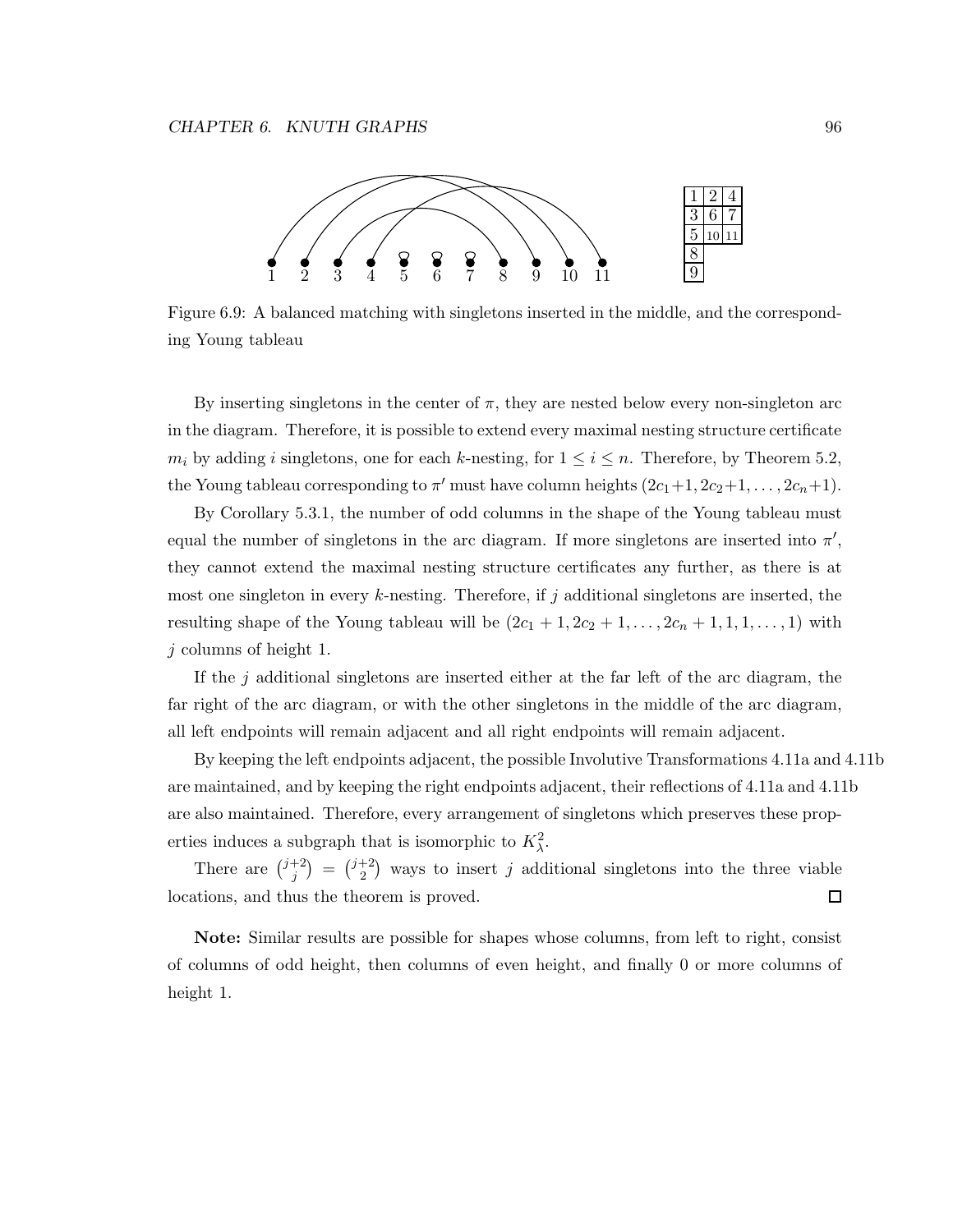### Chapter 7

## Conclusions and Perspectives

In this chapter, we highlight topics encountered in this thesis that are promising areas for further research.

#### 7.1 Transposition of a Pair of SYT in Terms of Permutations

Section 3 defined the transformation  $\sigma^T$  on  $\sigma \in S_n$  such that if  $\sigma \sim (P,Q)$  then  $\sigma^T \sim$  $(P^T, Q^T)$ .

Given  $\mu \in M_{2n}$ , let  $\mu^V$  be the result of applying Chen et al.'s [8] transposition transformation on vacillating tableaux to  $\mu$ . If  $\beta \in BM_{2n}$  and  $f(\beta) = \sigma$ , then  $f(\beta^V) = \sigma^T$ . (This observation appears in the Chen et al. paper, using different terminology.) Therefore,  $\sigma^T$  could be defined in terms of vacillating tableaux, or Krattenthaler's generalization to growth diagrams [29].

However, both of these definitions rely on some form of tableaux and their shapes, and thus at least indirectly on RSK. To our knowledge, there is no formulation of the transformation in terms of permutations themselves.

Such a formulation could lead to a better understanding of oscillating tableaux, vacillating tableaux, and growth diagrams. For example, consider the definition of oscillating tableaux presented in Figure 7.1.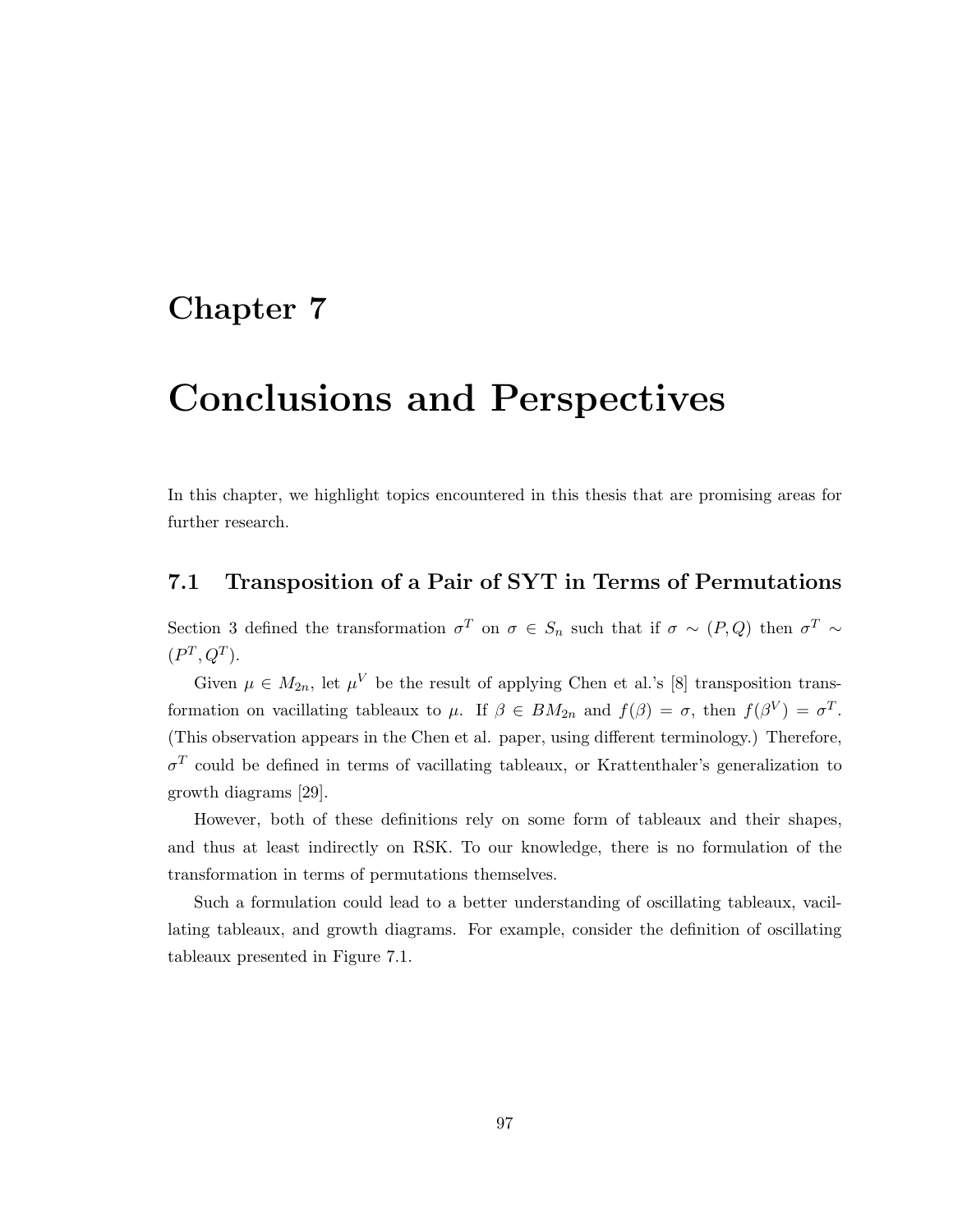

Figure 7.1: For  $\mu \in M_{2n}$ , consider the  $2n+1$  places between the vertices of the arc diagram. The arcs above each place i form a balanced matching,  $\beta_i$ . Let the oscillating tableau of  $\mu$ be a sequence of  $2n+1$  Ferrers diagrams such that the *i*th diagram has the shape sh $(f(\beta_i))$ 

Under this formulation, transposing the oscillating tableau is the same as transposing the permutations  $f(\beta_i)$  at each place i in the oscillating tableau.

#### 7.2 Transformations on Ferrers Fillings

Complementing the previous section, it is possible generalize the transformations on permutations presented in Section 3 to transformations on Ferrers fillings. As discussed above, Chen et al.'s [8] transposition transformation generalizes  $\sigma^T$ . Any Ferrers diagram may also be reflected around the antidiagonal, generalizing the transformation  $\sigma^{RN-1}$ . (See Figure 7.2.) Denote this transformation on  $\mu \in M_{2n}$  as  $\mu^F$ .



Figure 7.2: An example of transformation  $\mu^F$  on a matching  $\mu$ . Note that  $f(\mu^F) = f(\mu)^{RN-1}$ 

Let D be a weighted Dyck path, and let  $D'$  be the Dyck path with complemented weights, as discussed in Kasraoui and Zeng's paper [26]. If  $\mu \in M_{2n}$  is in bijection with D, define  $\mu^{K}$  to be the matching in bijection with D'. It can be shown that if  $\beta \in BM_{2n}$  such that  $f(\beta) = \sigma$ , then  $f(\beta^K) = \sigma^R$ .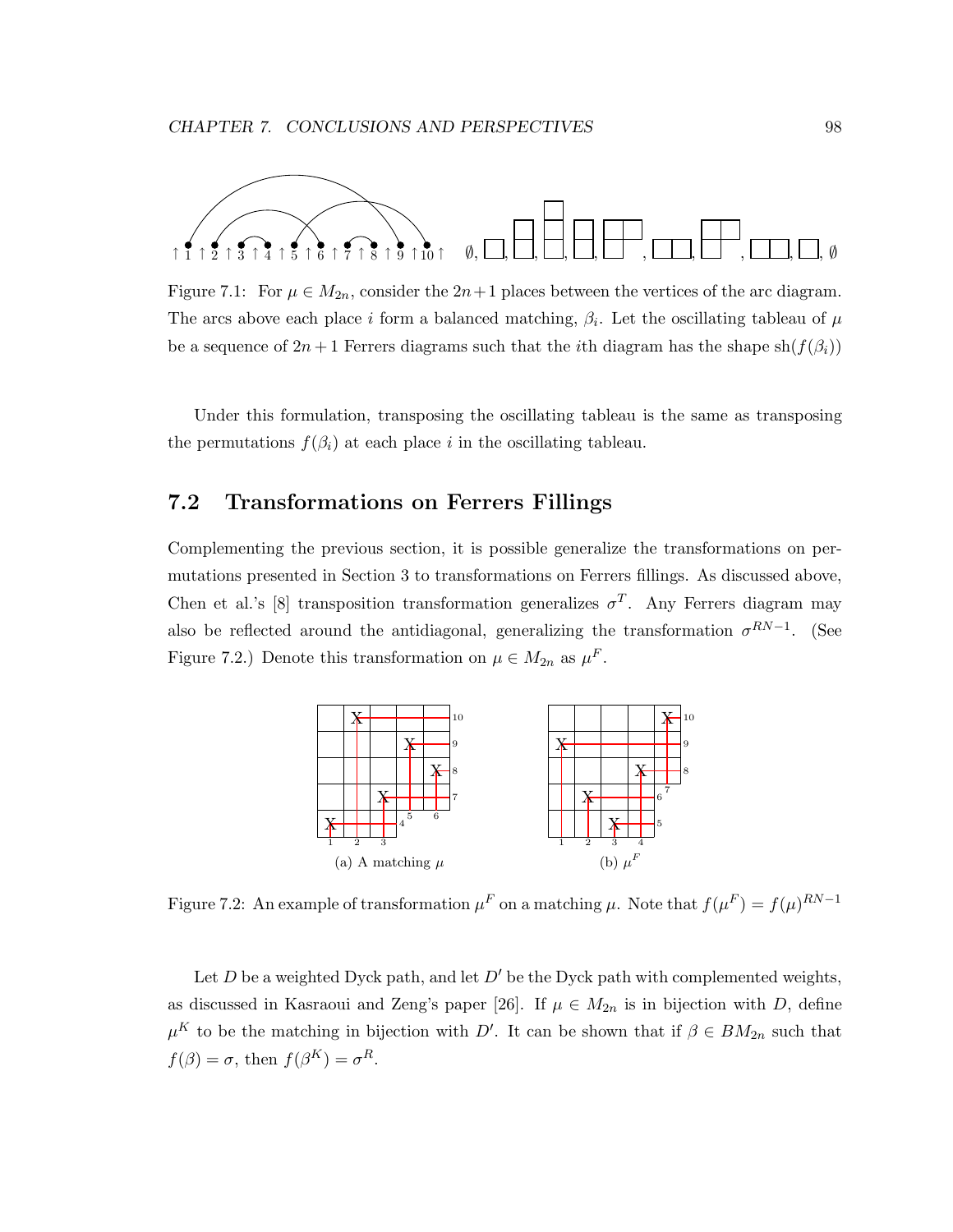Instead of weighting the down steps of Dyck paths, it is possible to weight the up steps, as shown in Figure 7.3. Let  $\mu^Z$  be the transformation of complementing these alternate weights. Note that  $\mu^Z = \mu^{FKF}$ . For  $\beta \in BM_{2n}$  such that  $f(\beta) = \sigma$ ,  $f(\beta^Z) = \sigma^N$ .



X X X  $\mathbf X$ X  $\begin{array}{ccc} 0 & 0 & 1 \end{array}$ 1 2

(a) A matching and its weighted Dyck path after filling rows from bottom to top, weighting the down steps

(b) Alternatively, columns can be filled from right to left, weighting the up steps

|  | Figure 7.3: Weighting up steps in a Dyck path |  |  |  |
|--|-----------------------------------------------|--|--|--|
|--|-----------------------------------------------|--|--|--|

Together, these four transformations –  $\mu^V$ ,  $\mu^F$ ,  $\mu^K$ , and  $\mu^Z$  – generalize the four transformations on permutations  $(\sigma^T, \sigma^{-1}, \sigma^R, \text{ and } \sigma^N)$ .

 $\mu^{K}$  and  $\mu^{Z}$  are of particular interest. Although  $\sigma^{RN} = \sigma^{NR}$ , it is not always true that  $\mu^{KZ} = \mu^{ZK}$ . Figure 7.4 provides an example.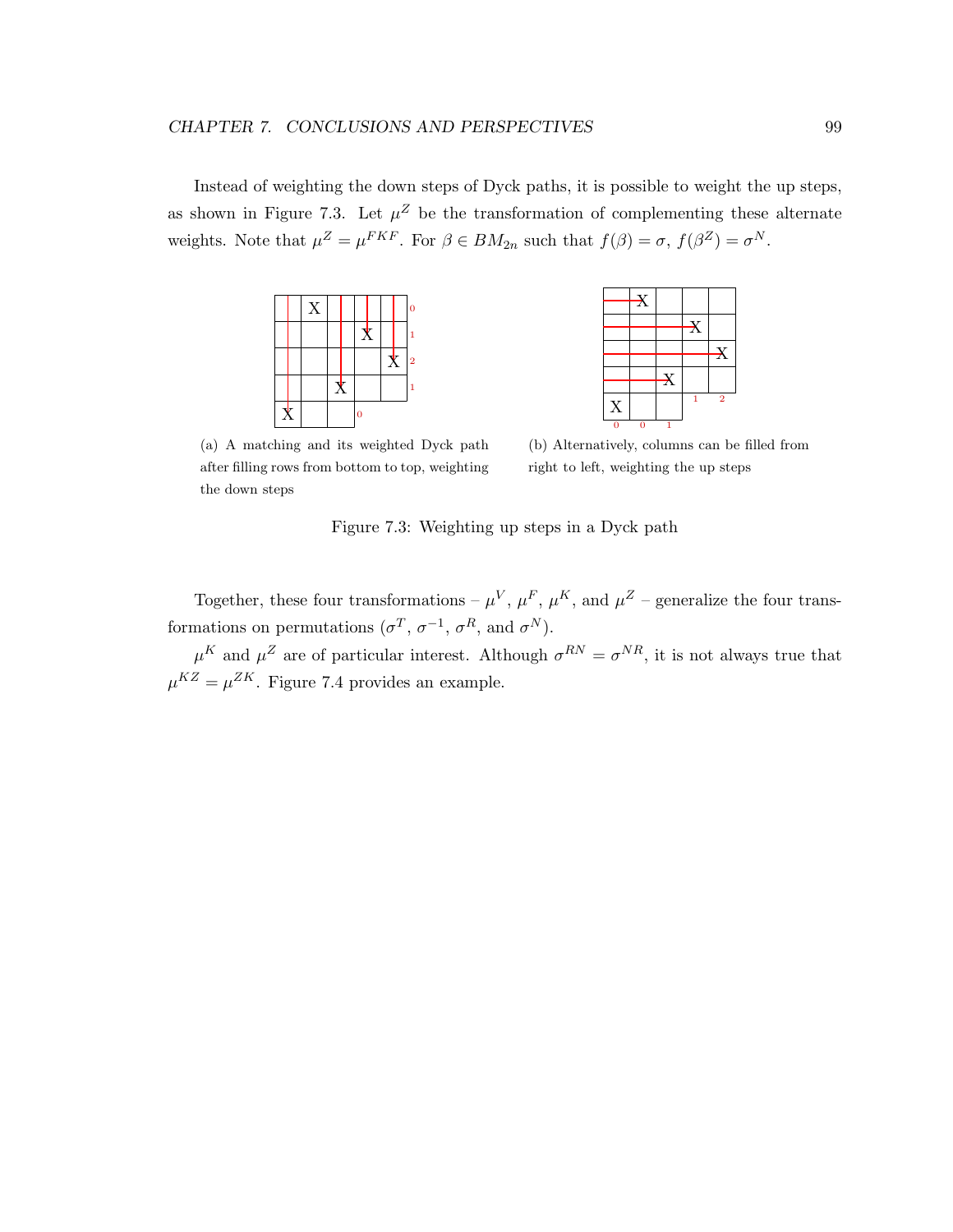

Figure 7.4: Repeated application of  $\mu^Z$  and  $\mu^K$ 

Repeated application of the compound transformation  $\mu^{KZ}$  results in an equivalence class of matchings with the same Ferrers shape, same number of nestings, and same number of crossings. In the example above, Figures 7.4a, 7.4c, and 7.4e have 2 crossings and 5 nestings, while Figures 7.4b, 7.4d, and 7.4f have 5 crossings and 2 nestings.

#### 7.3 Extending Results on Matchings

Many of the recent results on nestings and crossings, including those of Kasraoui and Zeng [26] and Chen et al. [8], can first be formulated in terms of matchings and then automatically extended to set partitions with the weak nesting and crossing interpretations using the bijection of Proposition 2.1, or to singleton-free set partitions with the strong nesting and crossing interpretations using the bijection of Proposition 2.2. This approach can be generalized to apply to unrestricted Ferrers fillings and unrestricted arc diagrams, as explored (for the strong interpretations) by de Mier [12].

If statistics could be found for the number of Dyck paths with semilength  $n$  and  $p$  peaks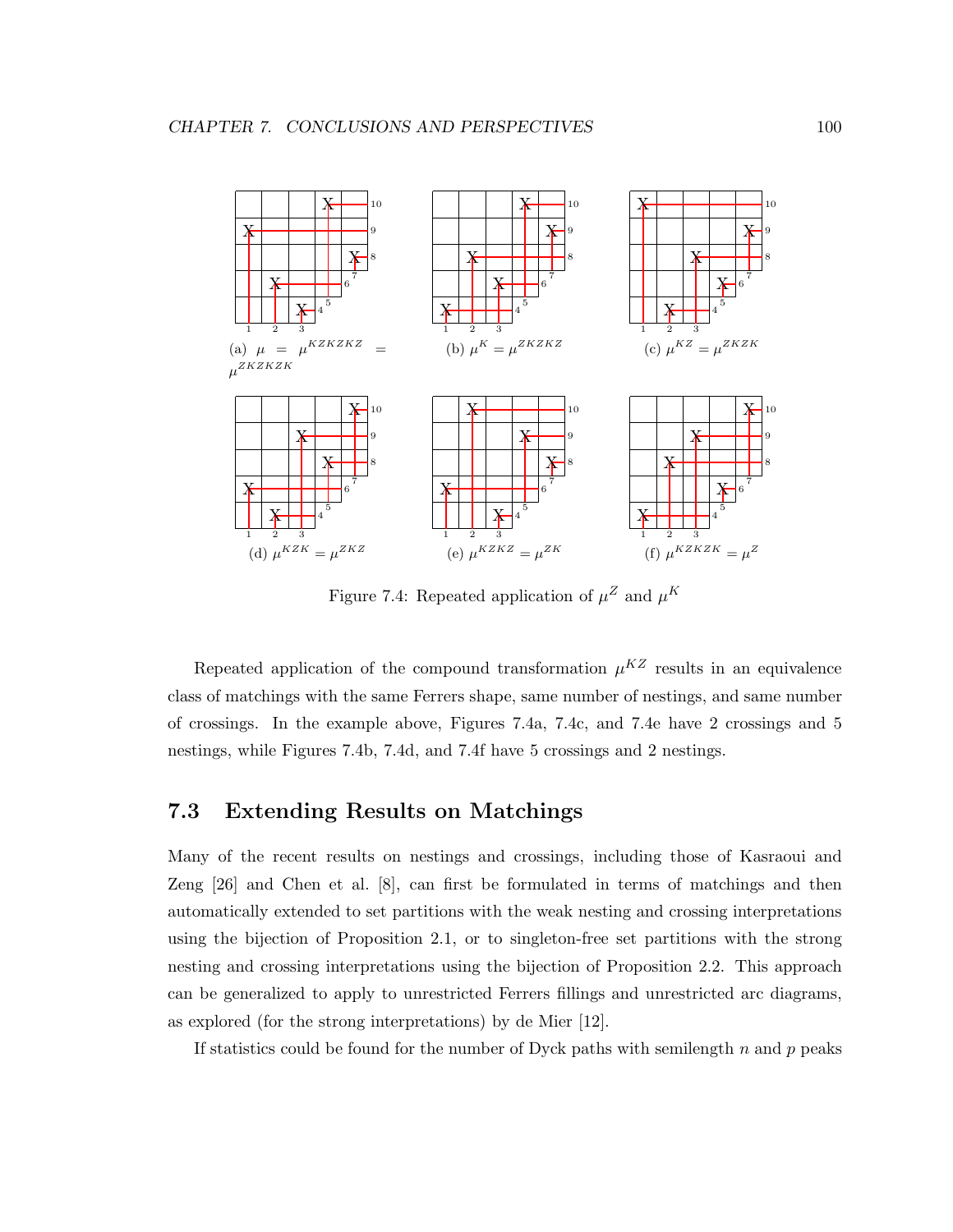in bijection with matchings having c crossings and  $m$  nestings, for example, the bicolouring bijections would immediately extend the results to set partitions and singleton-free set partitions with the weak and strong interpretations, respectively.

Recall the arc diagrams for permutations briefly introduced in Section 1.3; Figure 7.5a gives another example. In Corteel's paper [10], the arcs above the axis (which are analogous to a set partition) are considered under the weak nesting and crossing interpretation, and the arcs below the axis (which are analogous to a singleton-free set partition) are considered under the strong nesting and crossing interpretation. This is equivalent to creating two Ferrers fillings from the permutation matrix by dividing the matrix using a zig-zag pattern immediately below the main diagonal, as illustrated in Figure 7.5b. The cells strictly below the main diagonal correspond to the arcs below the axis, and the cells weakly above the diagonal, to the arcs above the axis. Similarly, Chen et al.'s triangular matrices can be considered to be the part of a permutation matrix contained strictly above the main diagonal.



584296137

near the diagonal

Figure 7.5: Dividing a permutation matrix

This suggests dividing permutation matrices by walks on the grid of a permutation matrix which are allowed to stray further from the main diagonal.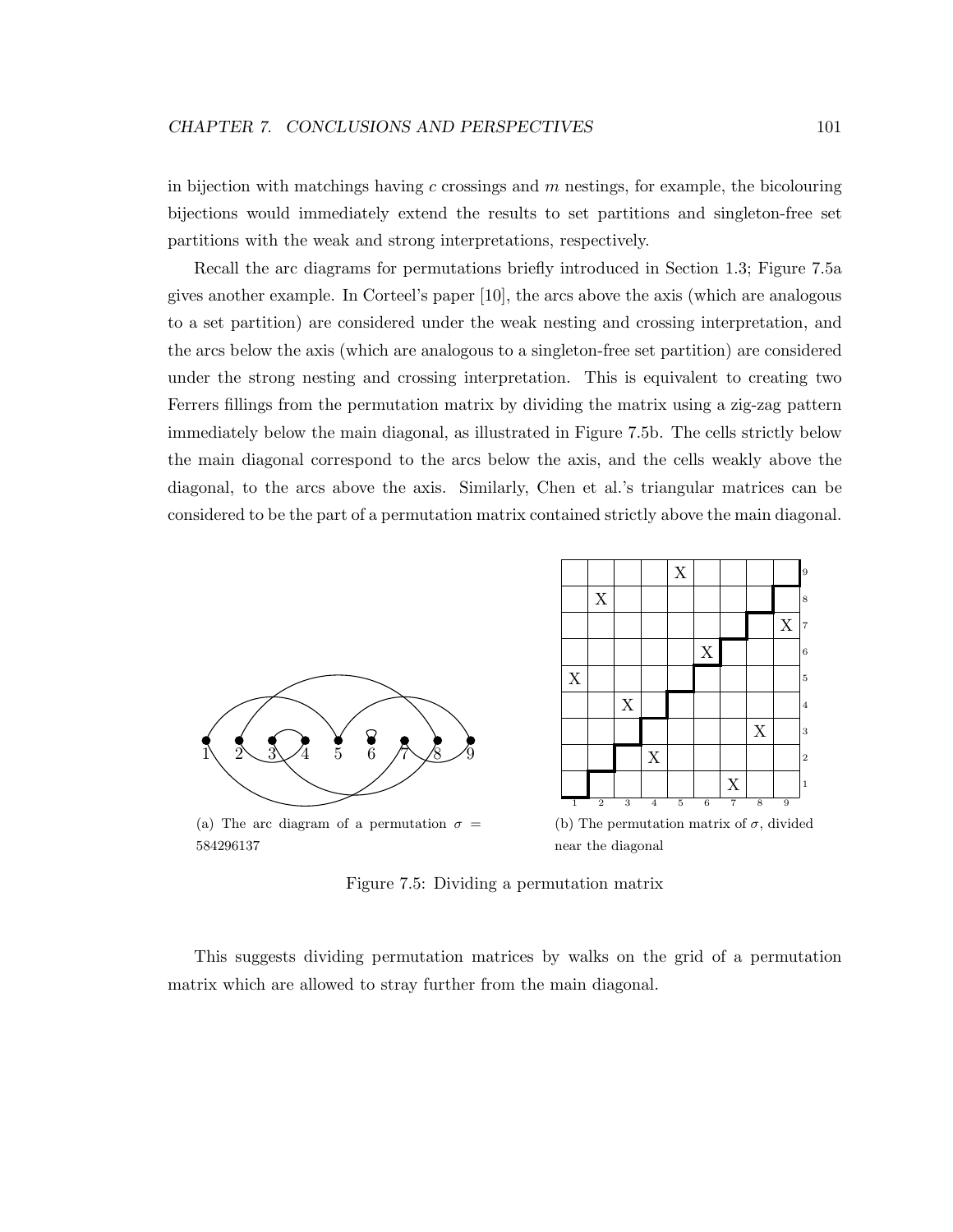### 7.4 Trees, Structured Matchings, and the Bicolouring Bijection Principle

Section 2.2 gives bijections between sets of structures and semilabeled structured trees, and between sets of structures and series-reduced semilabeled structured forests. Section 2.3 examines the statistics of all three of these families of objects. The bicolouring bijection principle of Section 2.4 is presented in terms of singleton-free sets of structures and structured matchings, but by the bijections of Section 2.2, can be restated in terms of semilabeled structured binary trees and series-reduced semilabeled structured trees.

The connection between semilabeled structured trees and sets of structures could benefit from further development. As mentioned before, the bijections can be related to the Lagrange formal power series inversion formula (such as in [31]), one of the main tools to enumerate fully-labeled tree-like objects. Our bijections may be of use in the inversion of formal power series and in the extraction of the coefficients of the generating functions of semilabeled structured trees. One interesting property of these bijections, however, is that they do not in general preserve the number of labeled objects.

There are also connections with fully-labeled trees which deserve deeper study. Mahmoud [32] has shown that the number of fully-labeled increasing plane trees with  $n + 1$ nodes and  $k-1$  leaves is enumerated by the second-order Eulerian numbers  $\binom{n}{k}$  $\binom{n}{k}$  (see also Bergeron et al. [2]). This implies a bijection between fully-labeled increasing plane trees with  $n+1$  nodes and k internal nodes and matchings on [2n] whose corresponding weighted Dyck paths have  $k$  peaks. (Chen and Ni  $[7]$  give a bijection between fully-labeled increasing plane trees with  $n + 1$  nodes and matchings on [2n]; their bijection does not transport the statistic between internal nodes and peaks as presented, but can be modified such that it does.)

The bijections of Chen and Ni  $[7]$  and of Diaconis and Holmes  $[14]$  (or alternatively Erdös and Székely [15]) can be combined to create a bijection between fully-labeled increasing plane trees with  $n+1$  nodes and unordered semilabeled binary trees with  $n+1$  leaves.

These numerous connections suggest, for example, that there may be a form of the bicolouring bijection principle that applies to bijections between families of trees, or that a more general framework of bijections between families of semilabeled and fully-labeled trees could be developed.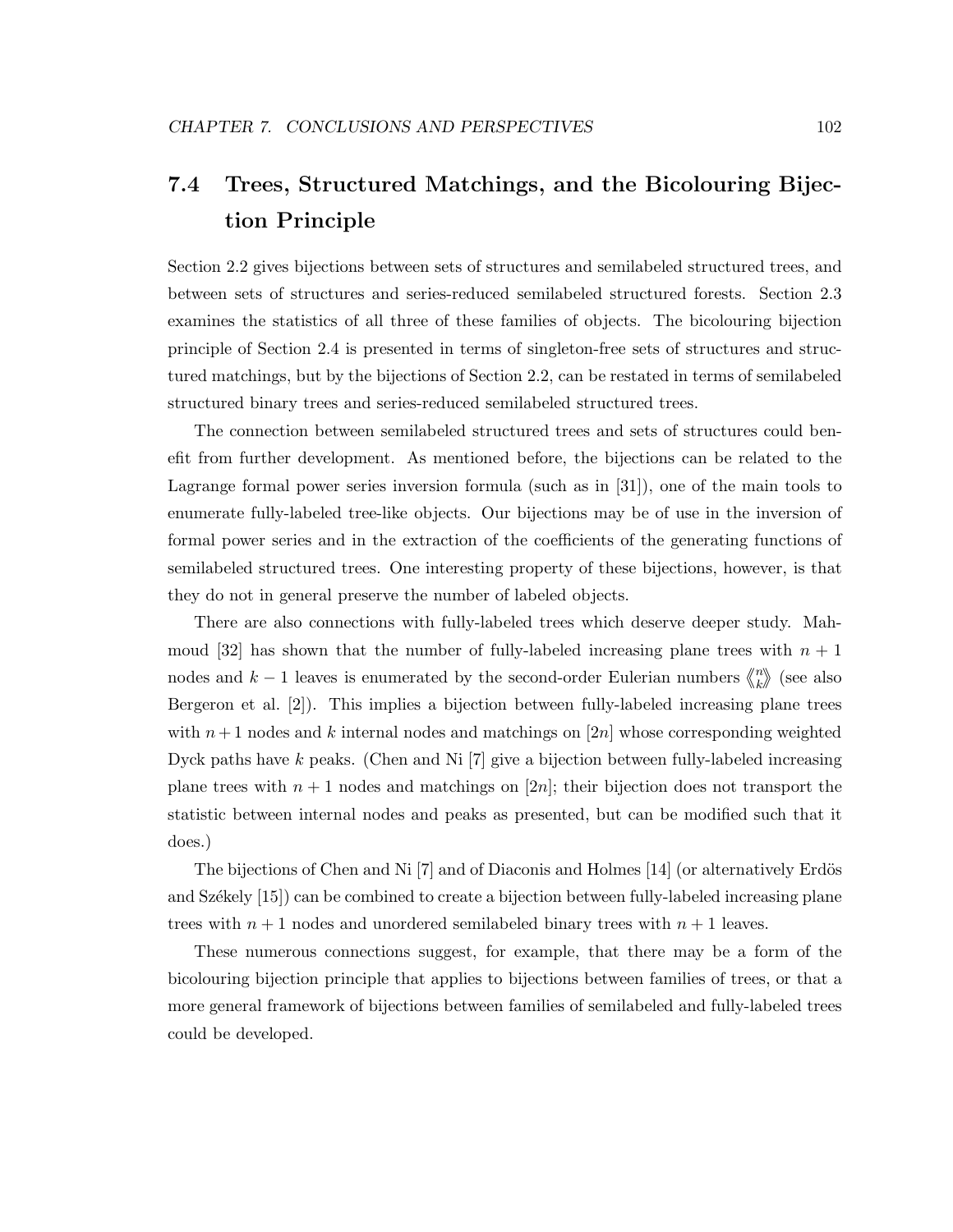# Bibliography

- [1] J.S. Beissinger. Similar constructions for Young tableaux and involutions, and their application to shiftable tableaux. *Discrete Mathematics*, 67:149–163, 1987.
- [2] F. Bergeron, P. Flajolet, and B. Salvy. Varieties of increasing trees. In *CAAP '92: 17th Colloquium on Trees in Algebra and Programming*, Lecture Notes in Computer Science, pages 24–48, 1992.
- [3] F. Bergeron, G. Labelle, and P. Leroux. *Combinatorial Species and Tree-like Structures*. Cambridge University Press, Cambridge, UK, 1997.
- [4] J.D. Buckholtz. Concerning an approximation of Copson. In *August 1963*, volume 14.4 of *Proceedings of the American Mathematical Society*, pages 564–568, 1963.
- [5] D. Callan. A combinatorial survey of identities for the double factorial. arXiv:0906.1317v1 [math.CO], 2009.
- [6] L. Carlitz. The coefficients in an asymptotic expansion. In *April 1965*, volume 16 of *Proceedings of the American Mathematical Society*, pages 248–252, 1965.
- [7] W.C. Chen and W.C. Ni. Heap-ordered trees, 2-partitions and continued fractions. *European Journal of Combinatorics*, 15.6:513–517, 1994.
- [8] W.Y.C. Chen, E.Y.P. Deng, R.R.X. Du, R.P. Stanley, and C.H. Yan. Crossings and nestings of matchings and partitions. *Transactions of the American Mathematical Society*, 359:1555–1575, 2006.
- [9] W.Y.C. Chen, H.S.W. Han, and C.M. Reidys. Random k-noncrossing RNA structures. arXiv:0906.5553v1 [math.CO], 2009.
- [10] S. Corteel. Crossings and alignments of permutations. *Advances in Applied Mathematics*, 38.2:149–163, 2007.
- [11] G. de B. Robinson. On representations of the symmetric group. *American Journal of Mathematics*, 60:745–760, 1934.
- [12] A. de Mier. k-noncrossing and k-nonnesting graphs and fillings of Ferrers diagrams. *Combinatorica*, 27:699–720, 2007.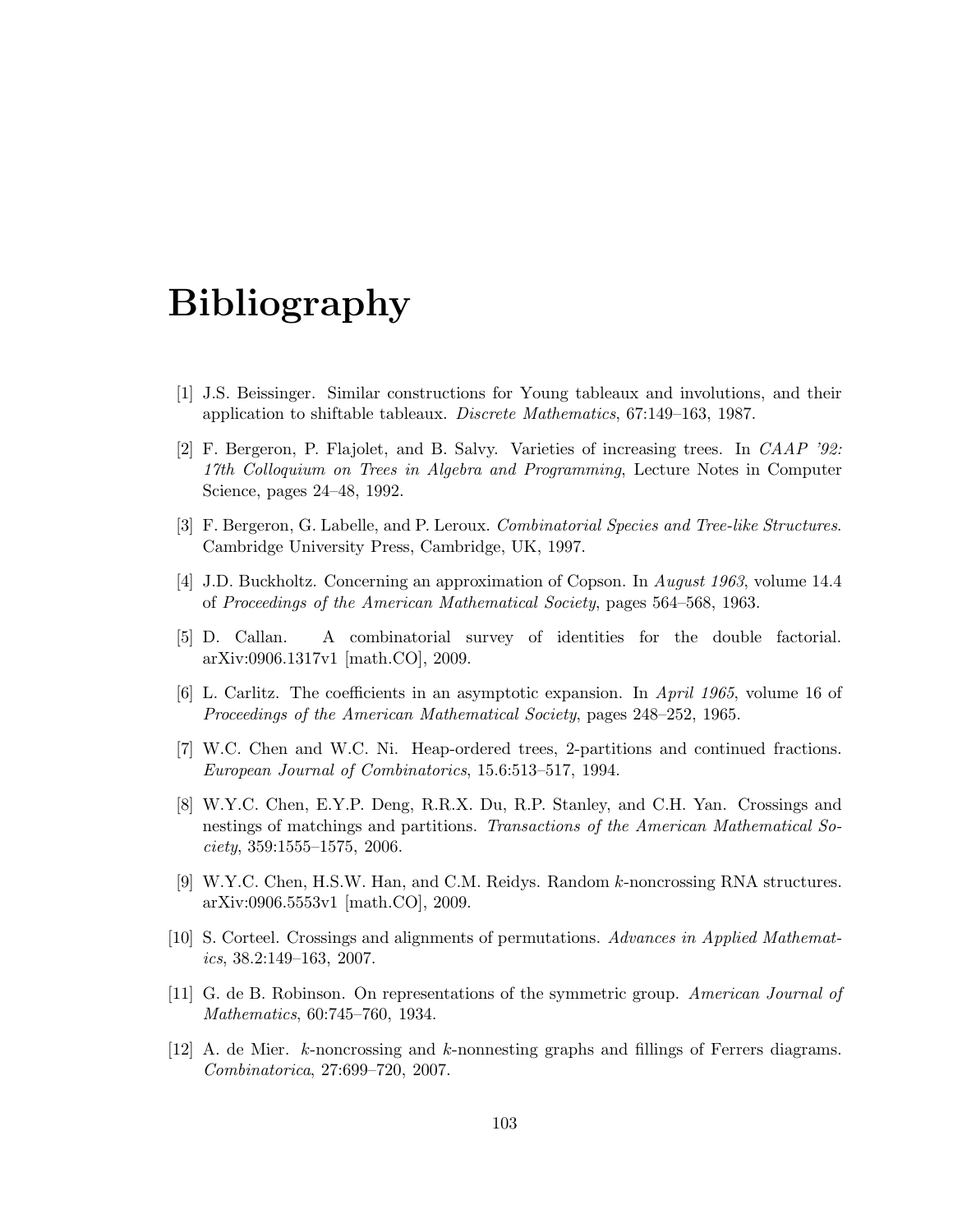- [13] E. Deutsch. Dyck path enumeration. *Discrete Mathematics*, 204:167–202, 1999.
- [14] P.W. Diaconis and S.P. Holmes. Matchings and phylogenetic trees. In *December 1998*, volume 95.25 of *Proceedings of the National Academy of Sciences of the United States of America*, pages 14600–14602, 1998.
- [15] P.L. Erdös and L.A. Székely. Applications of antilexicographic order. I. An enumerative theory of trees. *Advances in Applied Mathematics*, 10.4:488–496, 1989.
- [16] P. Flajolet. Combinatorial aspects of continued fractions. *Discrete Mathematics*, 32:125–161, 1980.
- [17] P. Flajolet and R. Sedgewick. *Analytic Combinatorics*. Cambridge University Press, Cambridge, UK, 2009.
- [18] W. Fulton. *Young Tableaux (London Mathematical Society Student Texts 35)*. Cambridge University Press, Cambridge, UK, 1997.
- [19] I.M. Gessel and R.P. Stanley. Stirling polynomials. *Journal of Combinatorial Theory, Series A*, 24:24–33, 1978.
- [20] J. Ginsburg. Note on Stirling's numbers. *American Mathematical Monthly*, 35:77–80, 1928.
- [21] R.L. Graham, D.E. Knuth, and O. Patashnik. *Concrete Mathematics: A Foundation for Computer Science*. Addison-Wesley Longman Publishing Co., Inc., Boston, MA, USA, 1994.
- [22] C. Greene. An extension of Schensted's theorem. *Advances in Mathematics*, 14:254–265, 1974.
- [23] F.W.D. Huang, W.W.J. Peng, and C.M. Reidys. Folding 3-noncrossing RNA pseudoknot structures. arXiv:0809.4840v1 [math.CO], 2008.
- [24] E.Y. Jin, J. Qin, and C.M. Reidys. Combinatorics of RNA structures with pseudoknots. *Bulletin of Mathematical Biology*, 70.1:45–67, 2008.
- [25] E.Y. Jin, C.M. Reidys, and R.R. Wang. Asymptotic analysis of k-noncrossing matchings. arXiv:0803.0848v1 [math.CO], 2008.
- [26] A. Kasraoui and J. Zeng. Distribution of crossings, nestings, and alignments of two edges in matchings and partitions. *Electronic Journal of Combinatorics*, 13:#R33, 2006.
- [27] D.E. Knuth. Permutations, matrices, and generalized Young tableaux. *Pacific Journal of Mathematics*, 34:709–727, 1970.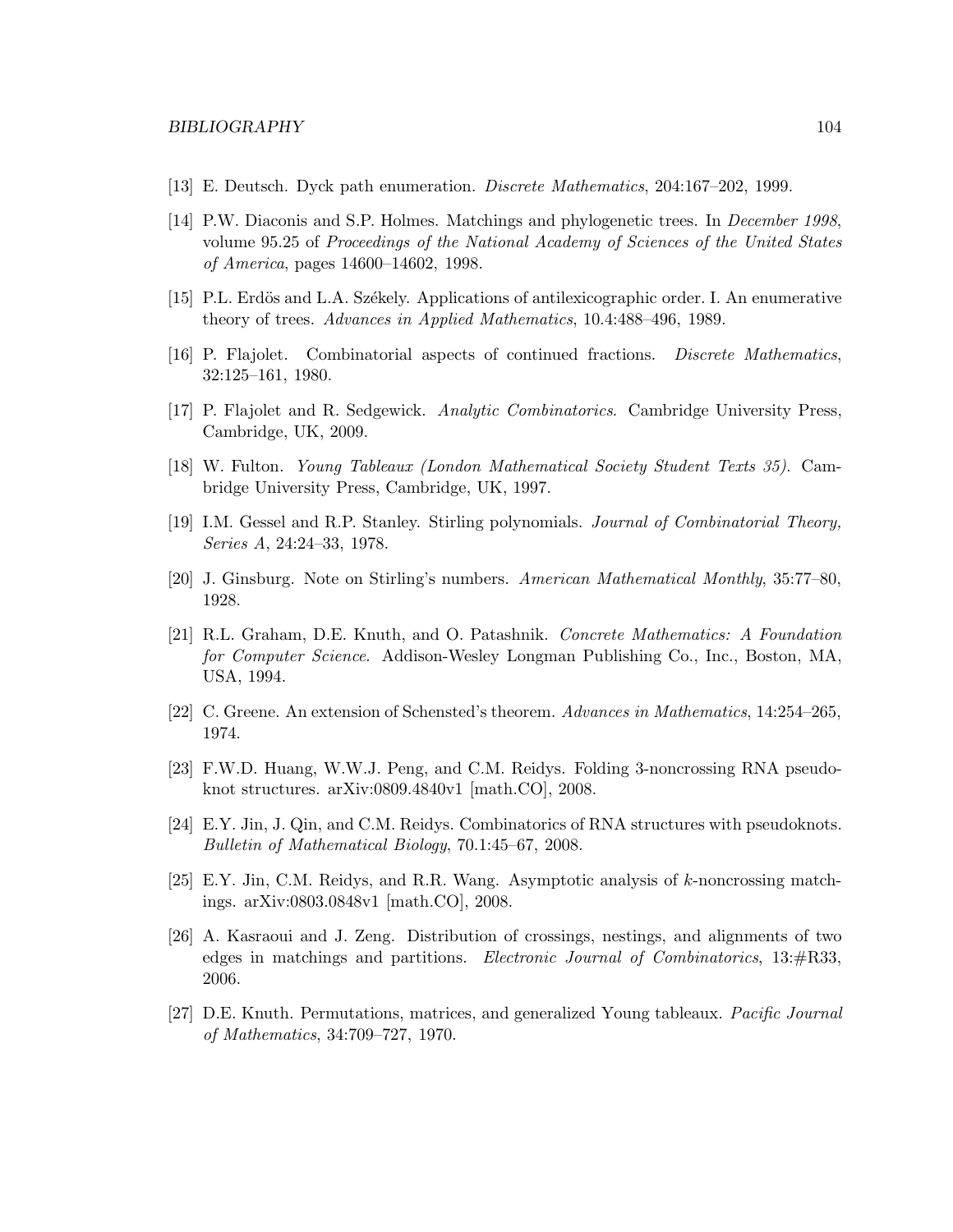- [28] D.E. Knuth. *The Art of Computer Programming 3. Sorting and Searching*. Addison-Wesley, 2 edition, 1998.
- [29] C. Krattenthaler. Growth diagrams, and increasing and decreasing chains in fillings of Ferrers shapes. *Advances in Applied Mathematics*, 37:404–431, 2006.
- [30] G. Kreweras. Sur les partitions noncrois´ees d'un cycle. *Discrete Mathematics*, 1:333– 350, 1972.
- [31] G. Labelle. Une nouvelle d´emonstration combinatoire des formules d'inversion de Lagrange. *Advances in Mathematics*, 42.3:217–247, 1981.
- [32] H.M. Mahmoud, R.T. Smythe, and J. Szymański. On the structure of random plane-oriented recursive trees and their branches. *Random Structures and Algorithms*, 4.2:151–176, 1993.
- [33] S. Poznanović. A bijection between partially directed paths in the symmetric wedge and matchings. arXiv:0803.4233v1 [math.CO], 2008.
- [34] G.N. Raney. Functional composition patterns and power series reversion. *Transactions of the American Mathematical Society*, 94:441–451, 1960.
- [35] A. Reifegerste. Permutation sign under the Robinson-Schensted-Knuth correspondence. 8:103–112, 2004.
- [36] J. Riordan. The blossoming of Schröder's fourth problem. *Acta Mathematica*, 137:1–16, 1976.
- [37] M. Rubey. Nestings of matchings and permutations and north steps in PDSAWs. arXiv:0712.2804v4 [math.CO], 2008.
- [38] C. Schensted. Longest increasing and decreasing subsequences. *Canadian Journal of Mathematics*, 13:179–191, 1961.
- [39] M.P. Sch¨utzenberger. Quelques remarques sur une construction de Schensted. *Mathematica Scandinavica*, 12:117–128, 1963.
- [40] M.P. Sch¨utzenberger. La correspondance de Robinson. In *Combinatoire et repr´esentation du groupe sym´etrique*, volume 579 of *Lecture Notes in Mathematics*, pages 59–113. Springer, 1977.
- [41] N.J.A. Sloane. On-line encyclopedia of integer sequences (OEIS). http://www. research.att.com/∼njas/sequences/.
- [42] L.M. Smiley. Completion of a rational function sequence of Carlitz. arXiv:math/0006106v1 [math.CO], 2001.